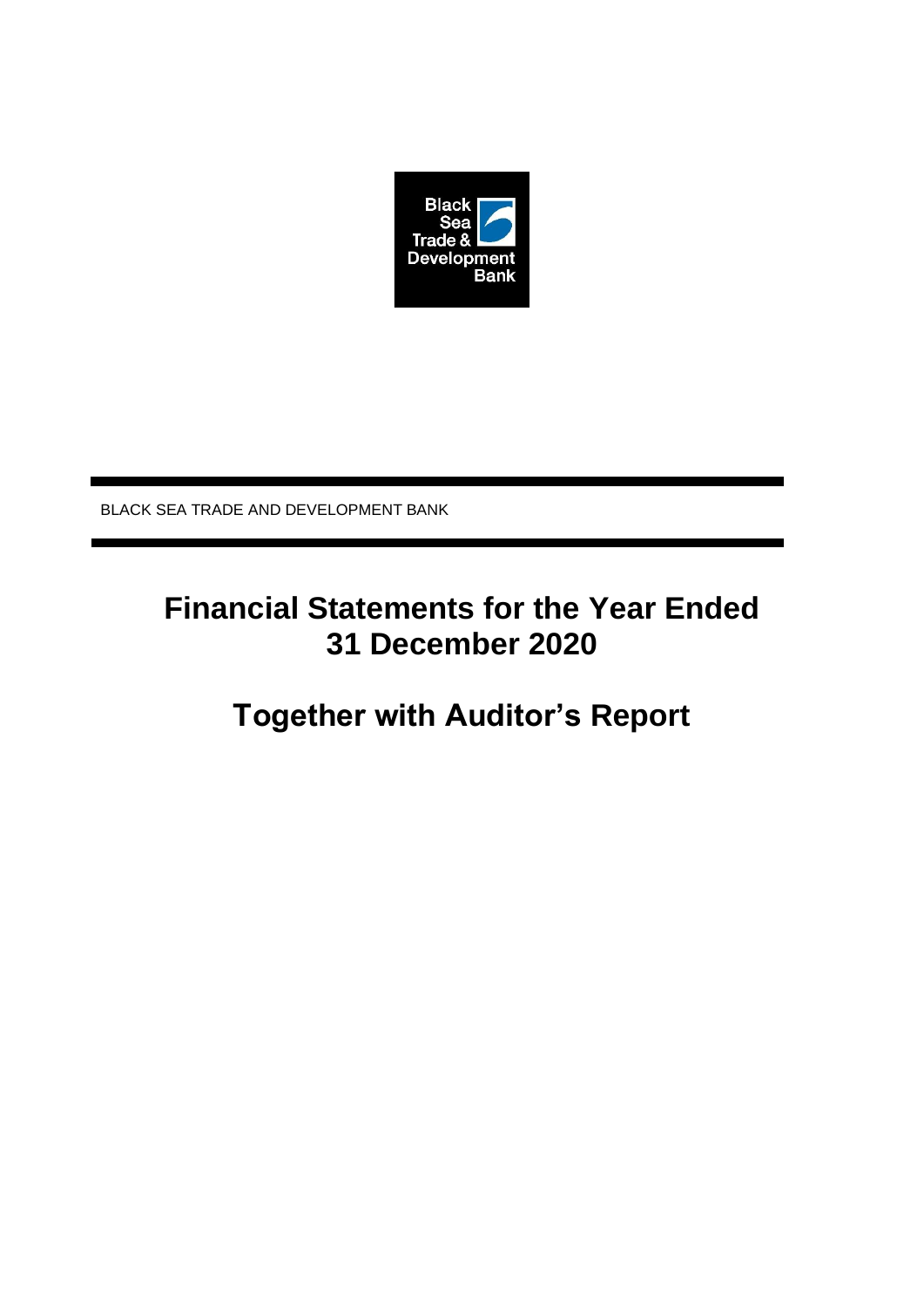#### Table of Contents

|                                         | Page      |     |
|-----------------------------------------|-----------|-----|
|                                         |           |     |
| Independent Auditor's Report            | $2-$      | - 5 |
| Income Statement                        |           | 6   |
| Statement of Comprehensive Income       |           |     |
| <b>Statement of Financial Position</b>  |           | 8   |
| Statement of Changes in Members' Equity |           | 9   |
| <b>Statement of Cash Flows</b>          |           | 10  |
| Notes to the Financial Statements       | $11 - 71$ |     |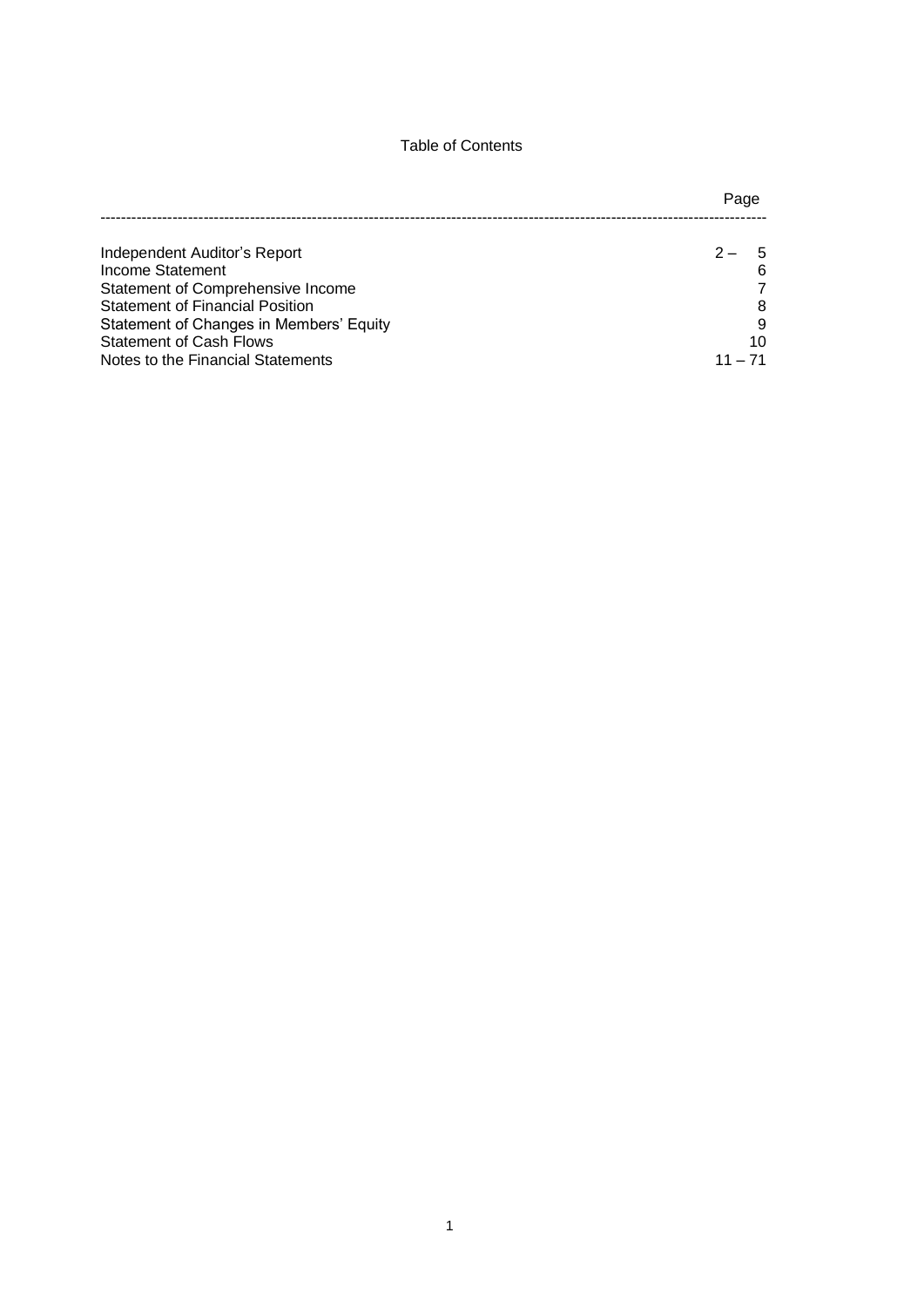Deloitte Certified Public Accountants S.A. 3a Fragkokklisias & Granikou str. Marousi Athens GR 151-25 Greece

Tel: +30 210 6781 100 www.deloitte.gr

# **INDEPENDENT AUDITOR'S REPORT**

To the Board of Directors and the Board of Governors of Black Sea Trade and Development Bank

#### **Report on the Audit of the Financial Statements**

#### **Opinion**

We have audited the financial statements of Black Sea Trade and Development Bank (the Bank), which comprise the statement of financial position as at 31 December 2020 and the statements of income and comprehensive income, changes in equity and cash flows for the year then ended, and notes to the financial statements, including a summary of significant accounting policies.

In our opinion, the accompanying financial statements present fairly, in all material respects, the financial position of Black Sea Trade and Development Bank as at 31 December 2020, and its financial performance and its cash flows for the year then ended in accordance with International Financial Reporting Standards (IFRSs).

#### **Basis for Opinion**

We conducted our audit in accordance with International Standards on Auditing (ISAs) as these have been incorporated into Greek legislation. Our responsibilities under those standards are further described in the "Auditor's Responsibilities for the Audit of the Financial Statements" section of our report. We have been independent of the Bank during the whole period of our appointment in accordance with the International Ethics Standards Board for Accountants' Code of Ethics for Professional Accountants (IESBA Code) as incorporated into Greek legislation and the ethical requirements in Greece relevant to the audit of the financial statements and we have fulfilled our ethical requirements in accordance with the applicable legislation and the above mentioned Code of Ethics. We believe that the audit evidence we have obtained is sufficient and appropriate to provide a basis for our opinion.

#### **Key Audit Matters**

Key audit matters are those matters that, in our professional judgment, were of most significance in our audit of the financial statements of the current year. These matters and the assessed risks of material misstatements were addressed in the context of our audit of the financial statements as a whole, and in forming our opinion thereon, and we do not provide a separate opinion on these matters.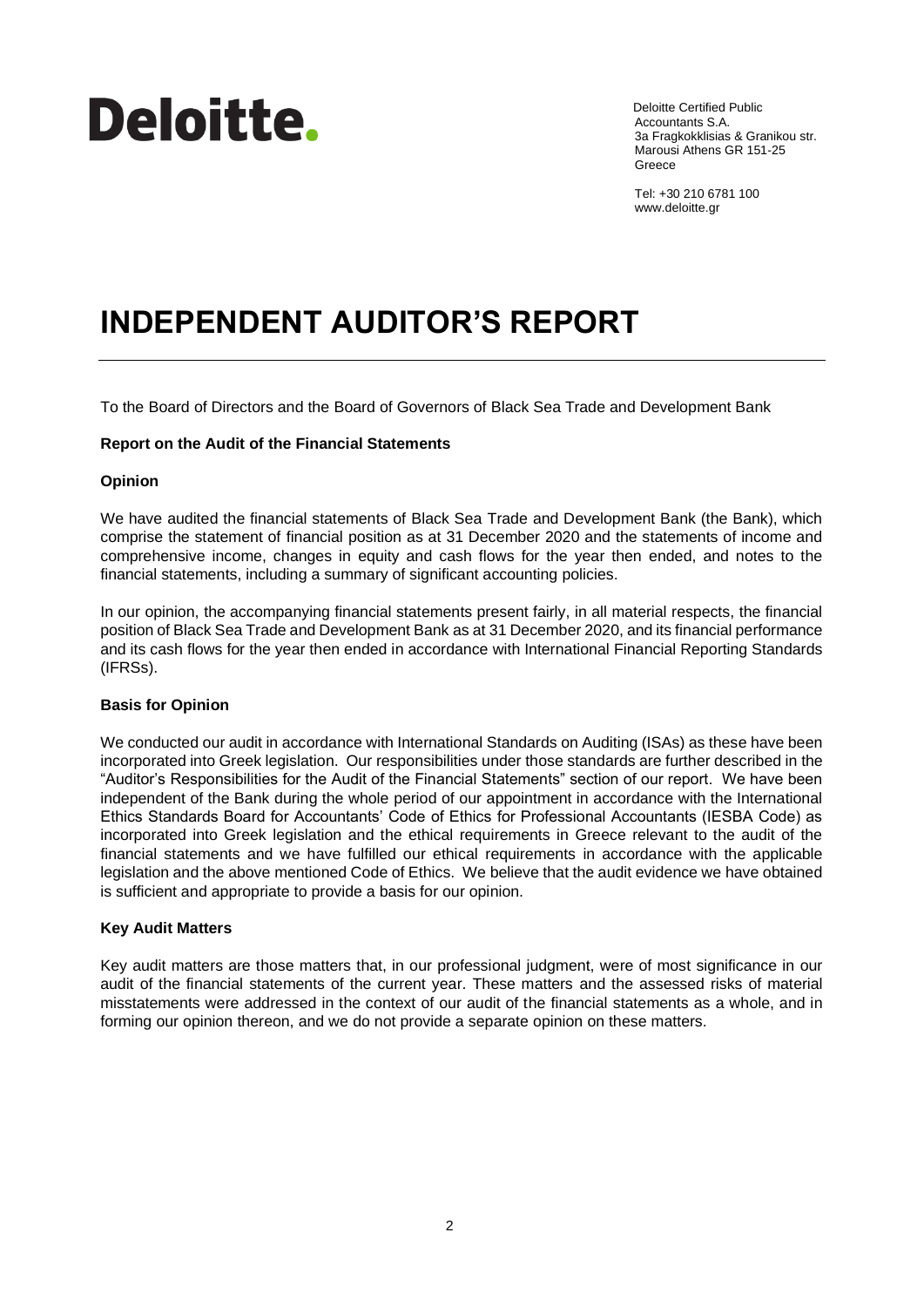| Key audit matter                                                                                                                                                                                                                                                                                                                                                                                              | How the matter was addressed in our audit                                                                                                                                                                                                                                                                                                                                                                                                                                         |
|---------------------------------------------------------------------------------------------------------------------------------------------------------------------------------------------------------------------------------------------------------------------------------------------------------------------------------------------------------------------------------------------------------------|-----------------------------------------------------------------------------------------------------------------------------------------------------------------------------------------------------------------------------------------------------------------------------------------------------------------------------------------------------------------------------------------------------------------------------------------------------------------------------------|
| <b>Expected Credit Loss on Loans at amortized cost</b>                                                                                                                                                                                                                                                                                                                                                        |                                                                                                                                                                                                                                                                                                                                                                                                                                                                                   |
| Loans at amortized cost of the Bank amounted<br>to EUR 2,030 million as at 31 December 2020<br>(EUR 1,808 million as at 31 December 2019)<br>and loss impairment to EUR 56 million (EUR 43<br>million as at 31 December 2019) as presented<br>on the Statement of Financial Position.                                                                                                                         | Based on our risk assessment and following a<br>risk based approach, we have evaluated the<br>impairment methodologies applied and<br>assumptions made by Management in relation<br>to this key audit matter, which included, inter<br>alia, the following audit procedures:                                                                                                                                                                                                      |
| The Bank measures Expected Credit Losses<br>(ECL) for loans at amortized cost both on an<br>individual and a collective basis.                                                                                                                                                                                                                                                                                | we obtained an understanding of the<br>$\blacksquare$<br>procedures and evaluated the design and<br>implementation of relevant internal controls<br>within the business process.                                                                                                                                                                                                                                                                                                  |
| The estimation of ECL on loans at amortized<br>cost is considered a key audit matter as it is a<br>complex calculation that involves the use of a<br>number of assumptions and parameters such as<br>probability of default (PD), Loss Given Default<br>(LGD) and Exposure at Default (EAD) as well as<br>assumptions around the inputs used and<br>probability weight of the multiple economic<br>scenarios. | we assessed the appropriateness of the<br>$\qquad \qquad \blacksquare$<br>Bank's IFRS 9 impairment methodologies.<br>with the support of our internal financial risk<br>$\blacksquare$<br>modeling specialists we assessed the<br>reasonableness of Management's<br>assumptions and input data used in the<br>model, including the analysis of the<br>forecasted macroeconomic variables. We<br>tested the mechanical elements of the<br>calculations such as the EAD, the PD and |
| Significant Management judgements also<br>relates to the criteria used for the staging<br>assessment of loans at amortized cost.                                                                                                                                                                                                                                                                              | stage allocation and reperformed the<br>calculation of the ECL on a sample basis.<br>we tested the accuracy and completeness of<br>$\blacksquare$<br>critical data used in the ECL calculation by                                                                                                                                                                                                                                                                                 |
| Management provided further information about<br>principles and accounting policies for<br>determining the allowance for impairment on<br>loans at amortized cost and the management of<br>credit risk in notes 3.6, 5, 12 and 15 to the<br>financial statements.                                                                                                                                             | agreeing a sample of ECL calculation data<br>points to source systems or documentation.<br>$\overline{a}$<br>on a sample basis we assessed the<br>reasonableness of the estimated expected<br>credit loss for the individually assessed<br>credit impaired exposures.<br>we assessed the appropriateness of any<br>$\blacksquare$<br>post model adjustment.                                                                                                                       |
|                                                                                                                                                                                                                                                                                                                                                                                                               | We assessed the adequacy and completeness<br>of the Bank's disclosures in respect of credit<br>risk, structure and quality of loan portfolio and<br>impairment allowance in accordance with IFRS<br>9.                                                                                                                                                                                                                                                                            |

#### **Other Information**

Management is responsible for the other information. The other information comprises the information included in the Annual report, but does not include the financial statements and our auditor's report thereon.

Our opinion on the financial statements does not cover the other information and we will not express any form of assurance conclusion thereon.

In connection with our audit of the financial statements, our responsibility is to read the other information and, in doing so, consider whether the other information is materially inconsistent with the financial statements or our knowledge obtained in the audit, or otherwise appears to be materially misstated. If, based on the work we have performed, we conclude that there is a material misstatement in this other information, we are required to report that fact. We have nothing to report in this regard.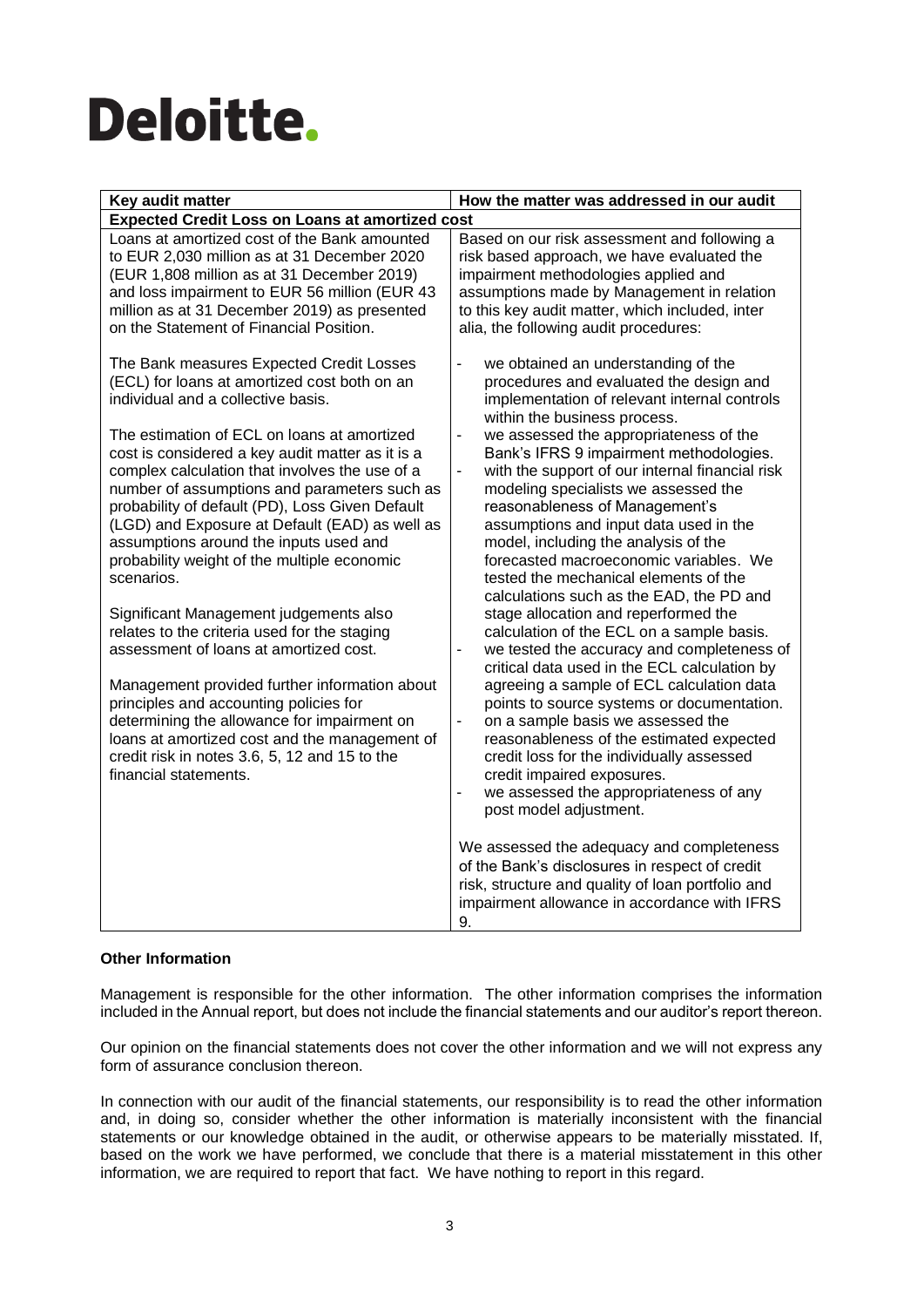#### **Responsibilities of Management and Those Charged with Governance for the Financial Statements**

Management is responsible for the preparation and fair presentation of the financial statements in accordance with IFRSs, and for such internal control as Management determines is necessary to enable the preparation of financial statements that are free from material misstatement, whether due to fraud or error.

In preparing the financial statements, Management is responsible for assessing the Bank's ability to continue as a going concern, disclosing, as applicable, matters related to going concern and using the going concern basis of accounting unless Management either intends to liquidate the Bank or to cease operations, or has no realistic alternative but to do so.

The Audit Committee of the Bank is responsible for overseeing the Bank's financial reporting process.

#### **Auditor's Responsibilities for the Audit of the Financial Statements**

Our objectives are to obtain reasonable assurance about whether the financial statements as a whole are free from material misstatement, whether due to fraud or error, and to issue an auditor's report that includes our opinion. Reasonable assurance is a high level of assurance, but is not a guarantee that an audit conducted in accordance with ISAs, as these have been incorporated into Greek legislation, will always detect a material misstatement when it exists. Misstatements can arise from fraud or error and are considered material if, individually or in the aggregate, they could reasonably be expected to influence the economic decisions of users taken on the basis of these financial statements.

As part of an audit in accordance with ISAs, as these have been incorporated into Greek legislation, we exercise professional judgment and maintain professional skepticism throughout the audit. We also:

- Identify and assess the risks of material misstatement of the financial statements, whether due to fraud or error, design and perform audit procedures responsive to those risks, and obtain audit evidence that is sufficient and appropriate to provide a basis for our opinion. The risk of not detecting a material misstatement resulting from fraud is higher than for one resulting from error, as fraud may involve collusion, forgery, intentional omissions, misrepresentations, or the override of internal control.
- Obtain an understanding of internal control relevant to the audit in order to design audit procedures that are appropriate in the circumstances, but not for the purpose of expressing an opinion on the effectiveness of the Bank's internal control.
- Evaluate the appropriateness of accounting policies used and the reasonableness of accounting estimates and related disclosures made by Management.
- Conclude on the appropriateness of Management's use of the going concern basis of accounting and, based on the audit evidence obtained, whether a material uncertainty exists related to events or conditions that may cast significant doubt on the Bank's ability to continue as a going concern. If we conclude that a material uncertainty exists, we are required to draw attention in our auditor's report to the related disclosures in the financial statements or, if such disclosures are inadequate, to modify our opinion. Our conclusions are based on the audit evidence obtained up to the date of our auditor's report. However, future events or conditions may cause the Bank to cease to continue as a going concern.
- Evaluate the overall presentation, structure and content of the financial statements, including the disclosures, and whether the financial statements represent the underlying transactions and events in a manner that achieves fair presentation.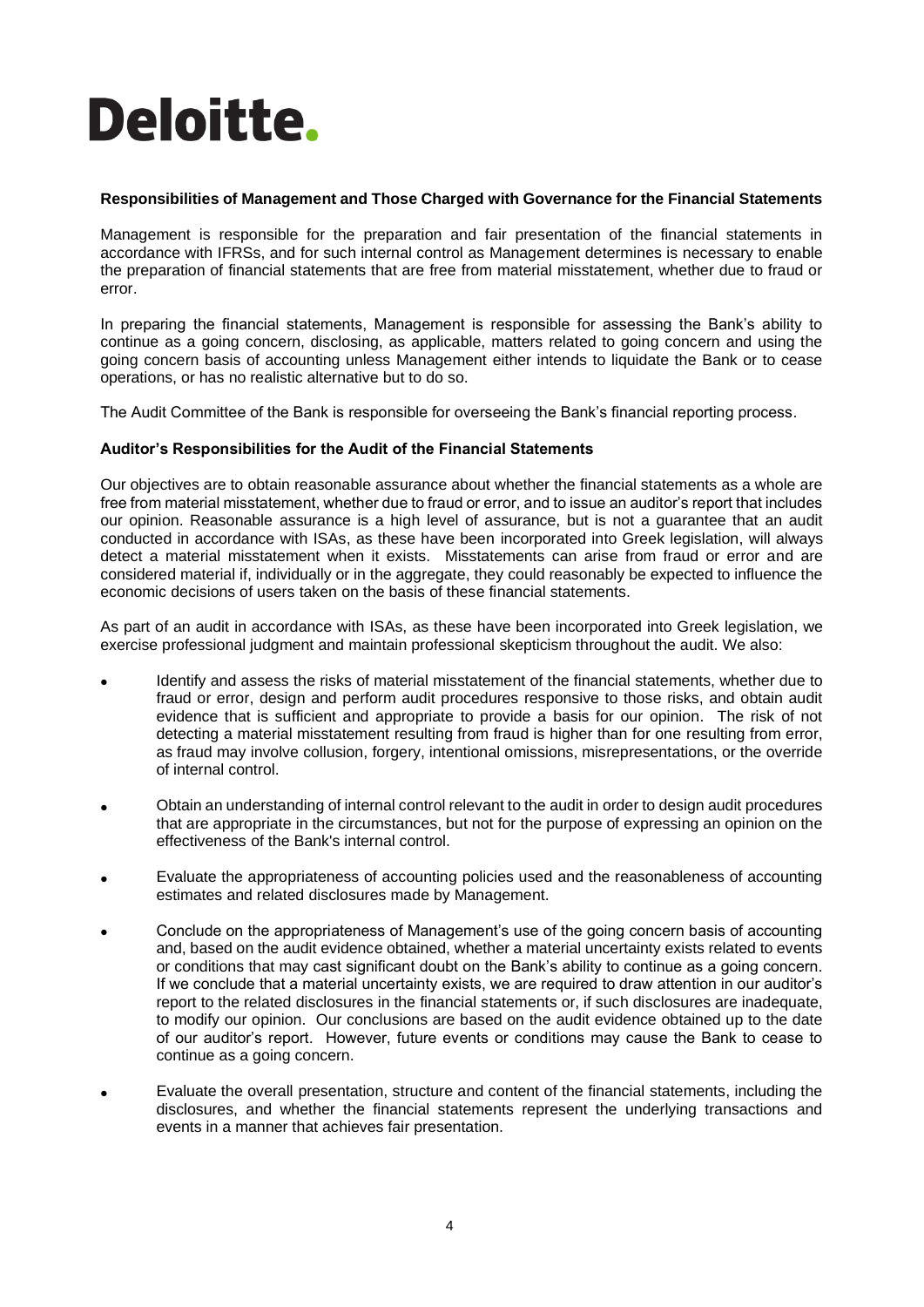We communicate with those charged with governance regarding, among other matters, the planned scope and timing of the audit and significant audit findings, including any significant deficiencies in internal control that we identify during our audit.

We also provide those charged with governance with a statement that we have complied with relevant ethical requirements regarding independence, and to communicate with them all relationships and other matters that may reasonably be thought to bear on our independence, and where applicable, related safeguards.

From the matters communicated with those charged with governance, we determine those matters that were of most significance in the audit of the financial statements of the current period and are therefore the key audit matters.

Athens, 20 May 2021

The Certified Public Accountant

**Alexandra Kostara** Reg. No. SOEL: 19981 Deloitte Certified Public Accountants SA 3a Fragkokklisias & Granikou str., GR 151-25 Marousi, Athens, Greece Reg. No SOEL:E120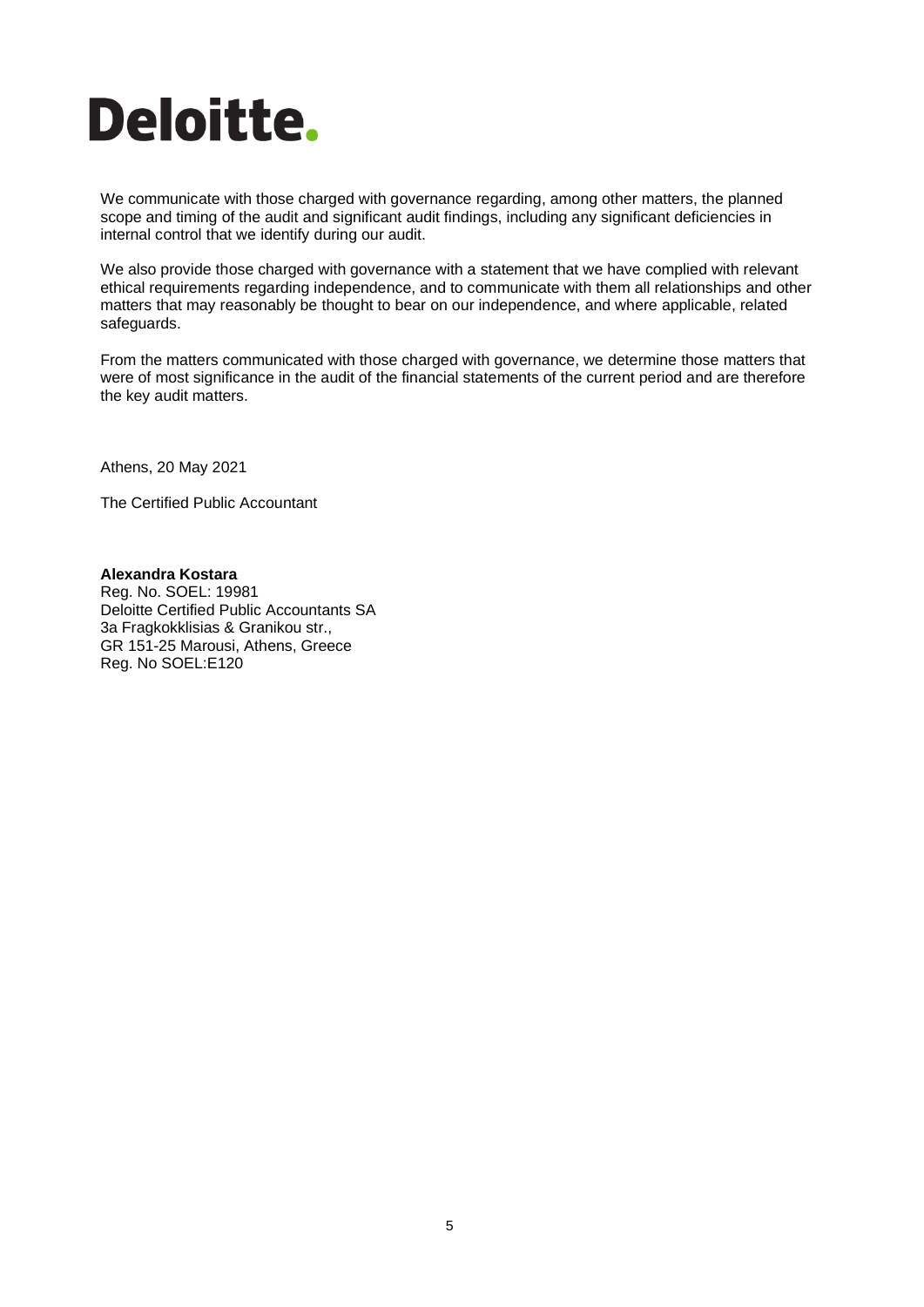# **INCOME STATEMENT**

For the year ended 31 December 2020

| Presented in thousands of EUR                                            | <b>Note</b>    | 2020      | 2019      |
|--------------------------------------------------------------------------|----------------|-----------|-----------|
| Interest and similar income                                              | $\overline{7}$ | 97,856    | 93,969    |
| Interest and similar expense                                             | 8              | (61, 048) | (53, 274) |
| Net interest income (expense) on derivatives                             | 9              | 7,427     | (4, 113)  |
| Net interest income                                                      |                | 44,235    | 36,582    |
|                                                                          |                |           |           |
| Net fees and commissions                                                 | 10             | 2,040     | 967       |
| Dividend income                                                          | 16             | 164       |           |
| Net gains from equity investments through profit or loss                 | 16             | 284       | 268       |
| Net (losses) gains on derecognition of debt investment securities at     |                |           |           |
| fair value through other comprehensive income                            |                | (1,752)   | 119       |
| Net (losses) on derecognition of financial liabilities at amortized cost | 20             | (2,049)   |           |
| Unrealized net fair value gains on derivative instruments                | 14             | 7,410     |           |
| Fair value (losses) gains on loans measured at fair value through        |                |           |           |
| profit or loss                                                           | 15             | (229)     | 477       |
| Fair value (losses) on equity investments measured at fair value         |                |           |           |
| through profit or loss                                                   | 16             | (7)       | (217)     |
| Foreign exchange income (losses)                                         |                | 78        | (1,067)   |
| Other (losses) income                                                    |                | (4)       |           |
| <b>Operating income</b>                                                  |                | 50,170    | 37,133    |
|                                                                          |                |           |           |
| Personnel expenses                                                       | 11,26          | (16,097)  | (15, 758) |
| Administrative expenses                                                  | 11             | (4, 161)  | (5, 187)  |
| Depreciation and amortization                                            | 18,19          | (525)     | (572)     |
| Income before impairment                                                 |                | 29,387    | 15,616    |
|                                                                          |                |           |           |
| Impairment (losses) on loans                                             | 12             | (12, 894) | (1, 841)  |
| Impairment (losses) on debt investment securities measured at            |                |           |           |
| fair value through other comprehensive income                            |                | (2, 278)  | (111)     |
| Income for the year                                                      |                | 14,215    | 13,664    |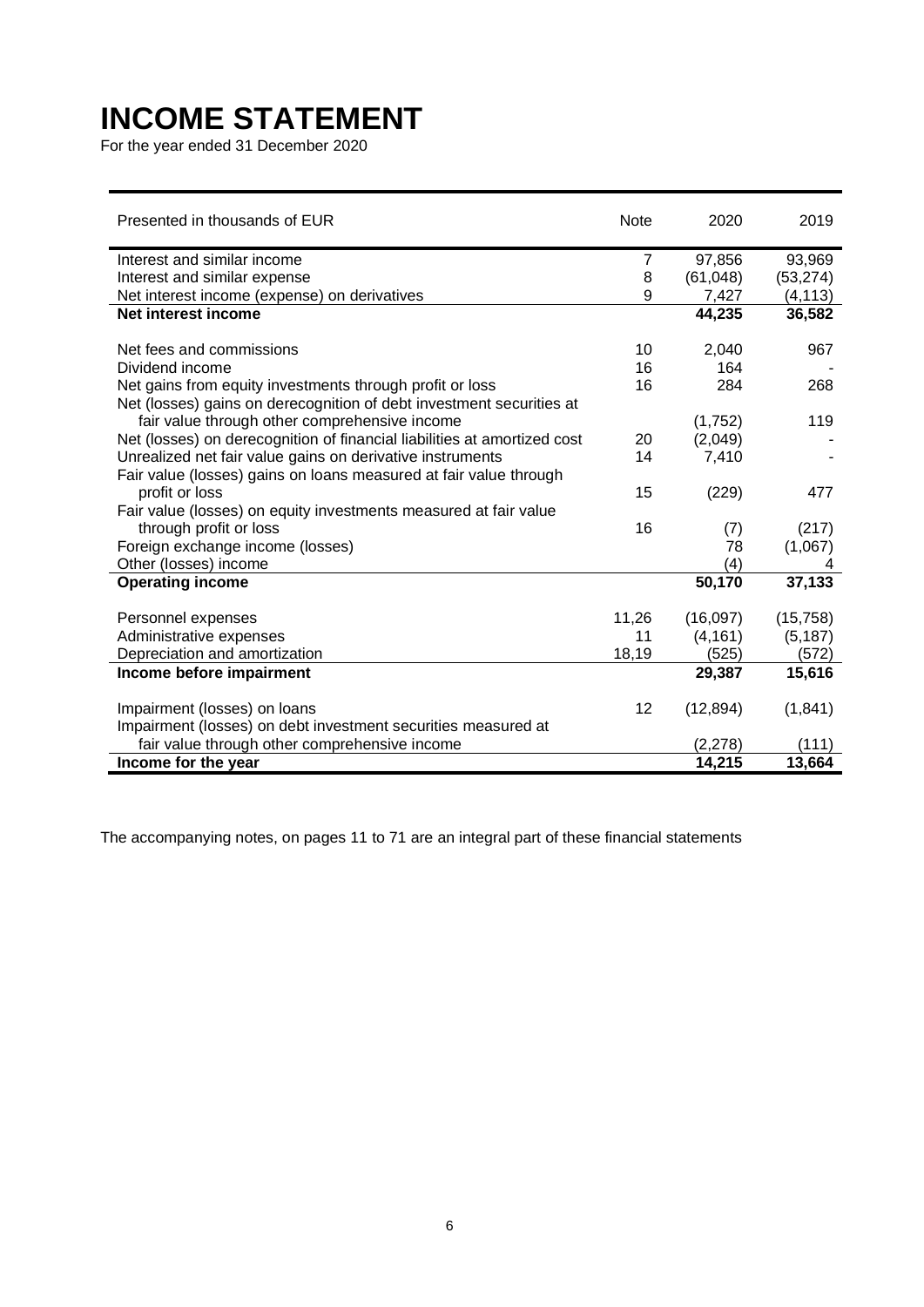# **STATEMENT OF COMPREHENSIVE INCOME**

For the year ended 31 December 2020

| Presented in thousands of EUR                                                                                | <b>Note</b> | 2020    | 2019    |
|--------------------------------------------------------------------------------------------------------------|-------------|---------|---------|
| Income for the year                                                                                          |             | 14,215  | 13,664  |
| Other comprehensive income (expense):<br>Items that will not be reclassified subsequently to profit or loss: |             |         |         |
| Actuarial (losses) gains on defined benefit scheme                                                           | 24          | (2,036) | (3,020) |
| Gains (losses) on equity investments financial assets                                                        | 24          | (3,577) | 4,219   |
| Items that are or may be reclassified subsequently to profit or loss:                                        |             |         |         |
| Gains (losses) on investment securities financial assets                                                     | 24          | 4,697   | 12,518  |
| Other comprehensive (expense) income                                                                         |             | (916)   | 13,717  |
| <b>Total comprehensive income</b>                                                                            |             | 13.299  | 27,381  |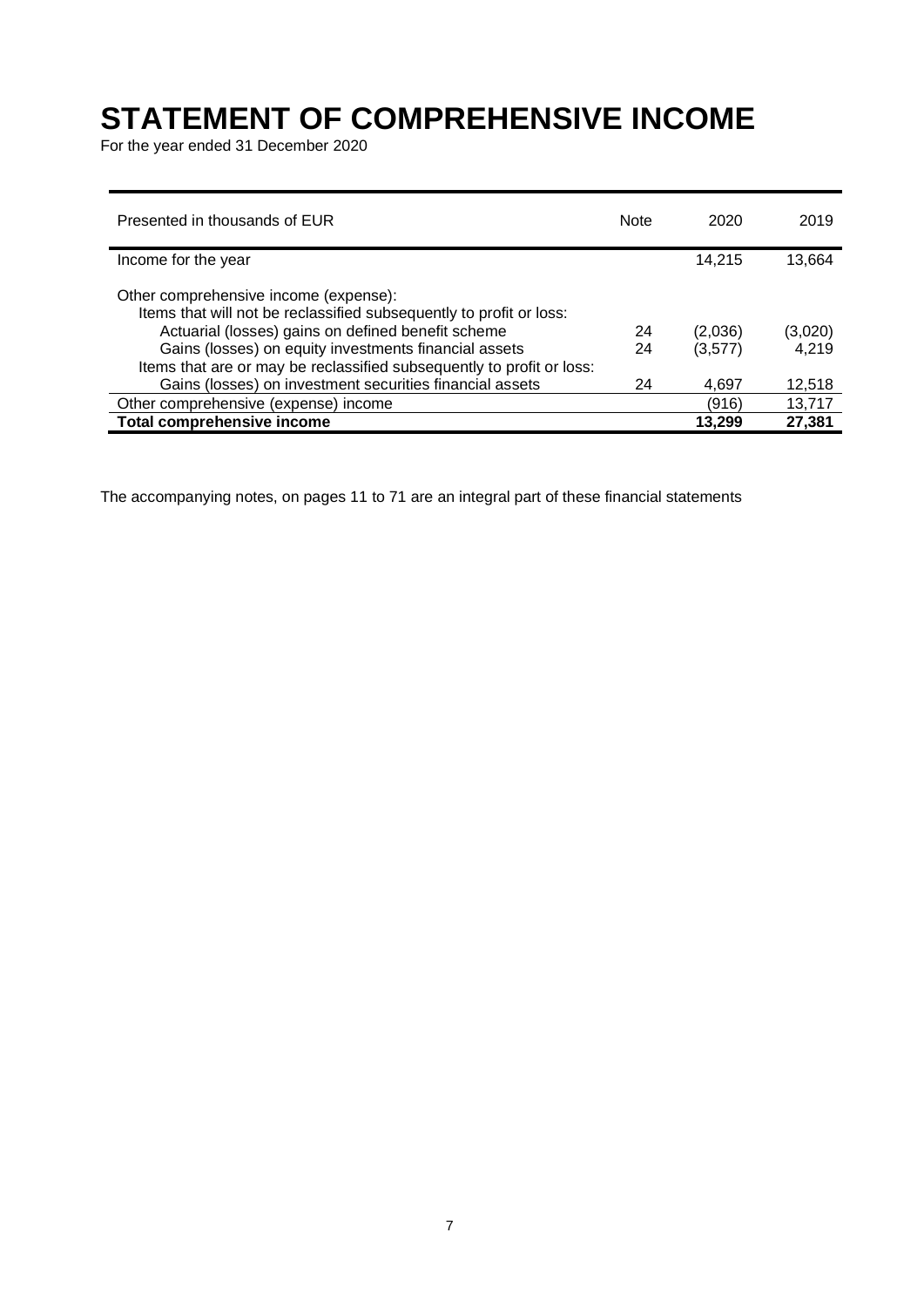# **STATEMENT OF FINANCIAL POSITION**

At 31 December 2020

| Presented in thousands of EUR                           | <b>Note</b> | 2020                   | 2019<br>(as Restated) |
|---------------------------------------------------------|-------------|------------------------|-----------------------|
| <b>Assets</b>                                           |             |                        |                       |
| Cash and due from banks                                 | 25          | 34,328                 | 81,271                |
| Deposits in margin accounts                             |             | 26,240                 | 5,900                 |
| Debt investment securities at fair value through        |             |                        |                       |
| other comprehensive income                              | 13          | 687,961                | 419,826               |
| Derivative financial instruments - assets               | 14          | 26,701                 | 3,128                 |
|                                                         |             |                        |                       |
| Loans at amortized cost<br>Less: deferred income        | 5,15<br>15  | 2,030,396<br>(13, 813) | 1,808,187<br>(8, 170) |
| Less: impairment losses                                 | 5,12        | (55, 937)              | (43, 314)             |
| Loans at fair value through profit or loss              | 15          | 12,525                 | 12,754                |
| Loans                                                   |             | 1,973,171              | 1,769,457             |
|                                                         |             |                        |                       |
| Equity investments at fair value through profit or loss | 5,16        | 791                    | 798                   |
| Equity investments at fair value through other          |             |                        |                       |
| comprehensive income                                    | 5,16        | 25,519                 | 29,588                |
| Equity investments at fair value                        |             | 26,310                 | 30,386                |
| Accrued interest receivable                             |             | 23,512                 | 24,334                |
| Other assets                                            | 17          | 9,490                  | 11,519                |
| Property and equipment                                  | 18          | 429                    | 489                   |
| Intangible assets                                       | 19          | 298                    | 422                   |
| Right of use assets                                     | 22          | 579                    | 1,255                 |
| <b>Total Assets</b>                                     |             | 2,809,019              | 2,347,987             |
| <b>Liabilities</b>                                      |             |                        |                       |
| Short-term                                              | 20          | 111,120                | 83,675                |
| Amounts due to financial institutions                   | 20          | 315,992                | 240,206               |
| Debt evidenced by certificates                          | 20          | 1,465,218              | 1,161,274             |
| Accrued interest payable                                |             | 9,384                  | 11,652                |
| <b>Borrowings</b>                                       |             | 1,901,714              | 1,496,807             |
| Margin accounts                                         |             | 22,920                 | 4,550                 |
| Derivative financial instruments - liabilities          |             | 28,935                 | 6,552                 |
| Other liabilities                                       |             | 11,359                 | 8,610                 |
| Lease liability<br><b>Total liabilities</b>             |             | 383<br>1,965,311       | 1,059<br>1,517,578    |
|                                                         |             |                        |                       |
| <b>Members' Equity</b>                                  |             |                        |                       |
| Authorized share capital                                | 23          | 3,450,000              | 3,450,000             |
| Less: unallocated share capital                         | 23          | (1, 161, 500)          | (1, 161, 500)         |
| Subscribed share capital                                | 23          | 2,288,500              | 2,288,500             |
| Less: callable share capital                            | 23          | (1,601,950)            | (1,601,950)           |
| Paid-in share capital                                   |             | 686,550                | 686,550               |
| Reserves                                                | 24          | 58,298                 | 54,009                |
| Retained earnings                                       |             | 98,860                 | 89,850                |
| Total members' equity                                   |             | 843,708                | 830,409               |
| <b>Total Liabilities and Members' Equity</b>            |             | 2,809,019              | 2,347,987             |
|                                                         |             |                        |                       |
| Off-balance-sheet items                                 |             |                        |                       |
| Commitments                                             | 5           | 274,031                | 353,496               |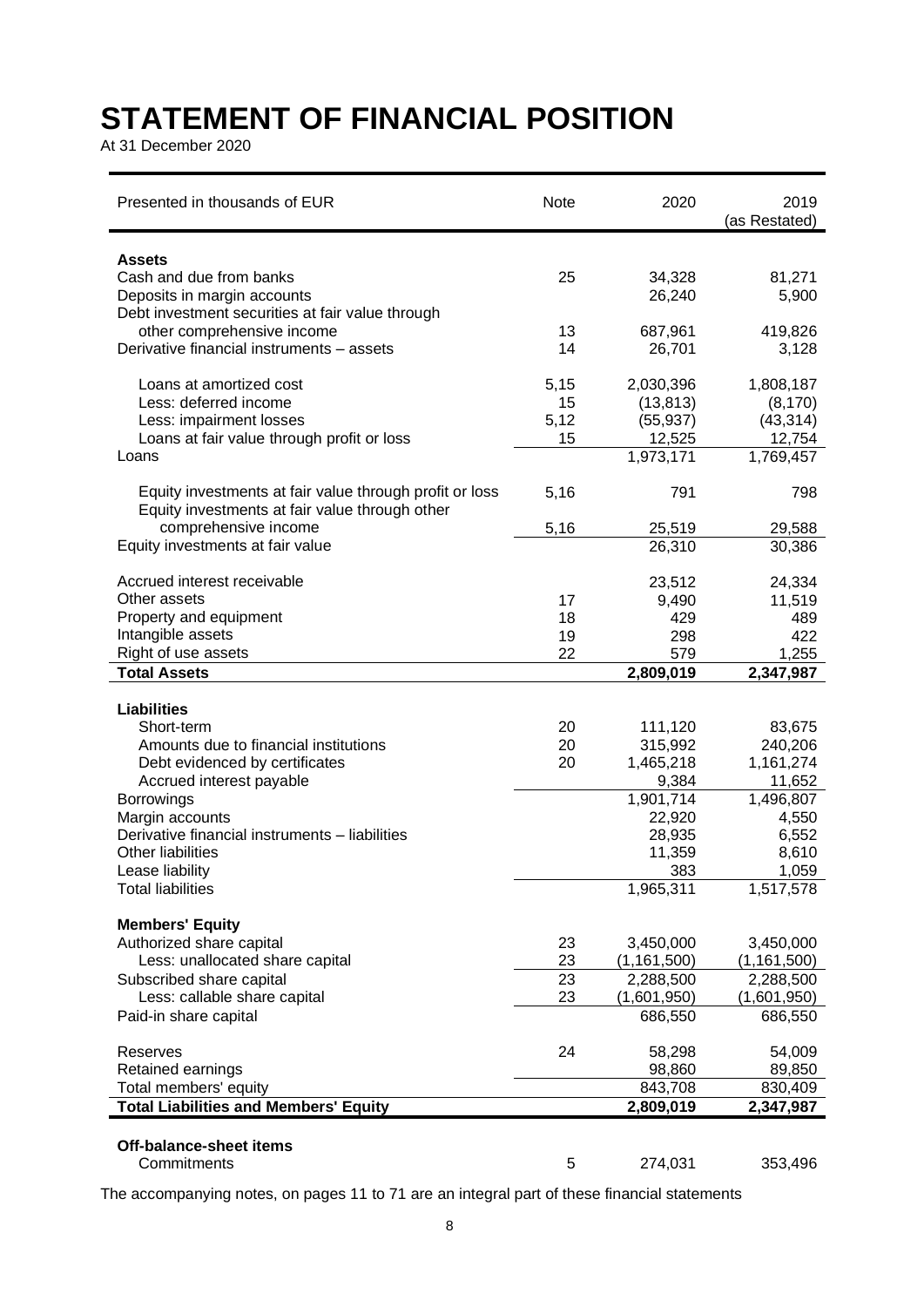# **STATEMENT OF CHANGES IN MEMBERS' EQUITY**

For the year ended 31 December 2020

|                                                       | Share capital |             |                              |          |          |         |
|-------------------------------------------------------|---------------|-------------|------------------------------|----------|----------|---------|
| Presented in thousands EUR                            |               |             |                              |          | Retained |         |
|                                                       | Subscribed    | Callable    | Payable                      | Reserves | Earnings | Total   |
| At 31 December 2018                                   | 2,288,500     | (1,601,950) | (1, 428)                     | 32,957   | 83,521   | 801,600 |
|                                                       |               |             |                              |          |          |         |
| Income for the year                                   |               |             |                              |          | 13,664   | 13,664  |
| Other comprehensive income:                           |               |             |                              |          |          |         |
| Net gains (losses) on                                 |               |             |                              |          |          |         |
| financial assets at fair                              |               |             |                              |          |          |         |
| value reserve through OCI                             |               |             |                              | 16,737   |          | 16,737  |
| Actuarial (losses) gains on                           |               |             |                              |          |          |         |
| defined benefit scheme                                |               |             |                              | (3,020)  |          | (3,020) |
| Total comprehensive income                            |               |             |                              | 13,717   | 13,664   | 27,381  |
| for the year                                          |               |             |                              |          |          |         |
| Members' contributions                                |               |             | 1,428                        |          |          | 1,428   |
| Transfer to general reserve                           |               |             |                              | 7,335    | (7, 335) |         |
| <b>Total contributions</b>                            |               |             | 1,428                        | 7,335    | (7, 335) | 1,428   |
| At 31 December 2019                                   | 2,288,500     | (1,601,950) |                              | 54,009   | 89,850   | 830,409 |
|                                                       |               |             |                              |          |          |         |
| Income for the year                                   |               |             |                              |          | 14,215   | 14,215  |
| Other comprehensive income:                           |               |             |                              |          |          |         |
| Net gains (losses) on                                 |               |             |                              |          |          |         |
| financial assets at fair                              |               |             |                              |          |          |         |
| value reserve through OCI                             |               |             |                              | 1,120    |          | 1,120   |
| Actuarial (losses) gains on<br>defined benefit scheme |               |             |                              | (2,036)  |          |         |
| Total comprehensive income                            |               |             |                              |          |          | (2,036) |
| for the year                                          |               |             |                              | (916)    | 14,215   | 13,299  |
|                                                       |               |             |                              |          |          |         |
| Members' contributions                                |               |             |                              |          |          |         |
| Transfer to general reserve                           |               |             |                              | 5,205    | (5,205)  |         |
| <b>Total contributions</b>                            |               |             |                              | 5,205    | (5,205)  |         |
| At 31 December 2020                                   | 2,288,500     | (1,601,950) | $\qquad \qquad \blacksquare$ | 58,298   | 98,860   | 843,708 |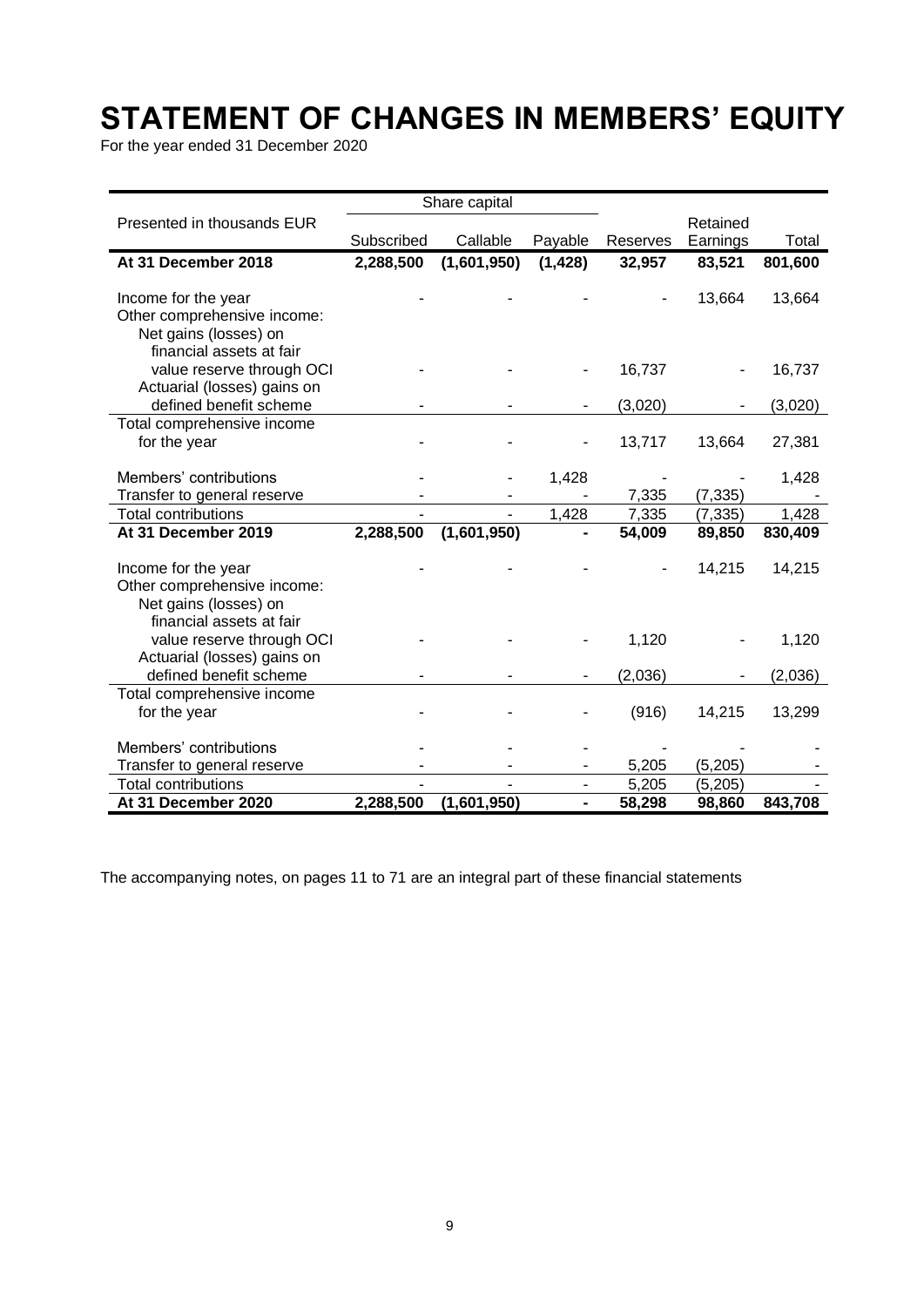# **STATEMENT OF CASH FLOWS**

For the year ended 31 December 2020

| Presented in thousands of EUR                                                                            | <b>Note</b> | 2020                | 2019       |
|----------------------------------------------------------------------------------------------------------|-------------|---------------------|------------|
| Cash flows from operating activities                                                                     |             |                     |            |
| Income for the year                                                                                      |             | 14,215              | 13,664     |
|                                                                                                          |             |                     |            |
| Adjustment for items in income statement:                                                                |             | 525                 | 572        |
| Depreciation and amortization                                                                            |             | 12,623              | 1,841      |
| Impairment losses on loans                                                                               |             |                     | 111        |
| Impairment losses on investment securities<br>Fair value losses on loans at FVTPL                        |             | 2,278<br>229        | (477)      |
|                                                                                                          |             | 7                   | 217        |
| Fair value (gains) losses on equity investments at FVTPL<br>Net interest income                          |             |                     | (40, 695)  |
| Realized losses from debt issued                                                                         |             | (36, 808)           |            |
|                                                                                                          |             | 2,049<br>1,752      |            |
| Realized gains on disposal investment securities at FVTOCI<br>Cash generated from (used for) operations: |             |                     | (119)      |
| Proceeds from repayment of loans                                                                         |             |                     |            |
| Proceeds from repayment of equity investments                                                            |             | 561,715             | 372,476    |
| Funds advanced for loans                                                                                 |             | 1,231<br>(783, 932) | 2,096      |
| Funds advanced for equity investments                                                                    |             |                     | (871, 130) |
| Net movement in derivative financial instruments                                                         |             | (732)               | (825)      |
| Working capital adjustments:                                                                             |             | (1, 190)            | (15, 965)  |
| Interest income received                                                                                 |             | 98,678              |            |
| Interest income paid                                                                                     |             |                     | 89,804     |
| Decrease (increase) in deposit margin accounts                                                           |             | (63,316)            | (52, 117)  |
| Decrease (increase) in other assets                                                                      |             | (20, 340)           | 16,910     |
| Increase (decrease) in margin accounts                                                                   |             | 2,029               | (2, 147)   |
| Increase (decrease) in other liabilities                                                                 |             | 18,370<br>713       | 4,550      |
| Increase (decrease) in deferred income                                                                   |             |                     | 4,191      |
|                                                                                                          |             | 5,643               | 5,118      |
| Net cash from / (used in) operating activities                                                           |             | (184, 261)          | (471, 925) |
| Cash flows from investing activities                                                                     |             |                     |            |
| Proceeds investment securities at FVTOCI                                                                 |             | 1,227,280           | 812,753    |
| Purchase of investment securities at FVTOCI                                                              |             | (1,459,327)         | (761, 067) |
| Purchase of property, software and equipment                                                             |             | (341)               | (379)      |
| Net cash from / (used in) investing activities                                                           |             | (232, 388)          | 51,307     |
|                                                                                                          |             |                     |            |
| <b>Cash flows from financing activities</b>                                                              |             |                     |            |
| Proceeds received from share capital                                                                     |             |                     | 1,428      |
| Proceeds from borrowings                                                                                 |             | 944,201             | 1,267,253  |
| Repayment of borrowings                                                                                  |             | (539, 074)          | (736, 128) |
| Net cash from financing activities                                                                       |             | 405,127             | 532,553    |
|                                                                                                          |             |                     |            |
| Net increase (decrease) in cash and cash equivalents                                                     |             | (11, 522)           | 111,935    |
| Cash and cash equivalents at beginning of year                                                           |             | 284,188             | 172,253    |
|                                                                                                          |             |                     |            |
| Cash and cash equivalents at end of year                                                                 | 25          | 272,666             | 284,188    |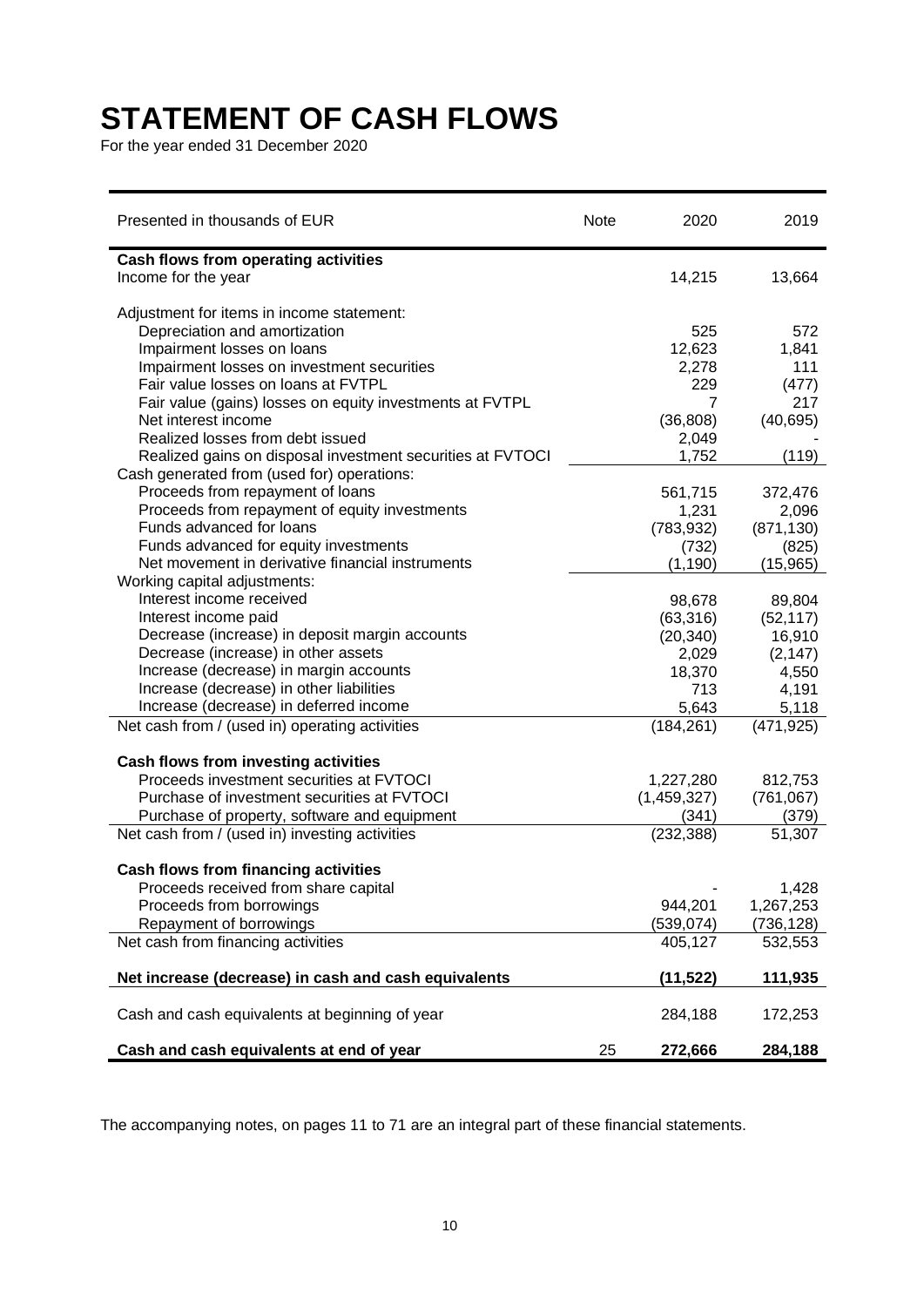# **NOTES TO THE FINANCIAL STATEMENTS**

#### **1. ESTABLISHMENT OF THE BANK**

#### **1.1 Agreement Establishing the Bank**

Black Sea Trade and Development Bank (the "Bank"), whose headquarters are located at 1 Komninon Street, Thessaloniki, in the Hellenic Republic, was established as an international financial organization under the Agreement Establishing the Bank dated 30 June 1994 ('Establishing Agreement'). In accordance with Article 61 of the Establishing Agreement, following the establishment of the Bank the Establishing Agreement came into force on 24 January 1997. The Bank commenced operations on 1 June 1999.

The purpose of the Bank is to accelerate development and promote cooperation among its shareholder countries. As a regional development institution, the Bank is well placed to mobilize financial resources and to improve access to financing for businesses in the whole region as well as for those active only in its individual Member Countries. The Bank offers project and trade financing facilities, equity participations and guarantees. Bank financing of projects and programs is available directly or in cooperation with other national and international development institutions. The Bank may also, where appropriate, provide technical assistance to potential customers.

As at financial position date the Bank's shareholders comprised of the following 11 countries: Albania, Armenia, Azerbaijan, Bulgaria, Georgia, Greece, Moldova, Romania, the Russian Federation, Turkey and Ukraine.

#### **1.2 Headquarters Agreement**

The status, privileges and immunities of the Bank and persons connected therewith in the Hellenic Republic are defined in the Headquarters Agreement between the Government of the Hellenic Republic and the Bank ('Headquarters Agreement') signed on 22 October 1998.

#### **1.3 Governing Bodies**

Each of the Member States of the Bank is represented on the Board of Governors (BoG), with all powers of the Bank vested in the BoG. With the exception of certain reserved powers, the BoG has delegated the exercise of its powers to the Board of Directors (BoD), while retaining overall authority.

BoG and BoD members can be changed at any time upon the discretion of the respective Member State.

#### **1.3.1 Board of Governors**

| Country         | Governor                       |
|-----------------|--------------------------------|
| Albania         | Ms. Adela Xhemali              |
| Armenia         | Mr. Arthur Javadyan            |
| Azerbaijan      | Mr. Samir Sharifov             |
| <b>Bulgaria</b> | Ms. Marinela Petrova           |
| Georgia         | Mr. Koba Gvenetadze            |
| Greece          | Mr. Adonis-Spyridon Georgiadis |
| Moldova         | Mr. Serghei Puscuta            |
| Romania         | Mr. Sebastian Ioan Burduja     |
| Russia          | Mr. Timur Maksimov             |
| Turkey          | Mr. Bulent Aksu                |
| Ukraine         | Mr. Ihor Petrashko             |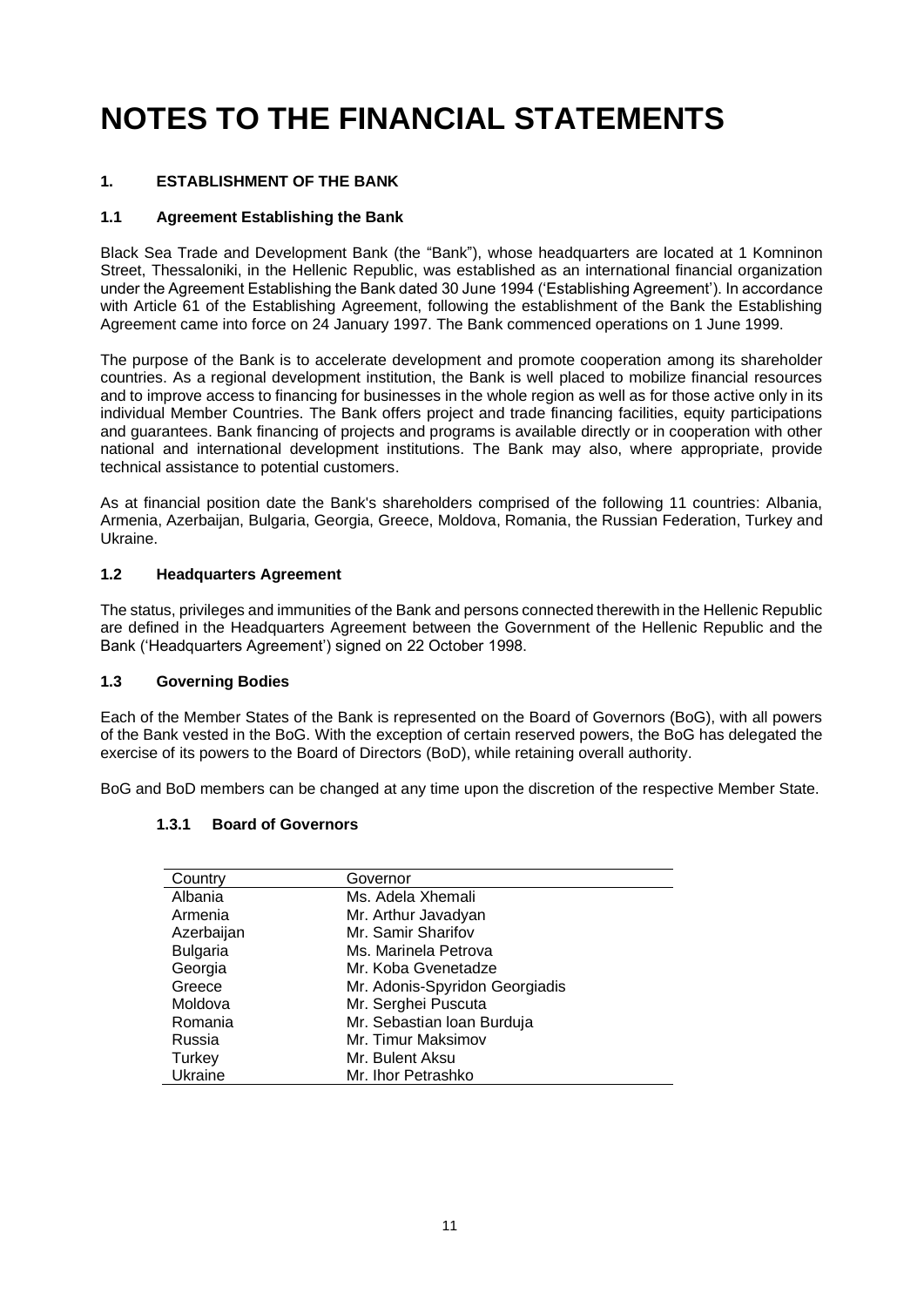| Country         | Director               |
|-----------------|------------------------|
| Albania         | Mr. Oltjon Muzaka      |
| Armenia         | Mr. Andranik Grigoryan |
| Azerbaijan      | Mr. Famil Ismayilov    |
| <b>Bulgaria</b> | Ms. Petya Kuzeva       |
| Georgia         | Mr. Nikoloz Gagua      |
| Greece          | Mr. Ioannis Tsakiris   |
| Moldova         | Ms. Elena Matveeva     |
| Romania         | Ms. Diana Blindu       |
| Russia          | Mr. Evgeny Stanislavov |
| Turkey          | Dr. Serhat Koksal      |
| Ukraine         | Mr. Taras Kachka       |

#### **1.3.2 Board of Directors**

#### **2. BASIS OF PREPARATION OF FINANCIAL STATEMENTS**

#### **2.1 Basis of Preparation**

The financial statements have been prepared in accordance with International Financial Reporting Standards (IFRSs) as issued by the International Accounting Standards Board (IASB).

These financial statements for the year ended 2020 were submitted by the Management Committee to the Board of Directors (BoD) for approval on 20 May 2021 and were approved for issuance on that date.

Pursuant to Article 23 of the Establishing Agreement, these financial statements shall be subject to approval by the Board of Governors (BoG) in their Annual Meeting to be held on 25 June 2021.

#### **Basis of measurement**

The financial statements have been prepared on a historical cost basis except for the below assets and liabilities which have been measured at fair value:

- Debt investment securities at fair value through other comprehensive income;
- Loans at fair value through profit or loss;
- Equity investments at fair value through profit or loss;
- Equity investments at fair value through other comprehensive income;
- Derivative financial instruments; and
- Plan assets.

The carrying values of recognized assets and liabilities that are hedged items in fair value hedges, and otherwise carried at amortized cost, are adjusted to record changes in fair value attributable to the risks that are being hedged.

#### **Functional and presentation currency**

The Bank's functional currency is the Euro (EUR) as defined by the European Central Bank (ECB). The Euro is most representative of the Bank's operations and environment as a significant percentage of the Bank's lending operations are in Euro, and the administrative expenses and capital expenditures are primarily denominated and settled in this currency. The Bank's presentation currency is the EUR and values are rounded to the nearest thousand unless otherwise stated.

#### **Use of Estimates and Judgments**

The preparation of the financial statements in conformity with IFRS requires management to make judgments and use of estimates and assumptions that affect the application of the accounting policies and the reported amounts of assets and liabilities, the disclosure of contingent assets and liabilities at the date of the financial statements and the reported amounts of revenues and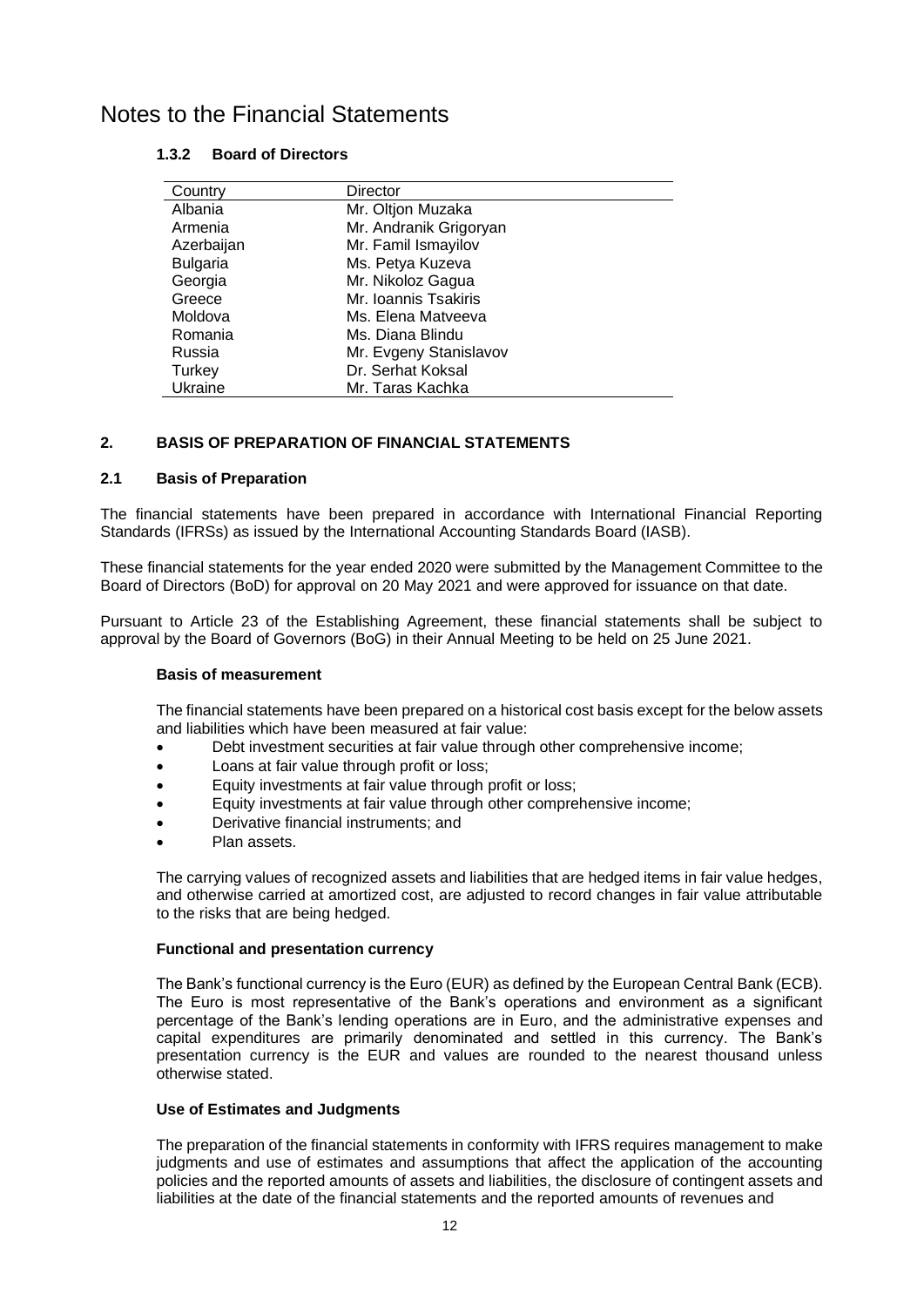expenses during the reporting period. Actual results may differ from those reported. Estimates and underlying assumptions are reviewed on an ongoing basis. Revisions to estimates are recognized prospectively.

The areas where the Bank has applied judgement and used estimates and assumptions are: estimation of expected credit losses of loans-and-receivables, valuation of financial instruments not quoted in active markets, including OTC derivatives and certain debt securities, impairment of investment securities, estimation of retirement benefits obligation, and contingencies from litigation.

The areas involving a higher degree of judgment or areas where assumptions and estimates are significant to the financial statements are disclosed in the Note "Use of estimates".

#### **2.2 Going Concern**

The financial statements have been prepared on a going concern basis. This year began with the outbreak of a new strain of Coronavirus (Covid-19) pandemic that was announced by the World Health Organization (WHO) in March 2020 and has already negatively impacted the economies of the countries that the Bank works with. Following the WHO announcements as well as the measures taken by the respective governments as a response, the Bank has proceeded with the following:

- The Bank has activated the internal Pandemic Response Plan, and staff can move to 'remote working', which may be extended according to how the situation unfolds in the host country. In terms of its everyday operations, the Bank has taken all requisite steps to ensure business continuity, the safety of its staff, and to comply with the emergency measures imposed by the host country.
- The Bank monitors country by country measures taken by each government and their impact on its loan portfolio. It maintains contacts with clients and we will continue with the preparation of projects, but the main focus is the outstanding loan portfolio which is carefully analyzed and regularly reviewed in light of the very rapid developments.
- The Bank closely monitors its liquidity position and is prepared to take short term measures as and if required in order to safeguard its interests and maintain key ratios at comfortable levels. Such measures can include access to short-term borrowings at higher costs than normally accepted, delaying draw-downs to operations with customer consent and curtailing administrative expenses as necessary. Additionally, the Bank has reduced undertaking new commitments temporarily, thus commitment levels are expected to remain steady, or even temporarily decline as a result.
- Moreover, the Bank will monitor developments in the financial markets for assessing the impact on its investment portfolio as well as for suitable funding opportunities.

Overall, the Bank is assessing the virus pandemic in the Region the Bank operates in and has a robust mechanism and process in place to follow up developments and adjust its operations accordingly in order to ensure effective and efficient management of this difficult situation. As the Bank maintains its operational capacity and retains its strong capital and liquidity positions, the Board of Directors is of the view that the Bank will continue to operate as a going concern for the next 12 months from the date of approval of the financial statements.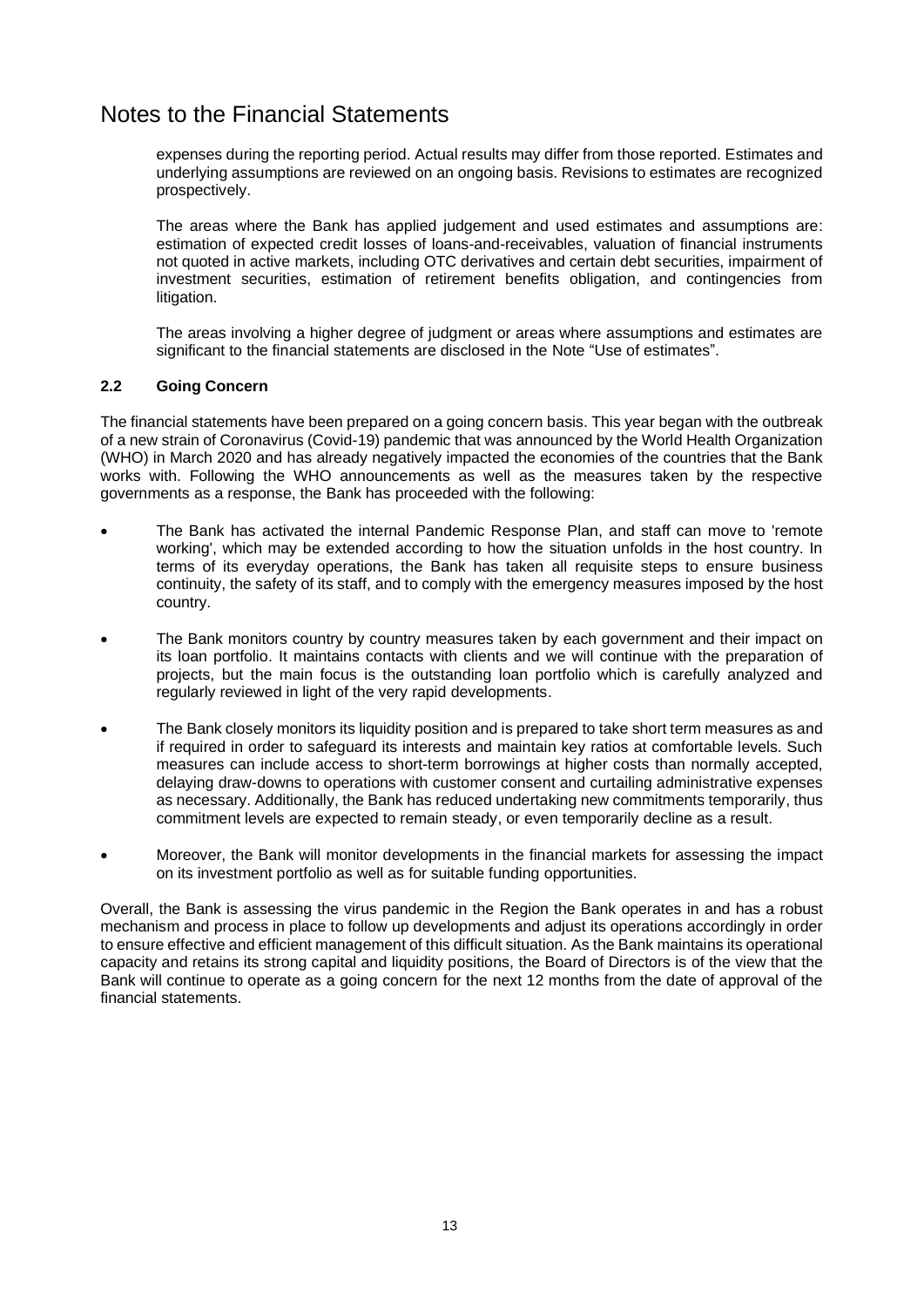#### **3. SIGNIFICANT ACCOUNTING POLICIES**

A summary of the Bank's accounting policies applied in the preparation of these financial statements are presented in this section. These policies have been are the same as those applied for the comparative period presented taking into account the amendments to standards which were issued by the International Accounting Standards Board (IASB), which are further analyzed below:

#### **3.1 Adoption of New and Amended Standards (IFRS)**

New standards and amendments to standards which were issued by the International Accounting Standards Board (IASB), applied on 1 January 2020:

#### • **IFRS 17: Insurance Contracts**

IFRS 17 requires insurance liabilities to be measured at a current fulfillment value and provides a more uniform measurement and presentation approach for all insurance contracts. These requirements are designed to achieve the goal of a consistent, principle-based accounting for insurance contracts. IFRS 17 supersedes IFRS 4 Insurance Contracts as of 1 January 2023. The adoption is not expected to have any material impact on the Bank's financial statements.

#### • **Amendments to References to the Conceptual Framework in IFRS Standards**

Together with the revised Conceptual Framework published in March 2018, the IASB also issued Amendments to References to the Conceptual Framework in IFRS Standards. The document contains amendments to IFRS 2, IFRS 3, IFRS 6, IFRS 14, IAS 1, IAS 8, IAS 34, IAS 37, IAS 38, IFRIC 12, IFRIC 19, IFRIC 20, IFRIC 22, and SIC-32. Not all amendments, however update those pronouncements with regard to references to and quotes from the framework so that they refer to the revised Conceptual Framework. Some pronouncements are only updated to indicate which version of the framework they are referencing to (the IASC framework adopted by the IASB in 2001, the IASB framework of 2010, or the new revised framework of 2018) or to indicate that definitions in the standard have not been updated with the new definitions developed in the revised Conceptual Framework. Annual reporting periods beginning on or after 1 January 2020. The adoption did not have any material impact on the Bank's financial statements.

#### • **Definition of a Business (Amendments to IFRS 3)**

The amendments in Definition of a Business (Amendments to IFRS 3) are changes to Appendix A Defined terms, the application guidance, and the illustrative examples of IFRS 3 only. They: clarify that to be considered a business, an acquired set of activities and assets must include, at a minimum, an input and a substantive process that together significantly contribute to the ability to create outputs; narrow the definitions of a business and of outputs by focusing on goods and services provided to customers and by removing the reference to an ability to reduce costs; add guidance and illustrative examples to help entities assess whether a substantive process has been acquired; remove the assessment of whether market participants are capable of replacing any missing inputs or processes and continuing to produce outputs; and add an optional concentration test that permits a simplified assessment of whether an acquired set of activities and assets is not a business. Annual reporting periods beginning on or after 1 January 2020. The adoption did not have any material impact on the Bank's financial statements.

#### • **Definition of Material (Amendments to IAS 1 and IAS 8)**

The amendments in Definition of Material (Amendments to IAS 1 and IAS 8) clarify the definition of material' and align the definition used in the Conceptual Framework and the standards. Annual reporting periods beginning on or after 1 January 2020. The adoption did not have any material impact on the Bank's financial statements.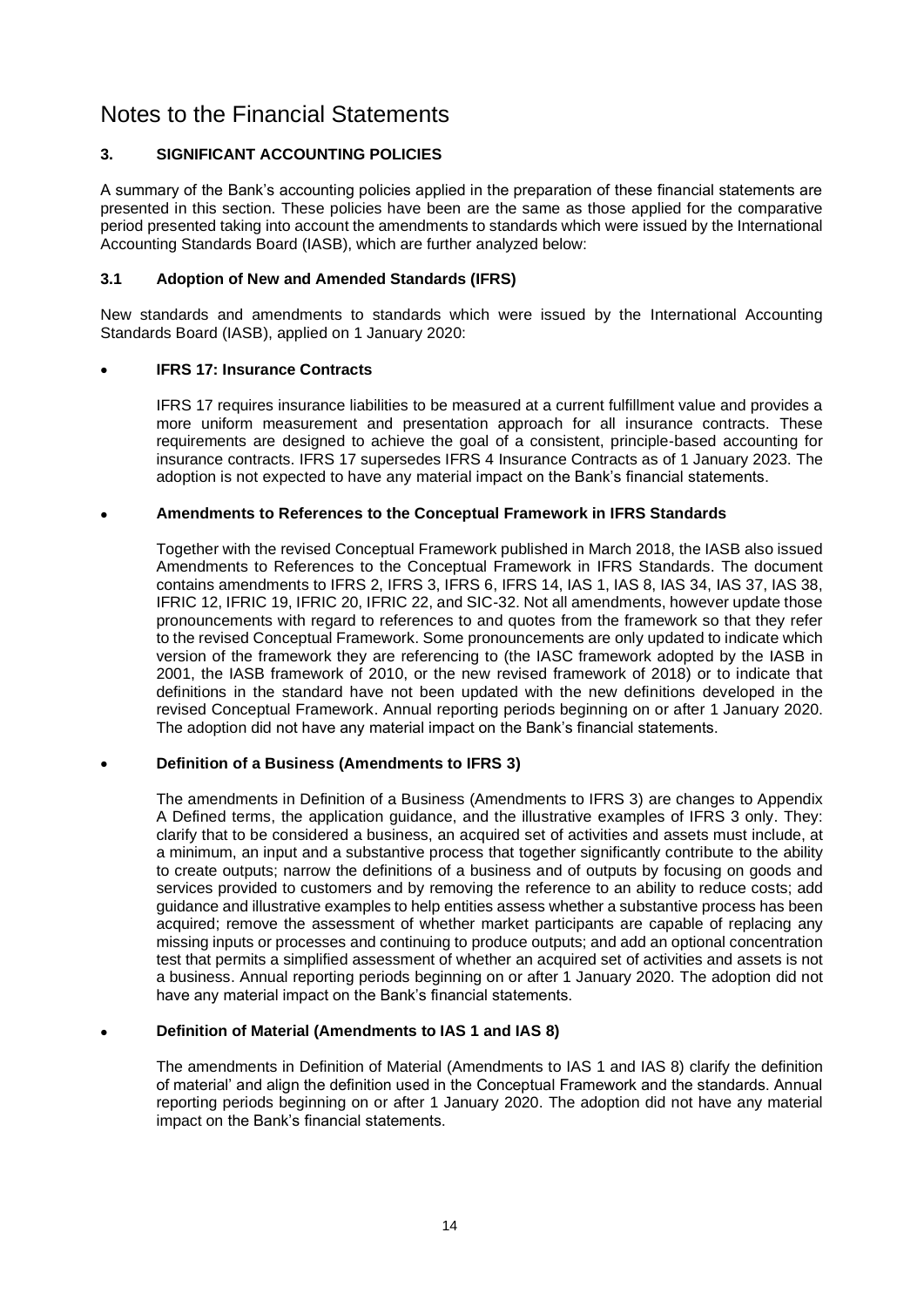#### • **Interest Rate Benchmark Reform (Amendments to IFRS 9, IAS 39 and IFRS 7)**

The amendments in Interest Rate Benchmark Reform (Amendments to IFRS 9, IAS 39 and IFRS 7) clarify that entities would continue to apply certain hedge accounting requirements assuming that the interest rate benchmark on which the hedged cash flows and cash flows from the hedging instrument are based will not be altered as a result of interest rate benchmark reform. Annual reporting periods beginning on or after 1 January 2020. The adoption did not have any material impact on the Bank's financial statements.

#### • **Classification of Liabilities as Current or Non-Current (Amendments to IAS 1)**

The amendments aim to promote consistency in applying the requirements by helping companies determine whether, in the statement of financial position, debt and other liabilities with an uncertain settlement date should be classified as current (due or potentially due to be settled within one year) or non-current. Annual reporting periods beginning on or after 1 January 2023. The adoption is not expected to have any material impact on the Bank's financial statements.

#### • **Property, Plant and Equipment — Proceeds before Intended Use (Amendments to IAS 16)**

The amendments prohibit deducting from the cost of an item of property, plant and equipment any proceeds from selling items produced while bringing that asset to the location and condition necessary for it to be capable of operating in the manner intended by management. Instead, an entity recognizes the proceeds from selling such items, and the cost of producing those items, in profit or loss. Annual reporting periods beginning on or after 1 January 2022. The adoption is not expected to have any material impact on the Bank's financial statements.

#### • **Onerous Contracts — Cost of Fulfilling a Contract (Amendments to IAS 37)**

The amendments specify that the 'cost of fulfilling' a contract comprises the 'costs that relate directly to the contract'. Costs that relate directly to a contract can either be incremental costs of fulfilling that contract (examples would be direct labor, materials) or an al location of other costs that relate directly to fulfilling contracts (an example would be the al location of the depreciation charge for an item of property, plant and equipment used in fulfilling the contract). Annual reporting periods beginning on or after 1 January 2022. The adoption is not expected to have any material impact on the Bank's financial statements.

#### • **Annual Improvements to IFRS Standards 2018–2020**

Makes amendments to the following standards:

**IFRS 1** – The amendment permits a subsidiary that applies paragraph D16(a) of IFRS 1 to measure cumulative translation differences using the amounts reported by its parent, based on the parent's date of transition to IFRSs.

**IFRS 9** – The amendment clarifies which fees an entity includes when it applies the '10 per cent' test in paragraph B3.3.6 of IFRS 9 in assessing whether to derecognize a financial liability. An entity includes only fees paid or received between the entity (the borrower) and the lender, including fees paid or received by either the entity or the lender on the other's behalf.

**IFRS 16** – The amendment to Illustrative Example 13 accompanying IFRS 16 removes from the example the illustration of the reimbursement of leasehold improvements by the lessor in order to resolve any potential confusion regarding the treatment of lease incentives that might arise because of how lease incentives are illustrated in that example.

**IAS 41** – The amendment removes the requirement in paragraph 22 of IAS 41 for entities to exclude taxation cash flows when measuring the fair value of a biological asset using a present value technique.

Annual reporting periods beginning on or after 1 January 2022. The adoption is not expected to have any material impact on the Bank's financial statements.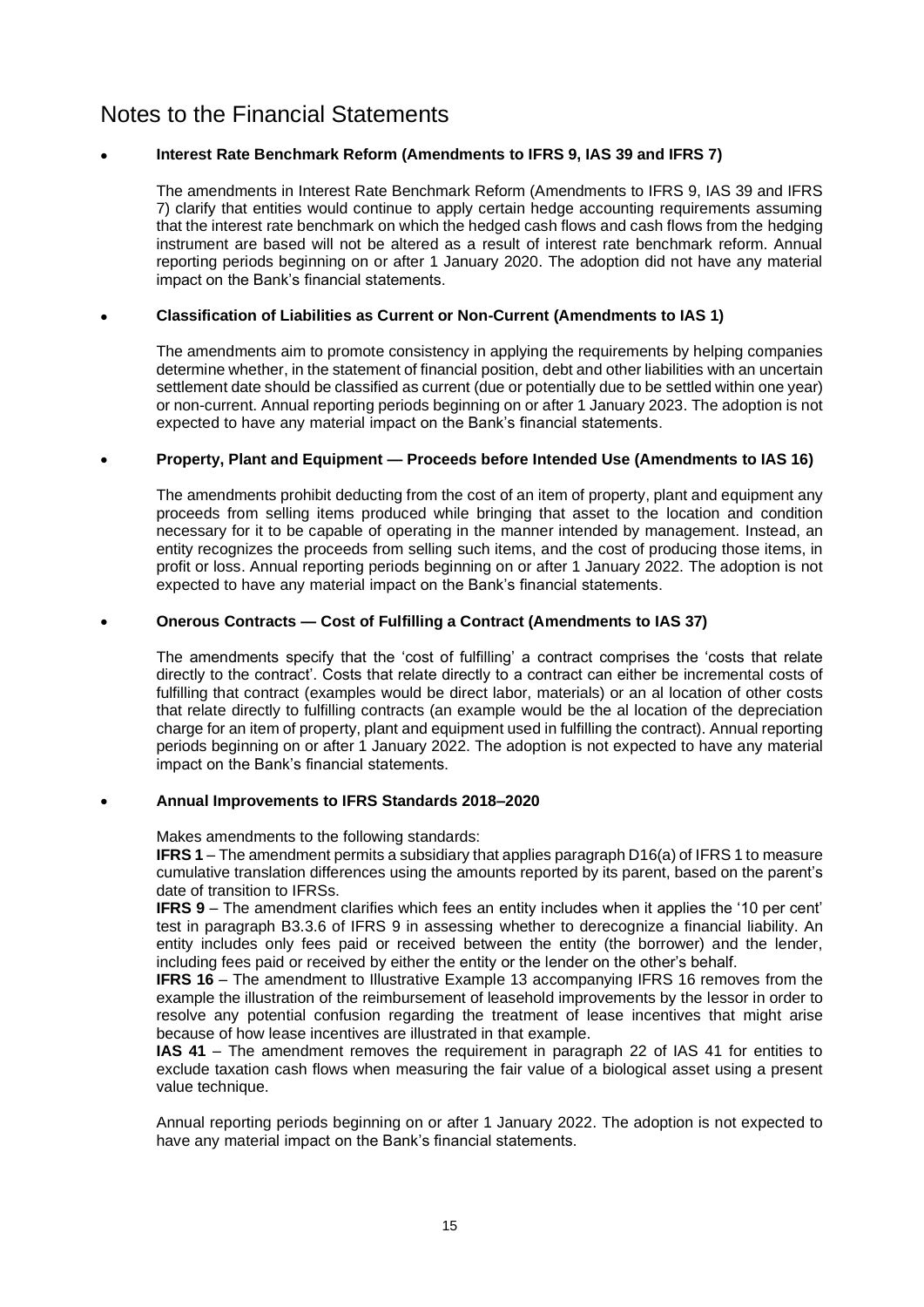#### • **Covid-19-Related Rent Concessions (Amendment to IFRS 16)**

The amendment provides lessees with an exemption from assessing whether a COVID-19-related rent concession is a lease modification. Annual reporting periods beginning on or after 1 June 2020. The adoption did not have any material impact on the Bank's financial statements.

#### • **Amendments to IFRS 17**

Amends IFRS 17 to address concerns and implementation challenges that were identified after IFRS 17 Insurance Contracts was published in 2017. The main changes are:

- Deferral of the date of initial application of IFRS 17 by two years to annual periods beginning on or after 1 January 2023.
- Additional scope exclusion for credit card contracts and similar contracts that provide insurance coverage as well as optional scope exclusion for loan contracts that transfer significant insurance risk.
- Recognition of insurance acquisition cash flows relating to expected contract renewals, including transition provisions and guidance for insurance acquisition cash flows recognized in a business acquired in a business combination.
- Clarification of the application of IFRS 17 in interim financial statements allowing an accounting policy choice at a reporting entity level.
- Clarification of the application of contractual service margin (CSM) attributable to investment return service and investment related service and changes to the corresponding disclosure requirements.
- Extension of the risk mitigation option to include reinsurance contracts held and nonfinancial derivatives.
- Amendments to require an entity that at initial recognition recognizes losses on onerous insurance contracts issued to also recognize a gain on reinsurance contracts held.
- Simplified presentation of insurance contracts in the statement of financial position so that entities would present insurance contract assets and liabilities in the statement of financial position determined using portfolios of insurance contracts rather than groups of insurance contracts.
- Additional transition relief for business combinations and additional transition relief for the date of application of the risk mitigation option and the use of the fair value transition approach.

Annual reporting periods beginning on or after 1 January 2023. The adoption is not expected to have any material impact on the Bank's financial statements.

#### • **Classification of Liabilities as Current or Non-current — Deferral of Effective Date (Amendment to IAS 1)**

The amendment defers the effective date of the January 2020 amendments by one year, so that entities would be required to apply the amendment for annual periods beginning on or after 1 January 2023. The adoption is not expected to have any material impact on the Bank's financial statements.

#### • **Interest Rate Benchmark Reform — Phase 2 (Amendments to IFRS 9, IAS 39, IFRS 7, IFRS 4 and IFRS 16)**

The amendments in Interest Rate Benchmark Reform — Phase 2 (Amendments to IFRS 9, IAS 39, IFRS 7, IFRS 4 and IFRS 16) introduce a practical expedient for modifications required by the reform, clarify that hedge accounting is not discontinued solely because of the IBOR reform, and introduce disclosures that allow users to understand the nature and extent of risks arising from the IBOR reform to which the entity is exposed to and how the entity manages those risks as well as the entity's progress in transitioning from IBORs to alternative benchmark rates, and how the entity is managing this transition. Annual reporting periods beginning on or after 1 January 2021. The Bank is currently reviewing the impact of this standard.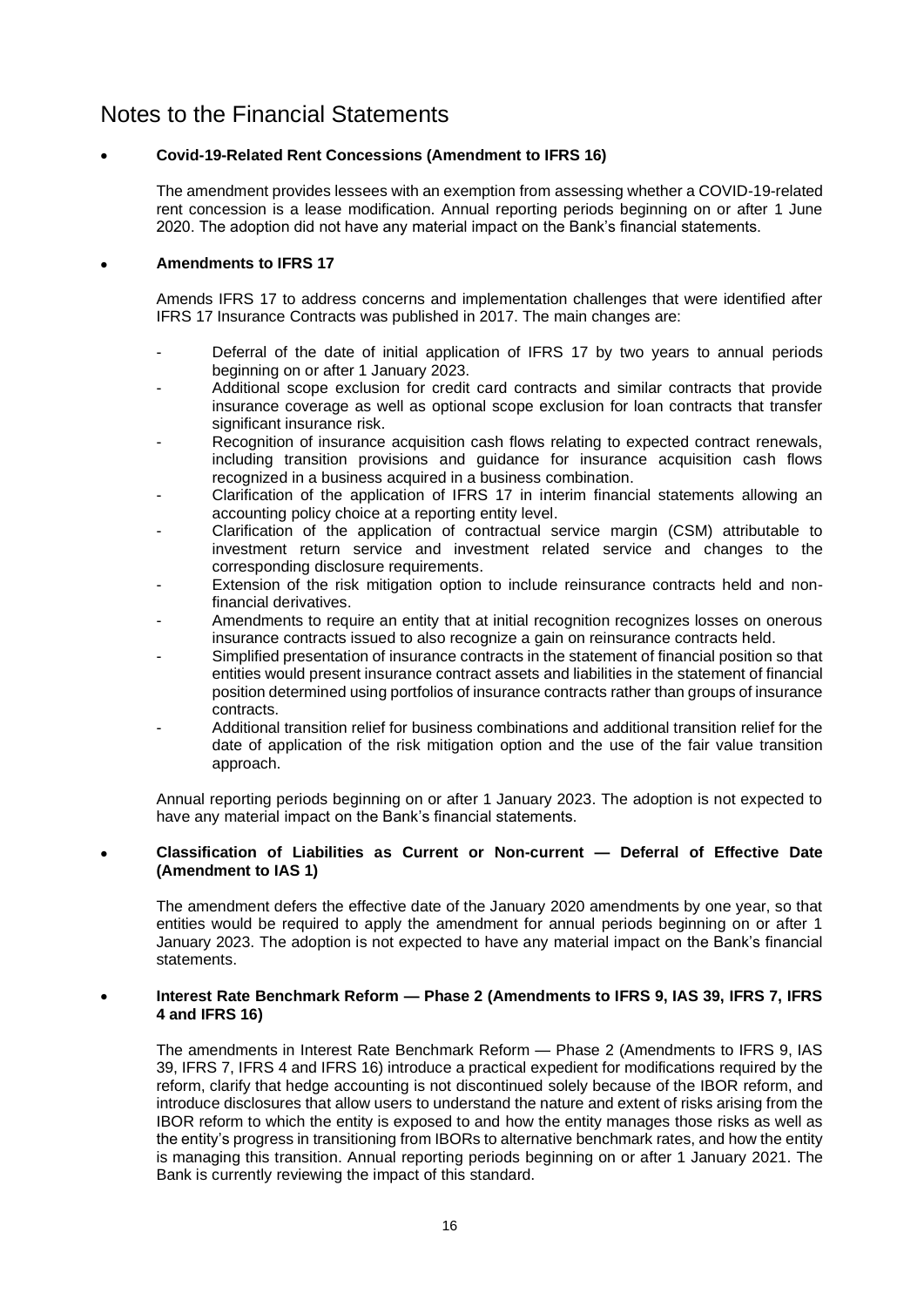#### • **Disclosure of Accounting Policies (Amendments to IAS 1 and IFRS Practice Statement 2)**

The amendments require that an entity discloses its material accounting policies, instead of its significant accounting policies. Further amendments explain how an entity can identify a material accounting policy. Examples of when an accounting policy is likely to be material are added. To support the amendment, the Board has also developed guidance and examples to explain and demonstrate the application of the 'four-step materiality process' described in IFRS Practice Statement 2. Annual reporting periods beginning on or after 1 January 2023. The adoption is not expected to have any material impact on the Bank's financial statements

#### • **Definition of Accounting Estimates (Amendments to IAS 8)**

The amendments replace the definition of a change in accounting estimates with a definition of accounting estimates. Under the new definition, accounting estimates are "monetary amounts in financial statements that are subject to measurement uncertainty". Entities develop accounting estimates if accounting policies require items in financial statements to be measured in a way that involves measurement uncertainty. The amendments clarify that a change in accounting estimate that results from new information or new developments is not the correction of an error. Annual periods beginning on or after 1 January 2023. The adoption is not expected to have any material impact on the Bank's financial statements

#### • **Editorial Corrections (various)**

The IASB periodically issues Editorial Corrections and changes to IFRSs and other pronouncements. Since the beginning of calendar 2018, such corrections have been made in December 2018, February 2019, May 2019, December 2019, July 2020, September 2020, October 2020, and November 2020. As minor editorial corrections, these changes are effectively immediately applicable under IFRS. The adoption did not have any material impact on the Bank's financial statements.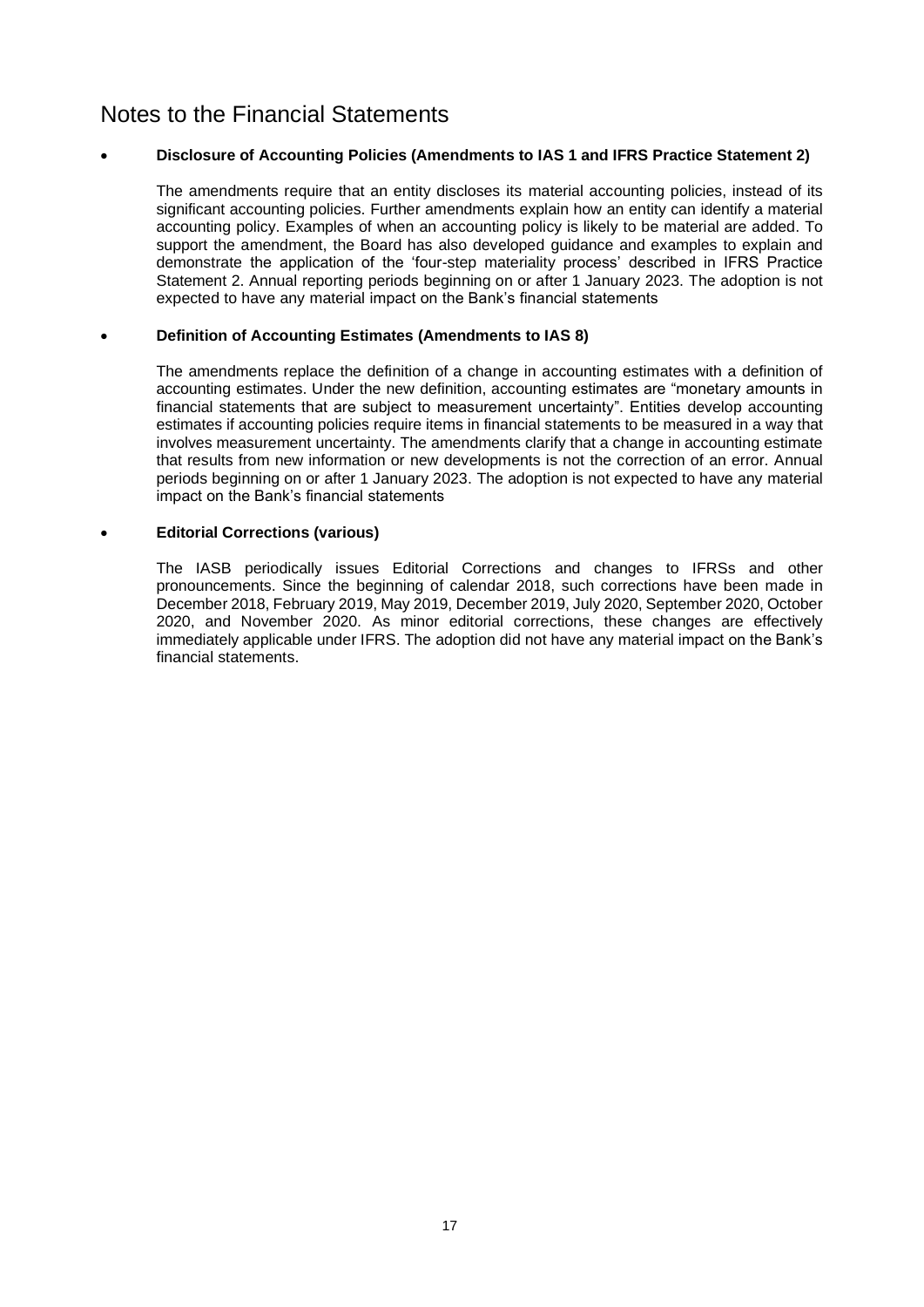#### **3.2 Foreign Currencies Translation**

Foreign currency transactions are initially recorded in EUR by applying to the foreign currency amount the exchange rate between the EUR and the foreign currency at the rate prevailing at the date of transaction.

When preparing the financial statements exchange gains and losses arising from the translation of monetary assets and liabilities denominated in foreign currencies at year end are recognized in the income statement.

Monetary assets and liabilities denominated in foreign currencies are translated into Euro at the exchange rate at the reporting date. The foreign exchange gain or loss on monetary items is the difference between the amortized cost in Euro at the beginning of the year, adjusted for the effective interest, impairment and prepayments during the year, and the amortized cost in the foreign currency translated at the exchange rate at the end of the year.

Non-monetary items that are measured at historical cost in a foreign currency are translated using the exchange rate at the date of the transaction. Foreign currency differences are generally recognized in income statement except for foreign exchange differences on non-monetary items which are at FVTOCI as equity investments which are recognized in other comprehensive income.

The Bank uses the official exchange rates published for the EUR by the European Central Bank (ECB). The exchange rates used by the Bank at the financial position date were as follows.

|       |     |                      | 31 December | 31 December |
|-------|-----|----------------------|-------------|-------------|
|       |     |                      | 2020        | 2019        |
|       |     | United States dollar | 1.22710     | 1.12340     |
|       | $=$ | Pound sterling       | 0.89903     | 0.85080     |
|       | $=$ | Russian ruble        | 91.46710    | 69.95630    |
| 1 EUR | $=$ | Azerbaijan manat     | 2.08900     | 1.90350     |
|       | $=$ | Georgian lari        | 4.02330     | 3.20950     |
|       |     | Armenian dram        | 641.11000   | 537.26000   |
|       | =   | Romanian leu         | 4.86830     | 4.78300     |

#### **3.3 Cash and Cash Equivalents**

For the purposes of the statement of cash flows, cash and cash equivalents consist of cash on hand, placements with other financial institutions and debt securities with maturities of three months or less from the financial position date. These are highly liquid assets that are readily convertible to a known amount of cash and are subject to insignificant risk of change in value due to the movements in market rates.

#### **3.4 Recognition and Initial Measurement, and Derecognition of Financial Instruments**

The Bank recognizes a financial asset or financial liability in its statement of financial position when it becomes a party to the contractual rights or obligations.

#### **3.4.1 Date of recognition**

Financial assets and liabilities, with the exception of loans and advances to customers and balances due to customers, are initially recognized on the trade date, i.e., the date on which the Bank becomes a party to the contractual provisions of the instrument. This includes regular way trades, i.e., purchase or sale of financial assets that require delivery of assets within the time frame generally established by regulation or convention in the market place. Loans and advances to customers are recognized when funds are transferred to the customer's account.

Financial assets and financial liabilities are measured initially at fair value plus, for an item not at Fair Value Through Profit and Loss ("FVTPL"), transaction costs that are directly attributable to its acquisition or issue. The fair value of a financial instrument at initial recognition is generally its transaction price.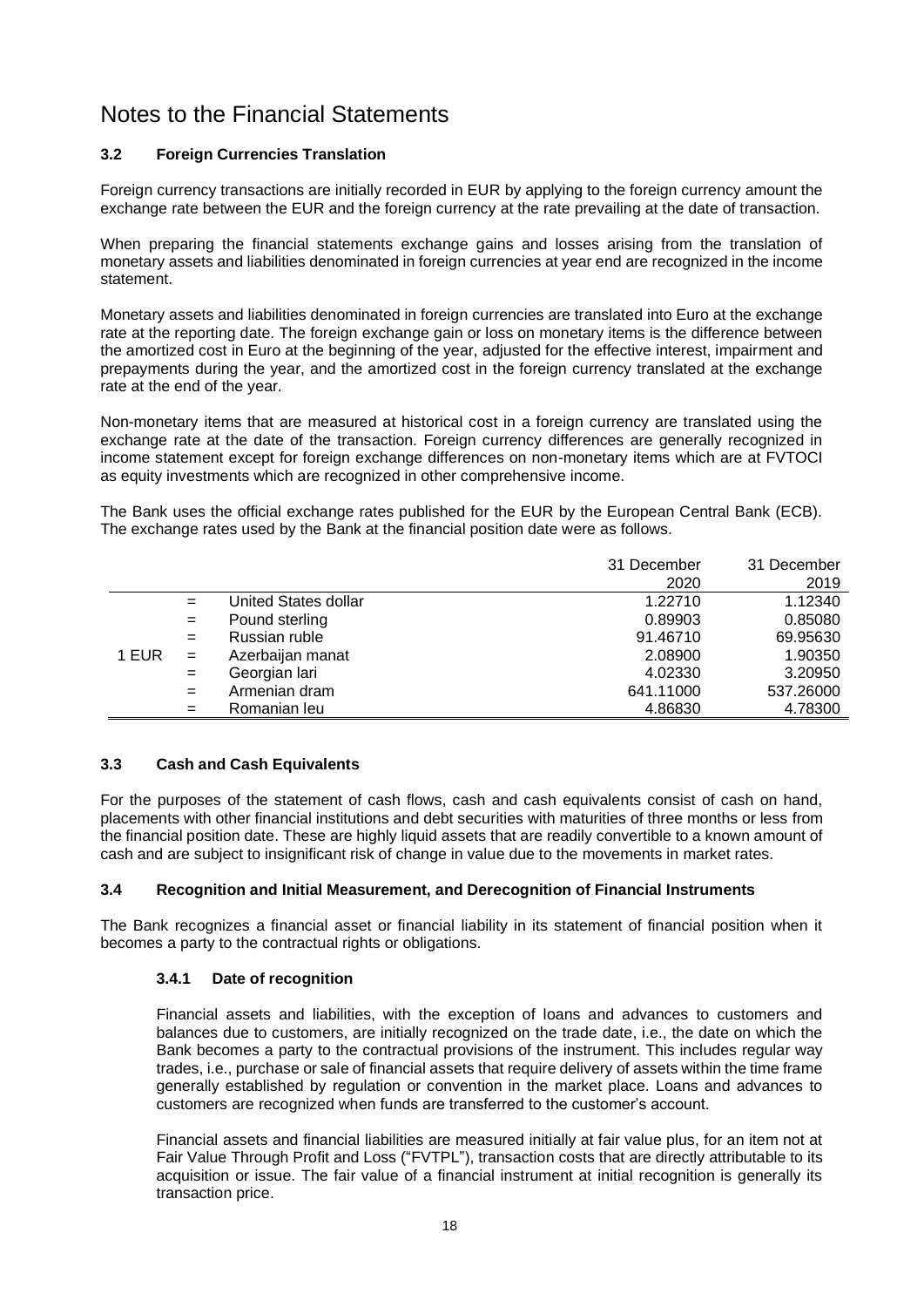#### **3.4.2 Date of derecognition**

The Bank derecognizes a financial asset or a portion of a financial asset when (i) the contractual rights to the cash flow from the financial asset expire, (ii) loses control of the contractual rights that comprise the financial asset or a portion of the financial asset or (i) the Bank retains the right to receive cash flows from the asset, but has assumed the obligation to pay it in full without material delay to a third party under a 'pass through' arrangement. The Bank derecognizes a financial liability when a liability is extinguished, that is when the obligation specified in the contract is discharged, cancelled or expires. The evaluation of the transfer of risks and rewards of ownership precedes the evaluation of the transfer of control for derecognition transactions.

On derecognition of a financial asset, the difference between the carrying amount of the asset (or the carrying amount allocated to the portion of the asset derecognized) and the sum of (i) the consideration received (including any new asset obtained less any new liability assumed) and (ii) any cumulative gain or loss that had been recognized in OCI is recognized in income statement.

Any cumulative gain or loss recognized in OCI in respect of equity investment securities designated as at Fair Value through Other Comprehensive Income ("FVTOCI") is not recognized in income statement on derecognition of such securities.

#### **3.5 Financial Assets**

The classification of financial assets defines how existing information is reflected in the financial statements. In particular, the valuation method and the impairment calculation are defined by this classification, which are based on criteria established by the Bank.

#### **3.5.1 Classification and subsequent measurement**

The Bank classifies a financial asset in its financial statements in one of the below three measurement categories:

- *1. Financial assets measured at amortized cost (AC)*: this category includes each asset or group of assets for which the Bank's business model constitutes its holding for the purpose of collecting contractual cash flows. Financial assets are classified at AC only if both of the following criteria are met:
	- The objective of the Bank's business model is to hold financial assets in order to collect the contractual cash flows; and
	- The contractual terms of the financial asset give rise on specified dates to cash flows that are solely payments of principal and interest on the principal outstanding:

The Bank includes in this category financial assets which are non-derivative with fixed or determinable payments and with fixed maturities meeting the above criteria. They are initially recognized at fair value plus any transaction costs and including any premium or discount that may arise on the date of acquisition. Third party expenses, such as legal fees, incurred in securing a loan are treated as part of the cost of the transaction. They are subsequently measured at AC using the effective interest method, less any allowance for expected credit losses. All such financial assets are recognized on settlement date.

These financial assets include cash and due from banks, loans and receivables accrued that meet the above criteria.

- *2. Financial assets measured at fair value through other comprehensive income (FVTOCI)*, with gains or losses reclassified on profit or loss on derecognition. The Bank classifies debt instruments (including euro commercial paper (ECP)) at FVTOCI when both of the following conditions are met:
	- The instrument is held within a business model, the objective of which is achieved by both collecting the contractual cash flows and selling financial assets; and
	- The contractual terms give rise on specified dates to cash flows that are solely payments of principal and interest on the principal outstanding.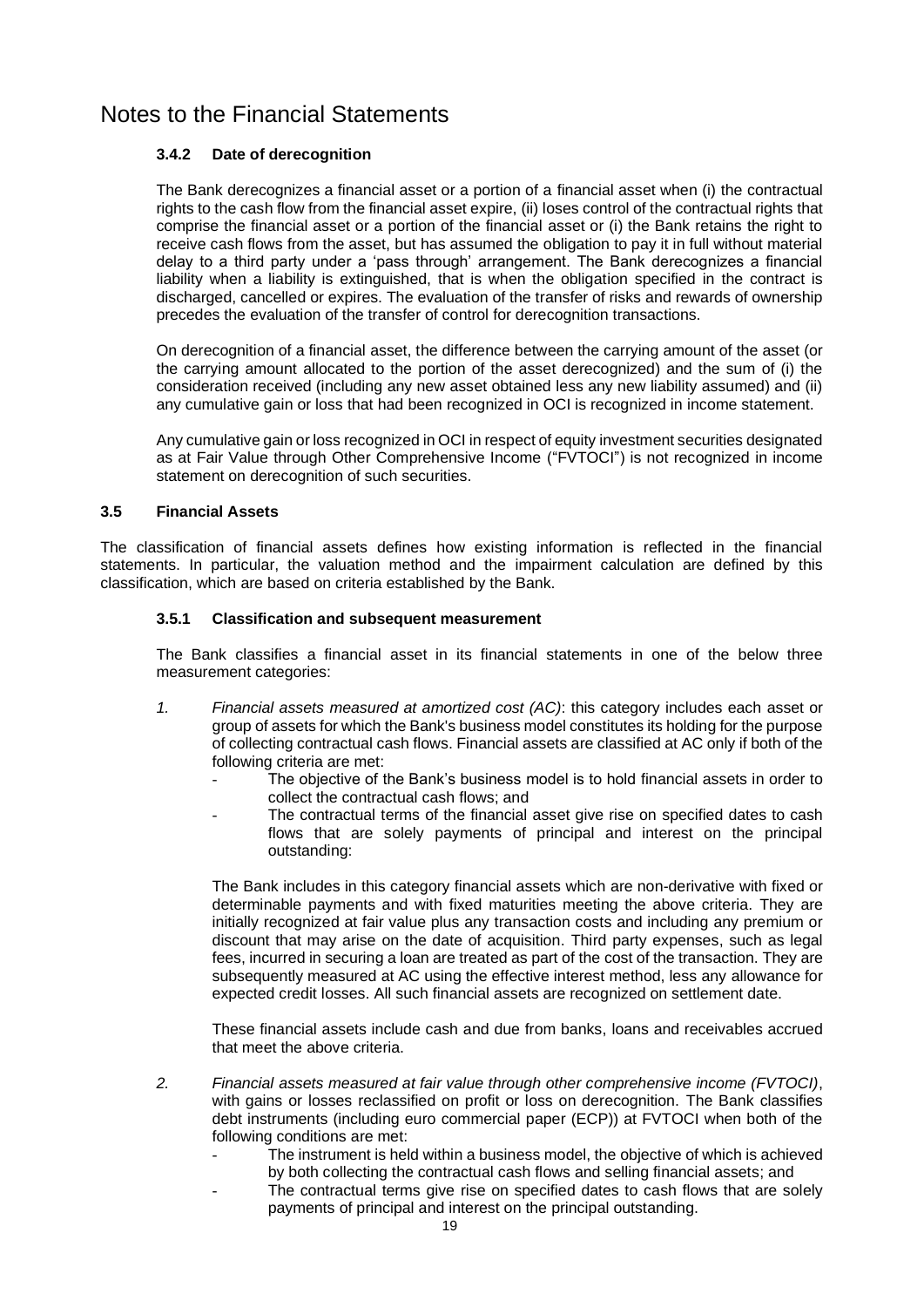FVTOCI debt instruments are subsequently measured at fair value with gains and losses that arise from fluctuations in fair value recognized in OCI. Their fair value is determined by reference to quoted market bid prices. On derecognition cumulative gain or loss previously recognized in OCI are reclassified from OCI to income statement. Foreign exchange gains or losses and interest income calculated using the effective interest rate method are recognized in income statement.

All such financial assets are recognized on trade date.

The Expected Credit Losses ("ECL") for debt instruments measured at FVOCI do not reduce the carrying amount of these financial assets in the statement of financial position, which remains at fair value. Instead, an amount equal to the allowance that would arise if the assets were measured at amortized cost is recognized in OCI as an accumulated impairment amount, with a corresponding charge to the profit or loss. The accumulated loss recognized in OCI is recycled to the profit and loss upon derecognition of the assets.

*3. Financial assets (equity instruments) measured at FVTOCI, with no reclassification of gains or losses to profit or loss on derecognition*. On initial recognition the Bank can make the irrevocable election, on an instrument-by-instrument basis, to designate investments in an equity instrument which are not held for trading nor contingent consideration recognized by an acquirer in a business combination, as a financial asset measured at FVTOCI. Those not elected, which are primarily listed, are measured at Fair Value Through Profit or Loss ("FVTPL"). Dividends received are recorded in the income statement.

After initial recognition at cost, these financial assets are subsequently measured at fair value with all gains and losses arising from changes in fair value (realized and unrealized), including foreign exchange gains and losses, recognized in other comprehensive income, and are not reclassified to income statement. For those financial instruments there is no impairment assessment. The fair value for those not purchased from an active market is determined using accepted valuation techniques which use unobservable inputs. These valuation techniques used are net asset value, when this is deemed to approximate fair value, and earnings-based valuations using comparable information and discounting cash flows. The Bank's equity investments are included in this category. All such financial assets are recognized on settlement date.

*4. Financial assets measured at FVTPL*: this category includes financial assets that do not meet the criteria to be classified in any of the above categories as well as financial assets that the Bank holds for trading. Their classification depends primarily on the following two important factors (i) the Bank's business model for these assets and (ii) the characteristics of the contractual cash flows of the asset.

These financial assets are initially measured at their fair value and subsequently carried at fair value on the statement of financial position with all changes in fair value gains and losses and foreign exchange gains and losses, recognized in the income statement in the period in which they occur. Transaction costs on these financial assets are expensed in the income statement. This category includes derivative financial instruments, equity securities as well as any loans for which either of the criteria for recognition at AC is not met. It can also include a debt instrument or an equity instrument that is not within the category nor measured at FVTOCI. All such financial assets are recognized on trade date.

In addition, a debt instrument that could meet AC criteria can be designated at initial recognition as at FVTPL. This classification option, which is irrevocable, is used when the designation eliminates a measurement or recognition inconsistency, referred to as an 'accounting mismatch', which would arise from measuring financial assets and liabilities on a different basis in relation to another financial asset or liability.

As at the reporting date the Bank has not designated, at initial recognition, any financial asset as at FVTPL.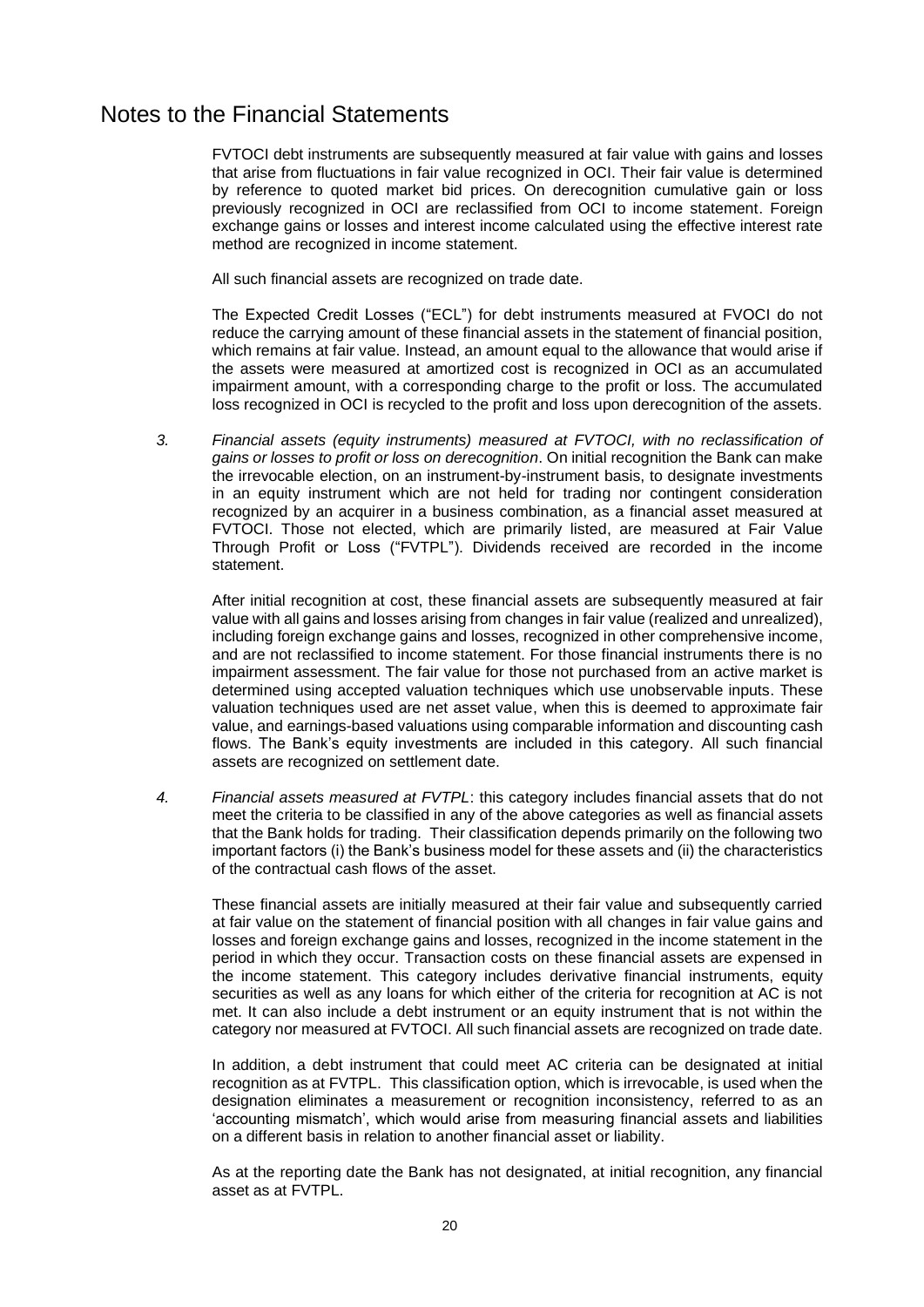#### **3.5.2 Measurement**

The Bank measures financial assets at fair value on initial recognition, as detailed above. In the event the Bank considers that the fair value on initial recognition differs from the transaction price, that difference is recognized as a gain or loss on initial recognition but only if the fair value is based on a requested active market price for identical assets or is based on a valuation technique using data solely from identified markets. In all other cases, the difference between the transaction price and the fair value is deferred and is only recognized in the income statement when the inputs become observable, or when the instrument is derecognized.

Financial assets that are subsequently measured at either AC or debt instruments at FVTOCI, are subject to provisions for impairment.

Based on the Bank's credit policy, the Bank does not originate credit-impaired financial assets, nor does the Bank purchase credit-impaired assets, exception being those loans would be acquired at a deep discount.

Financial assets are not reclassified subsequent to their initial recognition, except in the period after the Bank changes its business model for managing financial assets.

#### **3.5.3 Business model assessment**

The factor of the business model refers, amongst others, to the manner in which the Bank manages its financial assets by classifying them in portfolios that are part of its business model. The assessment process applied by the Bank through its business model, based on strategic objectives, classifies its assets in the following three categories in accordance with IFRS 9:

#### **i) Hold to collect**

Each asset or group of assets for which the Bank's business model recommends that it be held for the purpose of collecting contractual cash flows is classified as 'Hold to collect'.

#### **ii) Hold to collect and sell**

Each asset or group of assets for which the Bank's business model recommends that it be held for the purpose of collecting contractual cash flows and selling them when the strategic planning of their acquisition has been achieved is classified as 'Hold to collect and sell'.

#### **iii) Trading portfolio**

The financial assets held for trading are classified as 'Trading portfolio'.

The adopted business model determines the source of revenue, as it arises from individual portfolios either through the collection of contractual cash flows or from the sale of financial assets or the combination of the above.

The assessment of the business model reflects the Bank's strategy under normal business conditions. The assessment is not affected by actions required in 'emergency situations' (e.g. liquidity needs, non-inherent capital requirements for credit risk, etc.). Also, Management decisions taken to comply with new regulatory guidelines are not included in the assessment.

In general, the Bank has included the majority of its loan portfolios in the hold-to-collect business model. The assessment of a business model is made within the definition of operational objectives as defined by the Bank's Management, as well as in the operational management of its assets. The assessment is effected at portfolio level rather than at individual asset levels.

The Business Model applied to loan portfolio, treasury portfolio and equity investment portfolio is reassessed at each reporting period. The reassessment of the Business Model has been established in order to determine if evidence initially used has changed.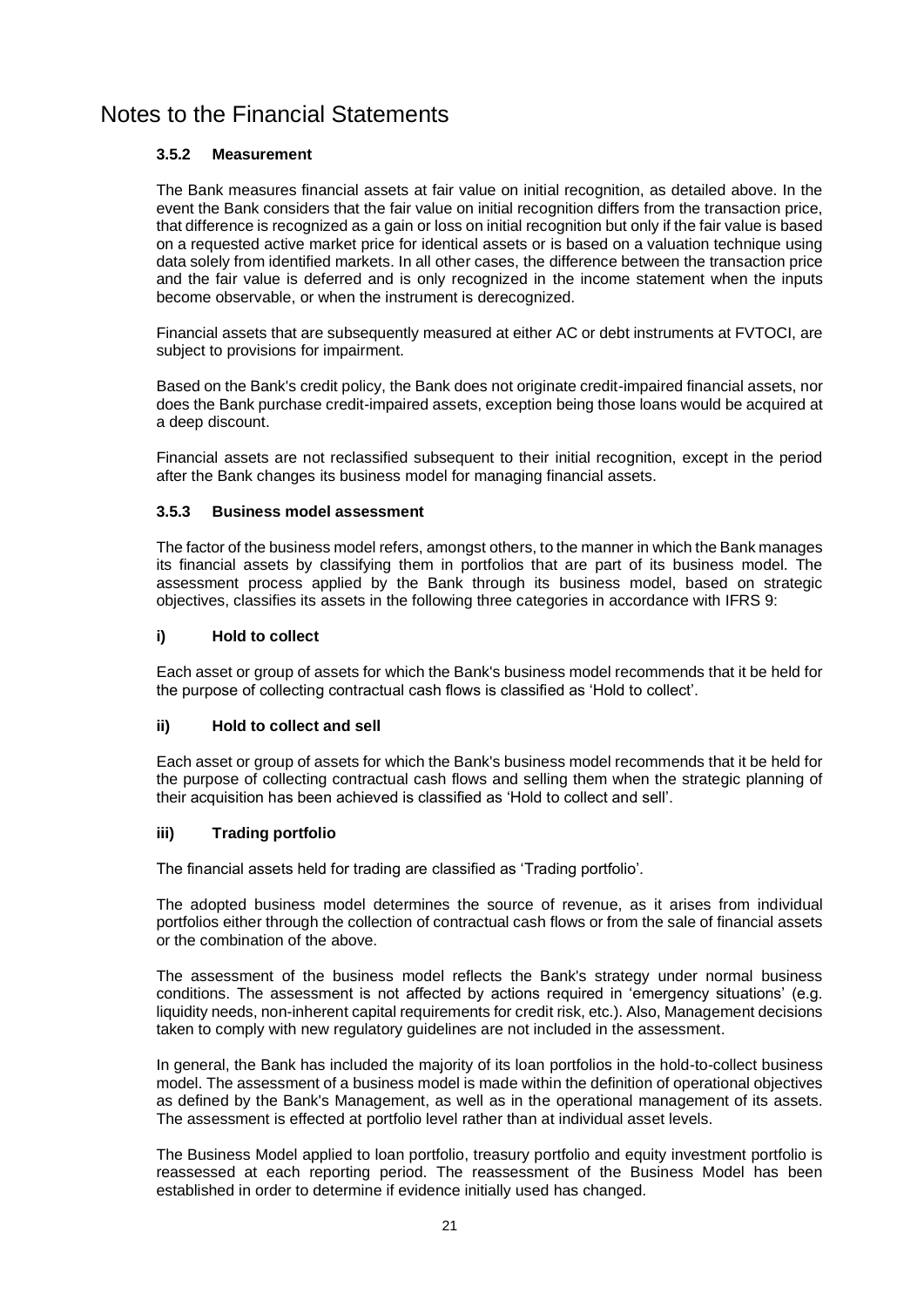#### **3.5.4 Loans**

Loans originated by the Bank, is where money is provided directly to the borrower. Loans are initially recorded at fair value, which is usually the net amount disbursed at inception including directly attributable origination costs and certain types of fees or commission (e.g. syndication commission, front-end, commitment fees and handling charges) that are regarded as an adjustment to the effective interest rate of the loan, and are subsequently measured at amortized cost using the effective interest rate method.

The Bank classifies in loan category bonds which are purchased with a view of a development impact and such purchases are performed based on the Bank's loan financing criteria and follow the thorough appraisal and approval process of the Bank. Such bonds at 31 December 2020 were a gross amount of EUR 277,588 thousand (2019: EUR 175,367 thousand). Management has concluded that presentation within loans present fairly the Bank's financial position.

Loans that are designated as at FVTPL are recognized at a value arrived at by using a combination of discounted cash flow models. These models incorporate market data pertaining to interest rates, a borrower's credit rating, and underlying assets. Where unobservable inputs have been used, a sensitivity analysis has been included under 'fair value hierarchy' described within the 'Risk Management' section of this report.

#### **3.6 Impairment**

#### **3.6.1 Financial assets**

The Bank records an allowance for expected credit loss for all loans and loans receivables, and other debt instruments held at amortized cost, together with off balance sheet items (loan commitments and financial guarantee contracts). In this section, all referred to as 'financial instruments'. Equity instruments are not subject to impairment under IFRS 9.

#### **i) Calculation of expected credit loss**

ECLs are a probability-weighted average estimate of credit losses that reflects the time value of money. Upon initial recognition of the financial instruments in scope of the impairment policy, the Bank records a loss allowance equal to 12-month ECL, being the ECL that result from default events that are possible within the next twelve months. Subsequently, for those financial instruments that have experienced a significant increase in credit risk (SICR) since initial recognition, a loss allowance equal to lifetime ECL is recognized, arising from default events that are possible over the expected life of the instrument. The expected credit losses are weighted on the basis of three macroeconomic scenarios (adverse, basic and favorable).

For the purposes of calculating expected credit losses, the financial instruments are classified in three stages as follows:

- Stage 1: Stage 1 includes performing exposures that do not have significant increase in credit risk since initial recognition. Stage 1 also includes exposures for which credit risk has been improved and the exposure has been reclassified from Stages 2 or 3. In this stage expected credit losses are recognized based on the probability of default within the next 12 months.
- Stage 2: Stage 2 includes performing exposures for which there has been a significant increase in credit risk since initial recognition. Stage 2 also includes exposures for which the credit risk has improved, and the exposure has been reclassified from stage 3. In this stage, lifetime expected credit losses are recognized.
- Stage 3: Stage 3 includes non-performing / credit-impaired exposures. In this stage lifetime expected credit losses are recognized.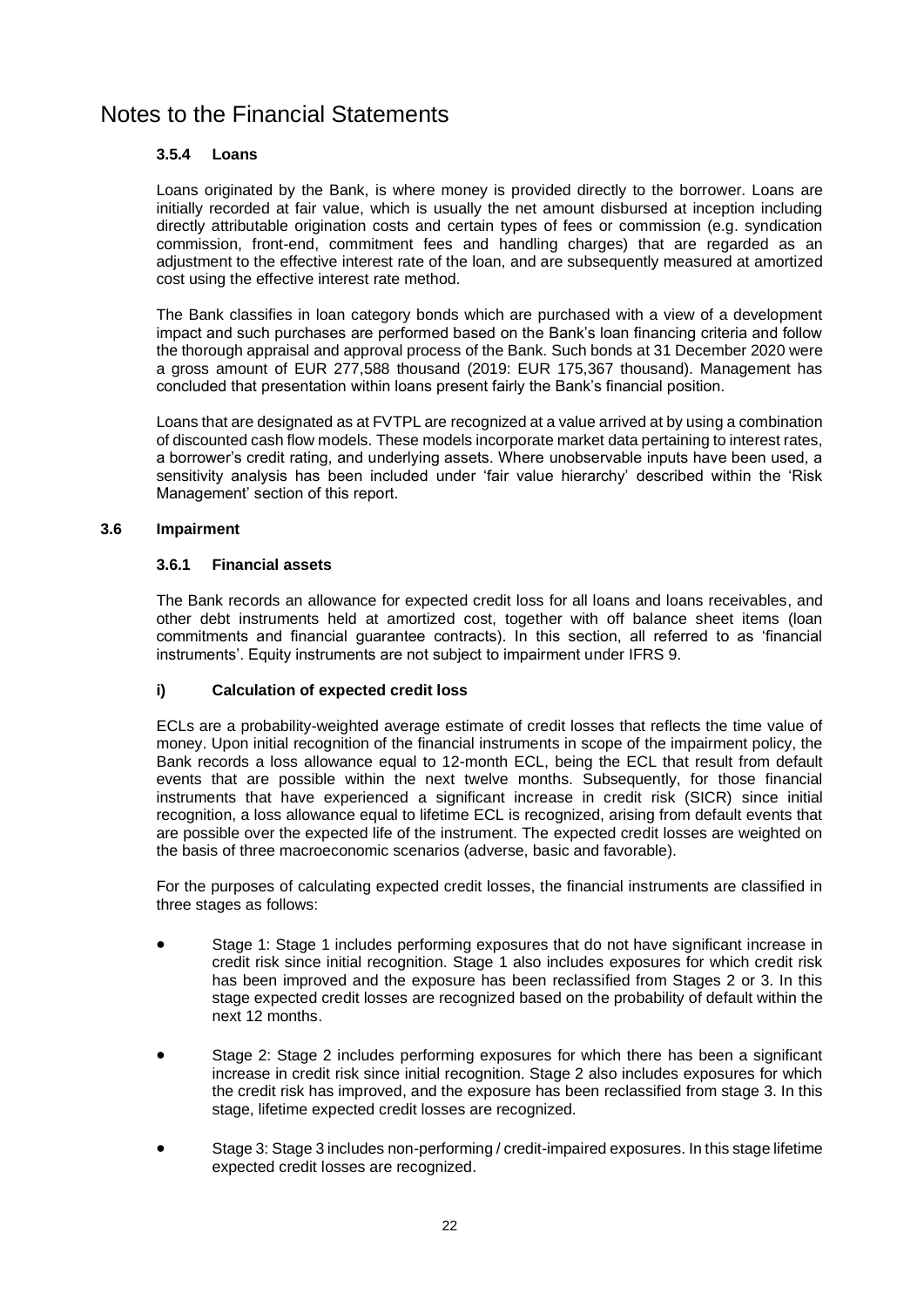The Bank calculates impairment losses on a portfolio basis, except for financial assets that are credit-impaired in which case they are calculated on an individual basis. The Bank applies three main components to measure expected credit losses which are a LGD, PD and EAD, and assigns general market scenarios for potential credit risk deterioration. There can be transfers of exposures from one stage to another, depending on whether there is a change in the credit risk of that exposure. Probability of default is an estimate of the likelihood of default over a given time horizon.

The Bank uses information obtained from the Global Emerging Markets (GEMs) database in order to assign LGD to its loan asset classes. GEMs is an International Financial Institution (IFI) wide initiative designed to pool default and recovery rates experienced by IFIs in emerging markets. Treasury asset classes derive their PDs from the assigning rating agency. LGD is an estimate of the loss arising on default. The Bank uses information obtained from the GEMs database to assign LGDs to its lending asset classes, and treasury asset classes derive their LGDs from the assigning rating agency.

#### **ii) Basic parameters used for the calculation of expected credit loss**

The calculation of expected credit losses is based on the following parameters:

- Probability of Default (PD) represents the probability that a debtor will default on his debt obligations either over the next twelve months or over the remaining maturity of his debt. In accordance with IFRS 9, the Bank uses non-discriminatory point-in-time PDs that adjust to macroeconomic assumptions using the Expected Credit Loss.
- Exposure at Default (EAD) is defined as the estimate of the exposure at a future default date, taking into account expected changes in the exposure after the reporting date, including repayments of principal and interest, and undrawn commitments based on the Bank's own experience.
- Loss Given Default (LGD) represents the extent of the loss that the Bank expects for exposures that are in default and is defined as the difference between the contractual cash flows and those that the Bank expects to collect, including collateral amounts. LGD, which is usually expressed as a percentage of the EAD, varies according to the category of the counterparty, the category and priority of the claim, the existence of collateral and other credit enhancements.

The Bank assigns credit rating to each loan at inception based on the internal scorecard methodologies for Financial Institutions, Corporates or Project Finance and all loans are subject to annual credit review if rated to a category up to BB+, while all loans below that rating are subject to semi-annual credit review. The credit rating is primary input to the PD which is calculated based on statistical model and incorporates macroeconomic projections.

The LGD estimates are according to values and determined estimates mainly by geography and by type of counterparty, with three main exposure classes: sovereign, public and private sectors. In case of sovereign default of member countries, the Bank believes that its payment would remain uninterrupted, benefitting from its preferred creditor status resulting in no credit risk of impairment loss from sovereign exposures or loans guaranteed by sovereign.

The Bank calculates expected credit losses based on the weighted probability of three scenarios. More specifically the Bank uses a statistical model to produce forecasts of the possible evolution of macroeconomic variables (GDP and unemployment rate) that affect the level of expected credit losses of loans under a baselines and under alternative macroeconomic scenarios (adverse and favorable) and also assigns the cumulative probabilities associated with these scenarios. The baseline scenario is the most likely scenario and is in line with the Bank's information for strategic planning and budgeting purposes.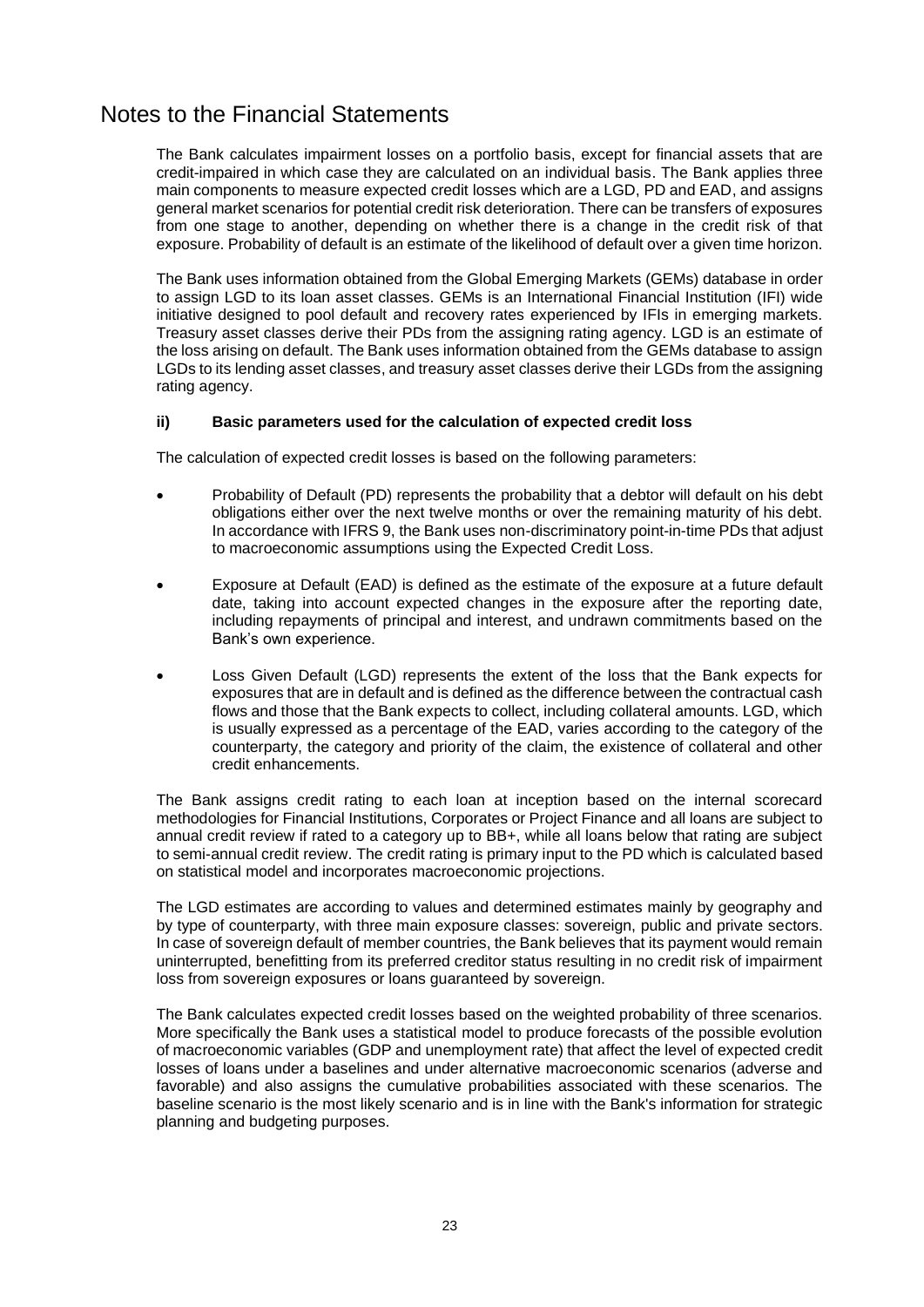#### **iii) Significant increase in credit risk**

At each reporting date, the Bank assesses whether the credit risk on a financial instrument has increased significantly since initial recognition. When making the assessment, the Bank compares the risk of a default occurring on the financial instrument as at the reporting date with the risk of a default occurring on the financial instrument as at the date of initial recognition and considers reasonable and supportable information, that is available without undue cost or effort, that is indicative of significant increases in credit risk since initial recognition.

In order to determine whether there has been a significant increase in the credit risk since origination, and hence transition to Stage 2, a combination of quantitative and qualitative risk metrics are used. All loans with at least a 3-notch downgrade in PD on the Bank's internal ratings scale since origination, all loans for which the contractual payments are overdue by between 31 and 90 days inclusive, as well as all loans placed on the 'watch list' are transitioned to Stage 2.

For financial guarantee contracts, the date the Bank becomes a party to the irrevocable commitment is considered to be the date of initial recognition for the purpose of assessing the financial instrument for impairment. In assessing whether there has been a significant increase in credit risk since initial recognition of a financial guarantee contract, the Bank considers the risk that the specified debtor will default on the contract in line with the above determination for loans.

Generally, there will be a significant increase in credit risk before a financial asset becomes creditimpaired or an actual default occurs. The assessment of significant increase in credit risk is key in transferring an exposure from Stage 1 to Stage 2 and the respective change in the ECL measurement from 12-month to lifetime ECL.

#### **iv) Credit-impaired**

A financial asset is credit-impaired when one or more events that have a detrimental impact on the estimated future cash flows of that financial asset have occurred. Evidence that a financial asset is credit- impaired includes observable data about the following events:

- Significant financial difficulty of the issuer or the borrower;
- A breach of contract, such as a default or past due event;
- The lender(s) of the borrower, for economic or contractual reasons relating to the borrower's financial difficulty, having granted to the borrower a concession(s) that the lender(s) would not otherwise consider;
- It is becoming probable that the borrower will enter bankruptcy or other financial reorganization:
- The disappearance of an active market for that financial asset because of financial difficulties; or
- The purchase or origination of a financial asset at a deep discount that reflects the incurred credit losses.

It may not be possible to identify a single discrete event – instead, the combined effect of several events may have caused financial assets to become credit-impaired.

#### **v) Definition of default**

The definition of default used for determining the risk of a default occurring shall be applied consistently to all financial instruments unless information becomes available that demonstrates that another default definition is more appropriate for a particular financial instrument. The Bank's definition of default is based on the regulatory definition under Article 178 of the 'Regulation (EU) No 575/2013 of the European Parliament and of the Council of the European Union of 26 June 2013 on prudential requirements for credit banks and investment firms and amending Regulation (EU) 648/2012' (CRR). A default is considered to have occurred when either of the following conditions had taken place.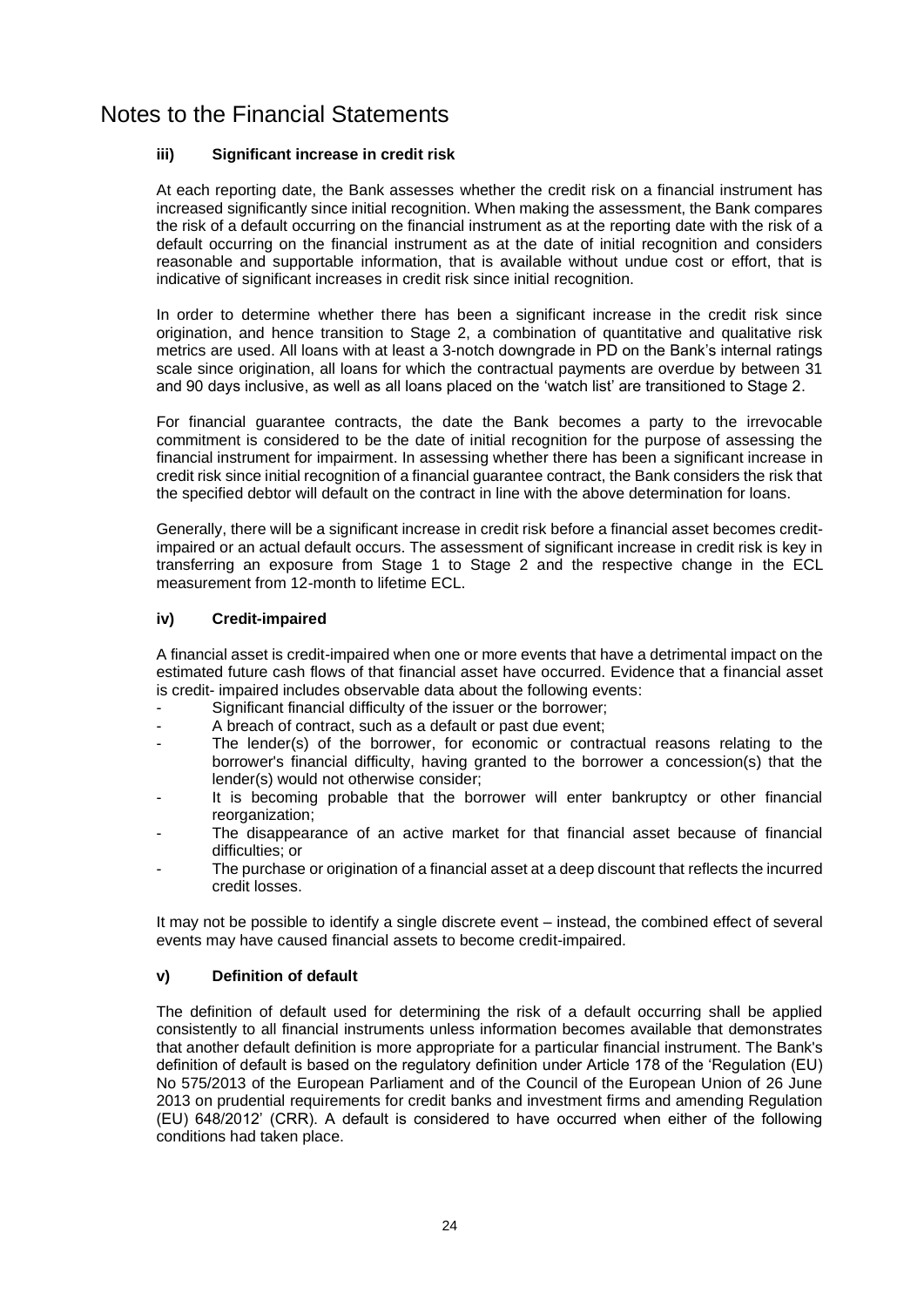#### **a. Qualitative**

Unlikeliness to Pay (UTP) criterion: the Bank considers that the obligor is unlikely to pay its credit obligations to the Bank without recourse by the Bank to actions such as realizing security. Below there are some elements that are taken as indications of unlikeliness to pay (in line with CRR (Article 178)).

- The Bank puts the credit obligation on non-accrued status.
- The Bank recognizes a specific credit adjustment resulting from a significant perceived decline in credit quality subsequent to the institution taking on the exposure.
- The Bank has filed for the obligor's bankruptcy or a similar order in respect of an obligor's credit obligation to the Bank, the parent undertaking or any of its subsidiaries.
- The obligor has sought or has been placed in bankruptcy or similar protection where this would avoid or delay repayment of a credit obligation to the Bank, the parent undertaking or any of its subsidiaries.

#### **b. Quantitative**

Past due criterion: the exposure is past due more than 90 days on any credit obligation to the Bank.

Impairment losses for guarantees are recognized while a guarantee is in effect and the amounts are determined based on the level of utilization of the guarantee. The methodology is consistent to that of loan commitments, and such losses are included in 'Other liabilities'.

Interest income is calculated on the gross carrying amount for financial assets in Stage 1 and 2. As the primary definition for credit-impaired financial assets moving to Stage 3, the Bank applies the definition of default, and interest income is calculated on the net carrying amount for these financial assets only.

If the amount of impairment subsequently decreases due to an event occurring after a write-down, the release (i.e. reverse) of the impairment is credited to the provision for impairment asset losses. Unwinding of the discount is treated as income and remaining provision is then reassessed.

#### **3.6.2 Non-financial assets**

At each financial position date, the Bank reviews the carrying value of the non-financial assets and assesses whether there is any indication of impairment. If such indications exist, an analysis is performed to assess whether the book value of the specific assets can be recovered. The recoverable amount is the higher amount between the fair value less costs of disposal and of the value in use (as calculated from the net cash flows). If the carrying value of an intangible asset exceeds its recoverable value, then an impairment loss is recorded in the income statement.

#### **3.6.3 Renegotiated financial assets**

When necessary, the Bank seeks to restructure a financial asset that may involve extending the payment arrangements and the agreement of new loan terms and conditions. These are generally renegotiated in response to an adverse change in the financial condition of the borrower.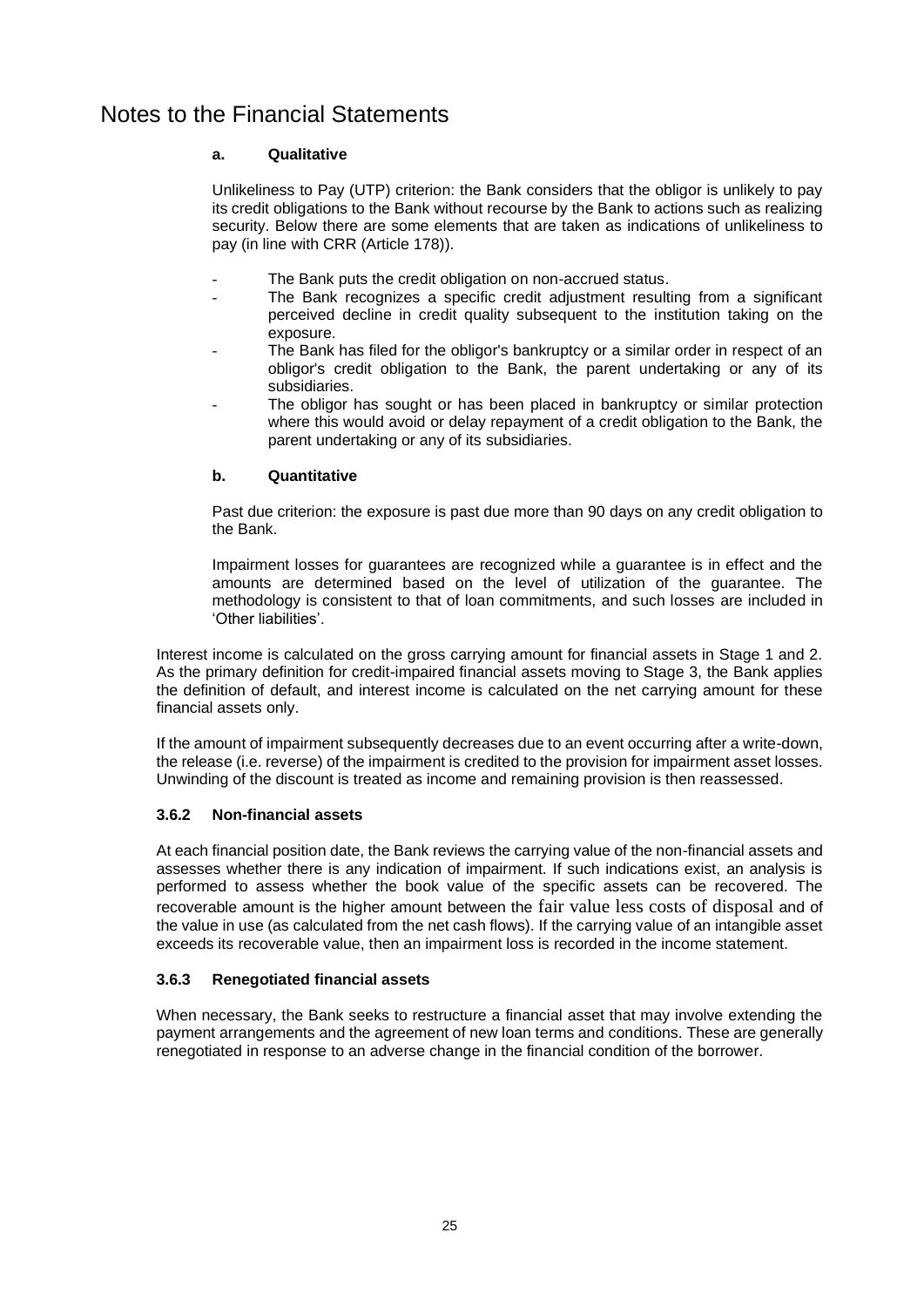Modifications occur when the contractual cash flows of a financial asset are renegotiated or otherwise modified. Some modifications result in derecognition of the existing asset and recognition of a new asset with the difference recognized as a derecognition gain or loss, to the extent that an impairment loss has not already been recorded, while other modifications do not result in derecognition. Modifications that result in derecognition are considered to be substantial modifications. A significant or substantial change is defined when the customer enters into a new loan contract (i.e. completely new product and new pricing) that has a different interest rate type, loan amount, term period (temporary term extension is excluded), and/or customer (e.g. from single customer to joint or change in one of the joint customer names).

A distressed restructuring is an indication of unlikeliness to pay where this is likely to result in a diminished financial obligation caused by the material (change in the net present value of the asset by more than 10%) forgiveness, or postponement of either principal, interest or, where relevant fees. Distressed restructuring occurs when forbearance measures have been extended towards a debtor. Therefore, those forborne exposures where the forbearance measures are likely to result in a diminished financial obligation are classified as defaulted.

Restructured operations will be considered cured and normalized after two successful repayments (average of 6 months per repayment) and could therefore be subject to a Stage movement.

For loans that are modified the Bank recalculates the gross book value based on the revised cash flows on the financial asset and recognizes the profit or loss from the modification in income statement. The new gross book value is recalculated by discounting the modified cash flows at the original effective interest rate.

#### **3.6.4 Write-offs**

According to the IFRS 9 (B5.4.9), the gross carrying amount of a financial asset may be directly reduced when there is no reasonable expectation of recovering the financial asset in its entirety or a portion of it. As such, the Bank may record a write-off of Stage 3 loans. The Bank may also, on an ad-hoc basis, examine the need for any further write-offs of Stage 2 loans if there is relevant evidence.

#### **3.6.5 Write-backs**

Recoveries (write-backs) of an asset, or part thereof, are credited to the income statement if previously written off.

#### **3.7 Financial Liabilities**

The Bank recognizes a financial liability in its financial statements at the time of the arising from the item (that is, the day the transaction took place). Financial liabilities primarily include (a) borrowings and (b) other liabilities.

#### **3.7.1 Borrowings**

Borrowing transactions which are amounts due to financial institutions and debts evidence by certificates, are recognized in the statement of financial position at the time the funds are transferred to the Bank. They are measured initially at the fair value of the funds transferred, less any transaction costs. They are subsequently measured at amortized cost unless they qualify for hedge accounting in which case the amortized cost is adjusted for the fair value movements attributable to the to the risks being hedged. Interest expense is accrued in the income statement within "Interest expense" using the effective interest rate method.

#### **3.7.2 Other liabilities**

Other liabilities that are not derivatives or designated at FVTPL, are recorded at amortized cost. The amounts include accrued finance charges on borrowings and other accounts payable.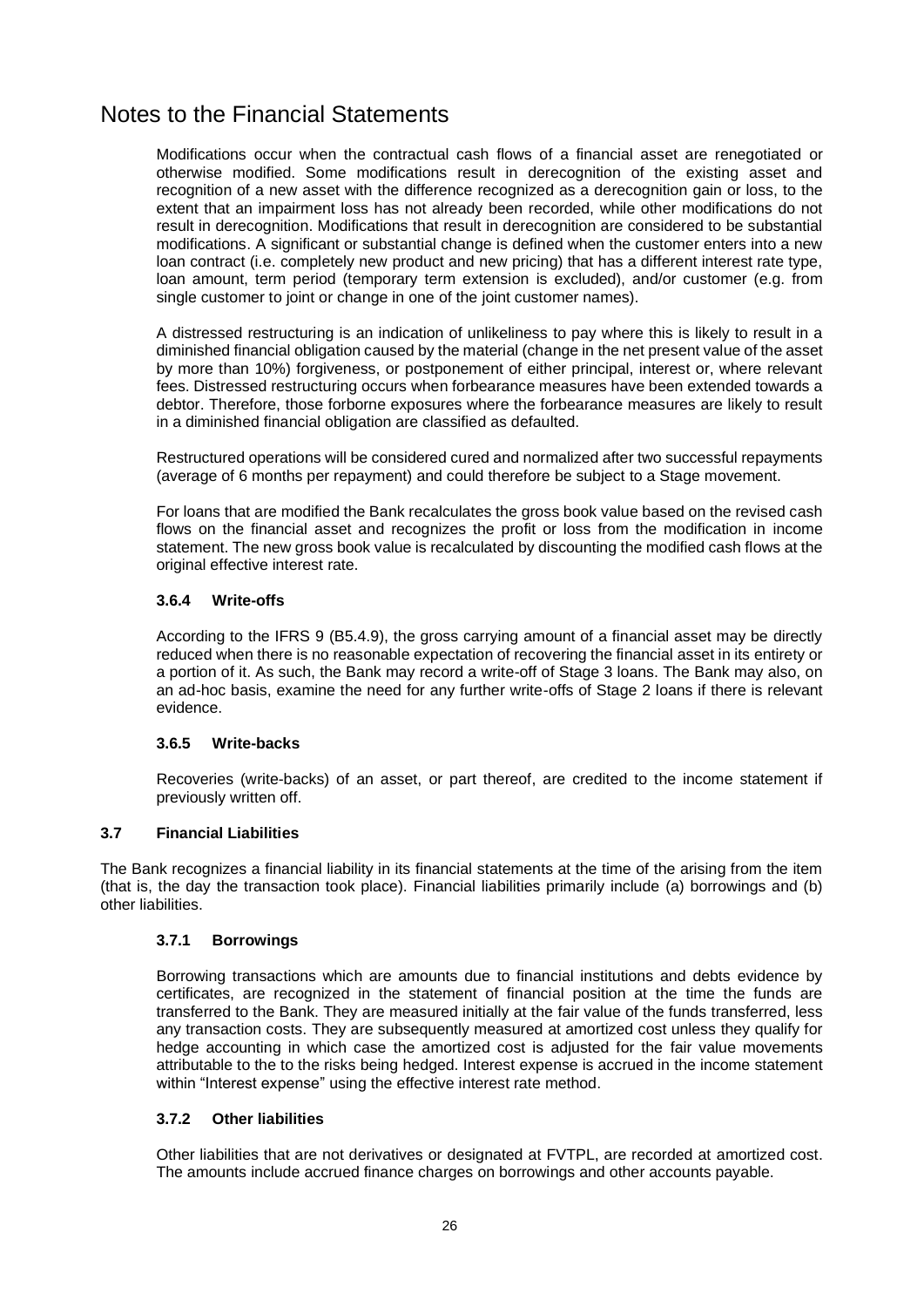#### **3.8 Offsetting of Financial Assets and Liabilities**

Offsetting of financial assets and liabilities in the financial statements is permitted if, and only if, there is a currently enforceable legal right to offset the recognized amounts and there is an intention to settle on a net basis, or to realize the asset and settle the liability simultaneously.

#### **3.9 Derivatives**

In the ordinary course of business, the Bank enters into various types of transactions that involve derivative financial instruments. A derivative financial instrument is a financial contract between two parties where payments are dependent upon movements in price in one or more underlying financial instruments, reference rates or indices.

The Bank primarily makes use of derivatives for the below strategic purposes:

- Many of the Bank's issued securities, excluding commercial paper, are individually paired with a swap to convert the issuance proceeds into the currency and interest rate structure sought by the Bank.
- To manage the net interest rate risks and foreign exchange risks arising from all financial assets and liabilities.
- Through currency swaps, to manage funding requirements for the Bank's loan portfolio.

Derivatives can include interest rate and cross currency swaps, forward foreign exchange contracts, interest rate future contracts, and options on interest rates and foreign currencies. Such financial instruments are initially recognized in the statement of financial position at cost and are carried as assets when fair value is positive and as liabilities when fair value is negative. Changes in fair value of derivatives are included in the income statement. Fair values are obtained from quoted market prices, to the extent publicly available, discounted cash flows and options pricing models as appropriate.

#### **3.9.1 Economic Hedge**

Included in this classification are any derivatives entered into by the Bank in order to economically hedge its exposures for risk management purposes that are not designated in hedge relationships as they do not meet the IAS 39 hedge accounting criteria.

The Bank enters into such derivatives, to protect the Bank from financial risks such as currency risk, market price risk and interest rate risk. Such hedges are entered into to lessen or eliminate economic exposure.

The Bank's policies on risk management are to not take significant interest rate or foreign exchange risks, and to aim where possible to match assets and liabilities and derivatives that can only be used for economic hedge. The majority of the Bank's lending activities is at floating rates linked to USD Libor or Euribor. When lending at a fixed rate the Bank will often use interest rate swaps to produce floating rate interest payments. The Bank's borrowings, particularly by bond issuance, tend to be fixed rate and sometimes not in EUR or USD and the Bank will use either interest rate swaps or cross currency interest rate swaps to produce floating rate liabilities in USD or EUR. All the Bank's interest rate or cross currency swaps are explicitly tied to a balance sheet asset or liability. Typically, the fixed rate on the swap and the matching asset or liability have the same characteristics (term, payment dates etc.).

Foreign exchange forwards (paired purchases and sales of currencies on different dates) of maturities typically less than three months are not tied to specific assets or liabilities. These are undertaken to manage surpluses and shortfalls in EUR and USD and are not undertaken for speculative purposes.

All derivatives are documented under International Swaps and Derivatives Association (ISDA) master netting agreement with Credit Swap Annexes (CSAs) and marked to market and collateralized daily.

The Department of Treasury, under the guidance of ALCO, is responsible for the primary usage and managing interest rate and currency risks in the Bank's statement of financial position.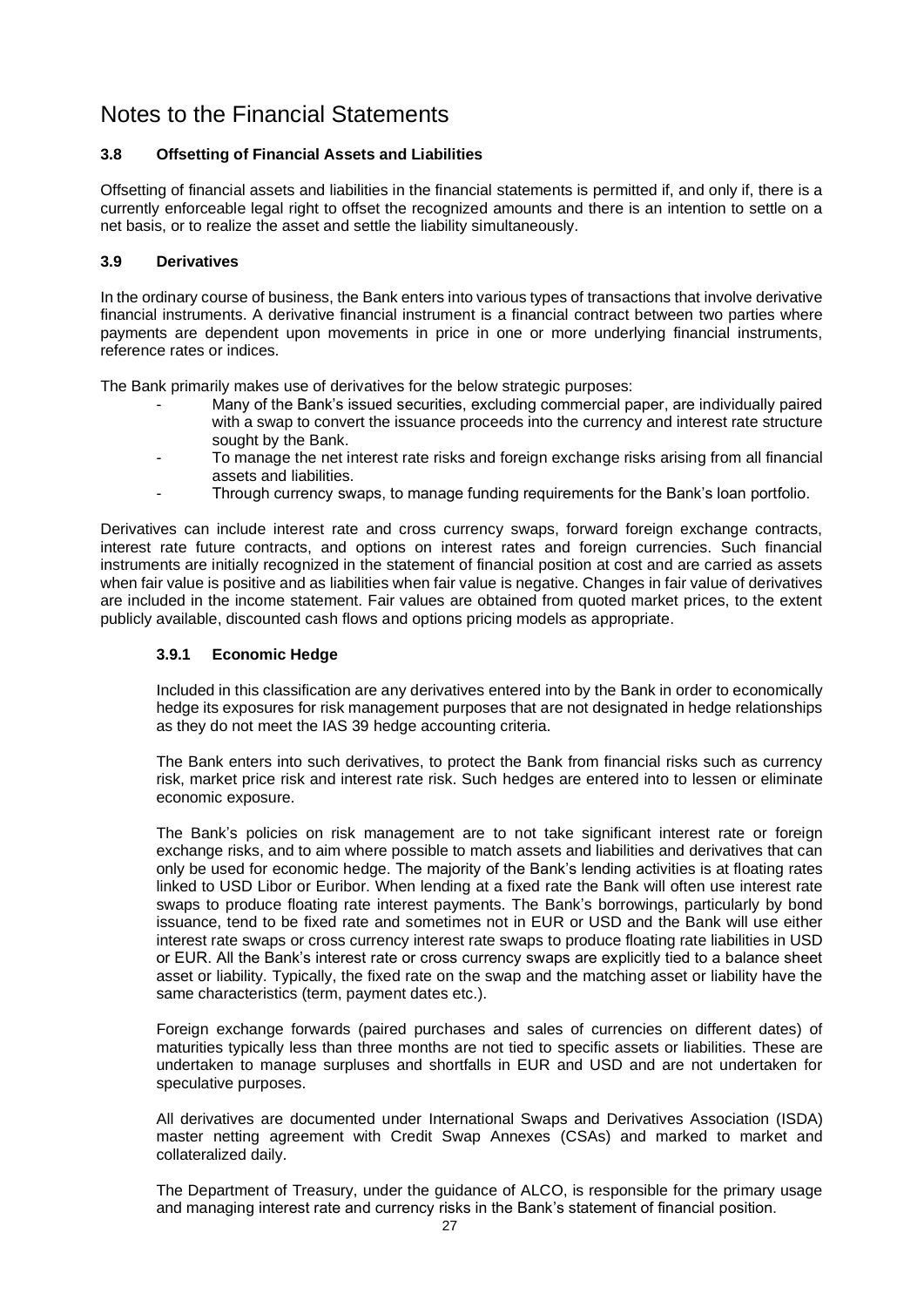#### **3.10 Financial Guarantees**

Issued financial guarantees are initially recognized at their fair value, being the premium (fee) received and subsequently measured at the higher of the unamortized balance of the related fees received and deferred, and the expenditure required to settle the commitment at the financial position date. The latter is recognized when it is both probable that the guarantee will require to be settled and that the settlement amount can be reliably estimated. Financial guarantees are recognized within other financial assets and other financial liabilities.

#### **3.11 Property and Equipment**

Property and equipment include leasehold improvements and transportation and other equipment. Property and equipment are initially recorded at cost, which includes all costs that are required to bring an asset into operating condition. Subsequently to initial recognition, property and equipment are measured at cost less accumulated depreciation and accumulated impairment losses.

Costs incurred subsequently to the acquisition of an asset, which is classified as property and equipment are capitalized, only when it is probable that they will result in future economic benefits to the Bank beyond those originally anticipated for the asset, otherwise they are expensed as incurred.

At each reporting date the Bank assesses whether there is any indication that an item of property and equipment may be impaired. If any such indication exists, the Bank estimates the recoverable amount of the asset. Where the carrying amount of an asset is greater than its estimated recoverable amount, it is written down immediately to its recoverable amount. Gains and losses on disposal of property and equipment are determined by reference to their carrying amount and are taken into account in determining net income or loss.

Depreciation is provided to write off the cost of each asset to their residual values on a straight-line basis over their estimated useful lives. The annual depreciation rates applied were as follows:

| $\sim$ | Expenditure on leasehold buildings and improvements are<br>depreciated over the remaining term of the lease |       |
|--------|-------------------------------------------------------------------------------------------------------------|-------|
| $\sim$ | <b>Transportation vehicles</b>                                                                              | 20.0% |
|        | Furniture and office accessories                                                                            | 20.0% |
|        | Personal computers                                                                                          | 33.3% |
|        | Office and telecommunication equipment                                                                      | 20.0% |

#### **3.12 Intangible Assets**

Intangible assets comprise software expenditures and other intangible assets. These assets are amortized on a straight-line basis over the best estimate of their useful lives, which is software for desktops of three years and software for servers of five years. At each reporting date, management reviews intangible assets and assesses whether there is any indication of impairment. If such indications exist an analysis is performed to assess whether the carrying amount of intangible assets is fully recoverable. A write-down is made if the carrying amount exceeds the recoverable amount.

#### **3.13 Right of Use Assets**

Right-of-use assets comprise those assets that the Bank, as the lessee, has control of the underlying assets during the term of the lease. Control is considered to exist if the Bank has:

- The right to obtain substantially all of the economic benefits from the use of an identified asset; and
- The right to direct the use of that asset.

The Bank provides for the recognition of a right-of-use asset and a lease liability upon lease commencement in case that there is a contract, or part of a contract, that conveys to the Bank the right to use an asset for a period of time in exchange for a consideration. More details are provided within the lease accounting policy Note 3.21.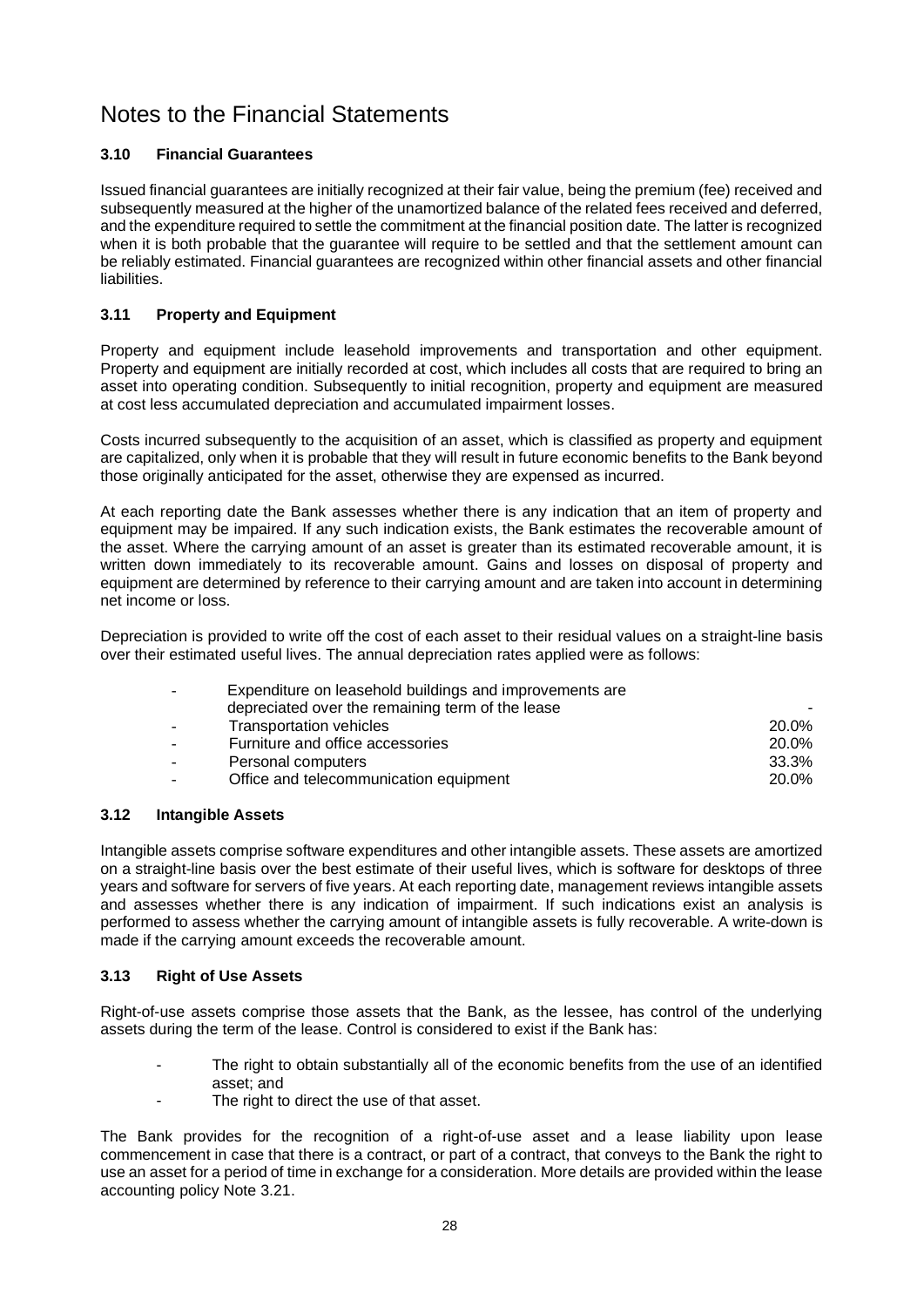#### **3.14 Taxation**

In accordance with Article 52 of the Establishing Agreement, the Bank, its assets, property, income and its operations and transactions are exempt from all taxation and all customs duties in all Member Countries.

The Bank is also exempt from any obligation for payment, withholding or collection of any tax or duty. Also, no tax shall be levied on salaries or emoluments paid by the Bank to employees. These tax exemptions are also included and elaborated upon in Article 12 of the Headquarters Agreement with the Hellenic Government, ratified by Greek Law 2380/No.38/7.3.1996.

#### **3.15 Provisions**

The Bank records provisions for present obligations and risks when the following circumstances exist (a) there is an existing legal or constructive obligation as a result of past events (b) for the obligation to be settled an outflow of resources embodying economic benefits is present and (c) a reliable estimate of the amount of the obligation can be made.

#### **3.16 Share Capital and Dividends**

In accordance with Article 36 of the Establishing Agreement, the Board of Governors shall determine annually what part of net income or surplus of the Bank from operations shall be allocated to reserves, provided that no part of the net income or surplus of the Bank shall be distributed to members by way of profit until the general reserves of the Bank shall have attained the level of 10% of the subscribed capital including all paid, unpaid but payable, and unpaid but callable share capital.

#### **3.17 Reserves and Retained Earnings**

In accordance with the Establishing Agreement of the Bank the general reserve is created from the profits of the Bank for meeting any unforeseeable risks or contingencies.

The revaluation reserve represents the accumulated change in fair value of those financial assets that are measured at fair value through other comprehensive income of the Bank.

The retained earnings of the Bank is the accumulated undistributed and unallocated net income over the years.

#### **3.18 Income and Expense**

Interest income and expense are recognized in the income statement using the effective interest method. The effective interest rate (EIR) is the rate that exactly discounts estimated future cash payments or receipts through the expected life of the financial instrument (or, where appropriate, a shorter period) to:

- The gross carrying amount of the financial asset; or
	- The amortized cost of the financial liability.

When calculating the EIR for financial instruments other than purchased or originated credit-impaired assets the Bank estimates future cash flows considering all contractual terms of the financial instrument, but not the ECL. For purchased or originated credit-impaired financial assets, a credit-adjusted EIR is calculated using estimated future cash flows including the ECL.

The calculation of the EIR includes transaction costs and fees paid or received that are an integral part of the effective interest rate. Transaction costs include incremental costs that are directly attributable to the acquisition or issue of a financial asset or financial liability.

#### **i) Amortized cost (AC) and gross carrying amount**

The AC of a financial asset or financial liability is the amount at which the financial asset or financial liability is measured on initial recognition minus the principal repayments, plus or minus the cumulative amortization using the effective interest method of any difference between that initial amount and the maturity amount and, for financial assets, adjusted for any ECL allowance.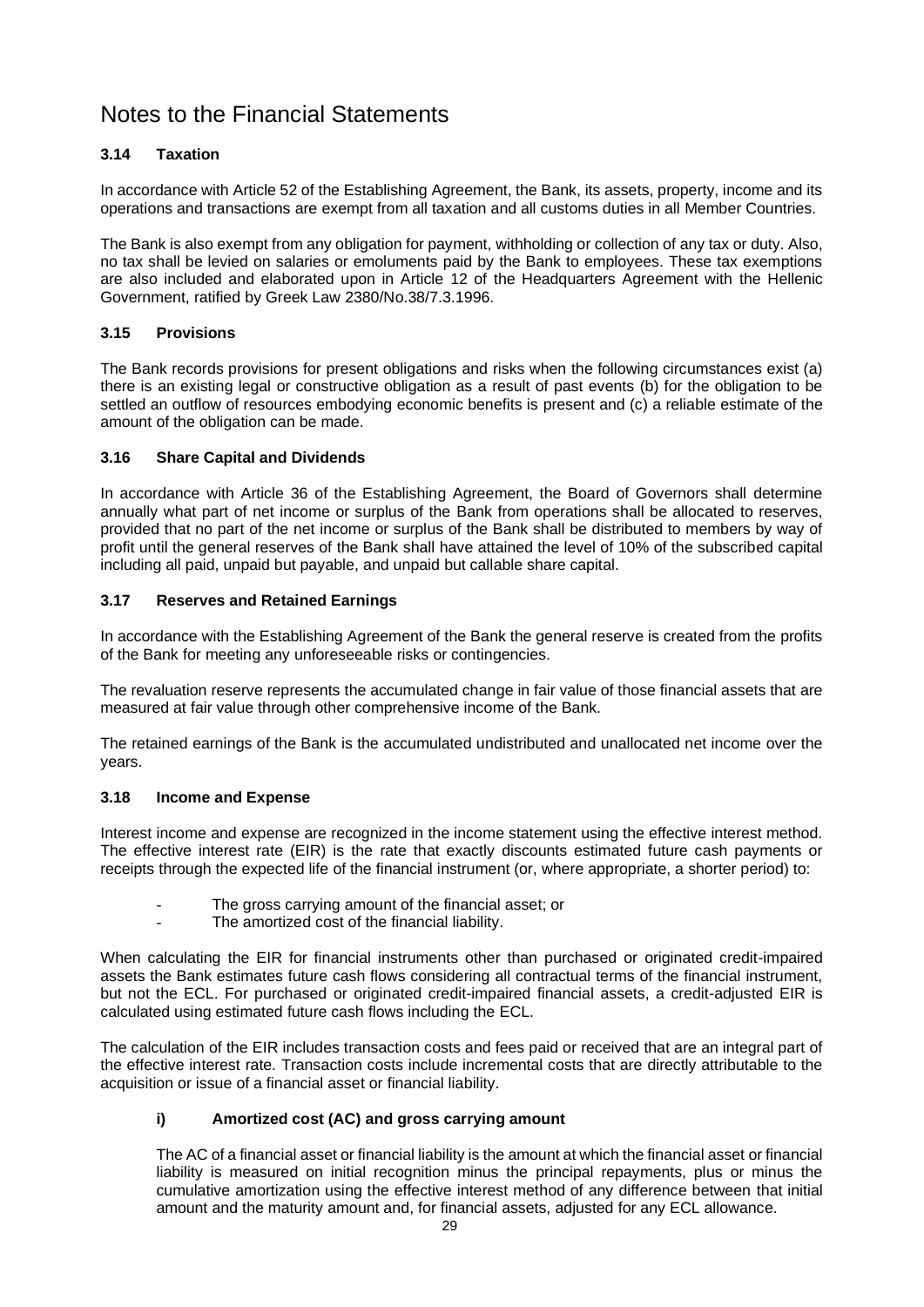The gross carrying amount of a financial asset' is the AC of a financial asset before adjusting for any ECL allowance.

#### **ii) Calculation of interest income and expense**

Interest income and expense are recognized in the income statement for all interest bearing instruments using the effective interest rate method. Interest income includes interest on loans and advances to customers, coupons earned on fixed income investment securities and accrued discount and premium on treasury bills and other instruments.

Fees and direct costs relating to a loan origination or acquiring an investment security, financing or restructuring and to loan commitments are deferred and amortized to interest income over the life of the instrument using the effective interest rate method.

Once a financial asset or a group of similar financial assets has been written down as a result of an impairment loss, interest income is recognized using the rate of interest used to discount the future cash flows for the purpose of measuring the impairment loss.

The EIR of a financial asset or financial liability is calculated on initial recognition of a financial asset or a financial liability. In calculating interest income and expense, the EIR is applied to the gross carrying amount of the asset (when the asset is not credit-impaired) or to the AC of the liability. The EIR is revised as a result of periodic re-estimation of cash flows of floating rate instruments to reflect movements in market rates of interest.

However, for financial assets that have become credit-impaired subsequent to initial recognition, interest income is calculated by applying the effective interest rate to the net balance of the financial asset. If the asset is no longer credit-impaired, then the calculation of interest income reverts to the gross basis.

For financial assets that were credit-impaired on initial recognition, interest income is calculated by applying the credit-adjusted EIR to the AC of the financial asset. The calculation of interest income does not revert to a gross basis, even if the credit risk of the financial asset improves.

Other interest income/expense includes interest on derivatives in economic hedge using the contractual interest rate.

#### **iii) Fees and commissions**

Fee and commission income and expense that are integral to the EIR on a financial asset or financial liability are included in the EIR. Other fee and commission income – including account servicing fees, investment management fees, sales commission, placement fees and syndication fees – is recognized as the related services are performed. If a loan commitment is not expected to result in the draw-down of a loan, then the related loan commitment fee is recognized on a straight-line basis over the commitment period.

A contract with a customer that results in a recognized financial instrument in the Bank's financial statements may be partially in the scope of IFRS 9 and partially in the scope of IFRS 15. If this is the case, then the Bank first applies IFRS 9 to separate and measure the part of the contract that is in the scope of IFRS 9 and then applies IFRS 15 to the residual.

Fee and commission income from contracts with customers under the scope of IFRS 15 is measured based on the consideration specified in a contract with a customer. The Bank recognizes revenue when it transfers control over a service to a customer. The adoption of IFRS 15 had no impact on the Bank's financial statements as the execution and completion of the transaction requested by a customer is done at point in time, and this is consistent with the Bank's existing accounting policy.

Other fee and commission expenses relate mainly to transaction and service fees, which are expensed as the services are received.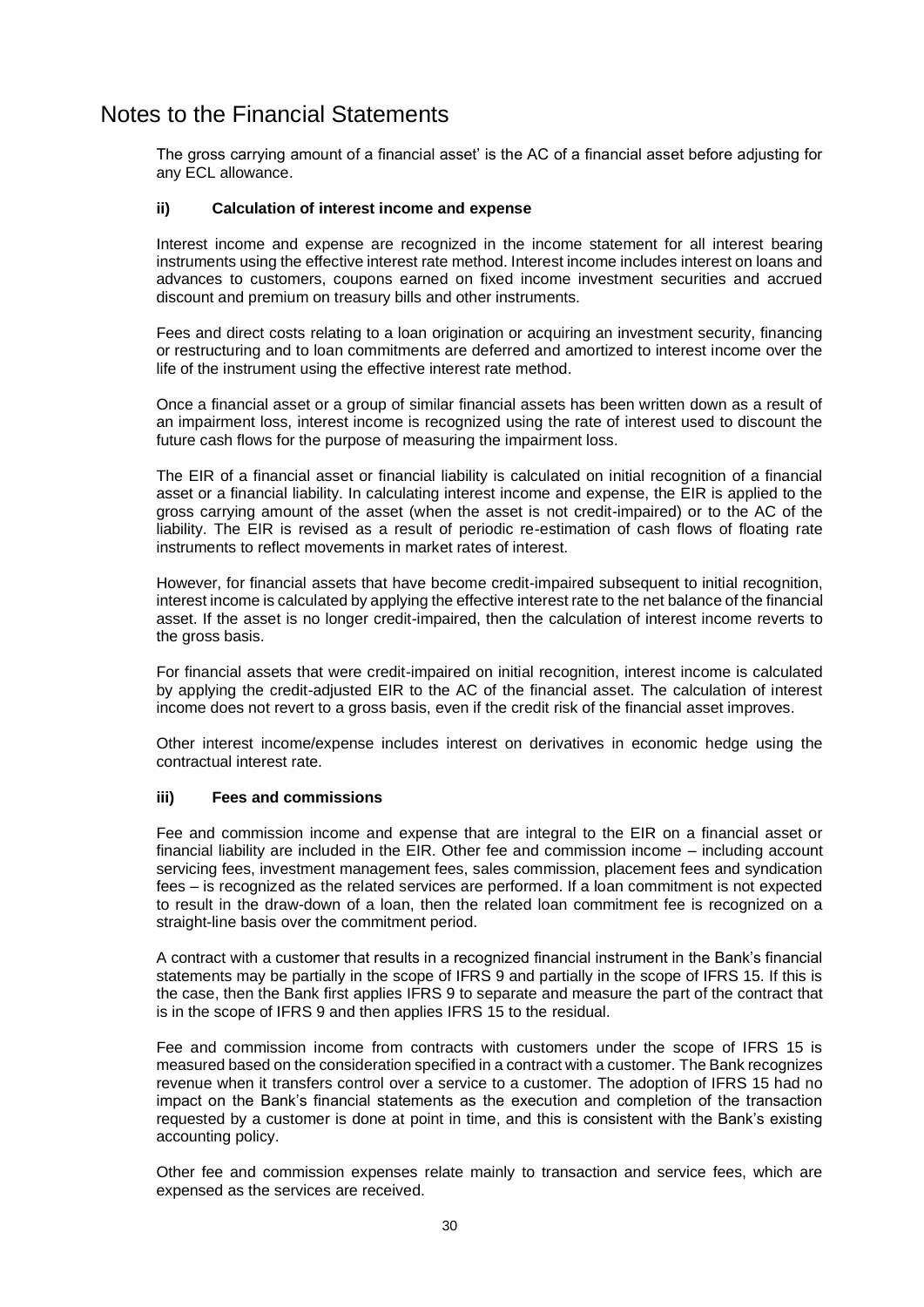#### **iv) Interest rate benchmark reform**

At present the Bank is continuing the usage of Libor as the interest rate benchmark of which the Bank is exposed to, as there is uncertainty to the timing and precise form of the new benchmark that has yet to be finalized. The adoption will not have any material impact on the Bank's financial statements.

#### **3.19 Staff Retirement and Termination Benefits**

The Bank has established a pension plan, where the fund's assets are held separately from the Bank's own assets, for all its eligible employees, consisting of three pillars:

a. The first pillar is a defined post-employment benefit scheme financed entirely by the Bank. The scheme's funding level and the Bank's contributions are determined on the basis of actuarial valuations performed by qualified, independent actuaries on an annual basis at the end of each annual reporting period. The actuarial valuation uses the projected unit credit method and a number of financial and demographic assumptions. The most significant assumptions include age, years of service or compensation, life expectancy, the discount rate, expected salary increases and pension rates. The actuarial liability is the present value of the defined benefit obligation as at the reporting date minus the fair value of the plan assets. The Bank is under the obligation to maintain the scheme fully funded, and to this effect, has always liquidated any past service deficit over the course of the year following the relevant actuarial valuation.

Actuarial and asset gains or losses are recognized in 'Other comprehensive income', and net gains or losses are included in remeasurements where any change in the effect of the asset ceiling, excluding those amounts that have been already included in personnel expenses, are also included.

- b. The second pillar is a defined post-employment contribution scheme to which both the employee and the Bank contribute equally at a rate of 0-12% of basic salary. The Bank has no obligation to pay further contribution if the employee discontinues their contribution. Each employee determines his/her contribution rate and the mode of investment of the contributions.
- c. The third pillar is a defined contribution scheme funded entirely by each employee, up to 40% of basic salary and is recorded in the Bank's financial statements.

As an alternative, staff are entitled to retirement benefits from the Greek State Social Insurance Fund (EFKA), which is a defined contribution scheme.

Current service costs in respect of both the pension plan (a) and (b) and EFKA are recognized as an expense in the period which they relate and are included in 'Personnel expenses'.

The Bank may offer termination benefits to employees that are separated based on the Bank's separation policy. These benefits, including indemnities and any related retirement benefits, are recognized in income as an expense in the same period they are incurred.

#### **3.20 Related Parties**

Related parties include entities, which the Bank has the ability to exercise significant influence in making financial and operational decisions. Related parities include key management personnel, and close family members of key management personnel.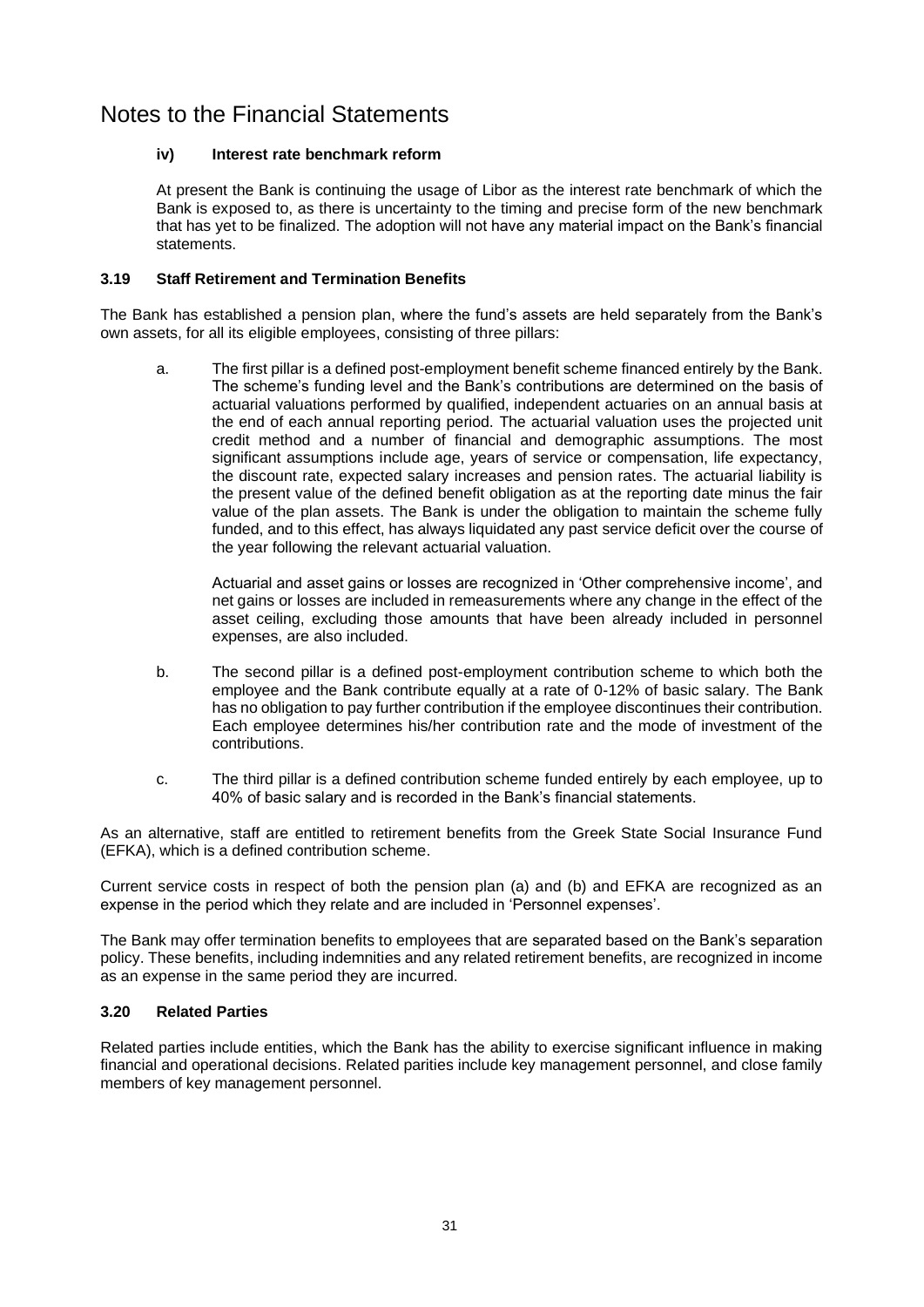#### **3.21 Leases – the Bank as a Lessee**

On 1 January 2019 the Bank adopted IFRS 16, 'Leases'. This Standard has established the principles for the recognition, measurement and presentation of leases, and provides a single lessee accounting model that is required at the commencement date of the lease. The objective is to report information that (a) faithfully represents lease transactions and (b) provides a basis for the amount, timing and uncertainty of cash flows arising from leases. The Bank as a lessee is required to recognize right-of-use assets (representing the Bank's right to use the underlying leased assets) and a lease liability (representing the Bank's obligation to make lease payments), in the statement of financial position.

The Bank applied the practical expedient in IFRS 16 to contracts that were identified as leases in order to determine whether an arrangement contains a lease, on transition to contracts that were previously identified as leases under IAS 17 and IFRIC 4. Consequently, the Bank's leases are only for office space; and does not lease land, corporate vehicles, or technical or IT equipment, nor does the Bank have any sale-and-leaseback transactions. The Bank elected to apply the modified retrospective transition approach, without restatement of comparative figures. Under this approach, the Bank was able to choose on a lease by lease basis to measure the right-of-use asset at the same amount as the lease liability.

The Bank's leases for right-of-use assets are initially recognized and measured at cost similarly to other non-financial assets, and the lease liability is initially recognized and measured at the present value of future lease payments that are not paid at that date similarly to other financial liabilities. The lease payments can be discounted using the interest rate implicit in the lease, if such is available, or alternatively the Bank's incremental borrowing rate. The Bank will apply this measurement – except for those with lease term of 12 months or less, making use of the shot-term leases and leases of low value, exemptions under this Standard.

Regarding subsequent measurement, the Bank acting as a lessee, has applied the cost model for the measurement of the right-of-use asset; where this asset is measured at cost, less any accumulated depreciation and any accumulated impairment losses, and adjusted for the remeasurement of the lease liability. The lease liability is measured by increasing the carrying amount to reflect any interest on it and

that is separately recognized as an expense; the lease liability's carrying amount is reduced to reflect the lease payments made. In case of any reassessments (e.g. a change in future lease payments resulting from a change in an index or rate used to determine those payments) or lease modifications (e.g. a change in the lease term, lease conditions or any penalty) specified, the carrying amount of the lease liability will be remeasured to reflect revised lease payments.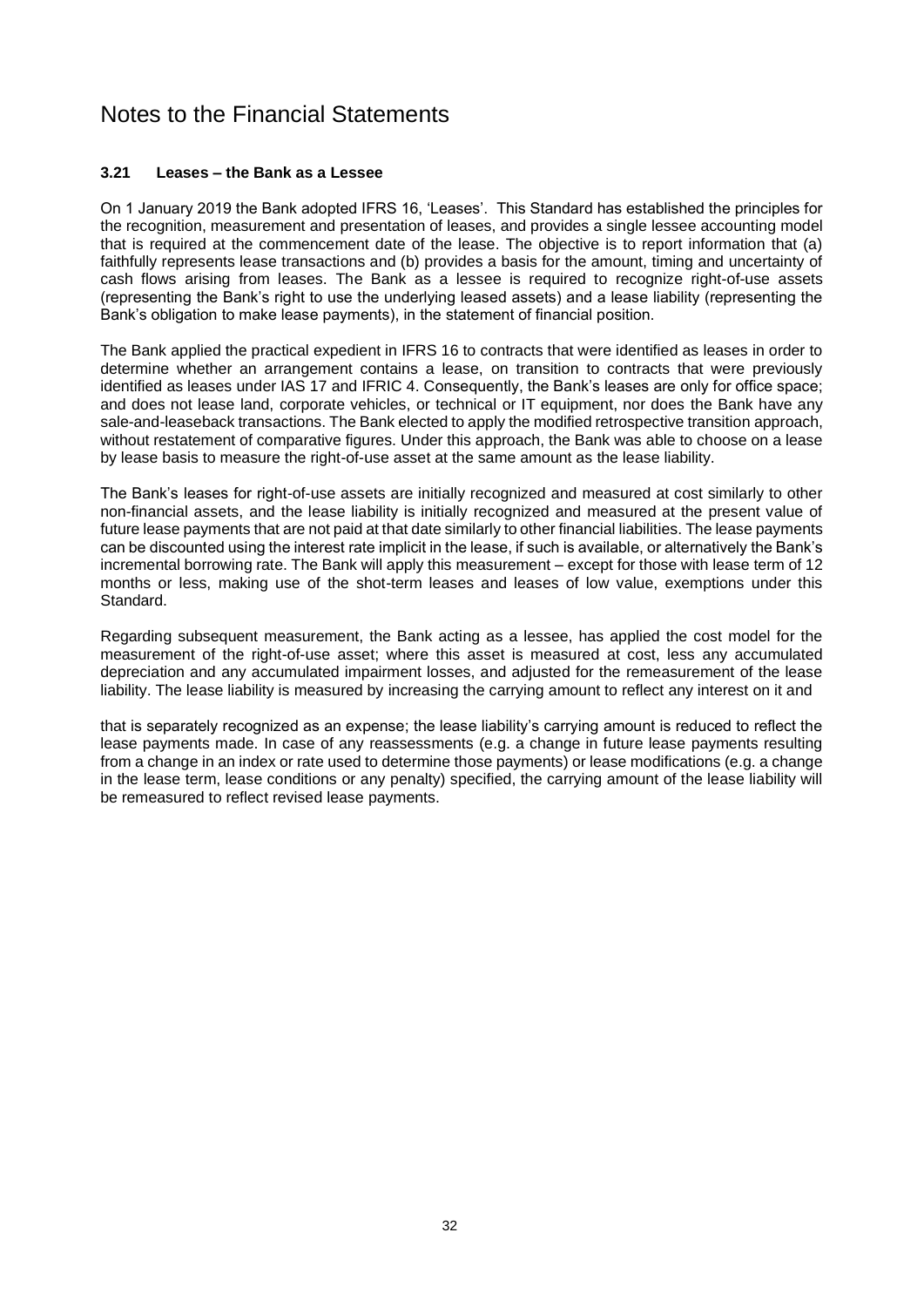#### **4. SIGNIFICANT ACCOUNTING JUDGEMENTS AND KEY SOURCES OF ESTIMATION UNCERTAINTY**

The preparation of the Bank's financial statements requires Management to make judgements, estimates and assumptions that affect the reported amounts of assets and liabilities, income and expense and accompanying notes. Uncertainty about these assumptions and estimates could result in outcomes that require a material adjustment to the carrying amount of assets and liabilities affected in future periods. The Bank believes that the significant judgments, estimates and assumptions used in the preparation of its financial statements are appropriate given the factual circumstances as of the date of preparation. The most significant areas, for which critical judgments, estimates and assumptions are required in applying the Bank's accounting policies, are the following:

- a. Fair value estimates for financials instruments carried at fair value
- b. The Bank's method for determining the level of impairment of loan operations is described within the Accounting and further explained in Note 5 Risk Management – credit risk section. In accordance with IFRS 9, ECL represents the average credit losses weighted by the probabilities of default (PD), whereby credit losses are defined as the present value of all cash shortfalls. The ECL is calculated for both Stage 1 and Stage 2 loans by applying the provision rate to the projected exposure at default (EAD), and discounting the resulting provision using the loan's effective interest rate (EIR). The provision rate is generated by multiplying the PD rate and the loss given default (LGD) rate applicable to the loan.

A number of critical accounting estimates are therefore made in the calculation of impairment of loan operations as follows:

- Criteria used for staging assessment of loans and advances to customers.
- Bank's internal credit loss rating scale, which assigns PDs to individual grades.
- Assumptions for future cashflows of individually assessed credit-impaired exposures.
- The input and assumptions used to estimate the impact of multiple economic scenarios.

For loans that are individually assessed which have a lifetime ECL and that are creditimpaired in Stage 3, the impairment allowance results from the impairment test that is conducted on the basis of objective evidence obtained through a risk asset review process. An impairment test includes projected cash in-flows and out-flows, available for debt service until maturity, which are discounted at the original effective interest rate (EIR) to reach a net present value for a particular operation, less any collateral that can be realized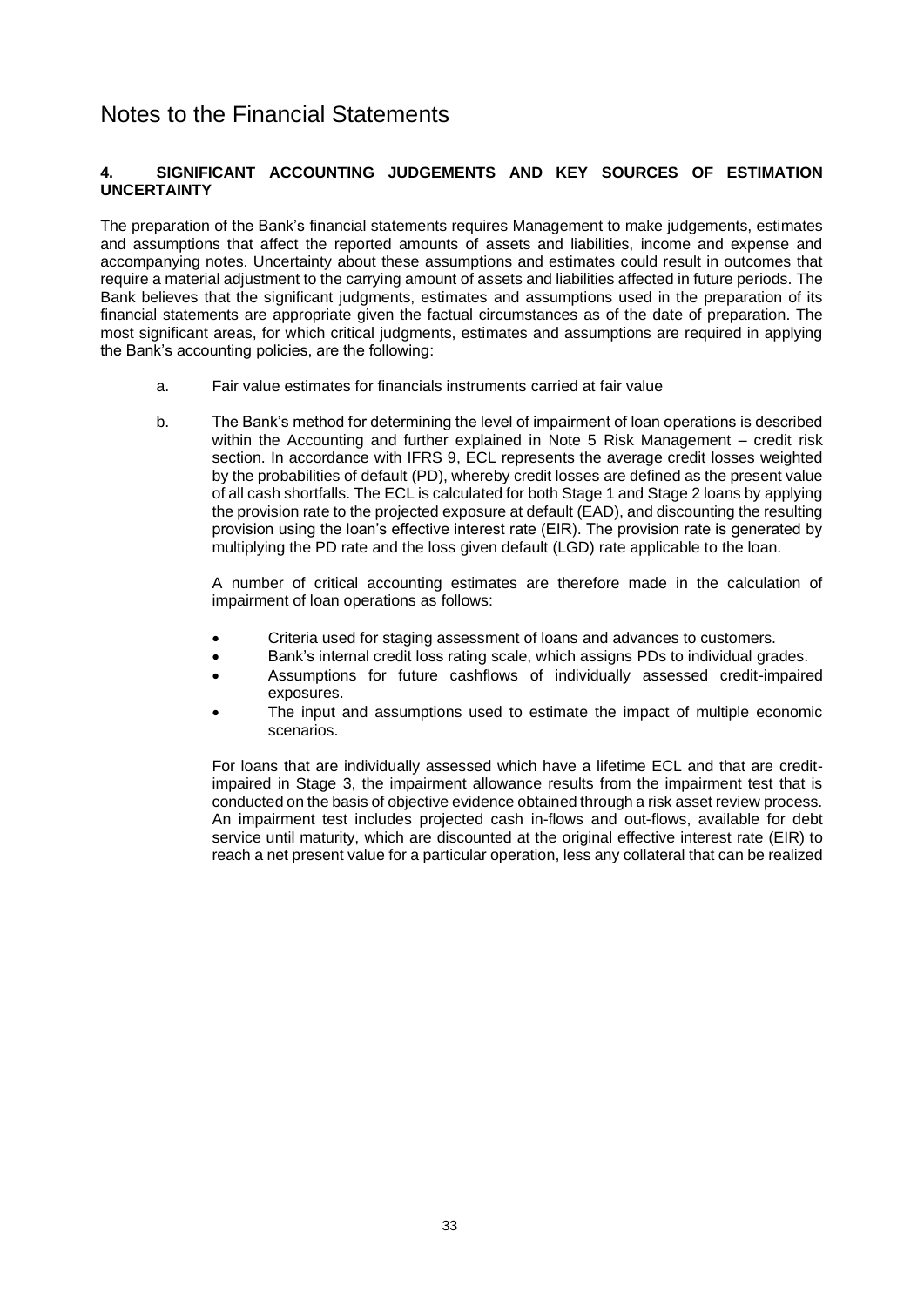#### **4.1 Covid-19**

The continuation of the Covid-19 pandemic means that the Bank could face additional credit, market and operational risks. The duration of the pandemic is difficult to predict at this time, as are the extent and effectiveness of economic interventions by the governments and central banks in the Region of the Bank's operations. The Bank continues to monitor the developments and to manage the risks associated with the Bank's various portfolios within existing financial policies and constraints. The two main areas that affect the Bank's judgement and estimates are:

- 1. The Bank's equity investments which will likely see a reduced fair value due to the downward pressure, although the Bank has a small portfolio of this and therefore its profitability will not be materially impacted from these investments.
- 2. The Bank's loan portfolio due to business disruption in economic activity in the Region will put pressure for borrowers, affecting those operating primarily in the service and consumer goods industries. This could likely force debt restructuring and an increase in defaults among less robust operations. The Bank's profitability has been impacted by a severe increase in ECL on performing loans, driven by worsening of the macro-economic outlook scenarios.

With regard of the Bank's operational risk the information technology (IT) systems have proven they are stable, powerful and flexible, as the majority of the Bank's staff were working successfully remotely. The Bank is also investing in new IT infrastructure to expand digital and cloud transformation, as well as strengthening the Bank's cybersecurity and internal control systems.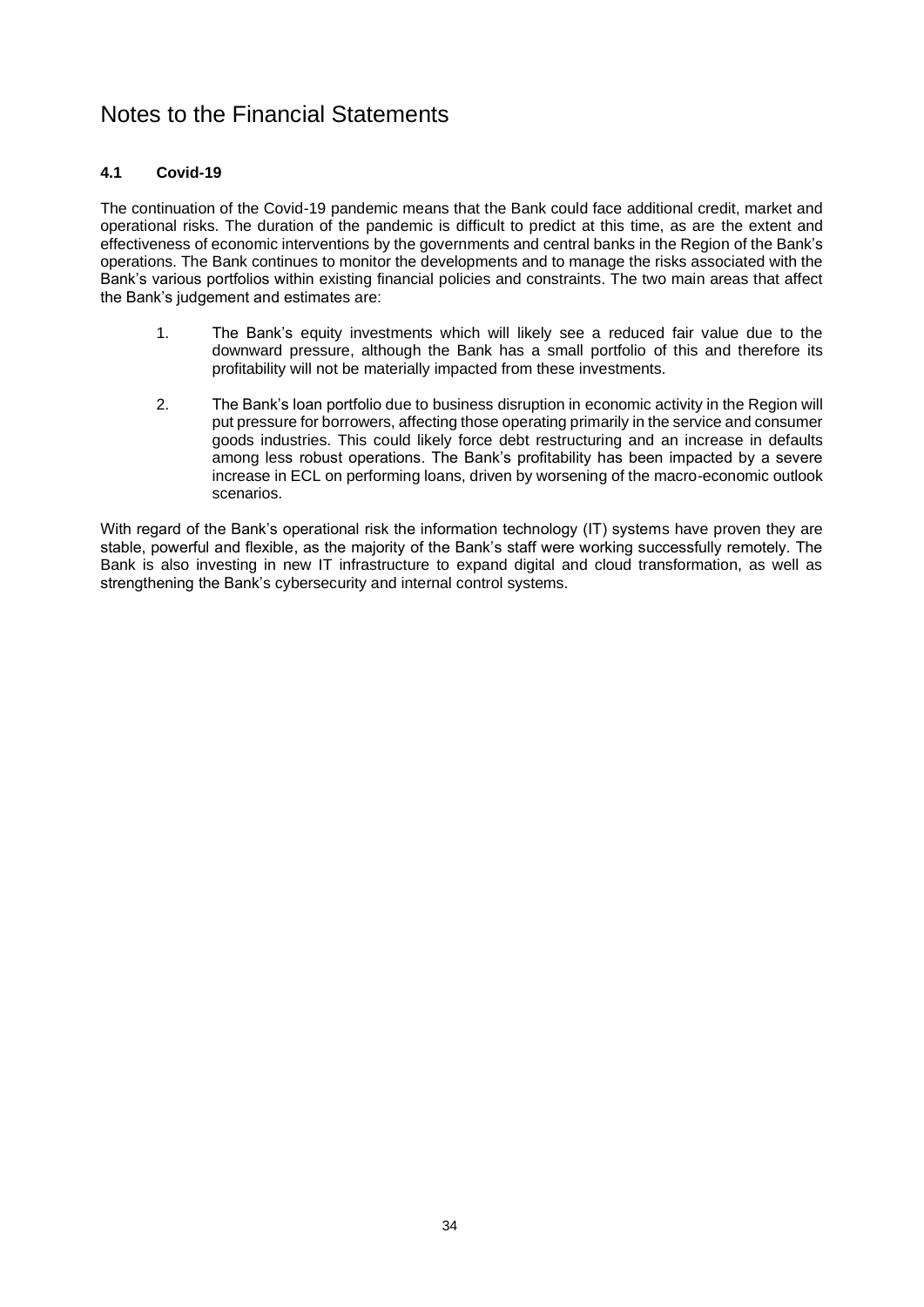#### **5. RISK MANAGEMENT**

The Bank's activities are subject to a variety of risks, some of which are not within the Bank's control: including risks relating to changes in interest rates, foreign exchange rates, declines in liquidity and deterioration in the credit quality of its loan portfolio. The Bank monitors and manages the maturities of its loans, its interest rate and exchange rate exposure, its liquidity position and the credit quality of each individual loan and equity investment in order to minimize the effects of changes in them relative to the Bank's profitability and liquidity position. The BoD has approved risk management policies and guidelines that are delegated to the Management of the Bank for the identification and measurement of risk, as well as being subject to risk limits and controls.

To manage risks the Bank has established an Asset and Liability Committee (ALCO), a Credit Committee that implement the Bank's credit and lending policies, the Office of the General Counsel, the Department of Risk Management and the Department of Financial Analysis, which together are responsible for devising, implementing and monitoring the Bank's risk management policies, including financial, credit and market risks.

The ALCO is responsible for monitoring and managing the Bank's overall asset and liability position in accordance with the Bank's treasury policies. It monitors and manages the Bank's liquidity position, maturity gaps, interest income and expense and the condition of the international financial markets and is responsible for assigning market risk limits. The ALCO consists of members of the Bank's Management and a member of the Department of Treasury and has regular monthly meetings.

The Credit Committee is responsible with respect to credit matters. Its key responsibilities include: approval of lending operations for submission to the BoD for final approval, establishing specific parameters (e.g. policies, limits, targets, guidelines) for operational decision-making, approval of changes to the manuals that prescribe how operations are to be analyzed, approved, administered and monitored and approval of any amendments, restructuring and other operation-related matters. The Credit Committee consists of members of the Bank's Management, and has regular meetings as required to monitor and manage overall risk concentration by reference to borrower and industry exposure and critically reviews each individual loan and equity investment proposal made by the lending business areas. A major function of the Credit Committee is to minimize the credit risk presented by each individual loan and equity investment proposal, and the overall portfolio risk of the Bank.

Once an operation is approved and disbursed, it is then monitored to ensure thorough and regular evaluations of its credit quality. Operations are monitored according to a schedule coordinated by the Department of Project Implementation and Monitoring, with inputs from the originating Operation Teams regarding the availability of financial data. Monitoring reports are completed by the Bank's Department of Project Implementation and Monitoring based on financial analysis prepared by the Department of Financial Analysis. Risk asset reviews, based on the previously mentioned monitoring reports, are performed by the Department of Risk Management, and may result in a downgrade or upgrade of an operation's status and, if a significant deterioration is noted, trigger an impairment test.

Should an operation display signs of weakness during the regular monitoring and/or through risk asset reviews, an impairment test is immediately carried out by the Department of Risk Management and appropriate remedial actions are taken, as required. These measures include, but are not limited to, a detailed assessment of the financial and operational performance of the operation, additional due diligence, stopping disbursement of any undisbursed amounts, preparation of remedial strategies and carrying out further impairment tests. Besides, in addition to regular site visits carried out by the Operations Teams, such a visit can be conducted by the Department of Project Implementation and Monitoring and, when appropriate, accompanied by the Department of Financial Analysis.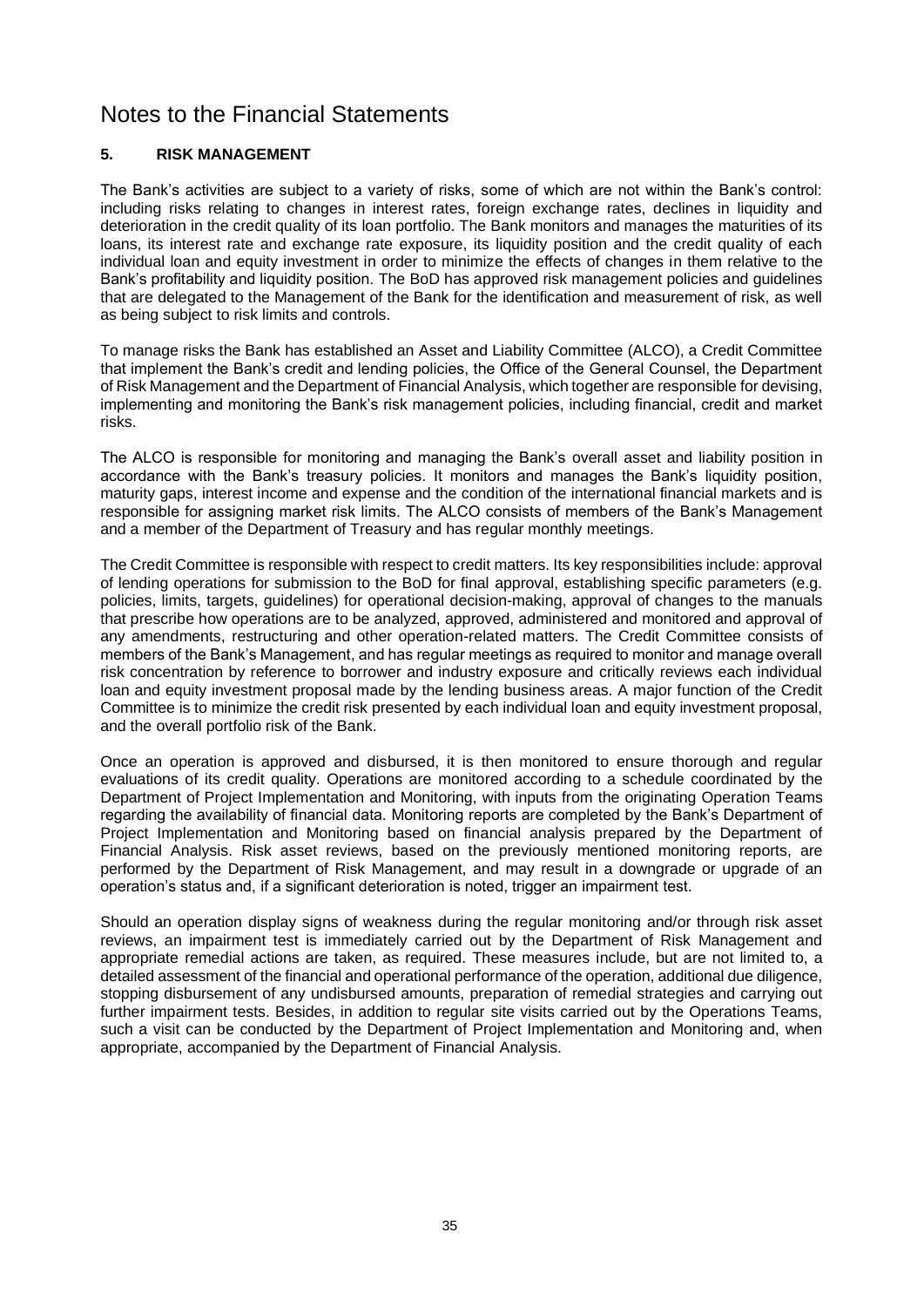For the Bank a conservative approach to risk taking together with effective risk management, are critical to the Bank's continuing operations. The application of sound banking principles in the Bank's credit process seeks to ensure that the significant credit risks are properly identified and managed while other risks resulting from its activities are mitigated to the extent possible.

Importantly, the Bank is recognized as an international financial institution, and as such can expect to benefit from the preferred creditor status customarily and historically afforded to such institutions. This preferred creditor status serves to provide an additional layer of comfort against the risks of non-payment on sovereign debt or by private sector borrowers as a result of local laws creating a delay or freeze on foreign-currency exchanges. The Bank is exposed to the following risks discussed below.

#### **Financial Risk**

The Bank's exposure to financial risk is through its financial assets and financial liabilities including any receivables from these financial assets. The key aspects of the Bank's financial risk are (i) credit risk (ii) liquidity risk and (iii) market risk.

#### **a) Credit risk**

The Bank is subject to credit risk, which is the risk that customers or counterparties will be unable to meet their obligations as they fall due. Credit risk arises principally from the Bank's lending activities as well as other activities where the Bank is exposed to counterparty default risk. Regular reviews by the departments of Risk Management, Financial Analysis and Project Implementation and Monitoring are conducted of all exposures within the lending portfolios, typically on a semi-annual basis, though exposures that are perceived to be more vulnerable to possible default are reviewed more frequently.

At each review there is (i) an assessment of whether there has been any change in the risk profile of the exposure (ii) recommendations of actions to mitigate risk and (iii) reconfirming or adjusting the risk ratings, and for equity investments, reviewing of fair value. Where relevant, the level of the expected credit loss is evaluated and reconfirmed or adjusted. Responsibility for operations considered to be in jeopardy may be transferred from the original lending department to a corporate recovery team in order to most effectively manage the restructuring and recovery process.

For credit risks incurred by the Bank's Treasury in its investment and hedging activities, the BoD has approved policies and guidelines for the determination of counterparty and investment exposure limits in bonds, that includes member state bonds, and euro commercial paper. The Bank's Risk Management Department assigns and monitors these counterparty and issuer credit risk limits. Treasury credit risks are also reviewed on a regular basis by the Bank's ALCO.

The table below summarizes the maximum exposure to credit risk without taking into consideration collateral, other credit enhancements or provisions of impairment.

|                                  | At          | At          |
|----------------------------------|-------------|-------------|
|                                  | 31 December | 31 December |
| Presented in EUR (000)           | 2020        | 2019        |
| Cash and due from banks          | 34,328      | 81,271      |
| Deposits in margin accounts      | 26,240      | 5,900       |
| Debt investment securities       | 687.961     | 419.826     |
| Derivative financial instruments | 26.701      | 3.128       |
| Loans                            | 2,042,921   | 1,820,941   |
| Equity investments               | 26,310      | 30,386      |
| Accrued interest receivable      | 23,512      | 24,334      |
| Other assets                     | 9,490       | 11,519      |
| On-balance-sheet                 | 2,877,463   | 2,397,305   |
| Undrawn commitments              | 274.031     | 353,496     |
| <b>Total</b>                     | 3,151,494   | 2,750,801   |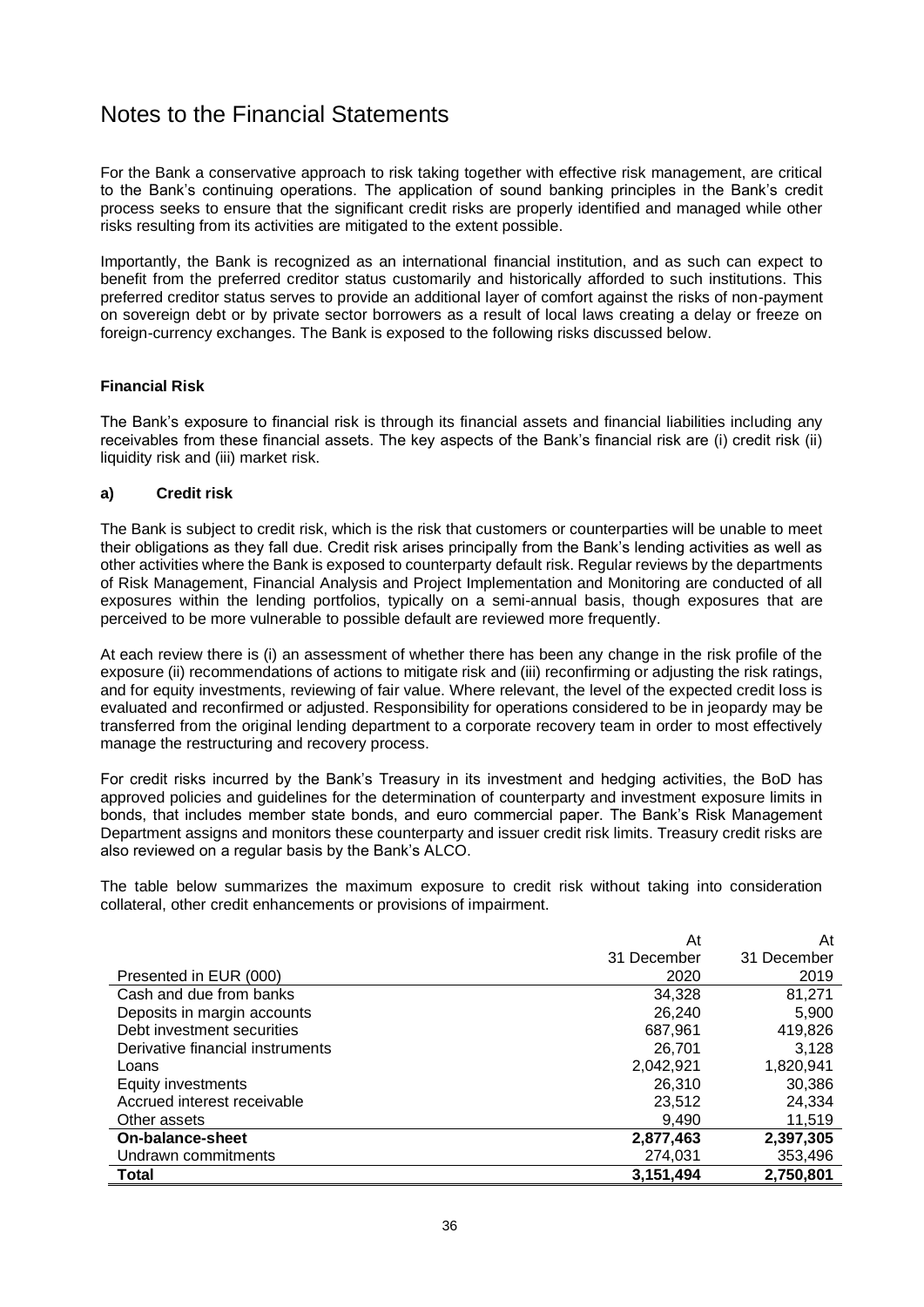### **a1. Analysis by rating agency**

The tables below provide an analysis of financial assets, excluding loans which are separately provided below in credit risk analysis, in accordance with their Moody's (or if not by Moody's than the equivalent of Standard and Poor's or Fitch) rating, as follows.

|                                               |         |                | 2020     |                          |         |
|-----------------------------------------------|---------|----------------|----------|--------------------------|---------|
|                                               | Aaa –   | $A1 -$         | $Baa1 -$ |                          |         |
| Presented in EUR (000)                        | Aa3     | A <sub>3</sub> | Ba3      | Unrated                  | Total   |
| Analysis by Moody's rating                    |         |                |          |                          |         |
| Cash and bank balances                        | 34,328  |                |          |                          | 34,328  |
| Deposits in margin accounts                   | 26,240  |                |          |                          | 26,240  |
| Debt investment securities                    | 93,950  | 353,346        | 240,665  | $\overline{\phantom{a}}$ | 687,961 |
| Derivatives financial instruments             |         |                |          | 26,701                   | 26,701  |
| <b>Equity investments</b>                     |         |                |          | 26,310                   | 26,310  |
| Accrued interest receivable                   |         |                |          | 23.512                   | 23.512  |
| Other assets                                  |         |                |          | 9,490                    | 9,490   |
| At 31 December                                | 154,518 | 353,346        | 240,665  | 86,013                   | 834,542 |
| Of which issued by                            |         |                |          |                          |         |
| Corporates/Governments                        | 93,950  | 353,346        | 240,665  | 26,310                   | 714,271 |
| Cash deposits at banks                        | 60,568  |                |          |                          | 60,568  |
| Other                                         |         |                |          | 59,703                   | 59,703  |
| At 31 December                                | 154,518 | 353,346        | 240,665  | 86,013                   | 834,542 |
| Of which classified as                        |         |                |          |                          |         |
| Fair value through profit or loss             |         |                |          | 27,492                   | 27,492  |
| Fair value through other comprehensive income | 93,950  | 353,346        | 240,665  | 25,519                   | 713,480 |
| Amortized cost                                | 60,568  |                |          | 33,002                   | 93,570  |
| At 31 December                                | 154,518 | 353,346        | 240,665  | 86,013                   | 834,542 |
|                                               |         |                |          |                          |         |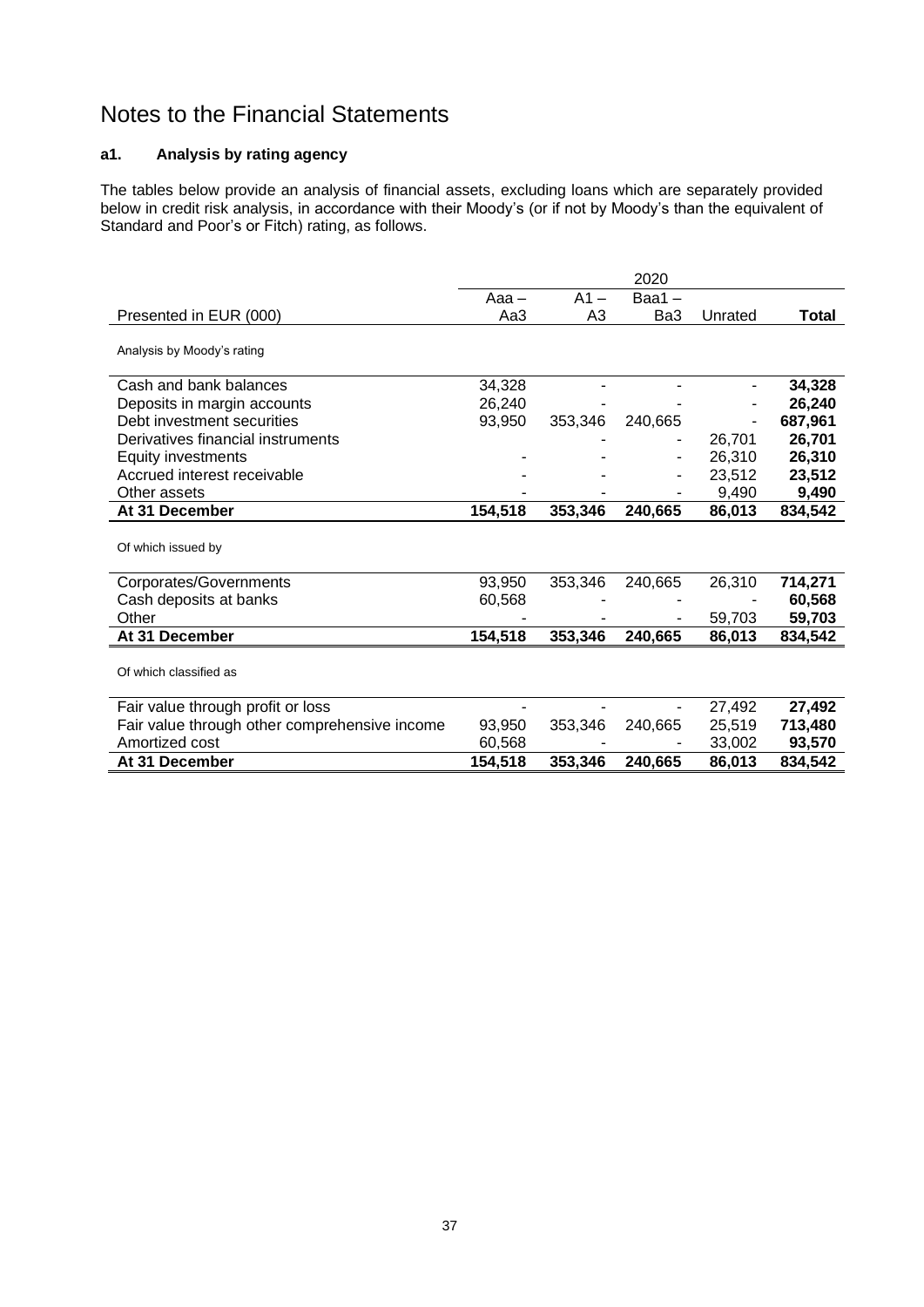|                                               |         |                | 2019    |         |         |
|-----------------------------------------------|---------|----------------|---------|---------|---------|
|                                               | Aaa $-$ | $A1 -$         | Baa1-   |         |         |
| Presented in EUR (000)                        | Aa3     | A <sub>3</sub> | Ba3     | Unrated | Total   |
| Analysis by Moody's rating                    |         |                |         |         |         |
| Cash and bank balances                        | 81,271  |                |         |         | 81,271  |
| Deposits in margin accounts                   | 5,900   |                |         |         | 5,900   |
| Debt investment securities                    | 177,917 | 50,213         | 191,696 |         | 419,826 |
| Derivatives financial instruments             |         |                |         | 3,128   | 3,128   |
| Equity investments                            |         |                |         | 30,386  | 30,386  |
| Accrued interest receivable                   |         |                |         | 24,334  | 24,334  |
| Other assets                                  |         |                |         | 11,519  | 11,519  |
| At 31 December                                | 265,088 | 50,213         | 191,696 | 69,367  | 576,364 |
| Of which issued by                            |         |                |         |         |         |
| Corporates/Governments                        | 177,917 | 50,213         | 191,696 | 30,386  | 450,212 |
| Cash deposits at banks                        | 87,171  |                |         |         | 87,171  |
| Other                                         |         |                |         | 38,981  | 38,981  |
| At 31 December                                | 265,088 | 50,213         | 191,696 | 69,367  | 576,364 |
| Of which classified as                        |         |                |         |         |         |
| Fair value through profit or loss             |         |                |         | 3,926   | 3,926   |
| Fair value through other comprehensive income | 177,917 | 50,213         | 191,696 | 29,588  | 449,414 |
| Amortized cost                                | 87,171  |                |         | 35,853  | 123,024 |
| At 31 December                                | 265,088 | 50,213         | 191,696 | 69,367  | 576,364 |
|                                               |         |                |         |         |         |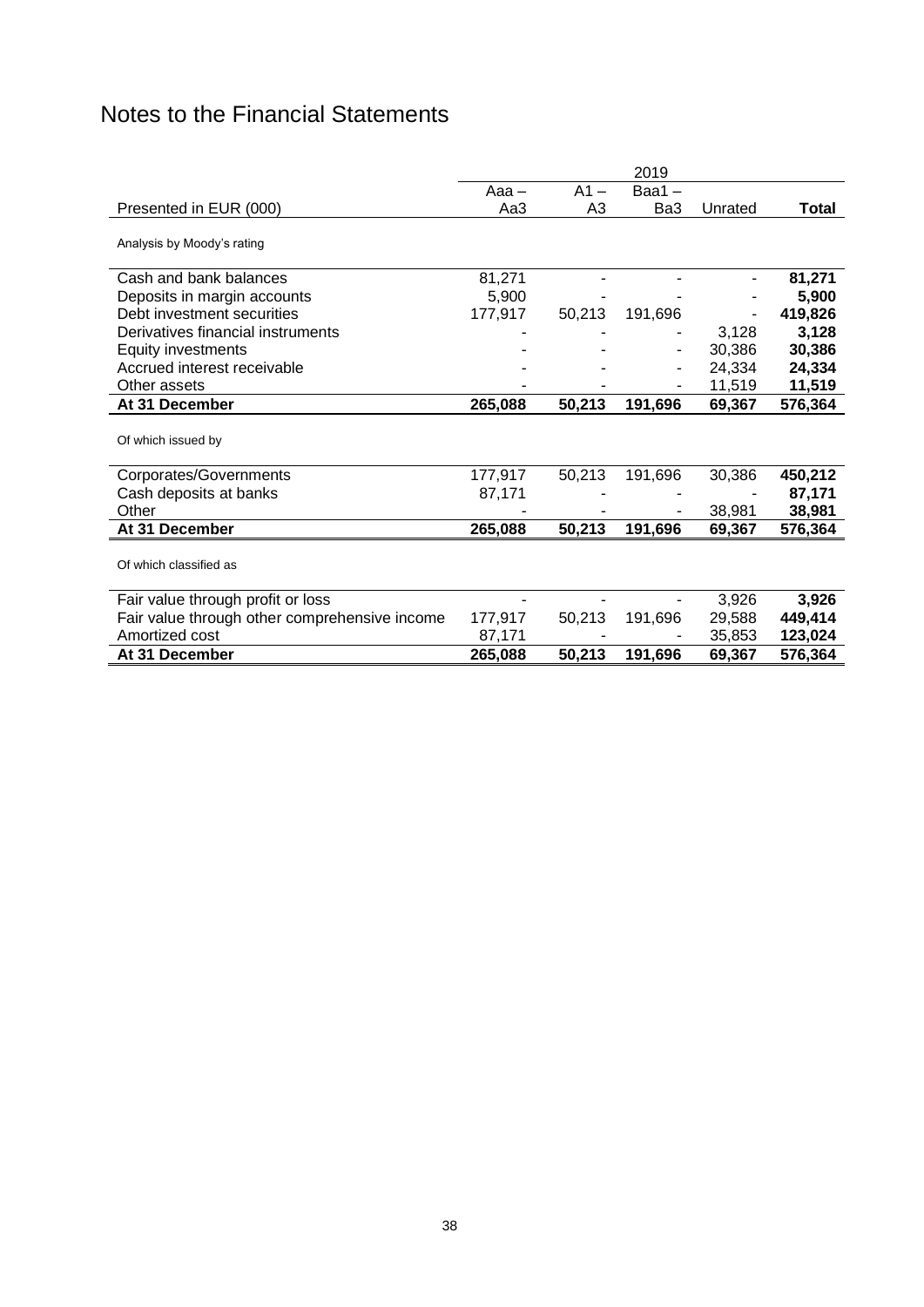### **a2. Credit risk analysis**

The tables below provide an analysis of the Bank's internal expected credit loss rating scale from 1 (lowest risk) to 15 (highest risk) and how it corresponds to the external ratings of Moody's credit rating service.

| <b>Risk</b> | Internal risk     | External          | Grade of   |
|-------------|-------------------|-------------------|------------|
| rating      | rating category   | rating equivalent | investment |
|             | Excellent         | Aaa               | Investment |
|             | Very strong       | Aa1 – Aa3         | Investment |
| 2           | Strong            | $A1 - A3$         | Investment |
| 3,4,5       | Good              | Baa1 - Baa3       | Investment |
| 6,7,8       | Fair              | $Ba1 - Ba3$       | Investment |
| 9,10,11     | Weak              | $B1 - B3$         | Investment |
| 12,13,14    | Special attention | Caa1-Caa3         | Classified |
| 15          | Expected loss     | $Ca - C$          | Classified |

#### **a3. Credit risk in loans portfolio**

The table provides overview of the exposure amount and allowance for credit losses by financial asset class broken down into stages as per IFRS 9 requirements, including movements of credit-impaired. Internally, loans that are within the 12-month ECL are categorized as standard.

Credit risk for 2020 is analyzed as follows:

|                     | Presented in EUR (000) |          |                              |           |                |          |                      |        |
|---------------------|------------------------|----------|------------------------------|-----------|----------------|----------|----------------------|--------|
|                     |                        |          |                              |           |                |          | <b>ECL allowance</b> |        |
|                     |                        | Lifetime | Lifetime                     |           |                | Lifetime | Lifetime             |        |
|                     |                        | ECL not  | ECL                          |           |                | ECL not  | ECL                  |        |
| Internal risk       | 12-month               | credit   | credit                       |           | 12-month       | credit   | credit               |        |
| rating category     | <b>ECL</b>             | impaired | impaired                     | Total     | <b>ECL</b>     | impaired | impaired             | Total  |
| At 1 January 2020   | 1.484.999              | 272,290  | 50,898                       | 1,808,187 | 2,891          | 5,986    | 34,437               | 43,314 |
| Excellent           |                        |          |                              |           |                |          |                      |        |
| Very strong         |                        |          |                              |           |                |          |                      |        |
| Strong              |                        |          | ۰                            |           |                | -        |                      |        |
| Good                | 4.906                  |          | $\qquad \qquad \blacksquare$ | 4.906     |                |          |                      |        |
| Fair                | 608,957                |          | ۰                            | 608.957   | 1,251          |          |                      | 1,251  |
| Weak                | 1.106.609              | 140,832  | ٠                            | 1.247.441 | 14,247         | 1,215    |                      | 15,462 |
| Special attention   |                        | 90.700   | 50,726                       | 141,426   | $\blacksquare$ | 1,840    | 14,585               | 16,425 |
| Expected loss       |                        |          | 27,666                       | 27,666    |                |          | 22,798               | 22,798 |
| At 31 December 2020 | 1.720.472              | 231.532  | 78.392                       | 2.030.396 | 15.499         | 3,055    | 37.383               | 55,937 |

Credit risk for 2019 is analyzed as follows:

|                     | Presented in EUR (000) |                   |                      |           |                        |                    |                      |              |
|---------------------|------------------------|-------------------|----------------------|-----------|------------------------|--------------------|----------------------|--------------|
|                     |                        |                   |                      |           |                        |                    | <b>ECL allowance</b> |              |
|                     |                        | Lifetime          | Lifetime             |           |                        | Lifetime           | Lifetime             |              |
| Internal risk       | 12-month               | ECL not<br>credit | <b>ECL</b><br>credit |           |                        | ECL not            | <b>ECL</b>           |              |
| rating category     | <b>ECL</b>             | impaired          | impaired             | Total     | 12-month<br><b>ECL</b> | credit<br>impaired | credit<br>impaired   | <b>Total</b> |
| At 1 January 2019   | 1,050,830              | 225,851           | 41,737               | 1,318,418 | 3,520                  | 4,274              | 26.981               | 34,775       |
| Excellent           |                        |                   |                      |           |                        | ۰                  |                      |              |
| Very strong         |                        |                   |                      |           |                        |                    |                      |              |
| Strong              |                        |                   | $\blacksquare$       |           |                        |                    |                      |              |
| Good                | 6.751                  |                   | ٠                    | 6.751     |                        |                    |                      |              |
| Fair                | 645,612                |                   | $\blacksquare$       | 645.612   | 680                    |                    |                      | 680          |
| Weak                | 807.563                | 214,986           | ۰                    | 1,022,549 | 2,118                  | 4,618              |                      | 6,736        |
| Special attention   | 25,073                 | 57,304            | 50,898               | 133,275   | 92                     | 1,368              | 34,437               | 35,897       |
| At 31 December 2019 | 1.484.999              | 272,290           | 50,898               | 1,808,187 | 2,891                  | 5,986              | 34,437               | 43,314       |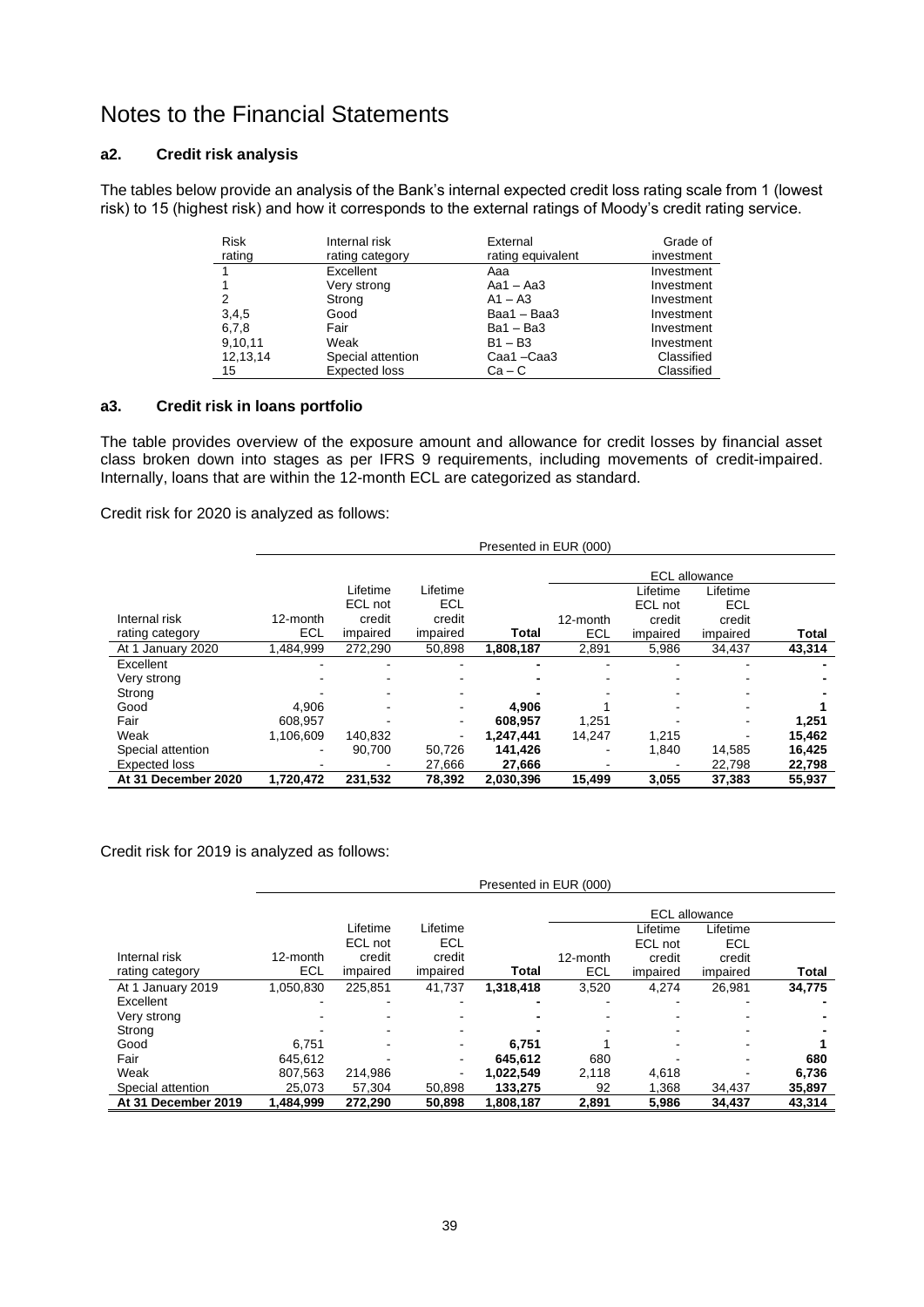### **a4. Non-performing loans (NPL)**

For the Bank an asset is classified as non-performing/impaired when the borrower is past due on payment for more than 90 days, or when Risk Management Department considers that the counterparty is unlikely to pay its credit obligations in full to the Bank. Normally, an NPL has uncertain indication of a recovery or a restructuring plan and is fully provided with an impairment charge less any realizable collateral, which is in the final stage to enforcing legal action. There were no write-offs during the year (2019: nil).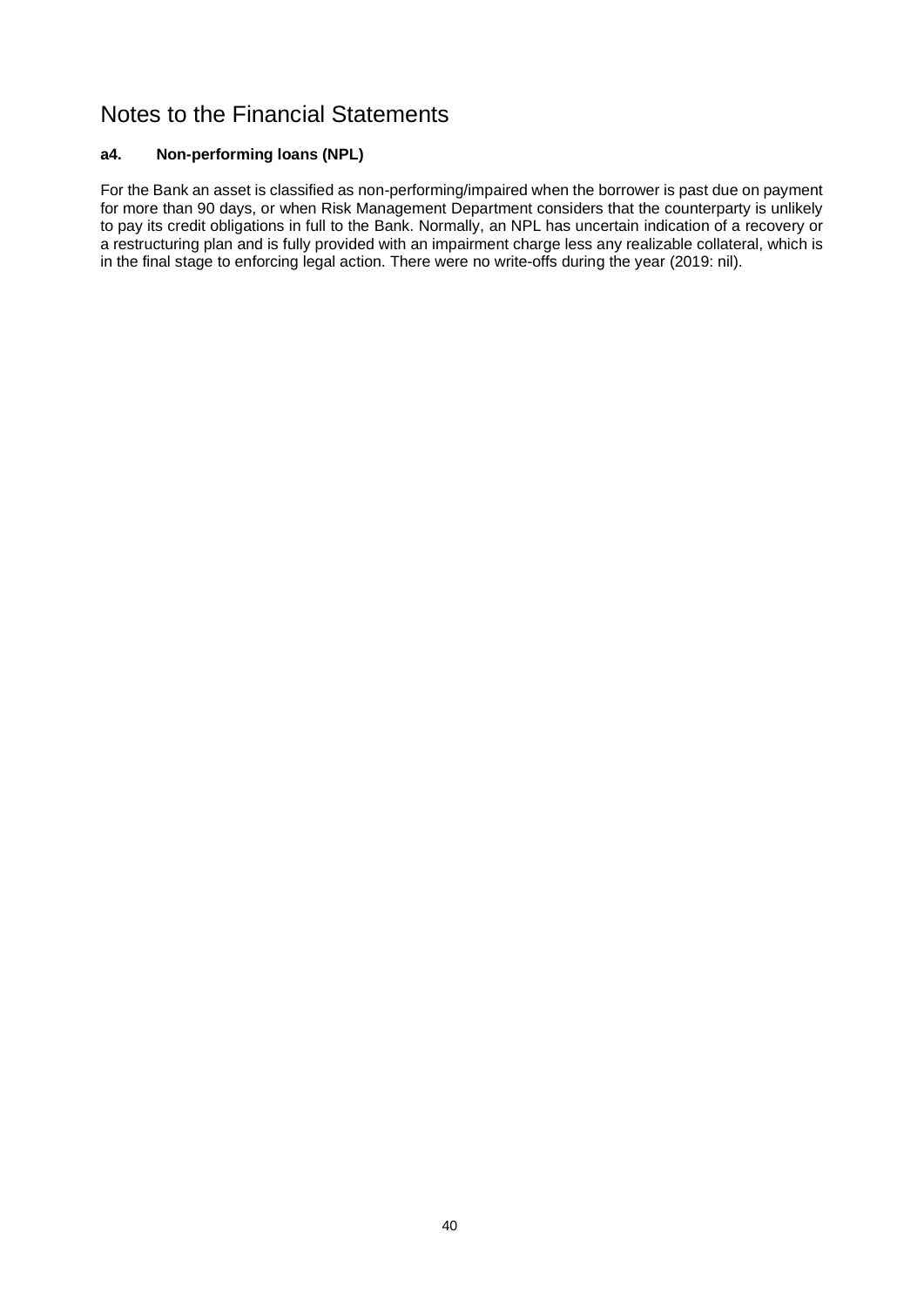#### **a5. Credit risk by country and sector**

The Bank uses international best practices for lending activities in order to diversify risk by country and by sector, while also preserving the needs of the Bank's Member States in accordance with the Bank's mandate to promote economic development in the Black Sea Region.

The concentration of credit risk in lending portfolios is presented below, also including the undrawn amounts. The Bank is generally well diversified by country and by sector.

|                               | At          |             | At          |             |  |  |
|-------------------------------|-------------|-------------|-------------|-------------|--|--|
|                               | 31 December |             | 31 December |             |  |  |
|                               | 2020        |             | 2019        |             |  |  |
|                               | Outstanding | Undrawn     | Outstanding | Undrawn     |  |  |
| Presented in EUR (000)        | balance     | commitments | balance     | commitments |  |  |
|                               |             |             |             |             |  |  |
| Concentration by instrument   |             |             |             |             |  |  |
|                               |             |             |             |             |  |  |
| Loans                         | 2,042,921   | 245,143     | 1,820,941   | 335,959     |  |  |
| <b>Equity investments</b>     | 26,310      | 6,962       | 30,386      | 7,905       |  |  |
| Guarantees                    |             | 21,926      |             | 9,632       |  |  |
| At end of year                | 2,069,231   | 274,031     | 1,851,327   | 353,496     |  |  |
|                               |             |             |             |             |  |  |
| Concentration by country      |             |             |             |             |  |  |
| Albania                       | 34,624      | 27          | 40,136      | 67          |  |  |
| Armenia                       | 91,269      | 98          | 92,731      | 387         |  |  |
| Azerbaijan                    | 105,366     | 12          | 121,519     | 387         |  |  |
| <b>Bulgaria</b>               | 156,921     | 124,254     | 116,447     | 32,386      |  |  |
| Georgia                       | 100,979     | 11,803      | 116,119     | 28,712      |  |  |
| Greece                        | 380,255     | 8,788       | 386,898     | 12,503      |  |  |
| Moldova                       | 36,662      | 4,464       | 38,022      | 18,555      |  |  |
| Romania                       | 121,246     | 729         | 136,841     | 684         |  |  |
| Russia                        | 322,708     | 52,107      | 217,662     | 56,367      |  |  |
| Turkey                        | 478,820     | 49,748      | 420,399     | 134,229     |  |  |
| Ukraine                       | 240,381     | 22,001      | 164,553     | 69,219      |  |  |
| At end of year                | 2,069,231   | 274,031     | 1,851,327   | 353,496     |  |  |
|                               |             |             |             |             |  |  |
| Concentration by sector       |             |             |             |             |  |  |
| Consumer discretionary        | 77,272      | 10,000      | 59,671      | 41,214      |  |  |
| <b>Consumer staples</b>       | 115,264     | 28,039      | 89,200      | 28,856      |  |  |
| Energy                        | 194,763     |             | 228,050     |             |  |  |
| <b>Financial institutions</b> | 566,994     | 9,678       | 612,049     | 38,743      |  |  |
| Health care                   | 97,734      | 19,014      | 91,060      | 26,138      |  |  |
| Industrials                   | 363,011     | 144,397     | 269,758     | 102,000     |  |  |
| Information technology        | 4,056       |             | 4,129       |             |  |  |
| <b>Materials</b>              | 240,177     | 12,224      | 123,231     | 55,919      |  |  |
| Real estate                   | 44,670      | 25,954      | 3,480       | 32,000      |  |  |
| Telecom services              |             |             |             |             |  |  |
| <b>Utilities</b>              | 365,290     | 24,725      | 370,699     | 28,626      |  |  |
| At end of year                | 2,069,231   | 274,031     | 1,851,327   | 353,496     |  |  |
|                               |             |             |             |             |  |  |
| Incurred by                   |             |             |             |             |  |  |
|                               |             |             |             |             |  |  |
| Sovereign                     | 354,973     | 20,464      | 354,242     | 26,688      |  |  |
| Non-sovereign                 | 1,714,258   | 253,567     | 1,497,085   | 326,808     |  |  |
| At end of year                | 2,069,231   | 274,031     | 1,851,327   | 353,496     |  |  |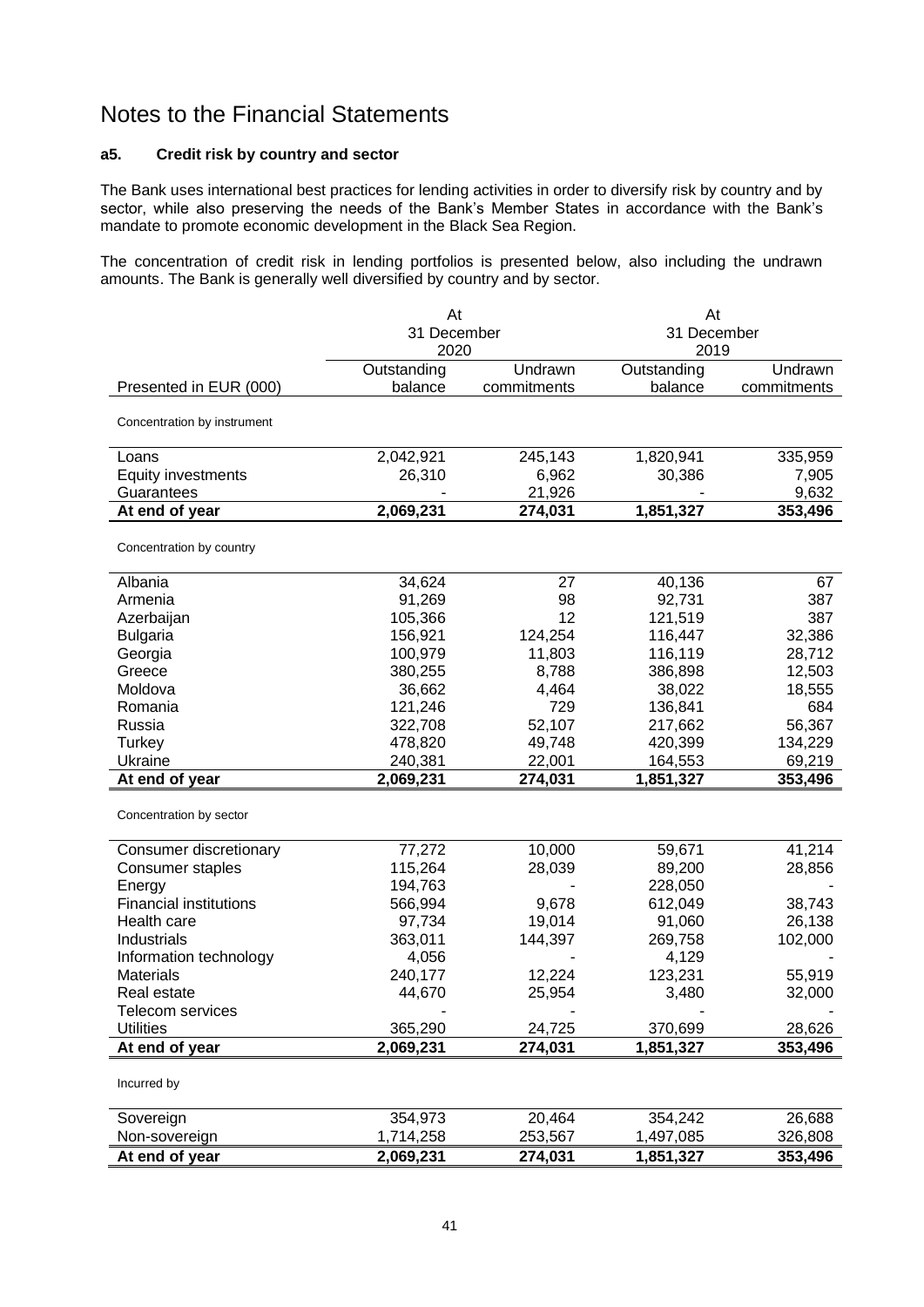The Bank is restricted to operating in its 11 Member States and individual country limits are set as a maximum at 30% of planned commitments. This limit is calculated on the basis of the BoD approved operations, minus repayments and cancellations. Individual operations are further constrained by the Single Obligor Limit and by monitoring of Sectoral Exposure.

#### **a6. Collateral and credit enhancements**

The Bank mitigates credit risk by holding collateral and other credit enhancements against exposure to customers and counterparties where it believes such security is necessary. The Bank defines security as mechanisms, procedures and assets negotiated in transactions that are meant to protect it against loss in case of non-performance. Security includes, but is not limited to, material assets, financial instruments, guarantees, covenants and comfort letters.

• Loans and advances. The BoD approved guidelines for taking security under lending operations, set the levels and types of collateral and other credit enhancements recommended for a given risk profile.

The main types of collateral that may be obtained by the Bank are: mortgages on properties and equipment, pledges of equity shares and investment instruments, assignment of rights on certain contracts, cash or blocked deposits and other third party guarantees. If necessary, the Bank reassesses the value of collateral in order to determine if additional collateral is needed to be provided by the borrower. At 31 December 2020 the secured portfolio was 53.9% (2019: 57.2%) of the outstanding loans balance.

- Other financial instruments. Collateral held as security for financial assets other than loans and advances is determined by the nature of the instrument. Bonds and euro commercial paper held by the Bank as investment securities are generally unsecured. The Bank may hold cash or government securities as collateral against its derivative contract counterparties. At 31 December 2020 the Bank had pledged as collateral for derivative transactions a net amount of EUR 3,320 thousand (2019: EUR 1,350 thousand).
- For loans that are credit-impaired at the reporting date the Bank has collateral held as security, an amount of EUR 38,864 thousand to mitigate credit risk. The types of collateral with approximate values are real estate EUR 21,782 thousand, machinery and equipment EUR 6,175 thousand, and pledged shares EUR 10,907 thousand.

### **b) Liquidity risk**

Liquidity risk arises in the general funding of the Bank's financing and investment activities and in the management of positions. It concerns the ability of the Bank to fulfill its financial obligations as they become due and is a measure of the extent to which the Bank may require funds to meet those obligations. It involves both the risk of unexpected increases in the cost of funding the portfolio of assets at appropriate maturities and rates and the risk of being unable to liquidate a position in a timely manner on reasonable terms.

The Bank's liquidity policy aims to balance the term and currency structure of the Bank's assets and liabilities. Liquidity management is concentrated on the timing of cash in-flows and out-flows, as well as the adequacy of available cash and liquid securities. The Bank maintains liquid assets at prudential levels to ensure that cash can quickly be made available to honor all its obligations, even under adverse conditions and that the Bank has access to the funds necessary to satisfy customer needs, maturing liabilities and its own working capital requirements. For this, the Bank estimates all expected cash flows from assets and liabilities.

The Bank takes into consideration, to the extent feasible, the guidance documents issued by the Basel Committee on Banking Supervision. The Bank sets limits to control its liquidity risk exposure and vulnerabilities and regularly reviews such limits. The limit framework includes also measures ensuring that in a period of market stress, available liquidity exceeds liquidity needs so that the Bank can continue to operate.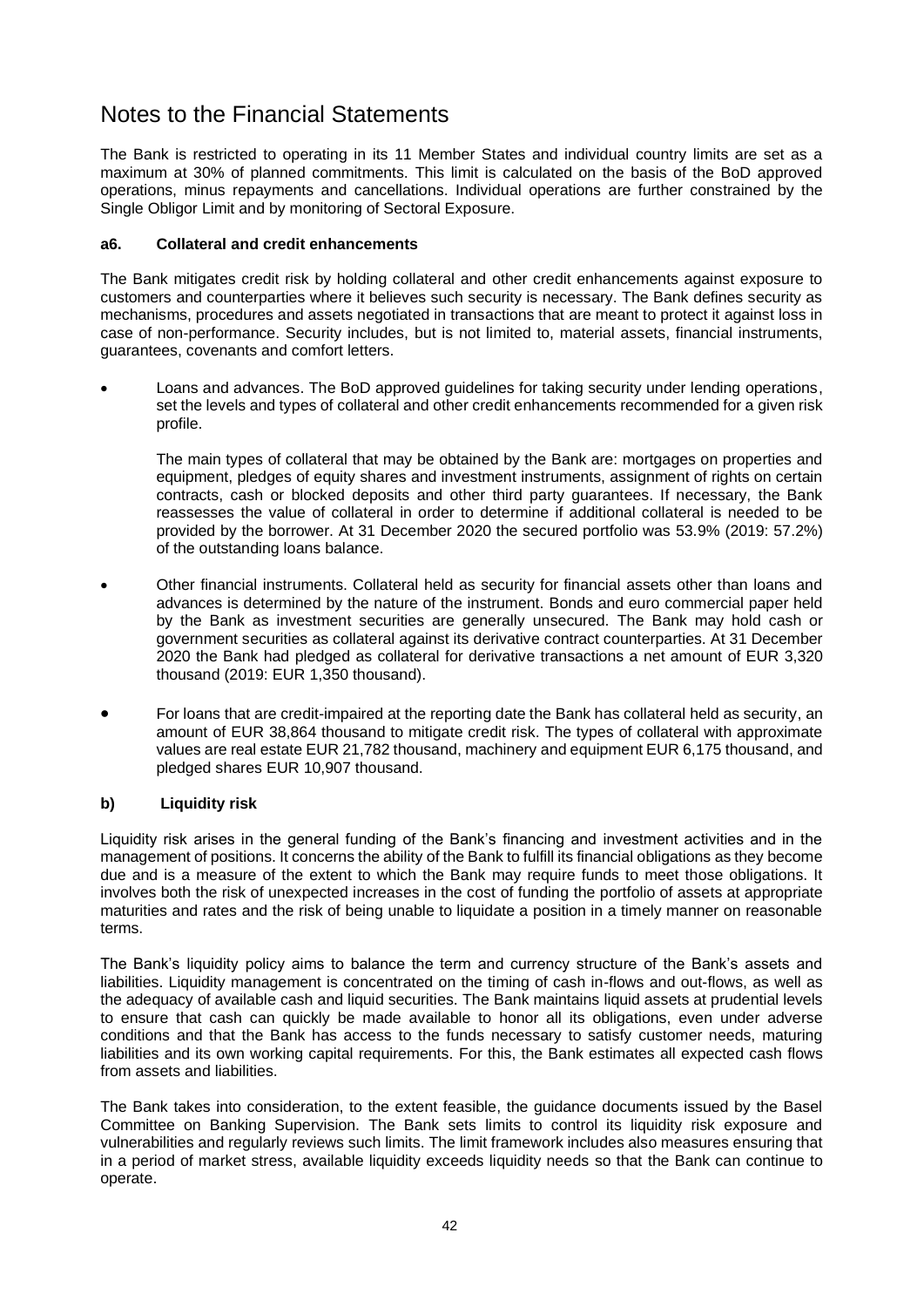The Bank's commitment to maintaining a strong liquidity position is established in policies approved by the BoD. The liquidity policy requires that the Bank maintain its liquidity position at a minimum of 50% of the following 12 months' net cash requirement, including committed undisbursed project and trade finance loans.

The Bank's liquidity position is monitored regularly, and the ALCO is primarily responsible for the management of liquidity risk and the liquidity profile of the Bank. The Bank's liquid assets are maintained in short-term and negotiable securities that primarily are: (i) cash and bank balances (ii) short term deposits with investment grade rated counterparties (iii) Euro-denominated commercial paper issued by investment grade parties and (iv) investment grade bonds.

The table below presents the maturity profile of the undiscounted cash flows for financial liabilities placed based on the remaining period from the financial position date to the contractual maturity date. It indicates the earliest maturity dates that the Bank's counterparties have the ability to demand repayment.

The figures represent undiscounted cash flows, and include estimated interest amounts, and therefore do not match to the statement of financial position.

Contractual maturities for financial liabilities at 31 December 2020 and 31 December 2019 were:

| Presented in EUR (000)                           | Up to $1$<br>month | From 1<br>month to 3<br>months | From 3<br>months to<br>1 year | From 1<br>year to<br>5 years | Over 5<br>vears | <b>Total</b>        |
|--------------------------------------------------|--------------------|--------------------------------|-------------------------------|------------------------------|-----------------|---------------------|
| <b>Borrowings</b><br>Other and lease liabilities | 18.223<br>$\,$     | 60.944<br>1.513                | 555.212<br>10.229             | 1.167.718                    | 229.256         | 2,031,353<br>11,742 |
| <b>Financial Liabilities at 31 December 2020</b> | 18.223             | 62.457                         | 565.441                       | 1,167,718                    | 229.256         | 2,043,095           |
| <b>Borrowings</b><br>Other and lease liabilities | 6,603              | 51,095<br>2,133                | 136.427<br>7,536              | 1.421.627                    | 19.769          | 1,635,521<br>9,669  |
| <b>Financial Liabilities at 31 December 2019</b> | 6,603              | 53,228                         | 143.963                       | 1,421,627                    | 19.769          | 1,645,190           |

For the Bank's financial assets, the majority mature from one year and over taking into consideration the latest possible repayment date.

### **c) Market Risk**

Market risk is the risk that changes in foreign exchange rates, interest rates or market prices of financial instruments may result in losses to the Bank. Market risk arises on such instruments that are valued at current market prices (mark to market basis) or those valued at cost plus any accrued interest (accruals basis).

The Bank funds its operations by using the Bank's own share capital and by borrowing on the international capital markets. The Bank aims to match, wherever possible, the currencies, tenors and interest rate characteristics of its borrowings with those of its lending portfolios. When necessary, the Bank uses derivative instruments to reduce its exposure to exchange rate and interest rate risks.

The Board has approved risk management policies and limits within which exposure to market risk is monitored, measured and controlled. The ALCO monitors and manages these risks while the asset and liability function within the Department of Treasury has primary responsibility for ensuring compliance with these policies and limits.

#### **c1. Foreign exchange risk**

The Bank's risk management policies seek to minimize currency exposures or any unanticipated changes, favorable or unfavorable, in foreign exchange rates that could affect the income statement, by requiring net liabilities in any one currency to be matched closely with net assets in the same currency. The Bank will not take discretionary currency positions. This is achieved primarily by holding or lending the proceeds of the Bank's borrowings in the currencies in which they were borrowed.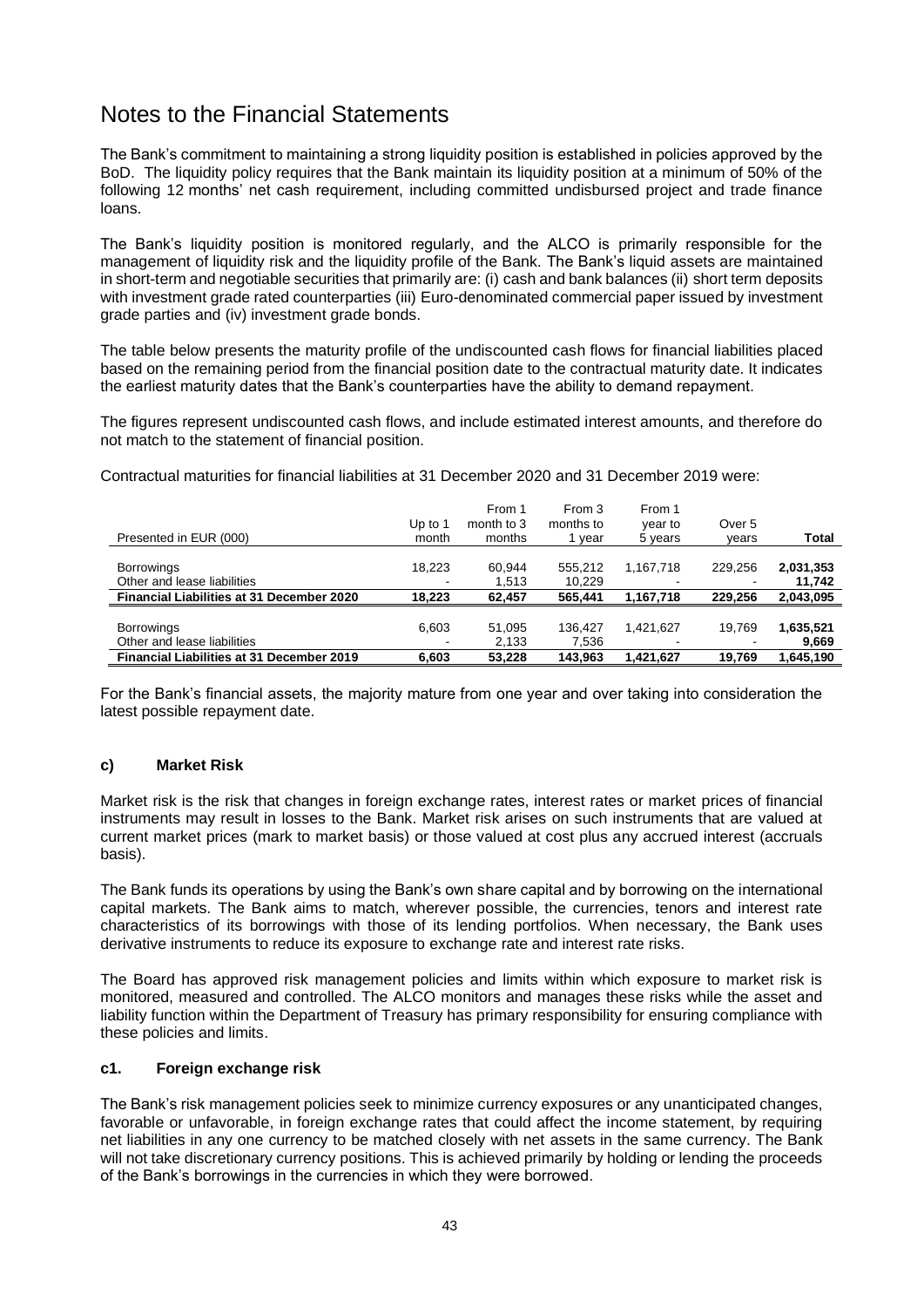The Bank regularly monitors its assets and liabilities in order to ensure the Bank takes no significant foreign exchange risks and, after swap activities, adjusts the net asset currency composition to the Bank's functional currency to maintain a matched foreign exchange position. As a matter of policy, the Bank aims to keep foreign exchange exposure as close to zero as possible, with exceptions to this practice requiring approval from the ALCO. For local currency transactions the Bank matches the operation's currency with borrowings in the same currency, as such there is no material exposure. The tables below provide a currency breakdown of the Bank's assets and liabilities, showing that the effect of any currency fluctuations on the net exposure is minimal.

| At 31 December 2020                  |           | United        |              |           |           |
|--------------------------------------|-----------|---------------|--------------|-----------|-----------|
|                                      |           | <b>States</b> | <b>Swiss</b> |           |           |
| Presented in EUR (000)               | Euro      | dollar        | franc        | Other     | Total     |
| <b>Assets</b>                        |           |               |              |           |           |
| Cash and due from banks              | 6.507     | 26,785        |              | 1,036     | 34,328    |
| Deposits in margin accounts          | 26,240    |               |              |           | 26,240    |
| Debt investment securities           | 485,640   | 202,321       |              |           | 687,961   |
| Derivatives financial instruments    | 26,701    |               |              |           | 26,701    |
| Loans                                | 1,275,916 | 562,747       |              | 204,258   | 2,042,921 |
| Deferred income                      | (9,336)   | (3,988)       |              | (489)     | (13, 813) |
| Impairment losses on loans           | (48,495)  | (3,083)       |              | (4,359)   | (55,937)  |
| Equity investments                   | 10,851    | 15,374        |              | 85        | 26,310    |
| Accrued interest receivable          | 7,596     | 9,580         | 16           | 6,320     | 23,512    |
| Other assets                         | 6,372     | 2,308         | 535          | 275       | 9,490     |
| Total                                | 1,787,992 | 812,044       | 551          | 207,126   | 2,807,713 |
| <b>Liabilities</b>                   |           |               |              |           |           |
| <b>Borrowings</b>                    | 342,087   | 1,042,201     | 185,697      | 331,729   | 1,901,714 |
| Margin accounts                      | 22,920    |               |              |           | 22,920    |
| Derivative financial instruments     | 28,935    |               |              |           | 28,935    |
| Other and lease liabilities          | 11,742    |               |              |           | 11,742    |
| Total                                | 405,684   | 1,042,201     | 185,697      | 331,729   | 1,965,311 |
| Currency balance at 31 December 2020 | 1,382,308 | (230,157)     | (185,146)    | (124,603) | 842,402   |

| At 31 December 2019                  |           | United        |              |          |           |
|--------------------------------------|-----------|---------------|--------------|----------|-----------|
|                                      |           | <b>States</b> | <b>Swiss</b> |          |           |
| Presented in EUR (000)               | Euro      | dollar        | franc        | Other    | Total     |
| <b>Assets</b>                        |           |               |              |          |           |
| Cash and due from banks              | 72,598    | 7,776         |              | 897      | 81,271    |
| Deposits in margin accounts          | 5,900     |               |              |          | 5,900     |
| Debt investment securities           | 148,512   | 271,314       |              |          | 419,826   |
| Derivatives financial instruments    | 3.128     |               |              |          | 3,128     |
| Loans                                | 1,069,985 | 590,485       |              | 160,471  | 1,820,941 |
| Deferred income                      | (2,541)   | (4, 854)      |              | (775)    | (8, 170)  |
| Impairment losses on loans           | (36, 476) | (2, 417)      |              | (4, 421) | (43, 314) |
| Equity investments                   | 12,463    | 17,691        |              | 232      | 30,386    |
| Accrued interest receivable          | 11,994    | 10,008        |              | 2,332    | 24,334    |
| Other assets                         | 7,515     | 2,957         | 156          | 891      | 11,519    |
| Total                                | 1,293,078 | 892,960       | 156          | 159,627  | 2,345,821 |
| Liabilities                          |           |               |              |          |           |
| <b>Borrowings</b>                    | 97,420    | 1,036,935     | 184,410      | 178,042  | 1,496,807 |
| Margin accounts                      | 4,550     |               |              |          | 4,550     |
| Derivative financial instruments     | 6,552     |               |              |          | 6,552     |
| Other and lease liabilities          | 9,669     |               |              |          | 9,669     |
| Total                                | 118,191   | 1,036,935     | 184,410      | 178,042  | 1,517,578 |
| Currency balance at 31 December 2019 | 1,174,887 | (143,975)     | (184,254)    | (18,415) | 828,243   |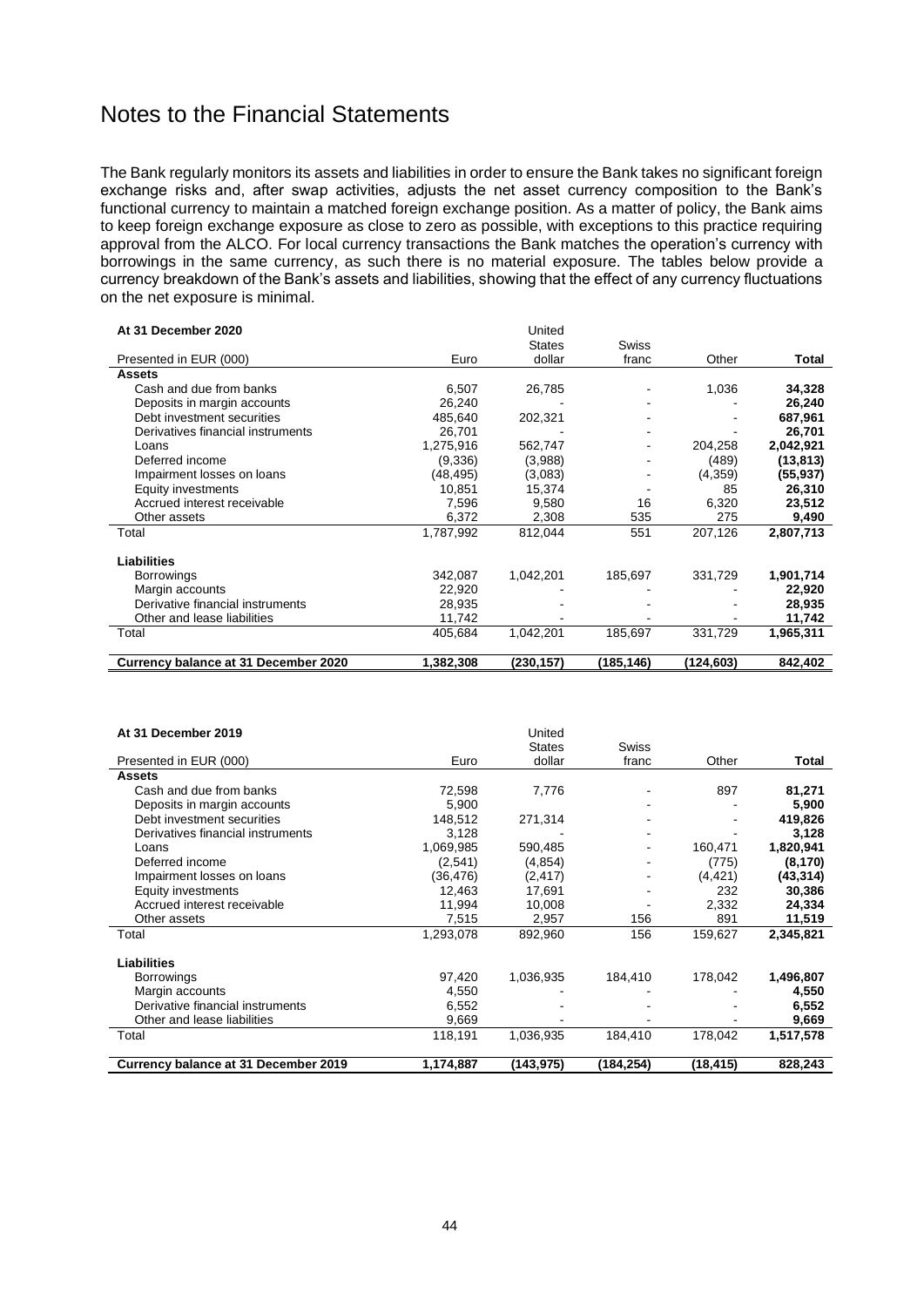#### **c2. Interest rate risk**

Interest rate risk is the risk that the value of a financial instrument will fluctuate, favorably or unfavorably, due to changes in market interest rates. The length of time for which the rate of interest is determined on a financial instrument indicates to what extent it is exposed to that interest rate risk.

The Bank's interest rate risk management activities aim to enhance profitability, by limiting the effect on asset values of adverse interest rate movements in order to increase net interest income by managing interest rate exposure. The majority of the Bank's loan portfolio is variable interest rate and the Bank has a policy aimed at minimizing interest rate mismatches between its assets and liabilities that seeks to ensure that the interest rate payment periods for its liabilities are matched as closely as possible to interest rate payment periods for the Bank's assets. As a matter of policy, the Bank does not take discretionary interest rate positions.

The tables below provide information of the Bank's interest rate risk exposure on non-trading financial assets and liabilities. The Bank's assets and liabilities are included at carrying amount and categorized either on the contractual maturity date of the financial instruments or, in the case of instruments that reprice to a market rate of interest before maturity, the next re-pricing date as at the financial position date.

|                                        |           | Interest bearing |            |                |          |           |
|----------------------------------------|-----------|------------------|------------|----------------|----------|-----------|
| At 31 December 2020                    |           | From 1           | From 3     | From 1         | Non-     |           |
|                                        | Up to $1$ | month to 3       | months to  | year to        | interest |           |
| Presented in EUR (000)                 | month     | months           | 1 year     | 5 years        | bearing  | Total     |
| <b>Assets</b>                          |           |                  |            |                |          |           |
| Cash and due from banks                | 34,326    |                  |            |                | 2        | 34,328    |
| Deposits in margin accounts            |           |                  |            |                | 26,240   | 26,240    |
| Debt investment securities             | 98,267    | 151,519          | 220,532    | 217,643        |          | 687,961   |
| Loans                                  | 421,284   | 338,931          | 675,357    | 607,349        |          | 2,042,921 |
| Equity investments                     |           |                  |            |                | 26,310   | 26,310    |
| Accrued interest receivable            |           |                  |            | $\blacksquare$ | 23,512   | 23,512    |
| Other assets                           |           |                  |            |                | 9,490    | 9,490     |
| Total                                  | 553,877   | 490,450          | 895,889    | 824,992        | 85,554   | 2,850,762 |
| <b>Liabilities</b>                     |           |                  |            |                |          |           |
| <b>Borrowings</b>                      | 32,842    | 126,128          | 641,012    | 1,092,348      | 9,384    | 1,901,714 |
| Margin accounts                        |           |                  |            |                | 22,920   | 22,920    |
| Other and lease liabilities            |           |                  |            |                | 11,742   | 11,742    |
| Total                                  | 32,842    | 126,128          | 641,012    | 1,092,348      | 44,046   | 1,936,376 |
| Net financial assets (liabilities)     | 521,035   | 364,322          | 254,877    | (267, 356)     | 41,508   | 914,386   |
| Derivative financial instruments       | 60,176    | (163, 956)       | (455, 558) | 559,338        | (2, 234) | (2, 234)  |
| Interest rate risk at 31 December 2020 | 581,211   | 200,366          | (200,681)  | 291,982        | 39,274   | 912,152   |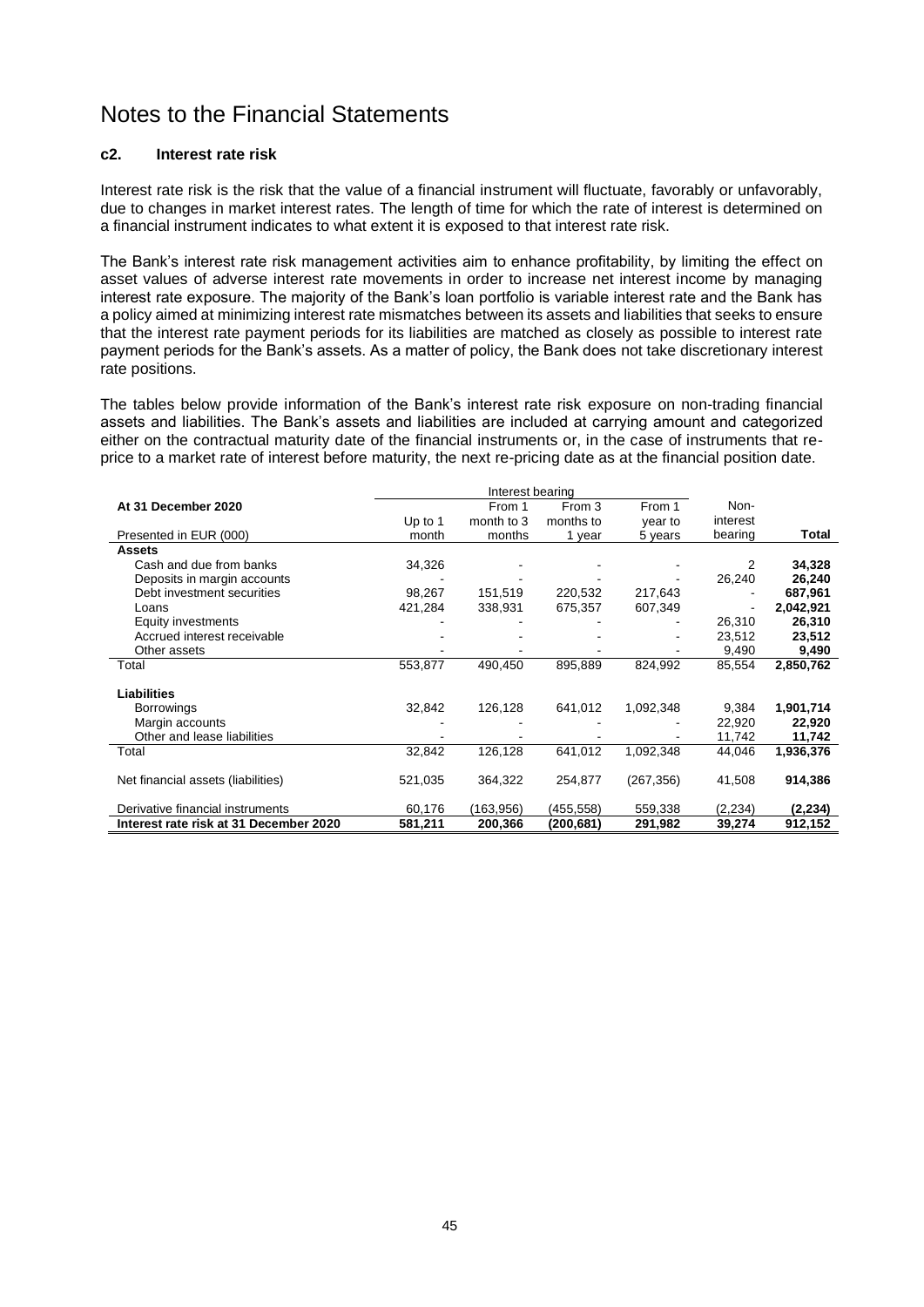|                                        |           | Interest bearing |           |            |          |           |
|----------------------------------------|-----------|------------------|-----------|------------|----------|-----------|
| At 31 December 2019                    |           | From 1           | From 3    | From 1     | Non-     |           |
|                                        | Up to $1$ | month to 3       | months to | year to    | interest |           |
| Presented in EUR (000)                 | month     | months           | 1 year    | 5 years    | bearing  | Total     |
| <b>Assets</b>                          |           |                  |           |            |          |           |
| Cash and due from banks                | 81,267    |                  |           |            |          | 81,271    |
| Deposits in margin accounts            |           |                  |           |            | 5,900    | 5,900     |
| Debt investment securities             | 153,278   | 55,000           | 29,085    | 182,463    |          | 419,826   |
| Loans                                  | 274,438   | 412,265          | 648,712   | 485,526    |          | 1,820,941 |
| Equity investments                     |           |                  |           |            | 30.386   | 30,386    |
| Accrued interest receivable            |           |                  |           | ۰          | 24,334   | 24,334    |
| Other assets                           |           |                  |           |            | 11,519   | 11,519    |
| Total                                  | 508,983   | 467,265          | 677,797   | 667,989    | 72,143   | 2,394,177 |
|                                        |           |                  |           |            |          |           |
| <b>Liabilities</b>                     |           |                  |           |            |          |           |
| <b>Borrowings</b>                      | 189,828   | 294,970          | 153,646   | 846,711    | 11,652   | 1,496,807 |
| Margin accounts                        |           |                  |           |            | 4,550    | 4,550     |
| Other and lease liabilities            |           |                  |           |            | 9,669    | 9,669     |
| Total                                  | 189,828   | 294,970          | 153,646   | 846,711    | 25,871   | 1,511,026 |
|                                        |           |                  |           |            |          |           |
| Net financial assets (liabilities)     | 319,155   | 172,295          | 524,151   | (178, 722) | 46,272   | 883,151   |
| Derivatives financial instruments      | (3, 854)  | (129, 074)       | (652,087) | 785,015    | (3, 424) | (3, 424)  |
| Interest rate risk at 31 December 2019 | 315,301   | 43,221           | (127,936) | 606,293    | 42,848   | 879,727   |
|                                        |           |                  |           |            |          |           |

#### **c3. Sensitivity analysis**

#### **Currency risk sensitivity**

The Bank is marginally sensitive to exchange rate fluctuations of the US dollar and the Euro. The Bank's paid-in capital is held in Euro and the Bank's loan portfolio is typically denominated as 60% Euro, 30% US dollar and 10% other local currencies. In addition, the Bank's administrative expenses are denominated in Euro, and the Bank's income is typically denominated as 60% Euro, 30% US dollar and 10% other local currency. The Bank has addressed this sensitivity to currency risk by increasing its percentage of loans denominated in Euro, and therefore increasing its Euro denominated income.

#### **Interest rate sensitivity**

The Bank's interest rate sensitivity analysis comprises two elements. Firstly, there is the differential between the interest rate the Bank earns on its assets and the cost of borrowing to fund these assets. For this element the Bank does, as closely as possible, match interest rate periods, thus minimizing or even eliminating sensitivity. Secondly, there is the absolute rate earned on assets that are funded by the Bank's member's equity resources. The majority of the Bank's member's equity resources are currently invested in the Bank's loan portfolio at floating rates; therefore, subjecting earnings on member's equity resources to a minor degree of fluctuation.

The table below details the re-pricing gap by currency. A parallel upward or downward shift in the EUR and USD curves of 50 basis points would have generated the maximum loss or gain respectively.

| Shift of 50 basis points in the EUR curve | 6.716       | 6.259       |
|-------------------------------------------|-------------|-------------|
| Total re-pricing gap                      | 1,343,000   | 1,252,000   |
| United States dollar                      | (43,000)    | 128,000     |
| Euro                                      | 1,386,000   | 1,124,000   |
| Presented in EUR (000)                    | 2020        | 2019        |
|                                           | 31 December | 31 December |
|                                           | At          | At          |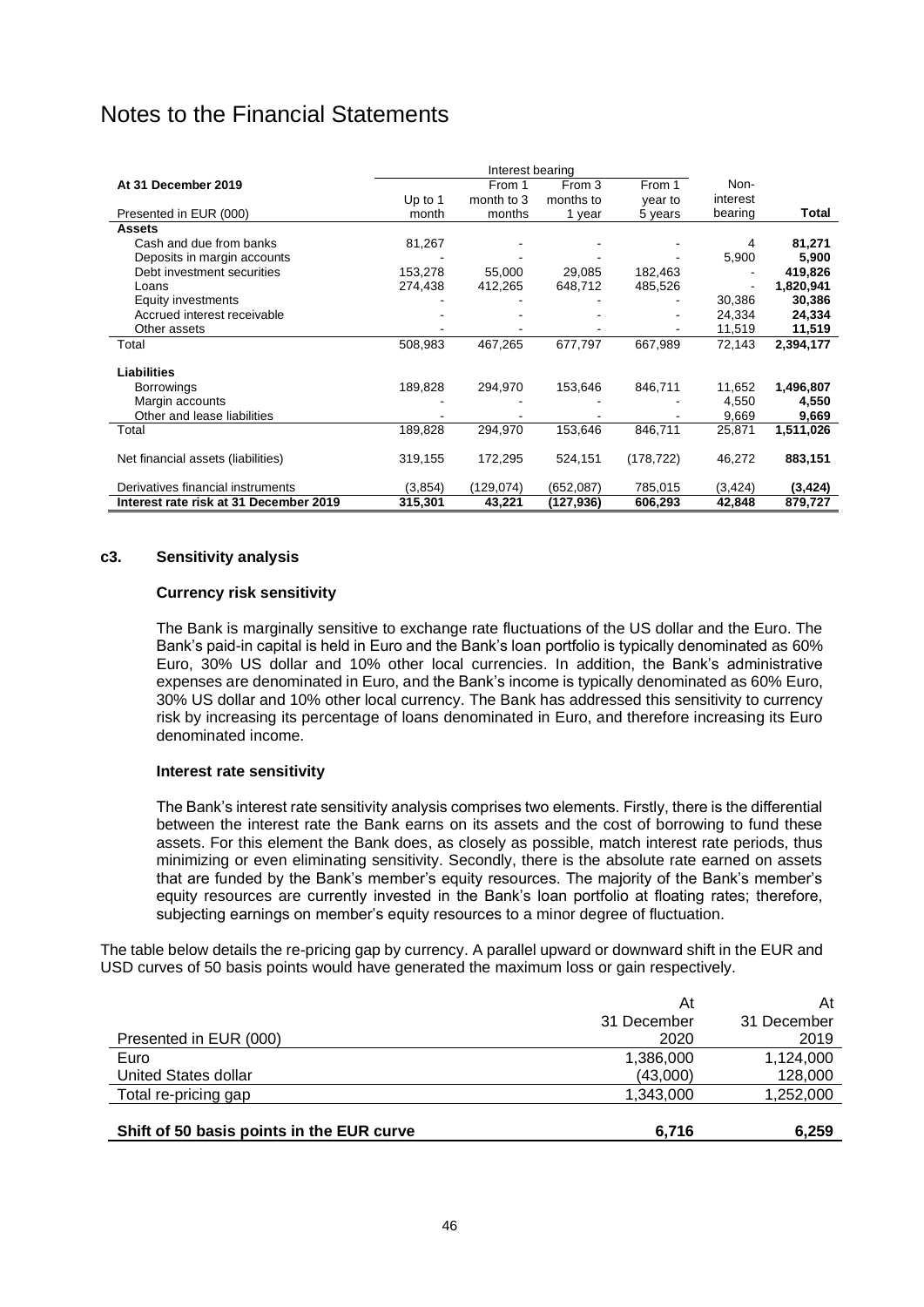#### **c4. Equity price risk**

The Bank has a small equity investments portfolio and as such does not have significant market risk exposure concerning foreign exchange or equity price risk on this portfolio. At 31 December 2020 the Bank's equity investments are classified at FVTOCI, except for one, and are primarily unlisted.

The Bank takes a long-term approach of its equity investments and has no intention of exiting from any, therefore accepts the short-term volatilities in value from exchange rate and price risk. The Bank expects the effect on net income to be of little to no impact.

Additional sensitivity information for the Bank's equity investments has been included under 'Fair value hierarchy' later in this section and in the Note "Equity investments".

#### **Operational Risk**

Like all financial institutions, the Bank is exposed to operational risks arising from its systems and processes. Operational risks include the risks of losses resulting from inadequate or failed internal processes, people, systems, legal, and from external events which could have a negative financial or adverse reputational impact. The Bank has a low tolerance for losses arising from the operational risks the Bank is exposed to.

The Office of Compliance and Operational Risk Management (CORMO) has oversight on operational risk activities across the Bank. The Bank's operational risk framework is a network of processes, procedures, reports and responsibilities that are used to identify, manage and monitor the operational risks of the Bank. These include committees, working groups, day-to-day practices such as the collection and analysis of key risks, risk of loss incidents and both strategic and work cultural practices. This provides a structured approach to managing operational risk and seeks to apply consistent standards and techniques for evaluating risks across the Bank. The Bank has a comprehensive set of policies and procedures that indicate how operational risks should be managed throughout the Bank.

The sources of operational risk emerge in various ways, including business interruptions, inappropriate behavior of employees (including fraud), failure to comply with applicable laws and regulations or failure of vendors to perform in accordance with their contractual arrangements. These events could result in financial losses, as well as reputational damages to the Bank. The Bank's operational risk management focuses on proactive measures to mitigate the operational risk.

Where any incident may occur the Bank systematically collects, analyses and reports data on that incident to ensure the Bank understands the reasons it occurred and how controls can be improved to reduce or better avoid the risk of any future incident.

The Bank's risk and control assessments of the key operational risks in each business area are comprehensive and primarily bottom-up. They are based on Bank-wide operational risk definitions, that classify risks under a standardize approach, cover the inherent risks of each business area and control function, provide an evaluation of the effectiveness of the controls in place to mitigate these risks, determine the residual risk ratings and require a decision to either accept or remediate any remaining risk.

Concerning cyber crime, which is risk of loss or damage to the Bank's business areas and customers as a result of actions committed or facilitated through the use of networked information systems, the Bank's Department of Information Technologies (DIT) and information security policies and procedures ensure that all servers and computers have up to date antivirus software. Backups are made regularly and regular access control checks, system penetration and vulnerability tests along with disaster recovery tests are performed.

The Bank's anti-cyber attack controls are checked and aligned with industry best practice by the DIT.

The Bank regularly produces management information reports covering the key inputs and outputs of operational risk. These reports are used to monitor outcomes against agreed targets and tolerance levels. The Bank utilizes the Bank's IT systems and other information tools to ensure operational risks are identified and managed properly.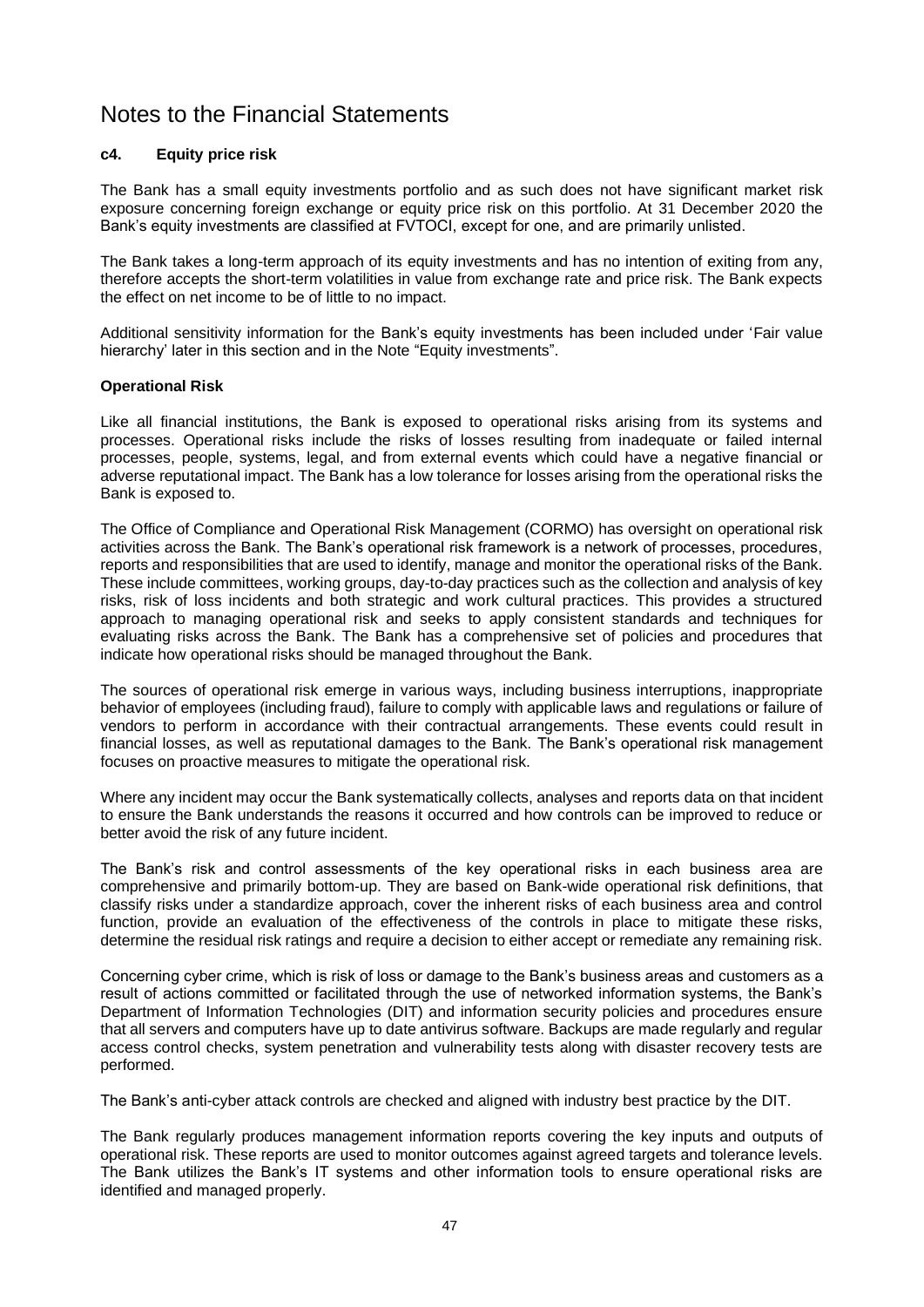Overall, the Bank is committed to follow the best practices and market standards in the area of accountability, transparency and business ethics. Due diligence on customers and counterparties take into consideration the Anti-Fraud Corruption and Monetary Laundering Policy and Know-Your Customer Procedures. The Bank also has a contingency and business continuity plans, and a disaster recovery offsite which aims to ensure the continuity of its operations and protect the interests of all the key stakeholders of the Bank, namely, the member countries, bondholders and other creditors as well as employees and their families, in the event of any disturbance in office locations.

#### **Fair Value Hierarchy**

For the above financial instruments measured at fair value, the Bank uses the following hierarchy for determining and disclosing the fair value of financial instruments by valuation technique:

- Level 1: Quoted market prices in active markets for identical assets or liabilities;
- Level 2: Other techniques for which all inputs that have a significant effect on the recorded fair value are observable, either directly or indirectly; and
- Level 3: Techniques which use inputs that have a significant effect on the recorded fair value that are not based on observable market data.

The tables below identify the Bank's financial instruments measured at fair value.

|                                                |         |           |                | Carrying  |
|------------------------------------------------|---------|-----------|----------------|-----------|
| Presented in EUR (000)                         | Level 1 | Level 2   | Level 3        | amount    |
| Derivative financial instruments - assets      |         | 26.701    |                | 26.701    |
| Fair value through profit or loss:             |         |           |                |           |
| Loans                                          |         | -         | 12.525         | 12.525    |
| Equity investments                             |         |           | 791            | 791       |
| Fair value through other comprehensive income: |         |           |                |           |
| Debt investment securities                     | 687.961 |           | $\blacksquare$ | 687.961   |
| Equity investments                             |         |           | 25.519         | 25.519    |
| Derivative financial instruments - liabilities |         | (28, 935) |                | (28, 935) |
| At 31 December 2020                            | 687.961 | (2, 234)  | 38,835         | 724.562   |

There have been no transfers between Level 1 and Level 2 during the year. For Level 1 market prices are used whereas for Level 2 the valuation techniques used are broker quotes and observable market data. For Level 3 the valuation techniques used are the net asset value (NAV), and equity calculations based on EBITDA and market data.

|                                                |         |          |         | Carrying |
|------------------------------------------------|---------|----------|---------|----------|
| Presented in EUR (000)                         | Level 1 | Level 2  | Level 3 | amount   |
| Derivative financial instruments - assets      |         | 3,128    |         | 3,128    |
| Fair value through profit or loss:             |         |          |         |          |
| Loans                                          |         |          | 12.754  | 12.754   |
| Equity investments                             |         |          | 798     | 798      |
| Fair value through other comprehensive income: |         |          |         |          |
| Debt investment securities                     | 419.826 |          | ٠       | 419.826  |
| Equity investments                             |         |          | 29,588  | 29,588   |
| Derivative financial instruments - liabilities |         | (6, 552) | -       | (6, 552) |
| At 31 December 2019                            | 419.826 | (3, 424) | 43,140  | 459,542  |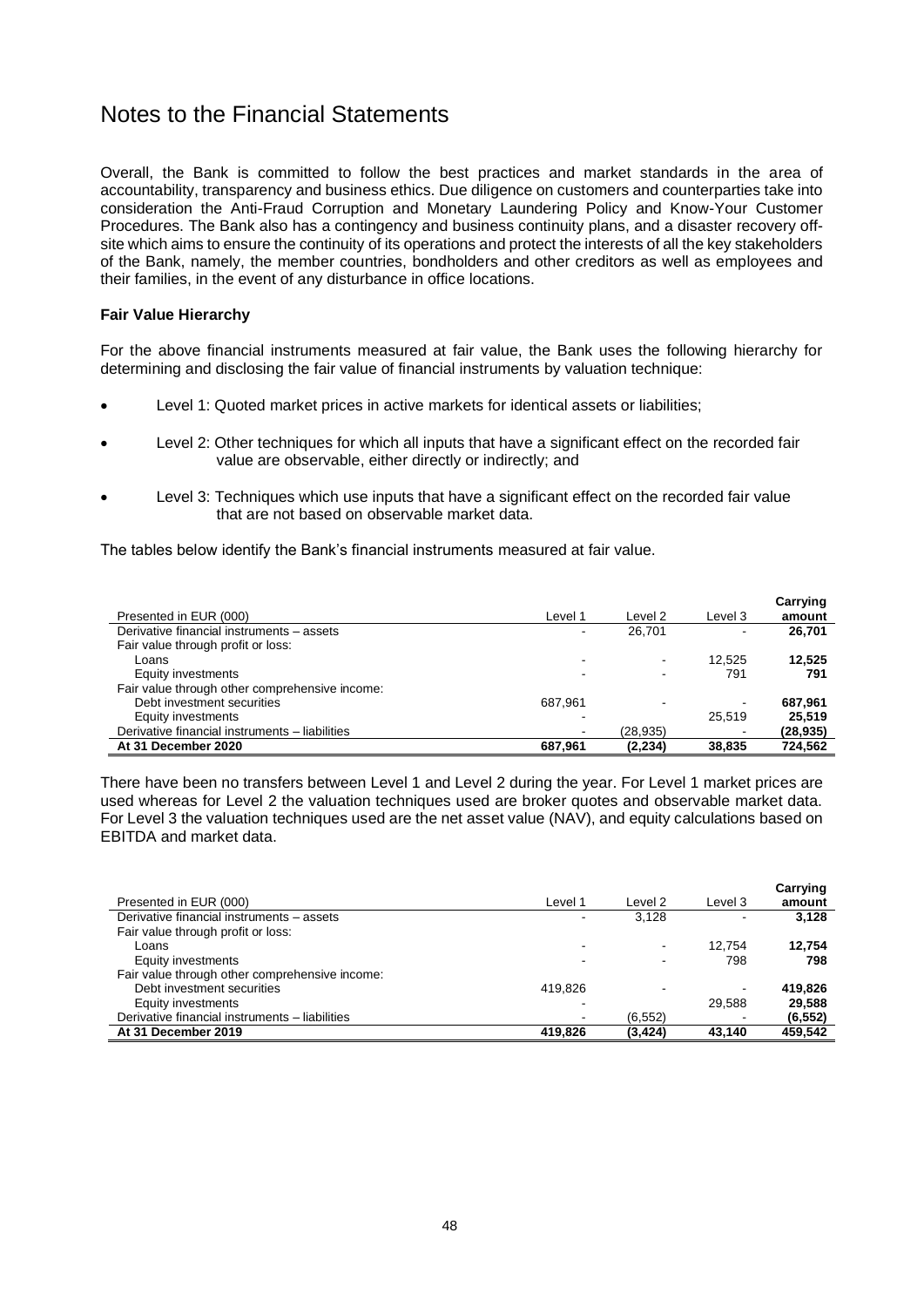#### **Fair Value Measurement in Level 3**

The table provides a reconciliation of the fair values of the Bank's Level 3 for loan financial assets of the fair value hierarchy.

|                                                         | At          | At          |
|---------------------------------------------------------|-------------|-------------|
|                                                         | 31 December | 31 December |
| Presented in EUR (000)                                  | 2020        | 2019        |
| At 1 January                                            | 12,754      | 12,277      |
| Total gains/(losses) recognized in the income statement | (229)       | 477         |
| At end of year                                          | 12.525      | 12.754      |

The table provides a reconciliation of the fair values of the Bank's Level 3 equity investments financial assets of the fair value hierarchy.

|                                                               | At          | At          |
|---------------------------------------------------------------|-------------|-------------|
|                                                               | 31 December | 31 December |
| Presented in EUR (000)                                        | 2020        | 2019        |
| At 1 January                                                  | 30.386      | 27,655      |
| Total gains/(losses) recognized in the income statement       |             | (217)       |
| Total gains/(losses) recognized in other comprehensive income | (3,577)     | 4,219       |
| <b>Disbursements</b>                                          | 732         | 825         |
| Repayments                                                    | (1,231)     | (2,096)     |
| Foreign exchange adjustments                                  |             |             |
| At end of year                                                | 26.310      | 30,386      |

#### **Sensitivity Analysis for Level 3**

The table below illustrates the valuation techniques used in the determination of fair values for financial instruments within Level 3 of the measurement hierarchy, and on an estimated 5% increase or decrease in net asset value. The Bank considers that market participants would use the same inputs in pricing the financial assets. Management considers that changing the unobservable inputs described below to reflect other reasonably possible alternative assumptions would not result in a significant change in the estimated fair value.

|                        |                                       | Carrying | Favorable | Unfavorable |
|------------------------|---------------------------------------|----------|-----------|-------------|
| Presented in EUR (000) | Valuation techniques                  | amount   | change    | change      |
| ∟oans                  | Discounted cash flows models          | 12.525   | 626       | (626)       |
| Equity investments     | Net asset value and EBITDA multiplies | 26.310   | 1.316     | (1,316)     |
| At 31 December 2020    |                                       | 38.835   | 942. ا    | (1,942)     |

|                        |                                       | Carrying | Favorable | Unfavorable |
|------------------------|---------------------------------------|----------|-----------|-------------|
| Presented in EUR (000) | Valuation techniques                  | amount   | change    | change      |
| Loans                  | Discounted cash flows models          | 12.754   | 638       | (638)       |
| Equity investments     | Net asset value and EBITDA multiplies | 30.386   | 1.519     | (1,519)     |
| At 31 December 2019    |                                       | 43.140   | 2,157     | (2,157)     |

Loans at fair value through profit or loss mainly comprise convertible loans or loans with an element of performance-based return. The inputs into the models could include comparable pricing, interest rates, discounts rates, average cost of capital, probability of default and loss given default.

Equity investments comprises the Bank's equity funds and equity participations. The main valuation models used to determine the fair value of these financial assets are NAV and EBITDA models.

Although the Bank believes that its estimates of fair value are appropriate, the use of different methodologies or assumptions could lead to different fair value results.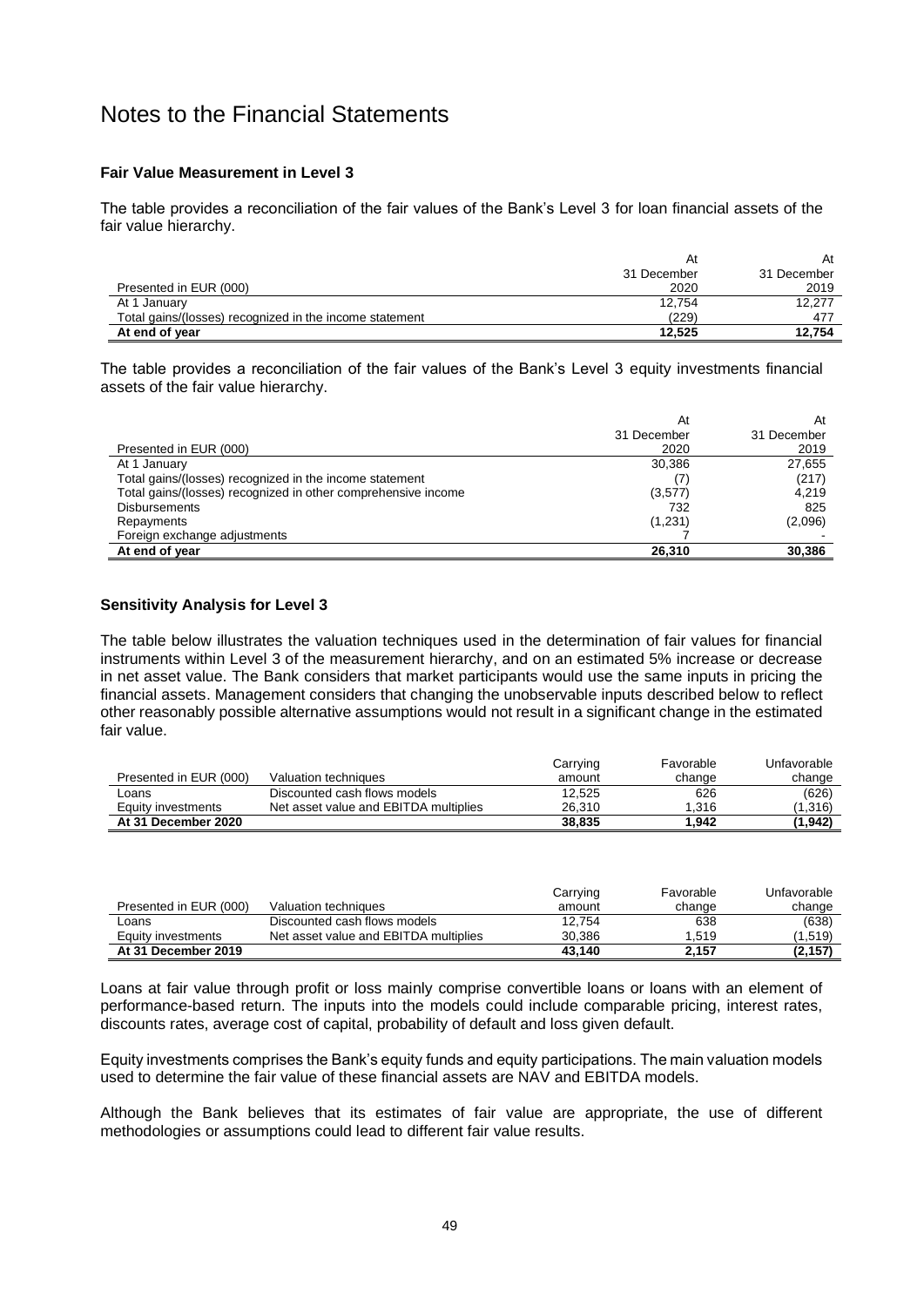#### **Financial Instruments not Measured at Fair Value**

The table below classifies the Bank's financial instruments that were not carried at fair value into three levels reflecting the relative reliability of the measurement bases, with level 1 as the most reliable.

|                                    |         |           | At                       |           |           |
|------------------------------------|---------|-----------|--------------------------|-----------|-----------|
|                                    |         |           | 31 December              |           |           |
|                                    |         |           | 2020                     |           |           |
|                                    |         |           |                          | Carrying  | Fair      |
| Presented in EUR (000)             | Level 1 | Level 2   | Level 3                  | Amount    | value     |
| <b>Assets</b>                      |         |           |                          |           |           |
| Cash and due from banks            | 34,328  |           | $\blacksquare$           | 34,328    | 34,328    |
| Deposits in margin accounts        | 26.240  |           | $\overline{\phantom{a}}$ | 26.240    | 26.240    |
| Loans at amortized cost            | 267.588 |           | 1,762,808                | 2,030,396 | 2,040,565 |
| Accrued interest receivable        |         |           | 23.512                   | 23.512    | 23,512    |
| Other assets                       |         |           | 9,490                    | 9,490     | 9,490     |
| <b>Total financial assets</b>      | 328,156 |           | 1,795,810                | 2,123,966 | 2,134,135 |
| Liabilities                        |         |           |                          |           |           |
| <b>Borrowings</b>                  | 315,992 | 1,585,722 | $\blacksquare$           | 1,901,714 | 1,925,648 |
| Margin accounts                    | 22,920  |           | $\blacksquare$           | 22,920    | 22,920    |
| Other and lease liabilities        |         | 11,742    | $\blacksquare$           | 11,742    | 11,742    |
| <b>Total financial liabilities</b> | 338.912 | 1.597.464 | -                        | 1.936.376 | 1.960.310 |

|                                    |         |           | At          |           |           |
|------------------------------------|---------|-----------|-------------|-----------|-----------|
|                                    |         |           | 31 December |           |           |
|                                    |         |           | 2019        |           |           |
|                                    |         |           |             | Carrying  | Fair      |
| Presented in EUR (000)             | Level 1 | Level 2   | Level 3     | amount    | Value     |
| Assets                             |         |           |             |           |           |
| Cash and due from banks            | 81,271  |           |             | 81,271    | 81,271    |
| Deposits in margin accounts        | 5.900   |           |             | 5.900     | 5.900     |
| Loans at amortized cost            | 175.367 |           | 1,632,820   | 1,808,187 | 1,821,760 |
| Accrued interest receivable        |         |           | 24.334      | 24,334    | 24,334    |
| Other assets                       |         |           | 11,519      | 11,519    | 11,519    |
| <b>Total financial assets</b>      | 262,538 |           | 1,668,673   | 1,931,211 | 1.944.784 |
| Liabilities                        |         |           |             |           |           |
| <b>Borrowings</b>                  | 246.437 | 1.250.370 |             | 1,496,807 | 1,518,814 |
| Margin accounts                    | 4,550   |           |             | 4,550     | 4,550     |
| Other and lease liabilities        |         | 9,669     |             | 9,669     | 9,669     |
| <b>Total financial liabilities</b> | 250,987 | 1,260,039 | -           | 1,511,026 | 1,533,033 |

Level 1 classifies financial instruments whose values are based on quoted prices for the same instrument in active markets. Level 2 classifies financial instruments that can trade in markets, which are not considered to be active, but are valued based or alternatively supported by observable inputs. Level 3 classifies financial instruments that have significant unobservable inputs, and as observable prices are not available the Bank will use valuation techniques to derive the fair value.

#### **Capital Management**

At the inception of the Bank, initial authorized share capital was SDR 1 billion, which was fully subscribed by the Member States. In December 2007 the BoG approved an increase of the Bank's authorized share capital to SDR 3 billion and authorized the offering of SDR 1 billion to the existing Member States for subscription, with the objective of increasing subscribed capital to a total of SDR 2 billion. The increase allows the Bank to implement its operational strategy to a substantial degree. The Bank does not have any other classes of capital.

In October 2008 the above new shares in the amount of SDR 1 billion that were offered for subscription to the Bank's Member States were fully subscribed and allocated. Accordingly, the Bank's paid-in share capital was doubled from SDR 300 million to SDR 600 million. The remaining SDR 1 billion of authorized share capital has not yet been allocated.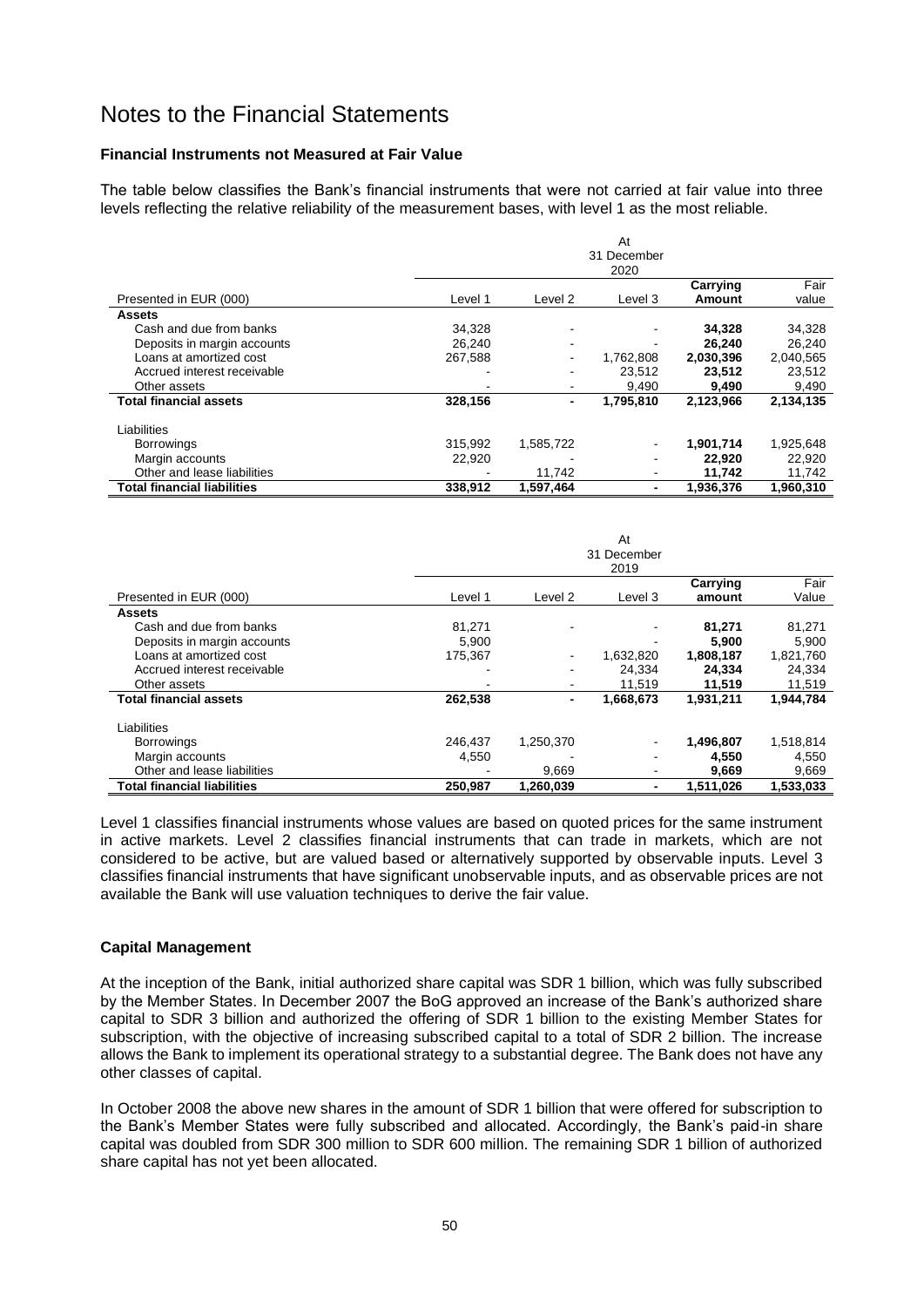Pursuant to Resolution 131 of the BoG a unanimously adopted the first amendment to the Establishing Agreement, which became effective on 21 June 2013. As of this effective date, and as per Resolution 131 of the BoG, the unit of account of the Bank became the EUR and all of the Bank's authorized share capital was redenominated from SDR to EUR. The conversion rate applied was SDR to EUR fixed at 1:1.15.

The share capital usage of the Bank is guided by statutory and financial policy parameters. Article 15 of the Establishing Agreement limits the total amount of outstanding loans, equity investments and guarantees made for ordinary operations to 150% of the Bank's unimpaired subscribed capital, reserves and surpluses, establishing a 1.5:1 institutional gearing ratio. Additionally, disbursed equity investments shall not at any time exceed an amount corresponding to the Bank's total unimpaired paid-in capital, surpluses and general reserve.

The Bank determines required share capital as the potential losses the Bank may incur based on probabilities consistent with the Bank's credit rating. The main risk categories assessed under the share capital adequacy framework are credit risk, market risk and operational risk, and such total risks are managed within the available share capital base that excludes callable share capital, while maintaining a prudent cushion. A main objective of this framework is to manage the Bank's share capital by providing a consistent measurement of capital headroom over time. The Bank has no expectation for callable share capital to be called, and will prevent this need and use only available risk share capital as reserves, surplus and paid-in.

At the 36th meeting of the BoD in 2008, the operational gearing ratio was set at 100% of the Bank's unimpaired paid-up capital, reserves and surpluses, and the usable portion of the callable capital. This limit on the total amount of operations which includes all callable capital is approximately EUR 2.5 billion.

Overall, the Bank preserves an actively managed capital stock to prudently cover risks in its activities. As a multilateral financial institution, the Bank is not subject to regulatory capital requirements. However, the Bank uses standards proposed by the Basel II Capital Accord as a benchmark for its risk management and capital framework. Pursuant to Article 5 of the Establishing Agreement, the BoG shall at intervals of not more than five years review the capital stock of the Bank. In substance, the primary objective of the Bank's capital management is to ensure adequate share capital is available to support the Bank's operations.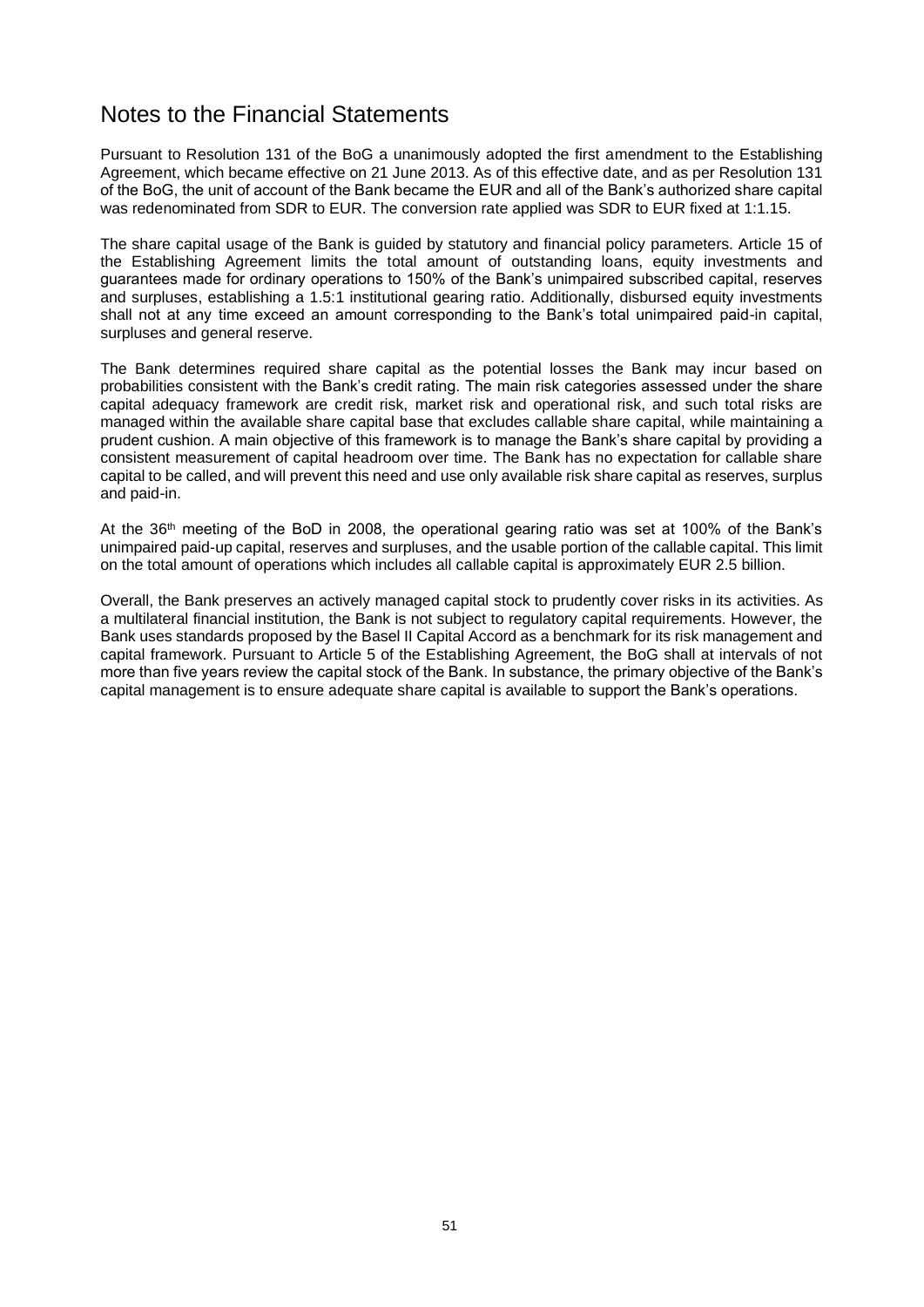#### **6. OPERATING SEGMENTS**

The Bank is a multilateral financial institution, which in accordance with the Establishing Agreement, is dedicated to accelerating development and promoting co-operation among the Bank's shareholder countries. The Bank operates in a specific geographical area and the primary reporting format for business segments are the Lending and Treasury operations. Lending activities represent investments in projects such as loans, equity investments and guarantees. Treasury activities include raising debt finance, investing surplus liquidity, and managing the Bank's foreign exchange, liquidity and interest rate risks. Information on the financial performance of lending and treasury activities is prepared regularly and provided to the President, the Bank's chief operating decision-maker.

|                                               |           | 2020             |                      |           | 2019             |                      |
|-----------------------------------------------|-----------|------------------|----------------------|-----------|------------------|----------------------|
| Presented in EUR (000)                        | Lending   | Treasury         | Total                | Lendina   | Treasury         | Total                |
| Income statement                              |           |                  |                      |           |                  |                      |
| Interest income                               | 88,338    | 9,518            | 97,856               | 82,707    | 11,262           | 93,969               |
| Net fees and commissions                      | 2,040     |                  | 2,040                | 947       | 20               | 967                  |
| Other income (expense)                        | 444       | (1,752)          | (1,308)              | 272       | 119              | 391                  |
| Total segment revenues                        | 90,822    | 7,766            | 98,588               | 83,926    | 11,401           | 95,327               |
| Interest expense                              | (60, 442) | (606)            | (61,048)             | (52, 762) | (512)            | (53, 274)            |
| Net interest income (expense) on derivatives  |           | 7,427            | 7,427                |           | (4, 113)         | (4, 113)             |
| Gains (losses) on other financial instruments | 7,174     | (2,049)          | 5,125                | 260       |                  | 260                  |
| Foreign exchange                              |           | 78               | 78                   |           | (1,067)          | (1,067)              |
| Personnel and administrative expenses         | (18, 697) | (1, 561)         | (20, 258)            | (19, 474) | (1, 471)         | (20, 945)            |
| Depreciation and amortization                 | (515)     | (10)             | (525)                | (563)     | (9)              | (572)                |
| Segment income before impairment              | 18,342    | 11,045           | 29,387               | 11,387    | 4,229            | 15,616               |
| Less: impairment / fair value (losses)        | (12,894)  | (2,278)          | (15, 172)            | (1,841)   | (111)            | (1,952)              |
| Net income for the year                       | 5,448     | 8,767            | 14,215               | 9,546     | 4,118            | 13,664               |
|                                               |           | 31 December 2020 |                      |           | 31 December 2019 |                      |
| Presented in EUR (000)                        | Lending   | Treasury         | Total                | Lending   | Treasury         | Total                |
| <b>Financial position</b>                     |           |                  |                      |           |                  |                      |
| Segment assets                                | 2,033,789 | 775,230          | 2,809,019            | 1,837,862 | 510,125          | 2,347,987            |
| At end of year                                |           |                  | 2,809,019            |           |                  | 2,347,987            |
| Segment liabilities<br>Members' equity        | 1,913,456 | 51,855           | 1,965,311<br>843,708 | 1,506,476 | 11,102           | 1,517,578<br>830,409 |
| At end of year                                |           |                  | 2,809,019            |           |                  | 2,347,987            |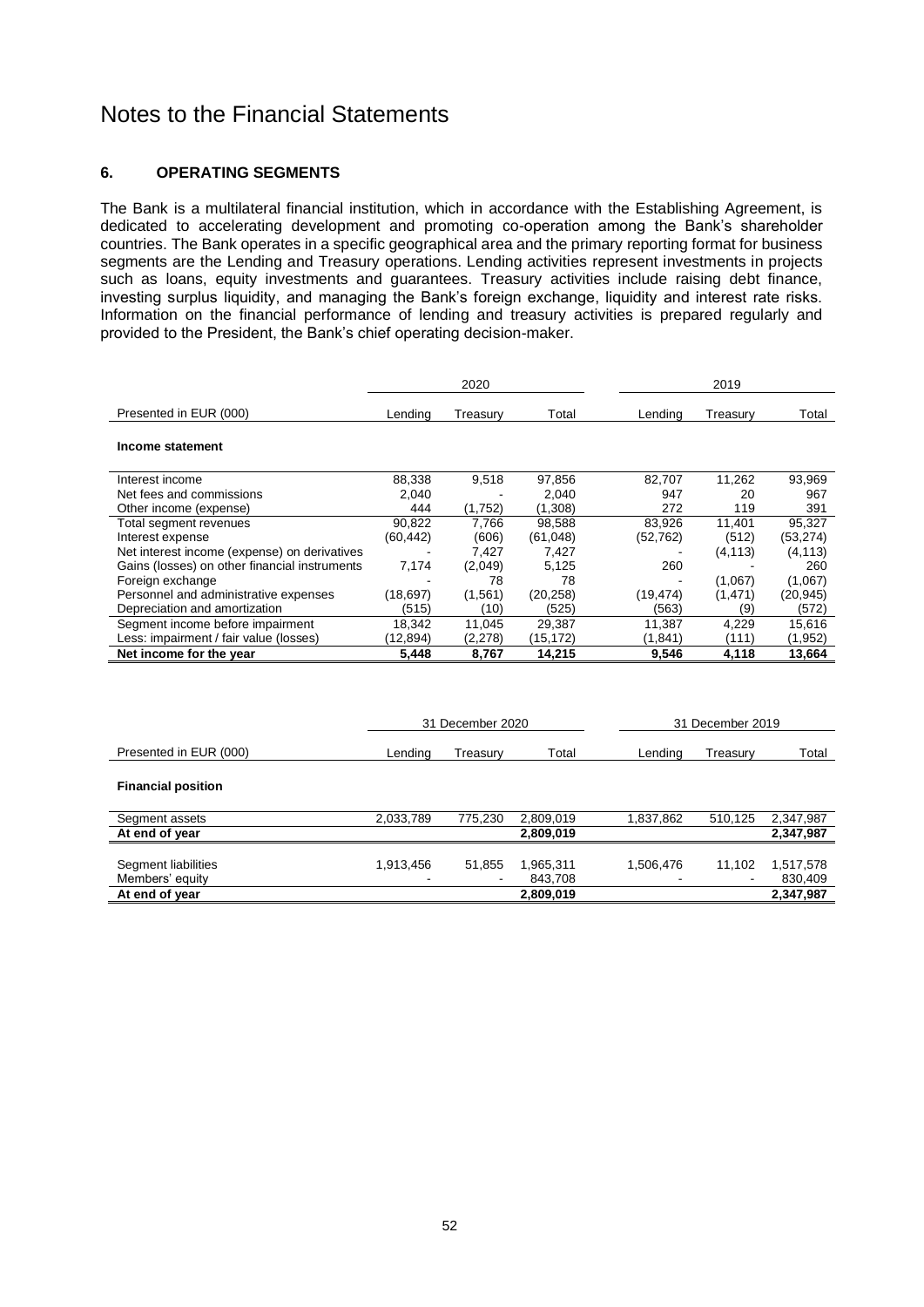### **Segment Revenues – Geographic**

The Bank's revenues arise from the following areas:

|                                                 | Year to     | Year to     |
|-------------------------------------------------|-------------|-------------|
|                                                 | 31 December | 31 December |
| Presented in EUR (000)                          | 2020        | 2019        |
| Albania, Bulgaria and Greece                    | 17.522      | 17,348      |
| Armenia, Azerbaijan, Georgia and Turkey         | 41,696      | 37,058      |
| Moldova Romania, Russian Federation and Ukraine | 31,604      | 29,520      |
| Treasurv                                        | 7.766       | 11,401      |
| <b>Total segment revenues</b>                   | 98.588      | 95,327      |

### **7. INTEREST AND SIMILAR INCOME**

Interest and similar income is analyzed as follows:

|                                                     | Year to     | Year to     |
|-----------------------------------------------------|-------------|-------------|
|                                                     | 31 December | 31 December |
| Presented in EUR (000)                              | 2020        | 2019        |
| From loans at amortized cost                        | 87,826      | 82,195      |
| From due from banks                                 | 95          | 41          |
| From debt securities at FVTOCI                      | 9,423       | 11,221      |
| Total interest income for financial instruments not |             |             |
| measured at FVTPL                                   | 97,344      | 93,457      |
|                                                     |             |             |
| From Ioans at FVTPL                                 | 512         | 512         |
| Interest and similar income                         | 97,856      | 93,969      |
|                                                     |             |             |

### **8. INTEREST AND SIMILAR EXPENSE**

Interest and similar expense is analyzed as follows:

|                              | Year to     | Year to     |
|------------------------------|-------------|-------------|
|                              | 31 December | 31 December |
| Presented in EUR (000)       | 2020        | 2019        |
| From borrowed funds          | 7.191       | 7.770       |
| From issued debt             | 53,251      | 44,992      |
| From other charges           | 606         | 512         |
| Interest and similar expense | 61.048      | 53,274      |

### **9. NET INTEREST ON DERIVATIVES**

Net interest on derivatives is analyzed as follows:

|                                    | Year to     | Year to     |
|------------------------------------|-------------|-------------|
|                                    | 31 December | 31 December |
| Presented in EUR (000)             | 2020        | 2019        |
| Interest on derivatives receivable | 51.223      | 35,900      |
| Interest on derivatives payable    | (43, 796)   | (40,013)    |
| Net interest on derivatives        | 7.427       | (4, 113)    |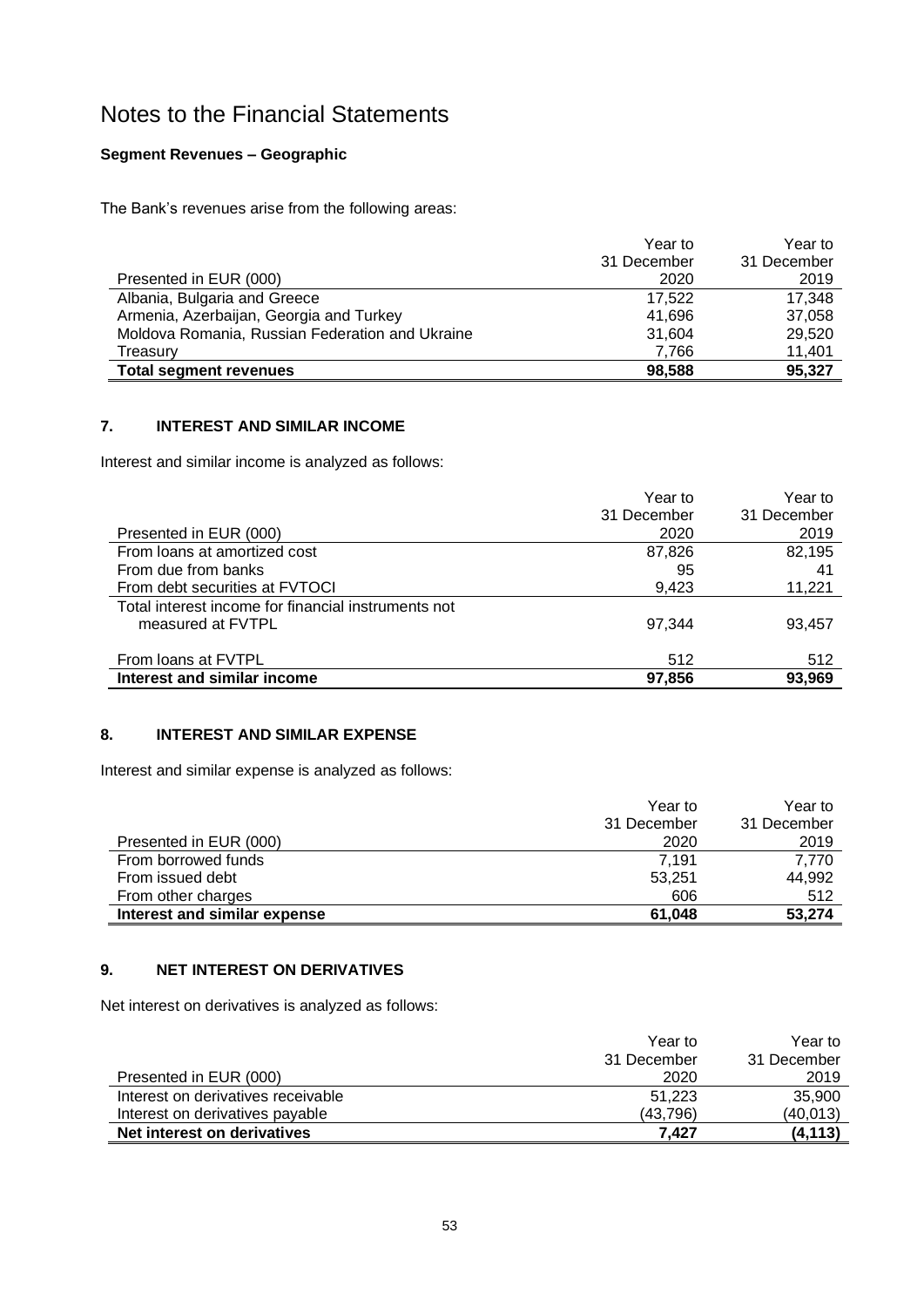### **10. NET FEES AND COMMISSIONS**

Net fees and commissions is analyzed as follows:

|                                 | Year to     | Year to     |
|---------------------------------|-------------|-------------|
|                                 | 31 December | 31 December |
| Presented in EUR (000)          | 2020        | 2019        |
| Guarantee fees                  | 579         | 356         |
| Management fees                 | 448         | 408         |
| Appraisal fees                  | 8           | 30          |
| Administration fees             | 54          | 26          |
| Participation fees              | 123         |             |
| Surveillance fees               | 51          | 57          |
| Prepayment / cancellation fees  | 718         | 20          |
| Other fees                      | 59          | 70          |
| <b>Net Fees and commissions</b> | 2,040       | 967         |

### **11. PERSONNEL AND ADMINISTRATIVE EXPENSES**

Administrative expenses is analyzed as follows:

|                                        | Year to     | Year to     |
|----------------------------------------|-------------|-------------|
|                                        | 31 December | 31 December |
| Presented in EUR (000)                 | 2020        | 2019        |
| Salaries and benefits                  | 12.761      | 12,819      |
| Staff retirement plans                 | 3,336       | 2,939       |
| <b>Personnel expenses</b>              | 16,097      | 15,758      |
|                                        |             |             |
| Professional fees and related expenses | 1,355       | 1,328       |
| Utilities and maintenance              | 1,557       | 1,606       |
| Other administrative                   | 1,249       | 2,253       |
| <b>Administrative expenses</b>         | 4,161       | 5,187       |

The average number of staff employed during the year was 114 (2019: 112). The number of staff at 31 December 2020 was 115 (2019: 113). Further analysis of the staff retirement plan is presented in the Note "Employee benefits".

### **12. IMPAIRMENT LOSSES ON LOANS**

Loans that are measured at amortized cost are stated net of provisions for impairment, which includes also their related provisions for impairment on undrawn commitments. A summary of the movements in provisions for impairment is as follows:

|                             | Stage  | Stage   | Stage  |        |
|-----------------------------|--------|---------|--------|--------|
| Presented in EUR (000)      |        |         |        | Total  |
| At 31 December 2018         | 3.520  | 4.274   | 26.981 | 34.775 |
| Charge/release for the year | (629)  | 1.712   | 7.456  | 8,539  |
| At 31 December 2019         | 2.891  | 5.986   | 34.437 | 43.314 |
| Charge/release for the year | 12.608 | (2,931) | 2.946  | 12,623 |
| At 31 December 2020         | 15.499 | 3,055   | 37,383 | 55,937 |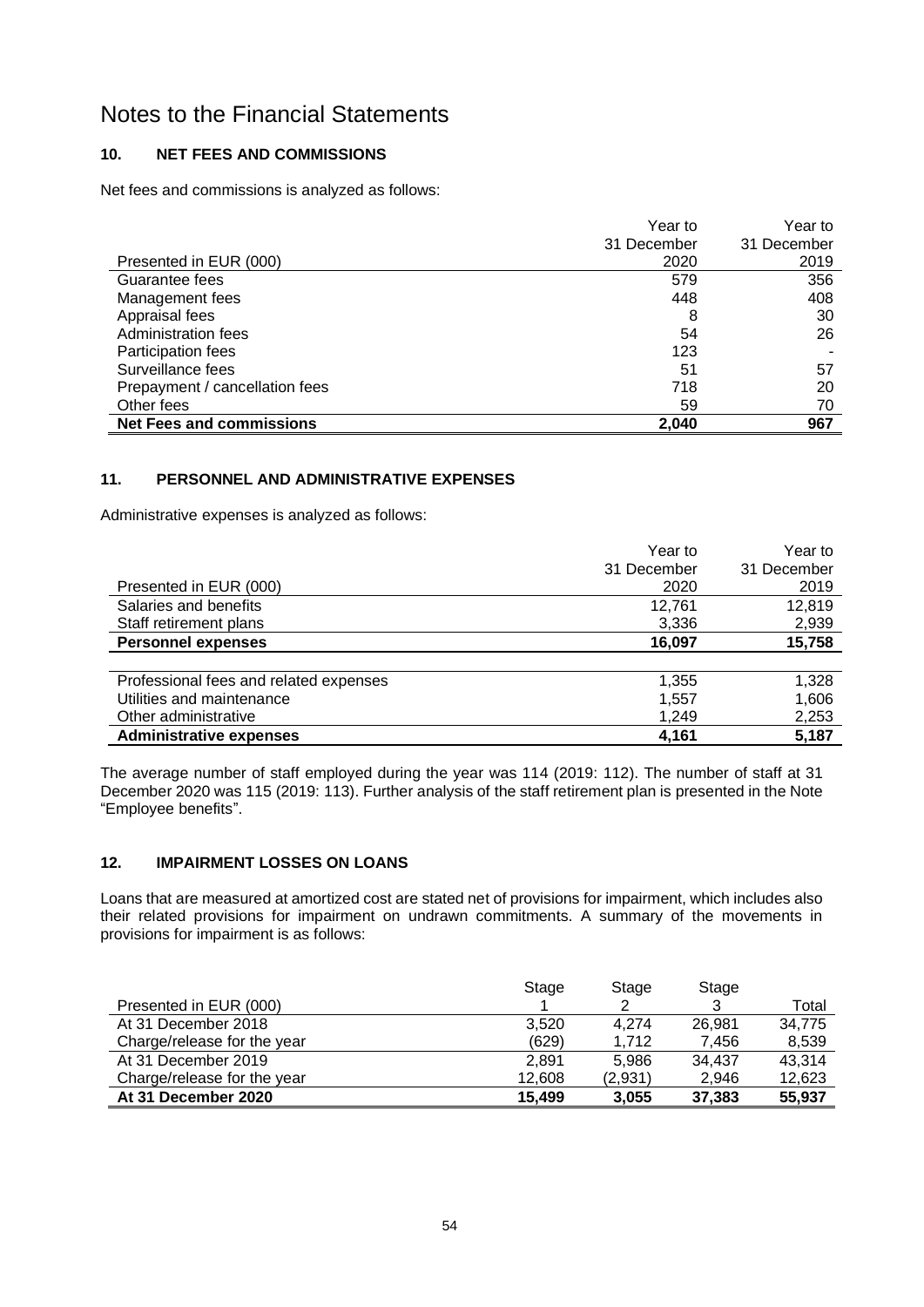At each reporting date, the Bank recognizes loss allowances based on either 12-month ECL or lifetime ECL, depending on the state of the loan.

Total impairment losses on loans was EUR 55,937 thousand in 2020, an increase of EUR 12,623 thousand compared to 2019. The increase was primarily driven by negative impacts from the Covid-19 pandemic. Included in this amount is a post model adjustment of EUR 7,538 thousand which the Bank considered necessary due to the Covid-19 pandemic affecting the Region of the Bank's operations. The increase in Expected Credit Loss (ECL) for Stage 1 is mainly attributed to the impact of the Covid-19 pandemic, driven by the deteriorating macroeconomic scenarios used for some member countries. The increase amount in Stage 3 is due to the deterioration of a few loans reducing their carrying amount.

### **Staging Criteria 12-month ECL (Stage 1)**

As IFRS 9 does not distinguish between individually significant or not individually significant financial instruments, the Bank measures potential credit losses for all non-impaired operations (Stage 1 and Stage 2) on an individual operation basis. Provisions for impairment in Stage 1 are therefore affected by the specifics of any particular operation together with general market scenarios. They are meant to protect against potential risks that are considered present, or within a 12-month horizon, and derived from potentially adverse developments in operating conditions beyond the control of individual borrowers.

### **Staging Criteria Lifetime ECL (Stages 2 and 3)**

When an operation deteriorates substantially in credit quality, it enters Stage 2 and an expected credit loss calculation is performed on a Lifetime Expected Credit Loss (LECL) basis. Stage 2 operations are those that have experienced an overall credit quality downgrade but are still performing. They are not considered credit-impaired.

Stage 3 operations have objective evidence of impairment that immediately impacts the ECL.

#### **Revolving Facilities and Undrawn Commitments**

Revolving credit facilities have no fixed term and they can be cancelled at the discretion of the Bank at any point in time. These facilities are subject to, at a minimum, an annual credit review. In this regard, the date of the latest credit review is considered the relevant date to assess if there is any increase in credit risk, as at that point in time. Following this, the Bank may amend the terms and conditions of the exposure.

The estimate of the ECLs on irrevocable loan commitments is consistent with its expectations of drawdowns on that loan commitment. Therefore, the Bank considered (i) the expected portion of the loan commitment that will be drawn down within 12 months of the reporting date when estimating 12-month expected credit losses and (ii) the expected portion of the loan commitment that will be drawn down over the expected life of the reporting date when estimating lifetime expected credit losses. At 31 December 2020 the amount of expected credit losses was EUR 983 thousand for loan commitments of EUR 245,143 thousand (2019: EUR 311 thousand for loan commitments of EUR 335,959 thousand).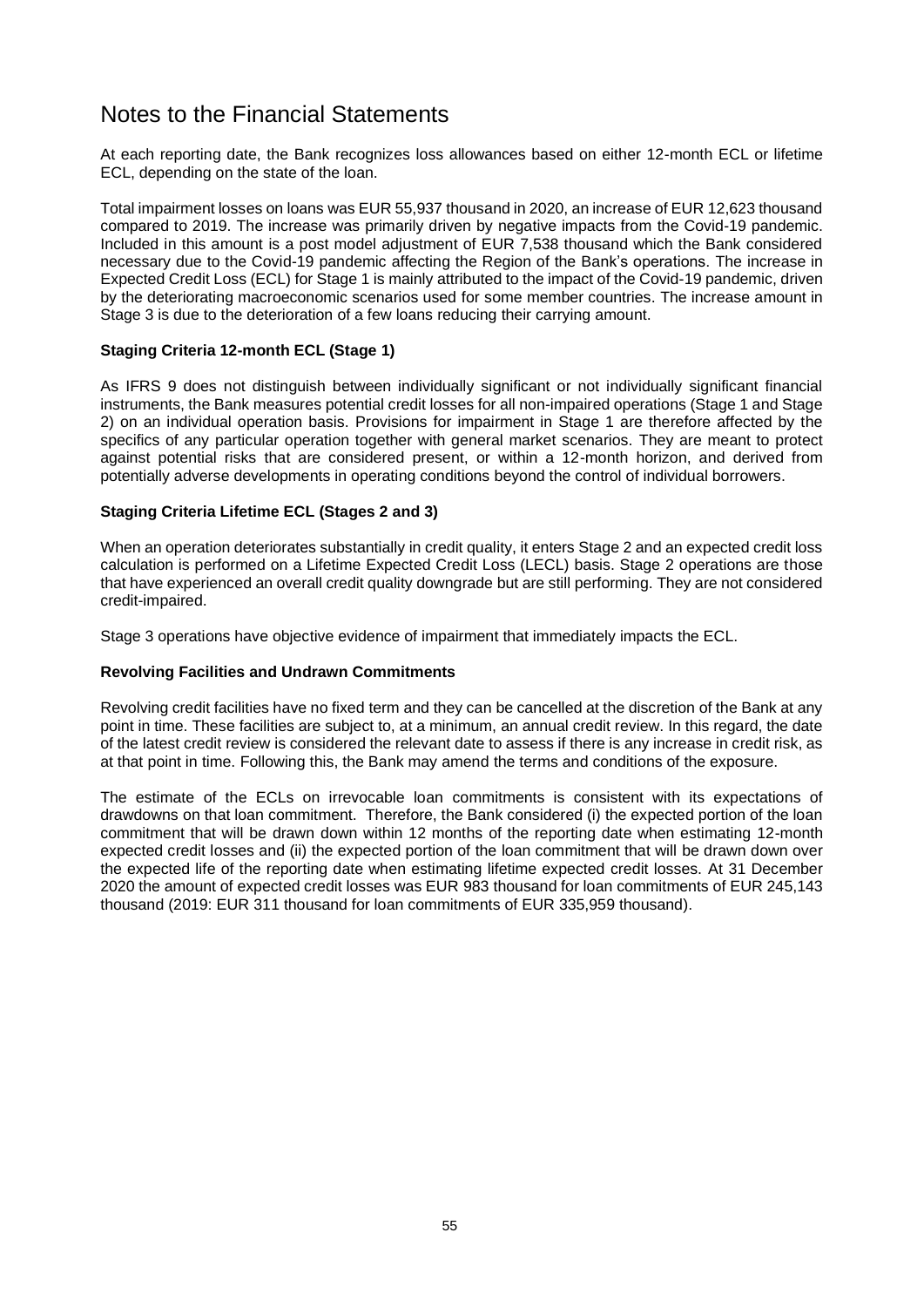### **13. DEBT INVESTMENT SECURITIES**

Debt investment securities are analyzed as follows:

|                            | Αt          | At          |
|----------------------------|-------------|-------------|
|                            | 31 December | 31 December |
| Presented in EUR (000)     | 2020        | 2019        |
| <b>Bonds</b>               | 291,179     | 216,909     |
| Commercial papers          | 396,782     | 202,917     |
| Debt investment securities | 687,961     | 419,826     |

#### **14. DERIVATIVE FINANCIAL INSTRUMENTS**

The table below shows the Bank's outstanding derivative financial instruments. The first column shows the sum of notional amounts, which is the amount of a derivative's nominal value, and is the basis upon which changes in the value are measured. The second column shows the market value of the notional amounts and also the net valuation.

|                                  | At                   |        |             |
|----------------------------------|----------------------|--------|-------------|
|                                  | 31 December          |        |             |
|                                  |                      | 2020   |             |
|                                  | Notional amount of   | Fair   |             |
| Presented in EUR (000)           | derivative contracts | value  |             |
|                                  |                      | Assets | Liabilities |
| Interest rate swaps              | 801,225              | 1,625  | (11, 548)   |
| Cross currency swaps             | 902,619              | 23.499 | (16, 397)   |
| Forwards                         | 83,433               | 1.577  | (990)       |
| Cap floors                       | 160,000              | ۰      |             |
| Derivative financial instruments | 1,947,277            | 26,701 | (28, 935)   |

The above derivative financial instrument contracts with financial counterparties have been documented under International Swaps and Derivative Association (ISDA) Master Agreements with Credit Support Annexes (CSAs). Pursuant to such arrangements the Bank is eligible to offset assets and liabilities in the event of a counterparty default occurrence.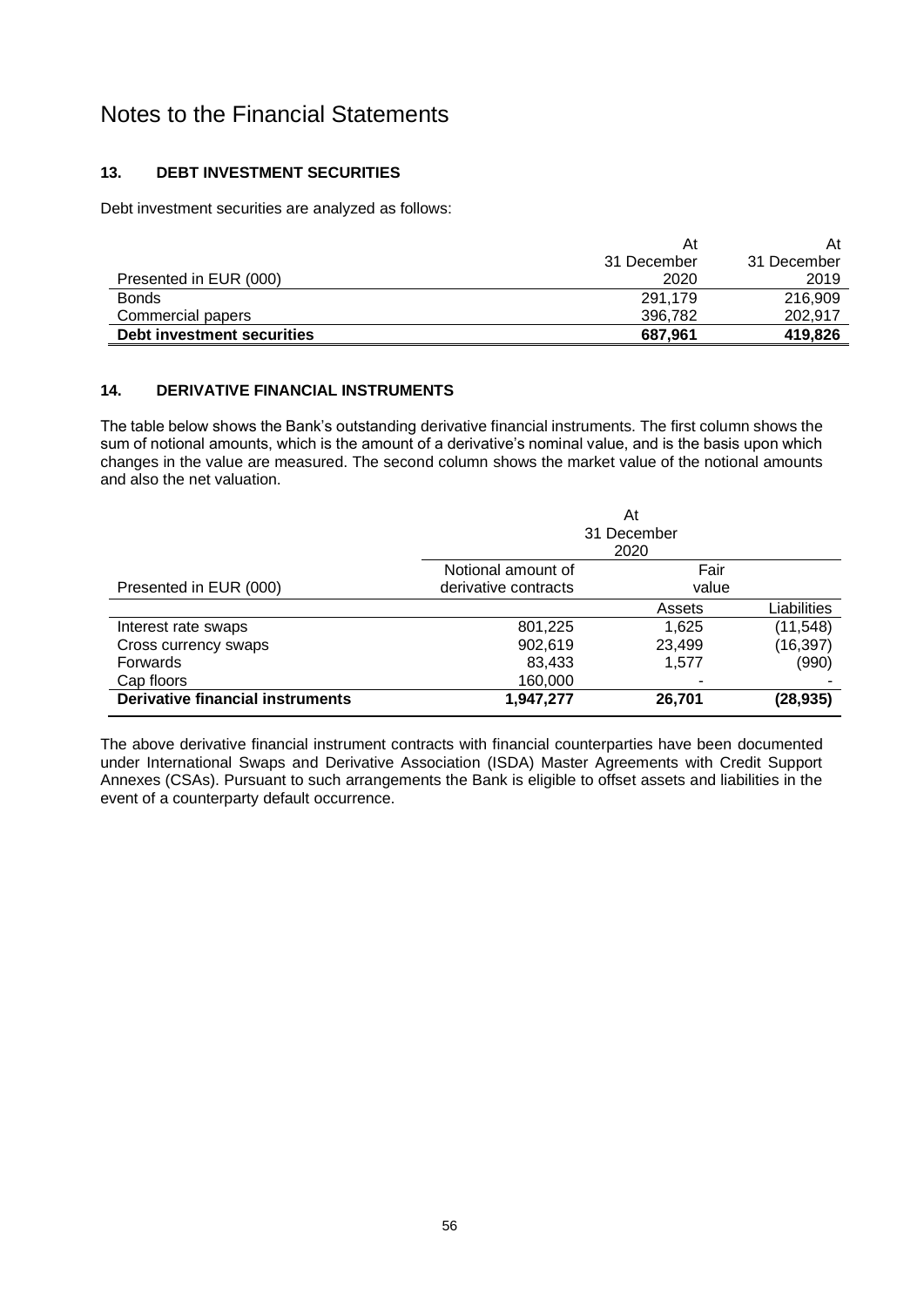### **15. LOANS**

The Bank offers a range of loan facilities directed to investments for both project and trade financing, and tailored to meet an individual operation's requirements. Loans may be denominated in any convertible currency, or a combination of convertible currencies in which the Bank is able to fund itself.

 $\ddot{\phantom{a}}$ 

 $\overline{a}$ 

|                            | Αt          | Αt          |
|----------------------------|-------------|-------------|
|                            | 31 December | 31 December |
| Presented in EUR (000)     | 2020        | 2019        |
| Loans at amortized cost:   |             |             |
| At 1 January               | 1,808,187   | 1,318,418   |
| <b>Disbursements</b>       | 783,932     | 871,130     |
| Less: repayments           | (482, 661)  | (381, 756)  |
| Write-offs                 |             |             |
| Foreign exchange movements | (79,062)    | 395         |
| Outstanding disbursements  | 2,030,396   | 1,808,187   |
| Less: deferred income      | (13, 813)   | (8, 170)    |
| Less: impairment losses    | (55, 937)   | (43, 314)   |
| Loans at fair value:       |             |             |
| Outstanding disbursements  | 14,939      | 14,939      |
| Fair value adjustment      | (2, 414)    | (2, 185)    |
| Loans net of impairment    | 1,973,171   | 1,769,457   |

At 31 December 2020 the principal amount of outstanding disbursements was EUR 2,045,335 thousand (2019: EUR 1,823,126 thousand).

For the year ended the amount of accrued interest receivable pertaining to loans was EUR 19,671 thousand (2019: 17,006 thousand).

The carrying amount of loans with respect to their related Stages and allowance for impairment is analyzed as follows:

| <b>Carrying amount</b>            | 1,973,171   | 1,769,457   |
|-----------------------------------|-------------|-------------|
| Fair value through profit or loss | 12,525      | 12,754      |
|                                   |             |             |
| Carrying amount                   | 41,009      | 16,461      |
| Less: allowance for impairment    | (37, 383)   | (34,437)    |
| Stage 3                           | 78,392      | 50,898      |
| Carrying amount                   | 228,477     | 266,304     |
| Less: allowance for impairment    | (3,055)     | (5,986)     |
| Stage 2                           | 231,532     | 272,290     |
| Carrying amount                   | 1,691,160   | 1,473,938   |
| Less: allowance for impairment    | (15,499)    | (2,891)     |
| Less: deferred income             | (13, 813)   | (8, 170)    |
| Stage 1                           | 1,720,472   | 1,484,999   |
| Presented in EUR (000)            | 2020        | 2019        |
|                                   | 31 December | 31 December |
|                                   | At          | At          |

Interest is generally based on Libor for USD loans and Euribor for EUR loans plus a margin. Margins are dependent on the risk category of each loan and typically range from 1.5% to 8.0%. Further analysis of the loan portfolio is presented in Note "Risk management".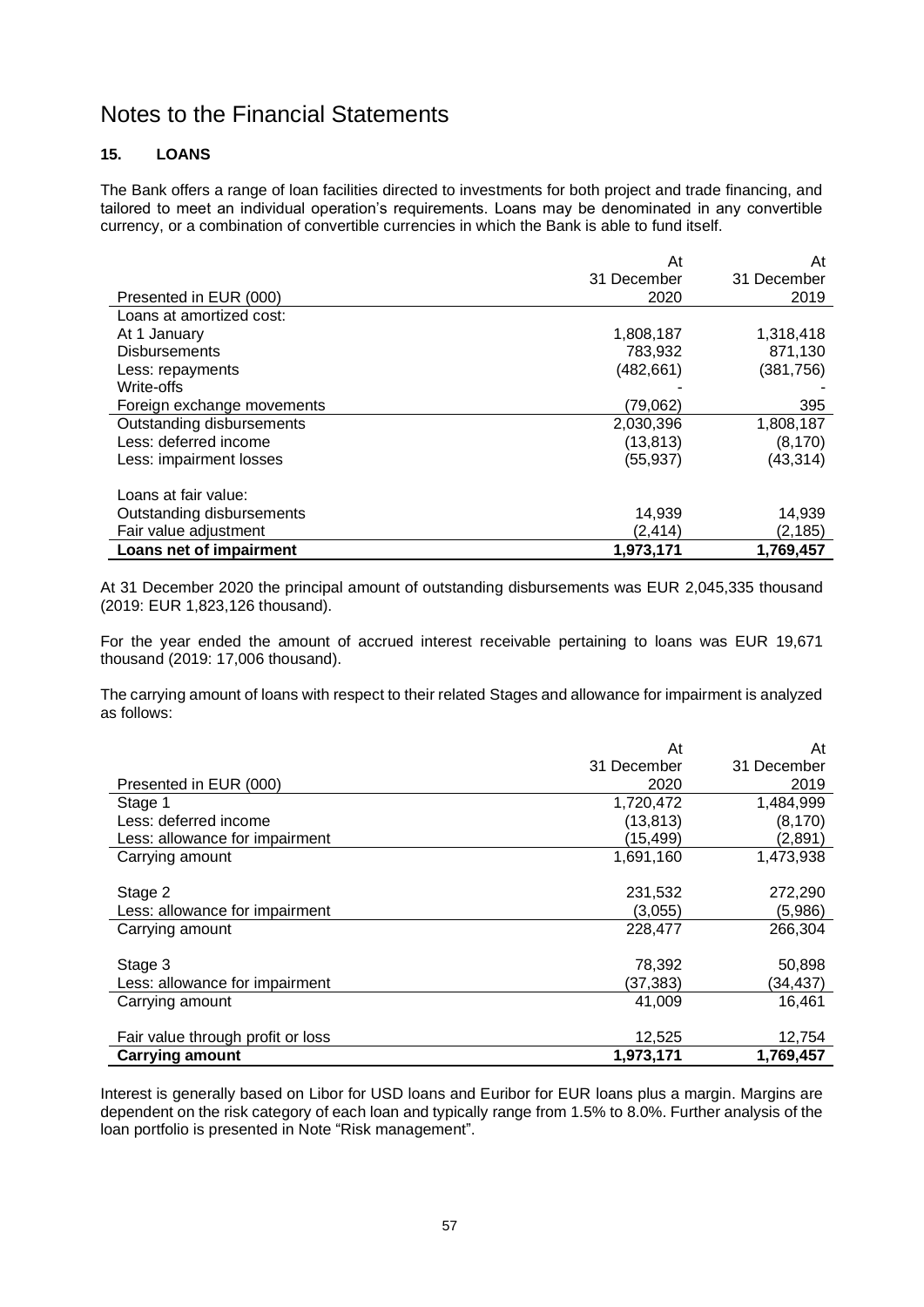#### **16. EQUITY INVESTMENTS**

A primary focus of the Bank is to facilitate access to funding for those small and medium-size enterprises with the potential for positive economic developmental impact. With this objective in mind, the Bank, together with a number of other institutions has invested in the entities as detailed below.

|                                                  |            | At          |        | At          |        |
|--------------------------------------------------|------------|-------------|--------|-------------|--------|
|                                                  |            | 31 December |        | 31 December |        |
|                                                  |            | 2020        |        | 2019        |        |
|                                                  | % of       |             | Fair   |             | Fair   |
| Presented in EUR (000)                           | Investment | Cost        | Value  | Cost        | value  |
| <b>Balkan Accession Fund</b>                     | 9.09       |             | 791    |             | 798    |
| At fair value through profit or loss             |            |             | 791    |             | 798    |
|                                                  |            |             |        |             |        |
| <b>SEAF Caucasus Growth Fund</b>                 | 21.39      | 5,074       | 4,954  | 5,423       | 4,270  |
| Access Bank, Azerbaijan                          | 0.06       | 722         | 85     | 792         | 232    |
| A-Park Kaluga, Russia                            | 19.99      | 1.714       | 940    | 1,714       | 785    |
| <b>Emerging Europe Accession Fund</b>            | 10.14      | 2,194       | 5,685  | 2,204       | 5,524  |
| Rusal                                            | 0.01       | 4           | 161    | 4           | 185    |
| <b>ADM Ceecat Recovery Fund</b>                  | 5.37       | 3,901       | 3.059  | 4.285       | 4,966  |
| European Virgin Fund                             | 21.05      | 6,253       | 10.258 | 7,673       | 13,236 |
| Teamnet International                            | 8.33       | 5,599       |        | 5,599       |        |
| Natfood                                          | 37.98      |             |        |             |        |
| <b>EOS Hellenic Renaissance Fund</b>             | 2.53       | 1,055       | 377    | 498         | 390    |
| At fair value through other comprehensive income |            | 26,516      | 25,519 | 28,192      | 29,588 |
| <b>Equity investments at fair value</b>          |            | 26,516      | 26,310 | 28,192      | 30,386 |

The valuation of such investments, which are unlisted, has been estimated using the most recent management accounts or the latest audited accounts as of 31 December 2020, as Management considers that these provide the best available estimate of the investments' fair value. The techniques applied to perform these valuations include equity calculations based on EBITDA and market data.

During the year the Bank had received dividend income of EUR 164 thousand from its investment in the A-Park Kaluga Fund, and realized a net income of EUR 284 thousand from its investment in the Balkan Accession Fund.

On disposal or exit of an equity investment for those at fair value through other comprehensive income, the cumulative gain or loss is realized with a corresponding reversal of the unrealized gain or loss that was recorded prior to the exit from that investment, and is not recycled to the income statement.

As of 31 December 2020 the Bank has a committed amount of EUR 6,962 thousand towards further participation in the above entities. Further analysis of the equity investment portfolio is presented in the Note "Risk management".

As of 31 December 2020 the Bank has few equity investments where it holds slightly more than 20 per cent of the investee share capital, but does not exert significant influence, hence the investments are not accounted for as an investment in an associate under IAS 28.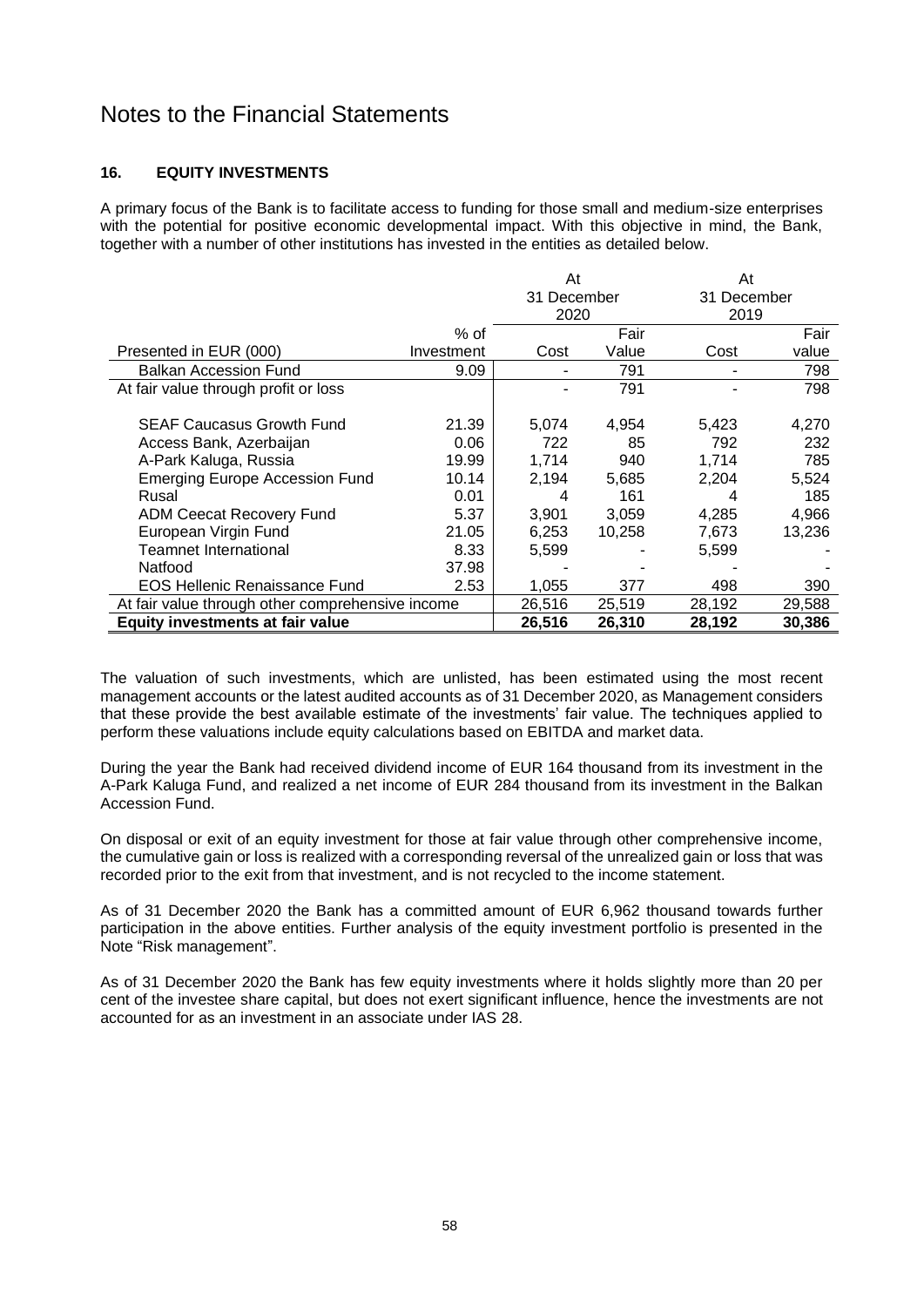### **17. OTHER ASSETS**

Other assets is analyzed as follows:

|                               | At          | At          |
|-------------------------------|-------------|-------------|
|                               | 31 December | 31 December |
| Presented in EUR (000)        | 2020        | 2019        |
| Advances and prepaid expenses | 4,068       | 6,165       |
| Other prepayments             | 187         | 187         |
| Other financial assets        | 5,160       | 5,097       |
| Guarantee deposits            | 75          | 70          |
| Other assets                  | 9.490       | 11,519      |

### **18. PROPERTY AND EQUIPMENT**

Property and equipment is analyzed as follows:

|                          |                  |         | Furniture   | Computers  |       |
|--------------------------|------------------|---------|-------------|------------|-------|
|                          | <b>Buildings</b> |         | and office  | and office |       |
| Presented in EUR (000)   | (leasehold)      | Vehicle | accessories | equipment  | Total |
|                          |                  |         |             |            |       |
| Cost                     |                  |         |             |            |       |
| At 31 December 2018      | 876              | 106     | 593         | 1,805      | 3,380 |
| Additions                | 6                | 44      | 33          | 213        | 296   |
| <b>Disposals</b>         |                  |         | (23)        | (243)      | (266) |
| At 31 December 2019      | 882              | 150     | 603         | 1,775      | 3,410 |
| <b>Additions</b>         | 3                |         | 40          | 168        | 211   |
| <b>Disposals</b>         |                  |         |             |            |       |
| At 31 December 2020      | 885              | 150     | 643         | 1,943      | 3,621 |
| Accumulated depreciation |                  |         |             |            |       |
| At 31 December 2018      | 836              | 55      | 511         | 1,523      | 2,925 |
| Charges                  | 23               | 23      | 33          | 183        | 262   |
| <b>Disposals</b>         |                  |         | (23)        | (243)      | (266) |
| At 31 December 2019      | 859              | 78      | 521         | 1,463      | 2,921 |
| Charges                  | 15               | 30      | 40          | 186        | 271   |
| Disposals                |                  |         |             |            |       |
| At 31 December 2020      | 874              | 108     | 561         | 1,649      | 3,192 |
| Net book value           |                  |         |             |            |       |
| At 31 December 2020      | 11               | 42      | 82          | 294        | 429   |
| At 31 December 2019      | 23               | 72      | 82          | 312        | 489   |
| At 31 December 2018      | 40               | 51      | 82          | 282        | 455   |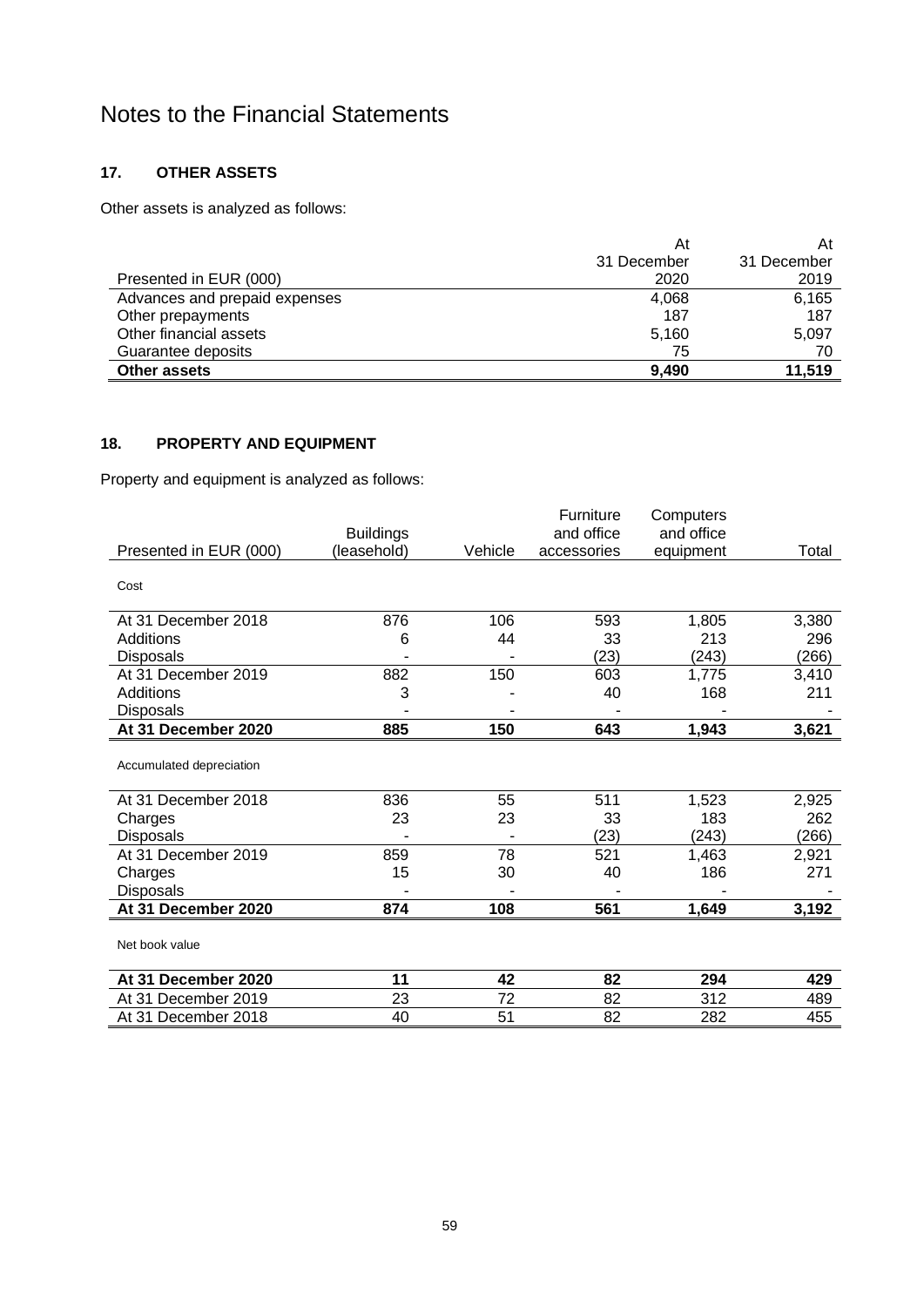### **19. INTANGIBLE ASSETS**

Intangible assets comprising computer software is analyzed as follows:

| Presented in EUR (000)           | Total        |
|----------------------------------|--------------|
| Cost                             |              |
| At 31 December 2018<br>Additions | 4,559<br>83  |
| At 31 December 2019<br>Additions | 4,642<br>130 |
| At 31 December 2020              | 4,772        |
| Accumulated amortization         |              |
| At 31 December 2018<br>Charges   | 3,906<br>314 |
| At 31 December 2019<br>Additions | 4,220<br>254 |
| At 31 December 2020              | 4,474        |
| Net book value                   |              |
| At 31 December 2020              | 298          |
| At 31 December 2019              | 422          |
| At 31 December 2018              | 653          |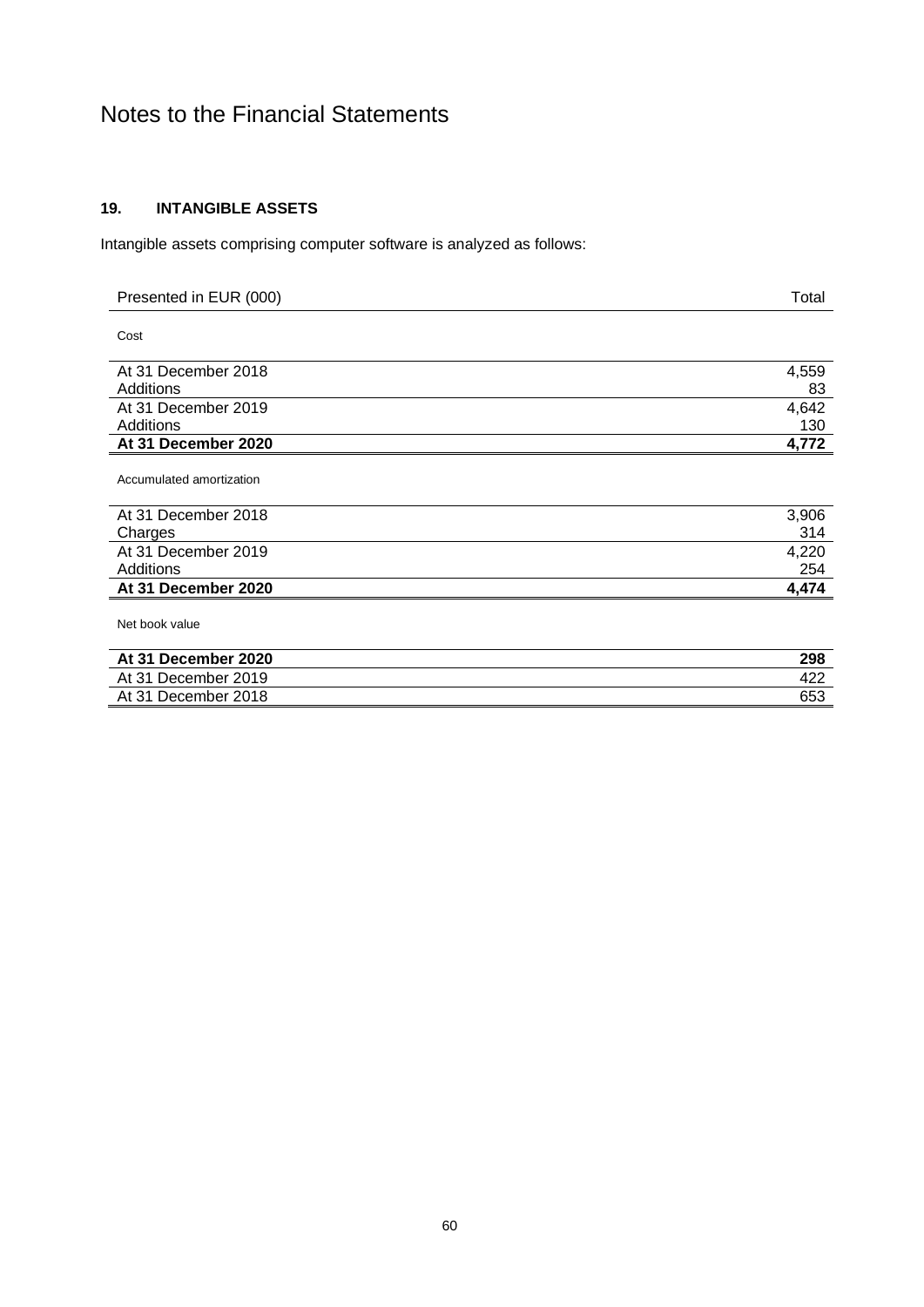### **20. BORROWINGS**

Borrowing facilities and bond issues debt evidenced by certificates, arranged as at the financial position date, are analyzed below. In addition to medium- or long-term borrowings and bond issuance, the Bank utilizes short-term financing in the form of ECP issuance or borrowings from commercial banks for cash management purposes.  $\ddot{\phantom{a}}$  $\overline{A}$ 

| 31 December<br>31 December<br>2020<br>2019<br>Amount<br>Amount<br>Amount<br>Amount<br>Used<br>Presented in EUR (000)<br>used<br>arranged<br>arranged<br>Borrowed by<br>111,120<br>111,120<br>83,675<br>83,675<br>Short-term<br><b>Financial institutions</b><br>406,738<br>379,221<br>315,992<br>240,206<br>Evidenced by certificates<br>1,465,218<br>1,465,218<br>1,161,274<br>1,161,274<br>Accrued interest payable<br>9,384<br>11,652<br>$1,901,7\overline{14}$<br>1,496,807<br>1,983,076<br>1,624,170<br><b>Total</b><br>Denomination by<br>339,581<br>389,581<br>146,477<br>96,477<br>Euro<br><b>United States dollar</b><br>1,118,039<br>1,038,768<br>1,079,514<br>1,029,024<br>185,223<br>185,223<br>184,366<br>184,366<br>Swiss franc<br>Romanian lei<br>173,046<br>173,046<br>82,023<br>82,023<br>4,841<br>5,415<br>Azerbaijan manat<br>4,841<br>5,415<br>Georgian lari<br>67,109<br>67,109<br>84,125<br>84,125<br>Armenian dram<br>3,725<br>3,725<br>Czech koruna<br>34,296<br>34,296<br>Hungarian forint<br>49,466<br>49,466<br>Accrued interest payable<br>9,384<br>11,652<br>1,901,714<br>1,983,076<br>1,496,807<br>1,624,170<br><b>Total</b><br>Maturity by<br>579,700<br>579,700<br>Short-term, within one year<br>124,727<br>124,737<br>1,312,630<br>1,403,376<br>1,360,418<br>Long-term, over one year<br>1,499,433<br>9,384<br>Accrued interest payable<br>11,652<br>1,901,714<br>1,496,807<br>1,624,170<br>Total<br>1,983,076 | At |  | At |  |
|--------------------------------------------------------------------------------------------------------------------------------------------------------------------------------------------------------------------------------------------------------------------------------------------------------------------------------------------------------------------------------------------------------------------------------------------------------------------------------------------------------------------------------------------------------------------------------------------------------------------------------------------------------------------------------------------------------------------------------------------------------------------------------------------------------------------------------------------------------------------------------------------------------------------------------------------------------------------------------------------------------------------------------------------------------------------------------------------------------------------------------------------------------------------------------------------------------------------------------------------------------------------------------------------------------------------------------------------------------------------------------------------------------------------------------------------------|----|--|----|--|
|                                                                                                                                                                                                                                                                                                                                                                                                                                                                                                                                                                                                                                                                                                                                                                                                                                                                                                                                                                                                                                                                                                                                                                                                                                                                                                                                                                                                                                                  |    |  |    |  |
|                                                                                                                                                                                                                                                                                                                                                                                                                                                                                                                                                                                                                                                                                                                                                                                                                                                                                                                                                                                                                                                                                                                                                                                                                                                                                                                                                                                                                                                  |    |  |    |  |
|                                                                                                                                                                                                                                                                                                                                                                                                                                                                                                                                                                                                                                                                                                                                                                                                                                                                                                                                                                                                                                                                                                                                                                                                                                                                                                                                                                                                                                                  |    |  |    |  |
|                                                                                                                                                                                                                                                                                                                                                                                                                                                                                                                                                                                                                                                                                                                                                                                                                                                                                                                                                                                                                                                                                                                                                                                                                                                                                                                                                                                                                                                  |    |  |    |  |
|                                                                                                                                                                                                                                                                                                                                                                                                                                                                                                                                                                                                                                                                                                                                                                                                                                                                                                                                                                                                                                                                                                                                                                                                                                                                                                                                                                                                                                                  |    |  |    |  |
|                                                                                                                                                                                                                                                                                                                                                                                                                                                                                                                                                                                                                                                                                                                                                                                                                                                                                                                                                                                                                                                                                                                                                                                                                                                                                                                                                                                                                                                  |    |  |    |  |
|                                                                                                                                                                                                                                                                                                                                                                                                                                                                                                                                                                                                                                                                                                                                                                                                                                                                                                                                                                                                                                                                                                                                                                                                                                                                                                                                                                                                                                                  |    |  |    |  |
|                                                                                                                                                                                                                                                                                                                                                                                                                                                                                                                                                                                                                                                                                                                                                                                                                                                                                                                                                                                                                                                                                                                                                                                                                                                                                                                                                                                                                                                  |    |  |    |  |
|                                                                                                                                                                                                                                                                                                                                                                                                                                                                                                                                                                                                                                                                                                                                                                                                                                                                                                                                                                                                                                                                                                                                                                                                                                                                                                                                                                                                                                                  |    |  |    |  |
|                                                                                                                                                                                                                                                                                                                                                                                                                                                                                                                                                                                                                                                                                                                                                                                                                                                                                                                                                                                                                                                                                                                                                                                                                                                                                                                                                                                                                                                  |    |  |    |  |
|                                                                                                                                                                                                                                                                                                                                                                                                                                                                                                                                                                                                                                                                                                                                                                                                                                                                                                                                                                                                                                                                                                                                                                                                                                                                                                                                                                                                                                                  |    |  |    |  |
|                                                                                                                                                                                                                                                                                                                                                                                                                                                                                                                                                                                                                                                                                                                                                                                                                                                                                                                                                                                                                                                                                                                                                                                                                                                                                                                                                                                                                                                  |    |  |    |  |
|                                                                                                                                                                                                                                                                                                                                                                                                                                                                                                                                                                                                                                                                                                                                                                                                                                                                                                                                                                                                                                                                                                                                                                                                                                                                                                                                                                                                                                                  |    |  |    |  |
|                                                                                                                                                                                                                                                                                                                                                                                                                                                                                                                                                                                                                                                                                                                                                                                                                                                                                                                                                                                                                                                                                                                                                                                                                                                                                                                                                                                                                                                  |    |  |    |  |
|                                                                                                                                                                                                                                                                                                                                                                                                                                                                                                                                                                                                                                                                                                                                                                                                                                                                                                                                                                                                                                                                                                                                                                                                                                                                                                                                                                                                                                                  |    |  |    |  |
|                                                                                                                                                                                                                                                                                                                                                                                                                                                                                                                                                                                                                                                                                                                                                                                                                                                                                                                                                                                                                                                                                                                                                                                                                                                                                                                                                                                                                                                  |    |  |    |  |
|                                                                                                                                                                                                                                                                                                                                                                                                                                                                                                                                                                                                                                                                                                                                                                                                                                                                                                                                                                                                                                                                                                                                                                                                                                                                                                                                                                                                                                                  |    |  |    |  |
|                                                                                                                                                                                                                                                                                                                                                                                                                                                                                                                                                                                                                                                                                                                                                                                                                                                                                                                                                                                                                                                                                                                                                                                                                                                                                                                                                                                                                                                  |    |  |    |  |
|                                                                                                                                                                                                                                                                                                                                                                                                                                                                                                                                                                                                                                                                                                                                                                                                                                                                                                                                                                                                                                                                                                                                                                                                                                                                                                                                                                                                                                                  |    |  |    |  |
|                                                                                                                                                                                                                                                                                                                                                                                                                                                                                                                                                                                                                                                                                                                                                                                                                                                                                                                                                                                                                                                                                                                                                                                                                                                                                                                                                                                                                                                  |    |  |    |  |
|                                                                                                                                                                                                                                                                                                                                                                                                                                                                                                                                                                                                                                                                                                                                                                                                                                                                                                                                                                                                                                                                                                                                                                                                                                                                                                                                                                                                                                                  |    |  |    |  |
|                                                                                                                                                                                                                                                                                                                                                                                                                                                                                                                                                                                                                                                                                                                                                                                                                                                                                                                                                                                                                                                                                                                                                                                                                                                                                                                                                                                                                                                  |    |  |    |  |
|                                                                                                                                                                                                                                                                                                                                                                                                                                                                                                                                                                                                                                                                                                                                                                                                                                                                                                                                                                                                                                                                                                                                                                                                                                                                                                                                                                                                                                                  |    |  |    |  |
|                                                                                                                                                                                                                                                                                                                                                                                                                                                                                                                                                                                                                                                                                                                                                                                                                                                                                                                                                                                                                                                                                                                                                                                                                                                                                                                                                                                                                                                  |    |  |    |  |
|                                                                                                                                                                                                                                                                                                                                                                                                                                                                                                                                                                                                                                                                                                                                                                                                                                                                                                                                                                                                                                                                                                                                                                                                                                                                                                                                                                                                                                                  |    |  |    |  |
|                                                                                                                                                                                                                                                                                                                                                                                                                                                                                                                                                                                                                                                                                                                                                                                                                                                                                                                                                                                                                                                                                                                                                                                                                                                                                                                                                                                                                                                  |    |  |    |  |
|                                                                                                                                                                                                                                                                                                                                                                                                                                                                                                                                                                                                                                                                                                                                                                                                                                                                                                                                                                                                                                                                                                                                                                                                                                                                                                                                                                                                                                                  |    |  |    |  |

The interest rate on borrowings falls within a range of Euribor or USD Libor of plus 0 to 485 basis points. There is no collateral against the above borrowed funds.

During the year the Bank redeemed a part of an issued bond prior to maturity of approximately USD 92,353 thousand generating a net loss of EUR 2,049 thousand (2019: nil) that was recognized in the income statement.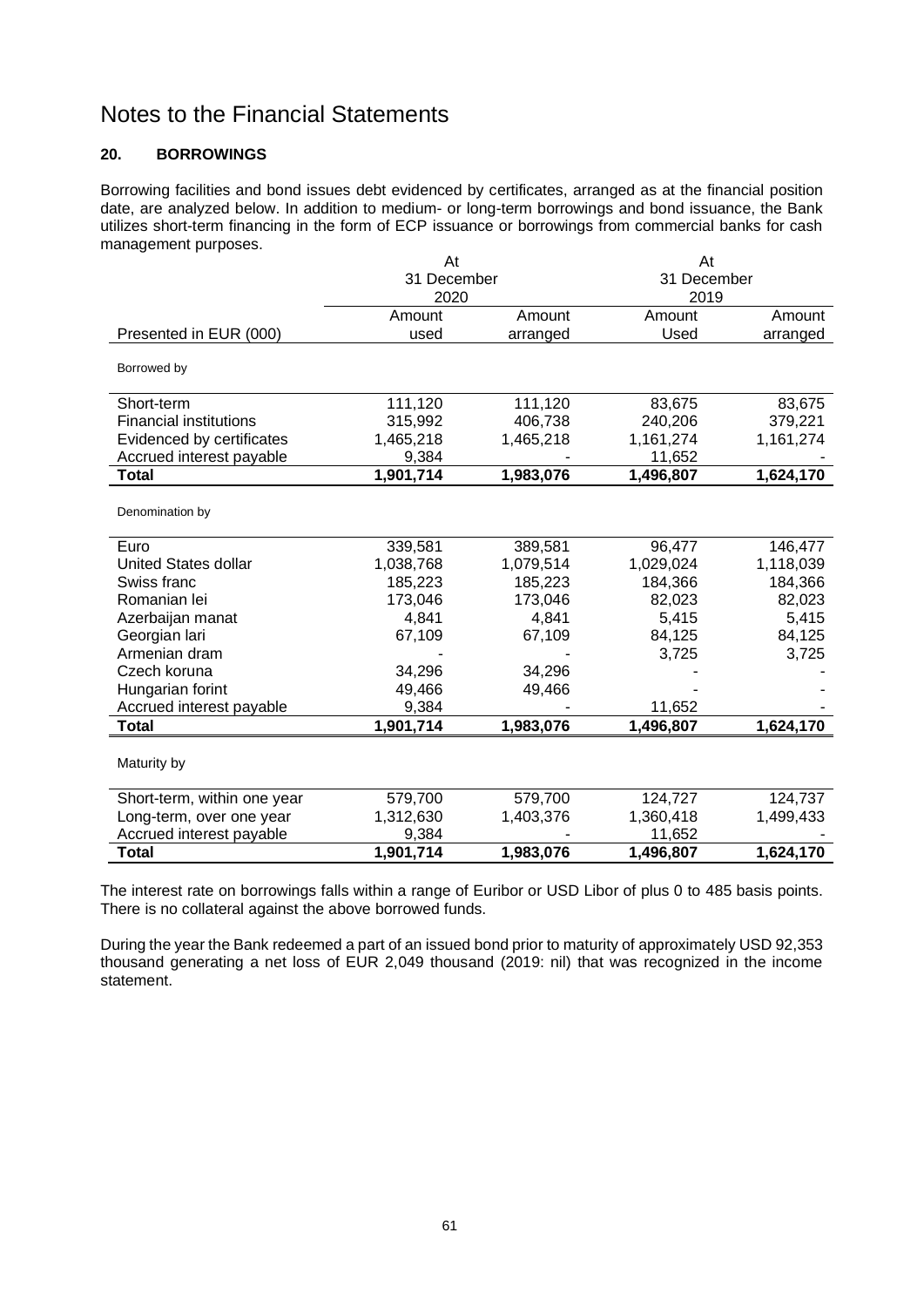### **21. OTHER LIABILITIES**

Other liabilities is analyzed as follows:

|                                            | At          | At          |
|--------------------------------------------|-------------|-------------|
|                                            | 31 December | 31 December |
| Presented in EUR (000)                     | 2020        | 2019        |
| Social insurance fund (EFKA) contributions |             | 3           |
| Pension plan obligation                    | 10.229      | 7,536       |
| Suppliers and other accrued expenses       | 1,068       | 1,012       |
| Other                                      | 59          | 59          |
| <b>Other liabilities</b>                   | 11,359      | 8,610       |

### **22. LEASE LIABILITY**

The Bank has entered into a lease contract only for its Headquarters premises, which includes renewal options and periodic escalation clauses. There are no other commitments at end of year arising from noncancellable lease contract. On adoption of IFRS 16 the impact in the statement of financial position of the recognition of right-of-use asset and corresponding lease liability, together with the movement for 2020, is analyzed as follows:

| Presented in EUR (000)                                                  | Total |
|-------------------------------------------------------------------------|-------|
| Lease liability due to initial application of IFRS 16 at 1 January 2019 | 1,931 |
| Prepayment of rental                                                    | (196) |
| Interest expense on the lease liability                                 |       |
| Lease payments recognized in administrative expenses                    | (676) |
| Lease liability at 31 December 2019                                     | 1,059 |
| Lease payments recognized in administrative expenses                    | (676) |
| Lease liability at 31 December 2020                                     | 383   |

IFRS 16 indicates that at the commencement date, the lessee (the Bank) will discount the lease payment using (a) the interest rate implicit in the lease or (b) the lessee's incremental borrowing rate if the interest rate implicit in the lease cannot be determined. The incremental borrowing rate is the rate of interest that a lessee would have to pay to borrow the funds to obtain (i) an asset of a similar value to the underlying asset (ii) over a similar term (iii) with similar security (iv) in a similar economic environment. As the Bank has only one lease arrangement that is nearing maturity, Management concluded that any adjustment or any subsequent interest does not have a material impact on the financial statements.

The Bank presents right-of-use assets separately as property and equipment, and the lease liability separately within payables and accrued interest, in the statement of financial position. Consequently, the Bank recognizes lease payments and interest, if any on the lease liability on a straight-line basis over the period of the lease term, similarly to any benefits received or that are receivable, in the income statement. When a lease is terminated before the lease period has expired, any payments required to be made to the lessor, by way of penalty, are recognized as an expense in the period the termination takes place.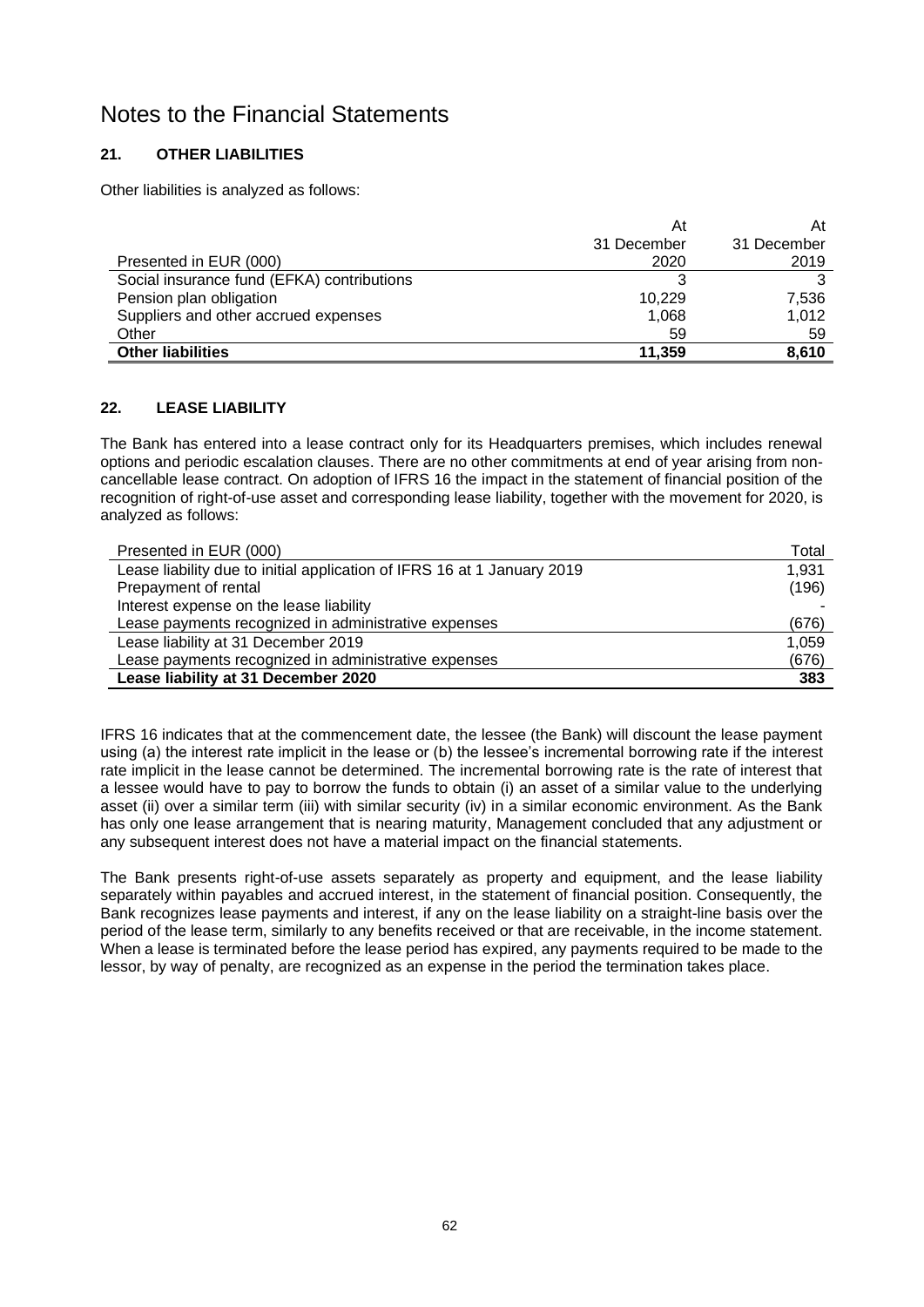### **23. SHARE CAPITAL**

From the Bank's inception, and in accordance with Article 4 of the Establishing Agreement, the Bank denominated its authorized share capital in the Special Drawing Right (SDR) as defined by the International Monetary Fund (IMF). Resolution 131 of the BoG unanimously adopted the requisite amendments to paragraph 1 of Article 4 and Articles 23 and 24 of the Establishing Agreement, to expressly include among the exclusive powers of the BoG the change of the unit of account of the Bank, and the redenomination of all capital stock of the Bank. These amendments to the Establishing Agreement became effective on 21 June 2013 (the 'Effective Date'). In accordance with such Resolution 131 of the BoG as of the Effective Date the unit of account of the Bank became the EUR and the authorized capital stock of the Bank was redenominated into three billion four hundred and fifty million EUR (3,450,000,000), divided into three million (3,000,000) shares having a par value of one thousand and one hundred and fifty EUR (1,150) each, inclusive of all subscribed and unallocated shares. Accordingly, as of the Effective Date, all outstanding share capital commitments of participating members in respect of their subscribed shares were converted into EUR.

The authorized capital stock of the Bank may be increased at such time and under such terms as may seem advisable.

The Bank's capital stock is divided into paid-in shares (fully paid and payable in installments) and callable shares. Payment for the paid-in shares subscribed to by members was made over a period of years in accordance with Article 6 of the Establishing Agreement for the initial capital raising purpose of the Bank, and as determined in advance by the Bank for capital increases (in the only capital increase of the Bank so far, the structure of payments specified was similar to the one in Article 6). The same Article states that payment of the amount subscribed to in respect of the callable shares is subject to call only as and when required by the Bank to meet its obligations.

Under Article 37 of the Establishing Agreement any member may withdraw from the Bank by transmitting a notice in writing to the Bank at its Headquarters. Withdrawal by a member shall become effective and its membership shall cease on the date specified in its notice, but in no event less than six months after such notice is received by the Bank. However, at any time before the withdrawal becomes finally effective, the member may notify the Bank in writing of the cancellation of its notice of intention to withdraw. Under Article 39 of the Establishing Agreement after the date on which a member ceases membership, it shall remain liable for its direct obligations to the Bank, and also remain responsible for its contingent liabilities to the Bank, incurred as of that date. No member has ever withdrawn its membership, nor has any ever indicated to the Bank it might do so. Were a member to withdraw from the Bank, at the time a member ceases membership, the Bank shall arrange for the repurchase of such a member's shares by the Bank as part of the settlement of accounts with such a member, and be able to impose conditions and set dates pursuant to the same Article 39 of the Establishing Agreement. Any amount due to the member for its shares shall be withheld so long as the member, including its central bank or any of its agencies, has outstanding obligations to the Bank, which may, at the option of the Bank, be applied to any such liability as it matures.

If losses are sustained by the Bank on any guarantees or loans which were outstanding on the date when a member ceased membership and the amount of such losses exceeds the amount of the reserves provided against losses on the date, the member concerned shall repay, upon demand, the amount by which the repurchase price of its shares would have been reduced if the losses had been taken into account when the repurchase price was determined.

Under Article 42 of the Establishing Agreement in the event of termination of the operations of the Bank, the liability of members for the unpaid portion of the subscribed capital of the Bank shall continue until all claims of creditors, including all contingent claims, have been discharged.

All participating members had fully subscribed to the initial authorized share capital in accordance with Article 5 of the Establishing Agreement. Subsequently, at the Sixth Annual Meeting of the Board of Governors held on 6 June 2004 three Member States, Armenia, Georgia and Moldova requested a 50% reduction of their portion of subscribed capital, from 2% to 1% of the initial authorized capital and the BoG approved their request. On 5 October 2008 the new shares pursuant to the capital increase of the Bank were offered in the same structure as the initial authorized share capital, in the amount of EUR 1.15 billion, and were fully subscribed by the Member States.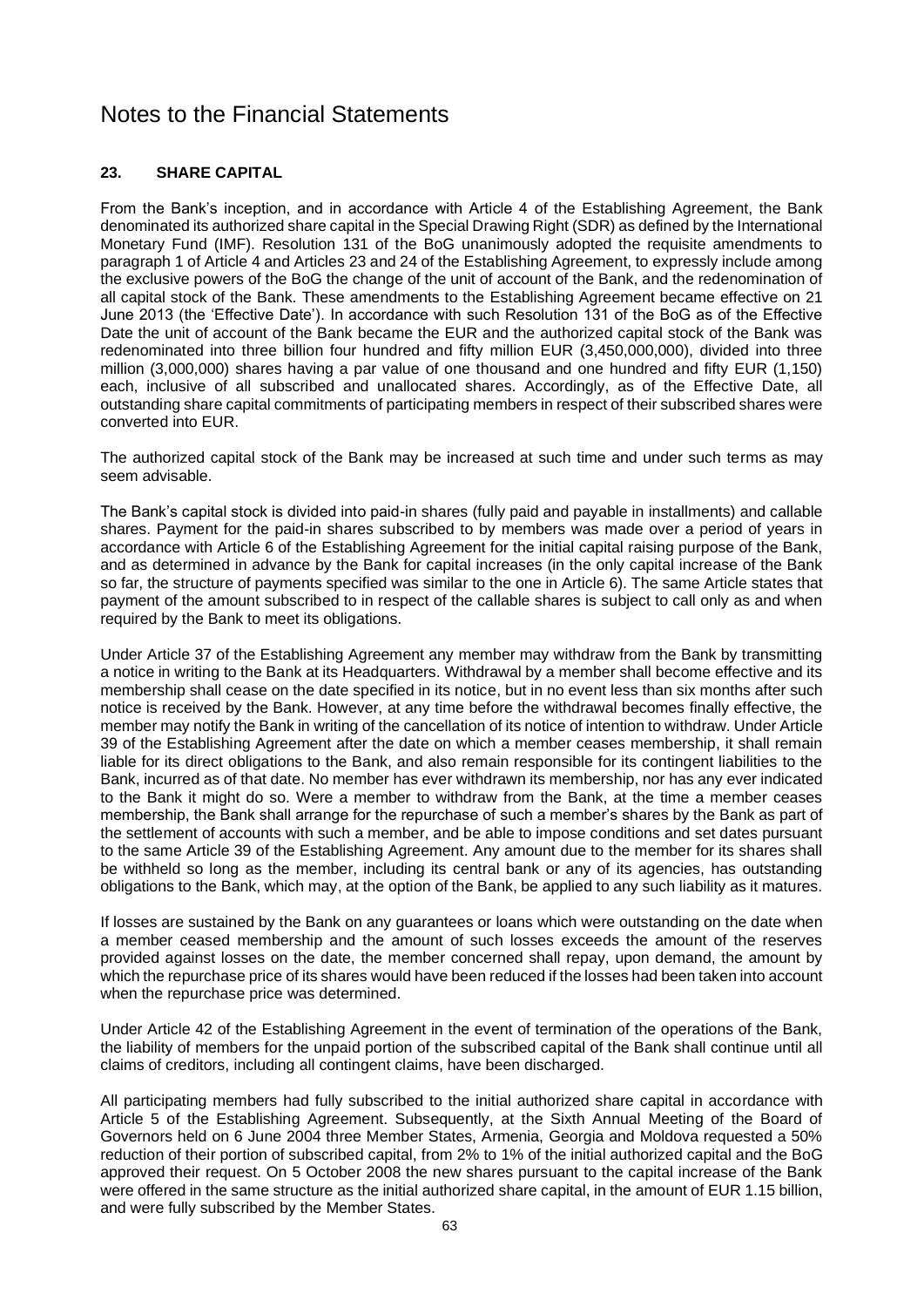Furthermore, Azerbaijan also subscribed to the 3% of the initial authorized share capital that remained unallocated, after the above mentioned participation reduction, while Romania subscribed both to their allocation of new shares and to those that would have been allocated to Georgia had it chosen to participate in the capital increase. This subscription process followed a decision taken by the BoG in December 2007 to triple the Bank's authorized capital to EUR 3.45 billion and to double the subscribed capital to EUR 2.3 billion, while leaving authorized capital of EUR 1.15 billion unallocated. On October 2011 the BoG approved the request from Moldova for a 50% reduction of its portion of subscribed capital, from 1% to 0.5%, and those shares were released to unallocated share capital.

The above share capital is analyzed as follows:

|                                  | At            | At            |
|----------------------------------|---------------|---------------|
|                                  | 31 December   | 31 December   |
| Presented in EUR (000)           | 2020          | 2019          |
| Authorized share capital         | 3,450,000     | 3,450,000     |
| Less: unallocated share capital* | (1, 161, 500) | (1, 161, 500) |
| Subscribed share capital         | 2,288,500     | 2,288,500     |
| Less: shares not yet called      | (1,601,950)   | (1,601,950)   |
| Paid-up share capital            | 686,550       | 686,550       |
| Advance against future call      |               |               |
| Paid-in share capital            | 686,550       | 686,550       |

Shares available to new or existing Member States.

#### **Initial Capital**

In accordance with paragraph 2 under Article 5 of the Establishing Agreement, the initially authorized capital stock was subscribed by and issued to each Member as follows: 10% (EUR 115 million) fully paid and 20% (EUR 230 million) payable by promissory notes or other obligations which were not negotiable and non-interest bearing in eight equal successive annual installments in the years 1998 to 2005.

#### **Capital Increase**

The capital increase of EUR 1.15 billion is divided into EUR 345 million paid in capital and EUR 805 million callable capital. Pursuant to the Board of Governors decision in October 2008, the EUR 345 million paid in portion is divided into 10% (EUR 115 million) fully paid shares in 2010 and 20% (EUR 230 million) payable shares by promissory notes or other obligation issued by members in eight equal successive annual installments in the years 2011 to 2018. As of October 2011, the capital increase was reduced by EUR 11.5 million of the subscribed share capital, due to an approved reduction by the BoG in participation by Moldova.

The initial and capital increase that was issued is analyzed as follows:

|                                 | At          |               |               |  |  |
|---------------------------------|-------------|---------------|---------------|--|--|
|                                 | 31 December |               |               |  |  |
|                                 |             | 2020          |               |  |  |
|                                 | Initial     | Capital       |               |  |  |
| Presented in EUR (000)          | capital     | increase      | Total         |  |  |
| Authorized share capital        | 1,150,000   | 2,300,000     | 3,450,000     |  |  |
| Less: unallocated share capital | (34,500)    | (1, 127, 000) | (1, 161, 500) |  |  |
| Subscribed share capital        | 1,115,500   | 1,173,000     | 2,288,500     |  |  |
| Less: shares not yet called     | (780,850)   | (821,100)     | (1,601,950)   |  |  |
| Paid-up share capital           | 334,650     | 351,900       | 686,550       |  |  |
| Advance against future call     | 40          | (40)          |               |  |  |
| Paid-in share capital           | 334,690     | 351,860       | 686,550       |  |  |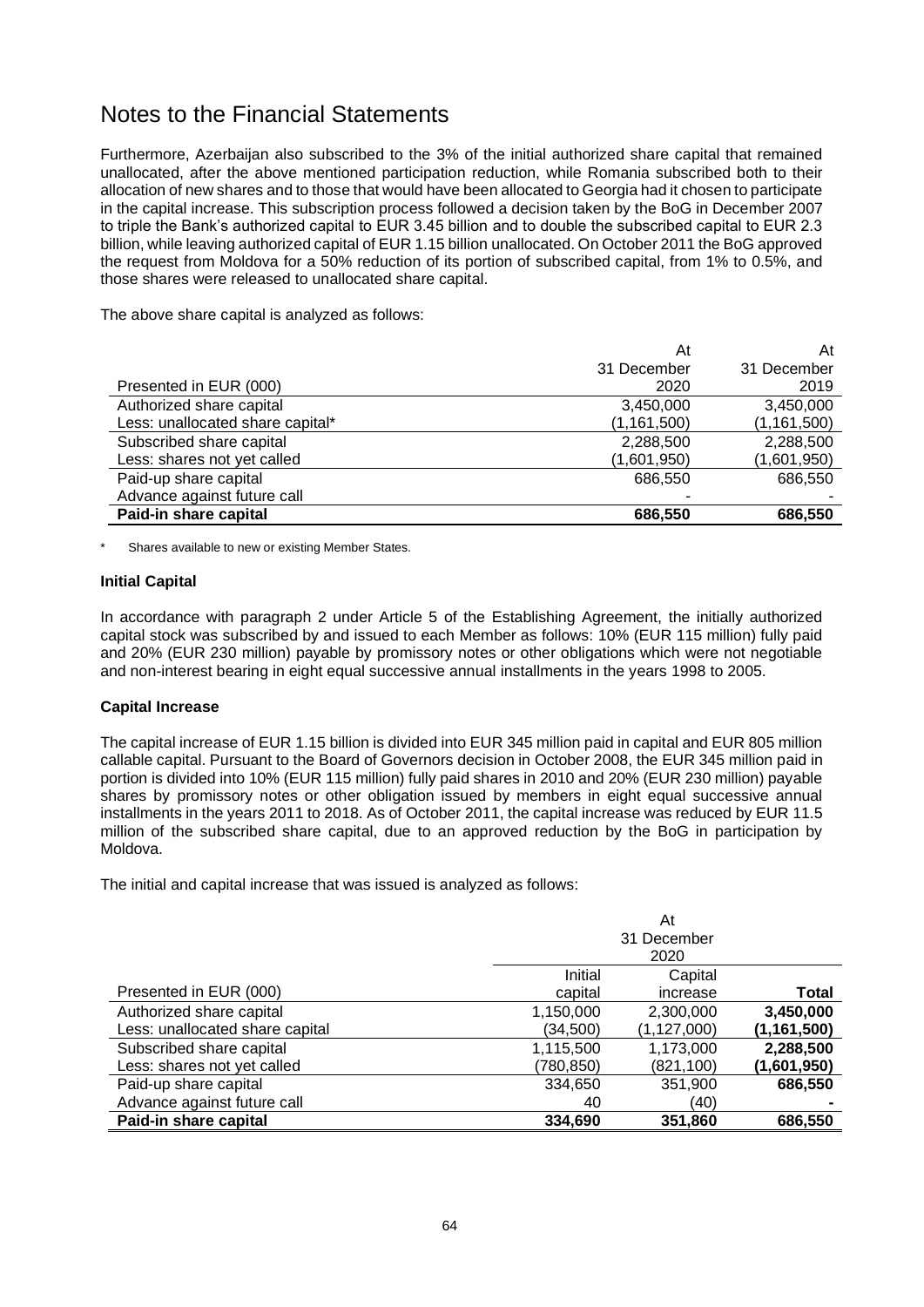#### **Statement of Subscriptions**

A statement of capital subscriptions illustrating the number of shares and the amount subscribed by each member is shown below, including their respective callable, payable and the amount paid. The capital subscription status at the current financial position date is analyzed as follows:

|                 |               | Subscribed | Callable               | Payable | Paid    |
|-----------------|---------------|------------|------------------------|---------|---------|
| Member          | <b>Shares</b> |            | Presented in EUR (000) |         |         |
| Albania         | 40,000        | 46,000     | 32,200                 |         | 13,800  |
| Armenia         | 20,000        | 23,000     | 16.100                 |         | 6,900   |
| Azerbaijan      | 100,000       | 115,000    | 80,500                 |         | 34,500  |
| <b>Bulgaria</b> | 270,000       | 310,500    | 217.350                |         | 93.150  |
| Georgia         | 10.000        | 11.500     | 8.050                  |         | 3,450   |
| Greece          | 330,000       | 379,500    | 265,650                |         | 113,850 |
| Moldova         | 10.000        | 11.500     | 8,050                  |         | 3,450   |
| Romania         | 280,000       | 322,000    | 225.400                |         | 96,600  |
| Russian Fed.    | 330,000       | 379,500    | 265,650                |         | 113,850 |
| Turkey          | 330,000       | 379,500    | 265,650                |         | 113,850 |
| Ukraine         | 270,000       | 310,500    | 217,350                |         | 93,150  |
| Total           | 1,990,000     | 2,288,500  | 1,601,950              |         | 686,550 |

#### **24. RESERVES**

Reserves are analyzed as follows:

|                                                    |         | <b>Revaluation</b> |         |         |
|----------------------------------------------------|---------|--------------------|---------|---------|
| Presented in EUR (000)                             | General | reserve            | Other   | Total   |
| At 31 December 2018                                | 66,051  | (32, 374)          | (720)   | 32,957  |
| Gains (losses) on revaluation of investments       |         | 16,737             |         | 16.737  |
| Actuarial (losses) gains on defined benefit scheme |         |                    | (3,020) | (3,020) |
| Transferred from retained earnings                 | 7,335   |                    |         | 7,335   |
| At 31 December 2019                                | 73.386  | (15,637)           | (3,740) | 54,009  |
| Gains (losses) on revaluation of investments       |         | 1.120              |         | 1,120   |
| Actuarial (losses) gains on defined benefit scheme |         |                    | (2,036) | (2,036) |
| Transferred from retained earnings                 | 5,205   |                    |         | 5,205   |
| At 31 December 2020                                | 78,591  | (14.517)           | (5,776) | 58,298  |

The Bank's general reserve is maintained for meeting any unforeseeable risks or contingencies that do not qualify as provisions for impairment and is normally built-up from those released impairment charges during the year. The other reserve primarily contains the remeasurements of the Bank's defined benefit pension scheme.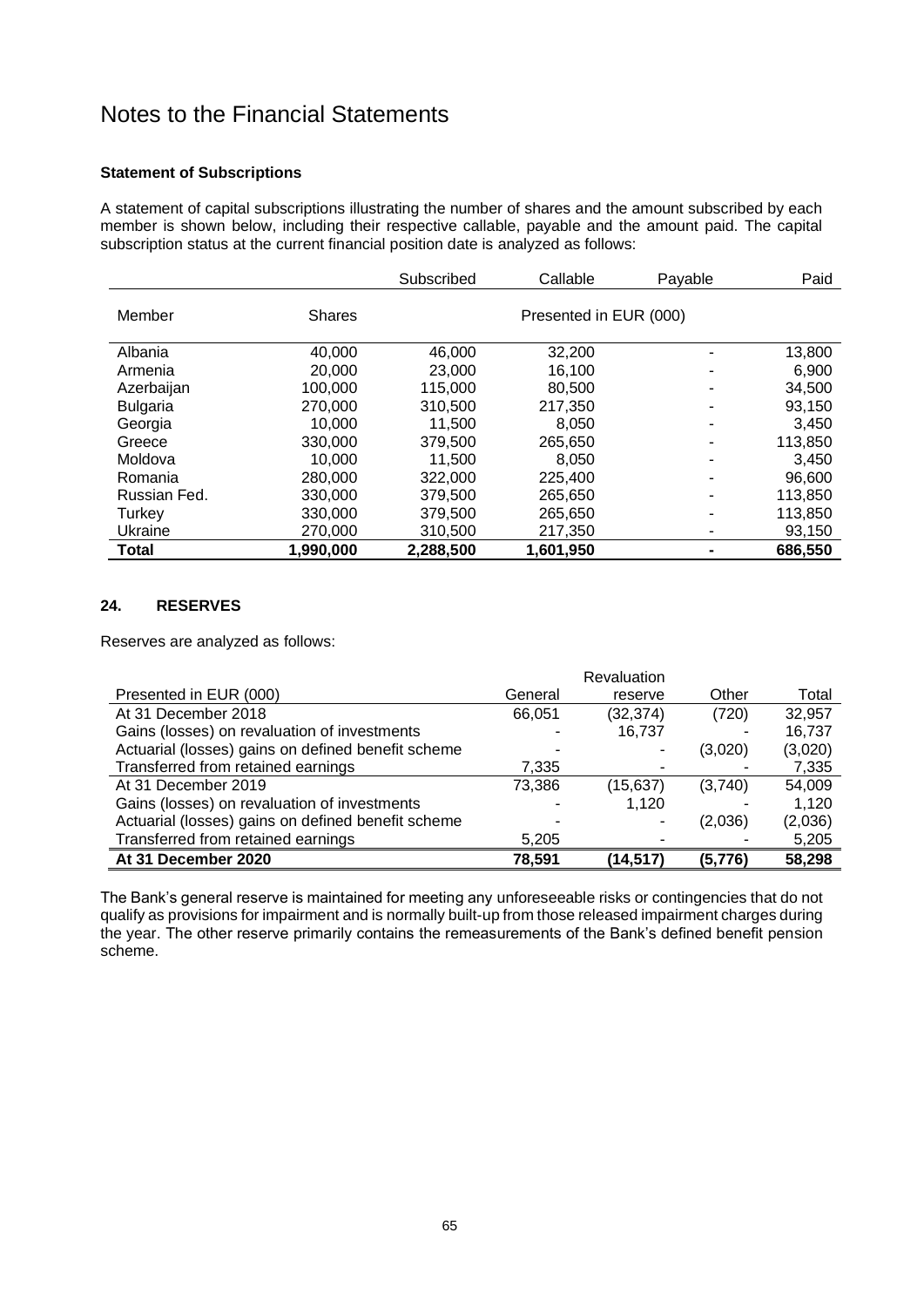### **25. CASH AND CASH EQUIVALENTS**

Cash and cash equivalents is analyzed as follows:

|                                                            | At          | At          |
|------------------------------------------------------------|-------------|-------------|
|                                                            | 31 December | 31 December |
| Presented in EUR (000)                                     | 2020        | 2019        |
| Cash on hand                                               |             |             |
| Due from banks                                             | 34.326      | 81.267      |
| Investments maturing up to 1 month:                        |             |             |
| At fair value through other comprehensive income portfolio | 86,782      | 147.917     |
| Investment maturing from 1 month to 3 months:              |             |             |
| At fair value through other comprehensive income portfolio | 151,556     | 55,000      |
| <b>Cash and cash equivalents</b>                           | 272,666     | 284,188     |

The commercial papers held in the Bank's portfolio were short term rated at a minimum of A2 by Standard and Poor's or P2 by Moody's rating agencies, in accordance with the Bank's internal financial policies.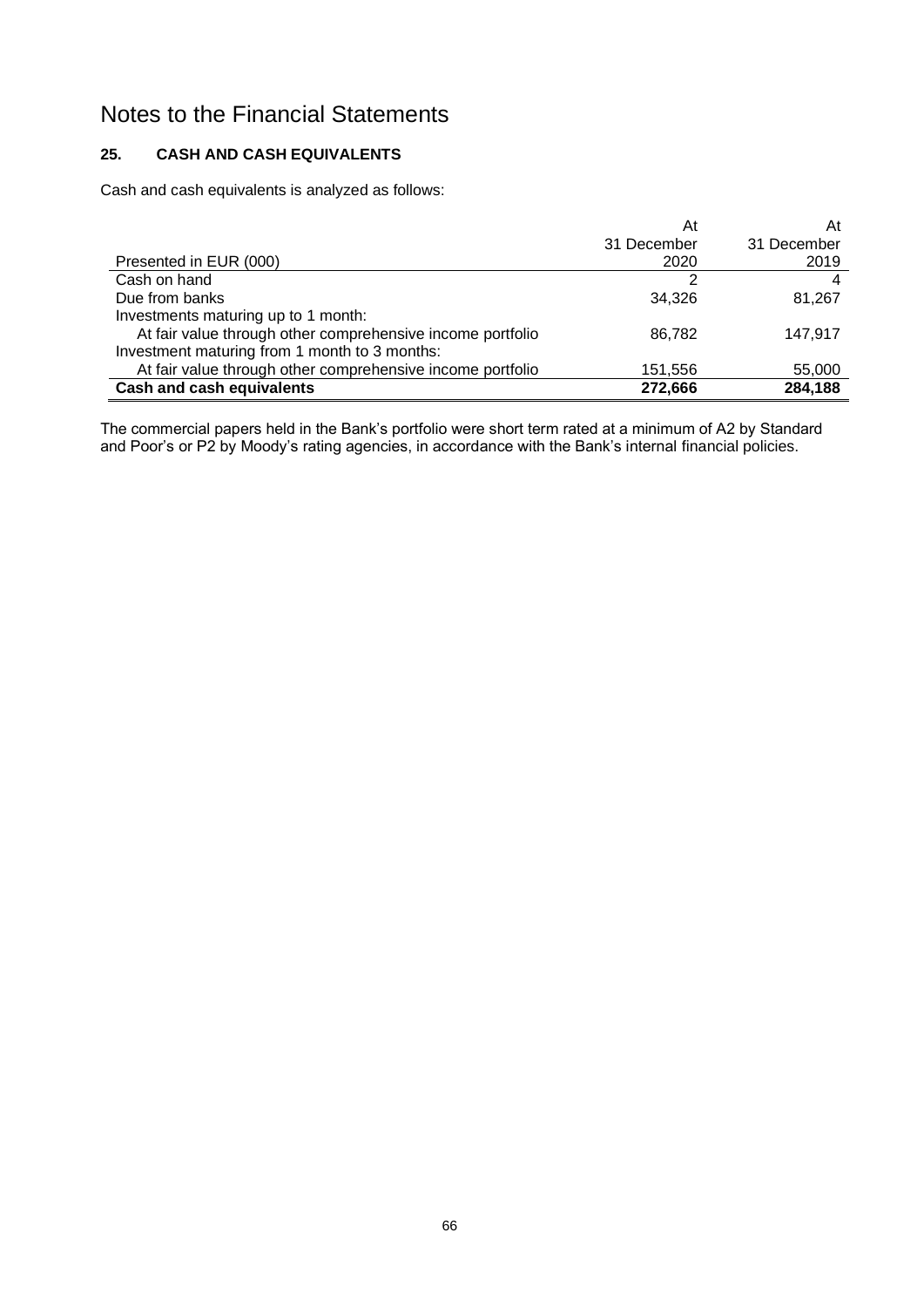### **26. EMPLOYEE BENEFITS**

#### **Under the Defined Benefit Scheme**

If separated or after the normal retirement age (60 years old), a staff member will be entitled to a full immediate pension equal to 1% of his annual pensionable salary (i.e. average of the two best out of the last five years) multiplied by his/her years of service at the Bank. If separated at or after the early retirement age (55 years old), a staff member will be entitled to a reduced immediate pension, or deferred pension payable from any month until the staff member's normal retirement age. If separated before the early retirement age, a staff member will be entitled to a deferred pension payable from any month between the staff member's early and normal retirement age. Upon separation at any age, a staff member will have a choice between the appropriate type of pension and a lump sum termination benefit.

A qualified actuary performs an actuarial valuation of this scheme at each end of year using the projected unit method, which is rolled forward to the following year accounts. The most recent valuation date was 31 December 2020. The present value of the defined benefit obligation and current service cost was calculated using the projected unit credit method.

|                                                           | At          | At          |
|-----------------------------------------------------------|-------------|-------------|
|                                                           | 31 December | 31 December |
| Presented in EUR (000)                                    | 2020        | 2019        |
| Amounts recognized in the statement of financial position |             |             |
| Present value of the defined benefit obligations          | 34,427      | 30,736      |
| Fair value of plan assets                                 | (24, 198)   | (23, 200)   |
| Net liability at end of the year                          | 10,229      | 7,536       |
| Amounts recognized in the income statement                |             |             |
| Service cost                                              | 2,115       | 1,752       |
| Net interest on the net defined benefit liability/(asset) | 84          | 70          |
| Administration expense                                    | 49          | 49          |
| Total included in personnel expenses                      | 2,248       | 1,871       |
| Remeasurements recognized in other comprehensive income   |             |             |
| At 31 December                                            | (7, 327)    | (4,307)     |
| Liability gain (loss) due to changes in assumptions       | (2,819)     | (4, 745)    |
| Liability experiences gain (loss) arising during the year | 319         | (296)       |
| Return on plan assets excluding income statement amounts  | 464         | 2,021       |
| Total amount recognized in OCI during the year            | (2,036)     | (3,020)     |
| Cumulative in other comprehensive income (expense)        | (9, 363)    | (7, 327)    |
| Principal actuarial assumptions used                      |             |             |
| Discount rate                                             | 0.80%       | 1.22%       |
| Expected return on plan assets                            | 0.80%       | 1.22%       |
| Future salary increase                                    | 1.00%       | 1.50%       |
| Future pension increase                                   | 1.50%       | 1.50%       |
| Average remaining working life of employees               | 11 years    | 11 years    |

The discount rate arises from the yield curves that use data from double A-rated iBoxx bond indices produced by the International Index Company.

The expected return on assets as per provision of the revised IAS 19, has been set equal to the discount rate assumption, i.e. at 0.80% pa.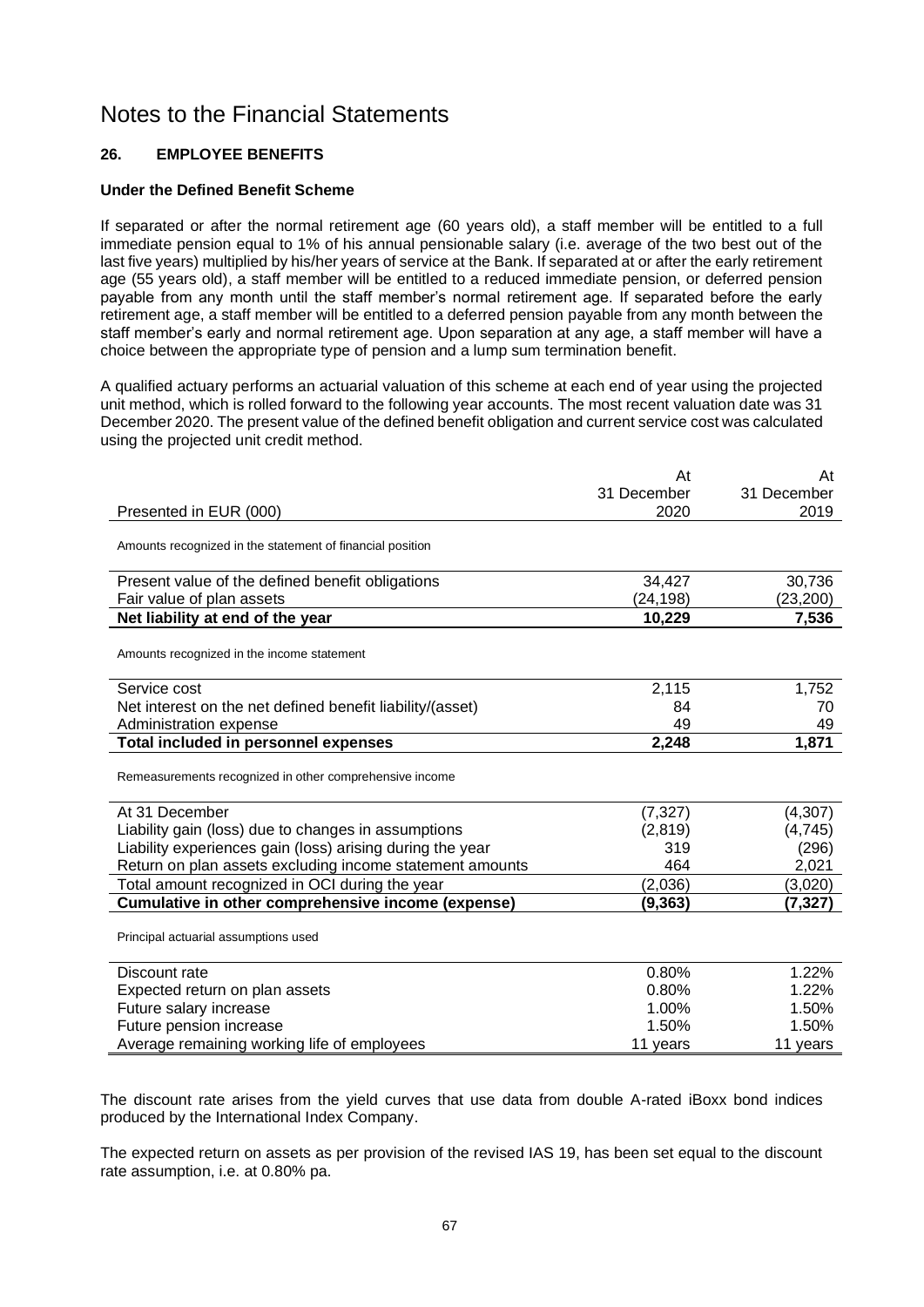The following table presents the major categories and reconciliation of the plan assets (the Fund):

|                                                  | At          | At          |
|--------------------------------------------------|-------------|-------------|
|                                                  | 31 December | 31 December |
| Presented in EUR (000)                           | 2020        | 2019        |
|                                                  |             |             |
| Major categories of plan assets                  |             |             |
|                                                  |             |             |
| Cash instruments                                 | 12%         | 17%         |
| <b>Fixed interest</b>                            | 47%         | 43%         |
| Equities                                         | 37%         | 36%         |
| Other                                            | 4%          | 4%          |
| Reconciliation of plan assets                    |             |             |
|                                                  |             |             |
| Market value at 1 January                        | 23,200      | 20,474      |
| Expected return                                  | 290         | 427         |
| Contributions paid                               | 1,591       | 1,326       |
| Benefit pensions and lump sum paid to pensioners | (1,298)     | (999)       |
| <b>Expenses</b>                                  | (49)        | (49)        |
| Asset gain (loss)                                | 464         | 2,021       |
| Fair value of plan assets                        | 24,198      | 23,200      |

The actual investment return on assets of the Fund for the year was 3.7%. The expected return on plan assets has been based on asset structure allowed by the Fund as well as the yield of high quality corporate bonds. The Bank estimate of contributions to be paid in 2021 will not materially differ from those paid in the current year.

The funding status at year end and at the end of the last four years was as follows:

| Presented in EUR (000)             | 2020      | 2019      | 2018      | 2017     | 2016      |
|------------------------------------|-----------|-----------|-----------|----------|-----------|
| Defined benefit obligations        | 34.427    | 30.736    | 24.445    | 27.111   | 25,021    |
| Plan assets                        | (24, 198) | (23, 200) | (20, 474) | (21,879) | (20, 373) |
| Plan deficit (surplus)             | 10.229    | 7.536     | 3.971     | 5.232    | 4.648     |
|                                    |           |           |           |          |           |
| Net experience adjustments on plan |           |           |           |          |           |
| liabilities (assets)               | (319)     | 296       | 359       | (419)    | 4,032     |

#### **Sensitivity analysis**

Reasonable possible changes at the financial position date to one of the relevant actuarial assumptions, holding other assumptions constant, would have affected the defined benefit obligation by the amounts shown below.

|                                    | At          |          | At          |          |
|------------------------------------|-------------|----------|-------------|----------|
|                                    | 31 December |          | 31 December |          |
|                                    | 2020        |          | 2019        |          |
|                                    |             |          |             |          |
| Presented in EUR (000)             | Increase    | Decrease | Increase    | Decrease |
| Discount rate (1% movement)        | (3,303)     | 3,303    | (3,573)     | 3,573    |
| Future salary growth (1% movement) | 2,381       | (2,381   | 1,872       | (1,872)  |

Although the analysis does not take account of the full distribution of cash flows expected under the plan, it does provide an approximation of the sensitivity of the assumptions shown under the Defined Benefit Scheme.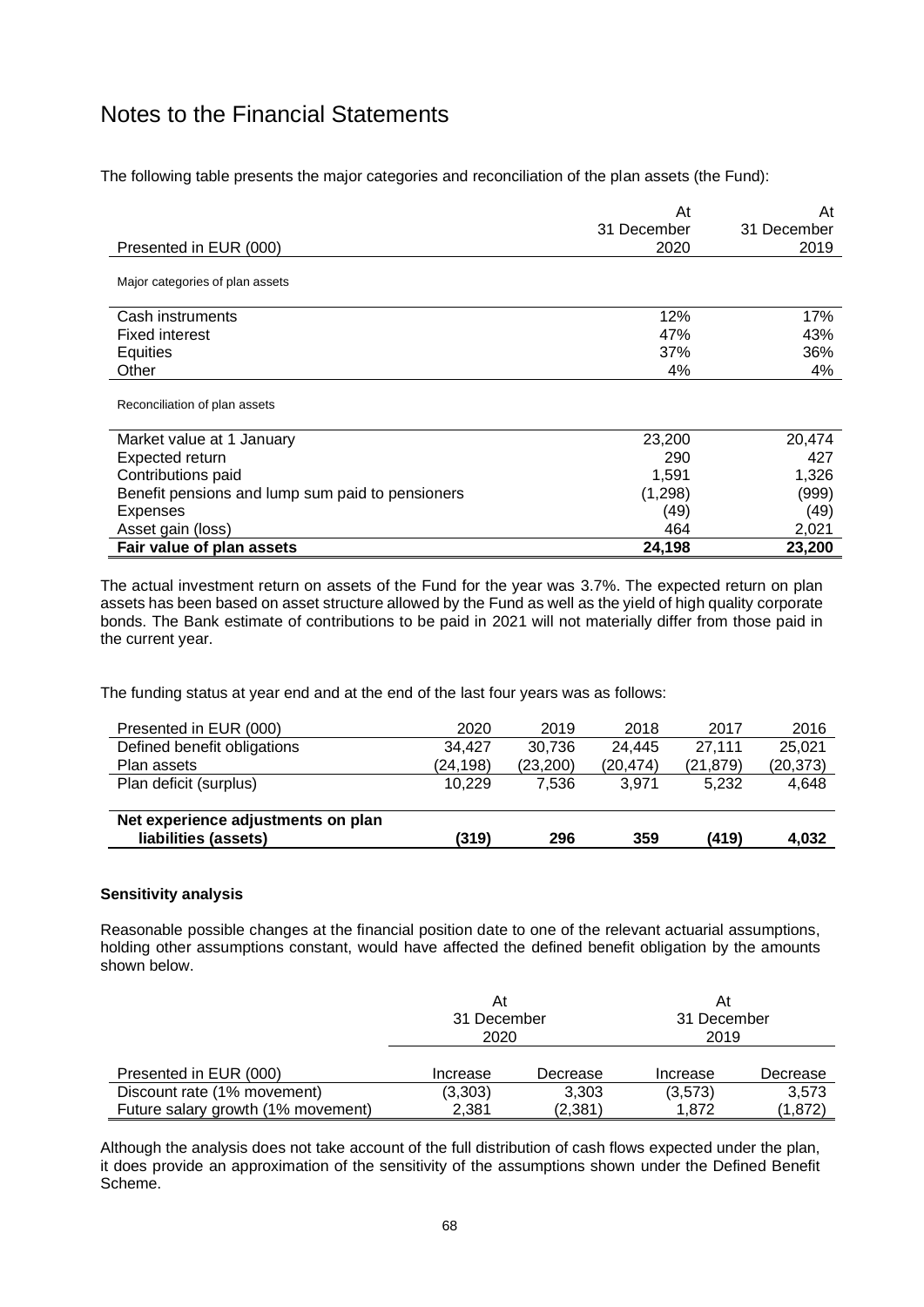#### **Under the Defined Contribution Scheme**

Upon separation, a staff member will be entitled to receive in cash the full balance standing to the credit of his/her individual account for the second and third pillars. The pension expense under this scheme was EUR 1,073 thousand (2019: EUR 1,050 thousand) and is included in 'Personnel expenses'.

#### **Under the Greek State Social Insurance Fund**

The pension expense of staff that is alternatively entitled to retirement benefits from this fund was EUR 15 thousand (2019: EUR 18 thousand) and is included in 'Personnel expense'.

#### **27. RELATED PARTIES**

The Bank has the following related parties.

#### **Key Management Personnel**

Key management personnel comprise: the President, Vice Presidents and Secretary General. They are entitled to a staff compensation package that includes a salary, medical insurance cover, participation in the Bank's retirement schemes and are eligible to receive other short-term benefits. The amounts paid to key management personnel during the year were EUR 1,257 thousand (2019: EUR 1,783 thousand). Key management personnel may receive post-employment benefits, other long-term benefits and termination benefits, but do not receive any share-based payments.

The members of the BoD are not personnel of the Bank and do not receive any fixed term salaries nor any staff benefits. The governments of the Member States are not related parties.

#### **Special funds**

Special funds are established in accordance with Article 16 of the Establishing Agreement and are administered under the terms of rules and regulations adopted by the Bank. Special Funds are audited on an annual basis and their assets and fund balances are not included in the Bank's statement of financial position. During the year the Bank administered one special fund. Extracts from the audited financial statements are included under the Note 'Summary of special funds'.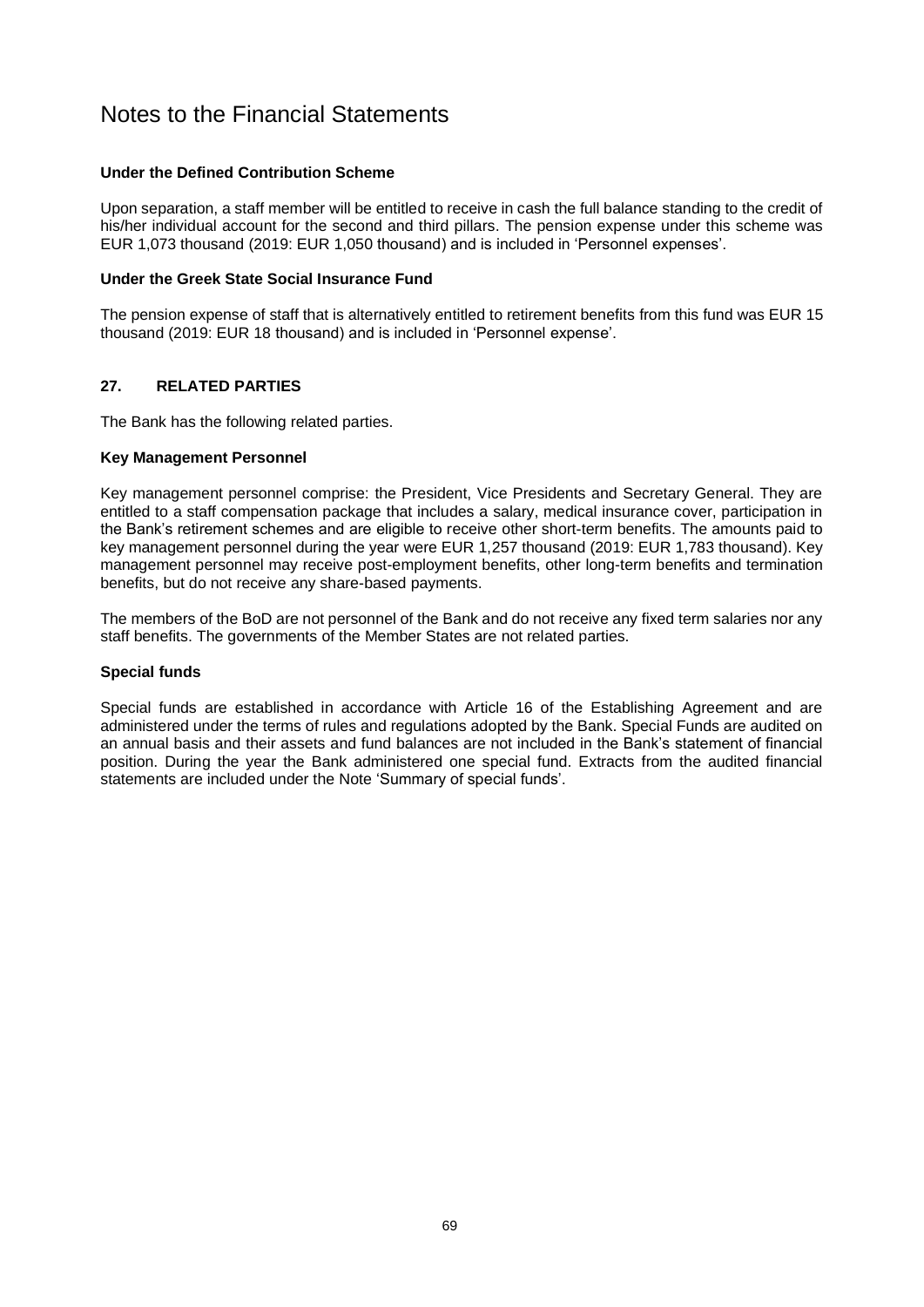### **28. RESTATEMENT OF PRIOR YEAR ACCOUNTS**

The Bank has restated the prior year accounts for presentation purposes under IAS 1 and IFRS 7.

# **STATEMENT OF FINANCIAL POSITION**

| Presented in thousands of EUR                | Published | Restatement | Restated  |
|----------------------------------------------|-----------|-------------|-----------|
|                                              |           |             |           |
| <b>Assets</b>                                |           |             |           |
| Cash and due from banks                      | 82,621    | (1,350)     | 81,271    |
| Deposits in margin accounts                  |           | 5,900       | 5,900     |
| All other assets                             | 2,260,816 | ۰           | 2,260,816 |
| <b>Total Assets</b>                          | 2,343,437 | 4,550       | 2,347,987 |
|                                              |           |             |           |
| <b>Liabilities</b>                           |           |             |           |
| Margin accounts                              |           | 4,550       | 4,550     |
| All other liabilities                        | 1,513,028 |             | 1,513,028 |
| <b>Total liabilities</b>                     | 1,513,028 | 4,550       | 1,517,578 |
| Total members' equity                        | 830,409   |             | 830,409   |
| <b>Total Liabilities and Members' Equity</b> | 2,343,437 | 4,550       | 2,347,987 |

### **29. EVENTS AFTER THE REPORTING PERIOD**

There have been no material events since the reporting period that would require adjustment to these financial statements.